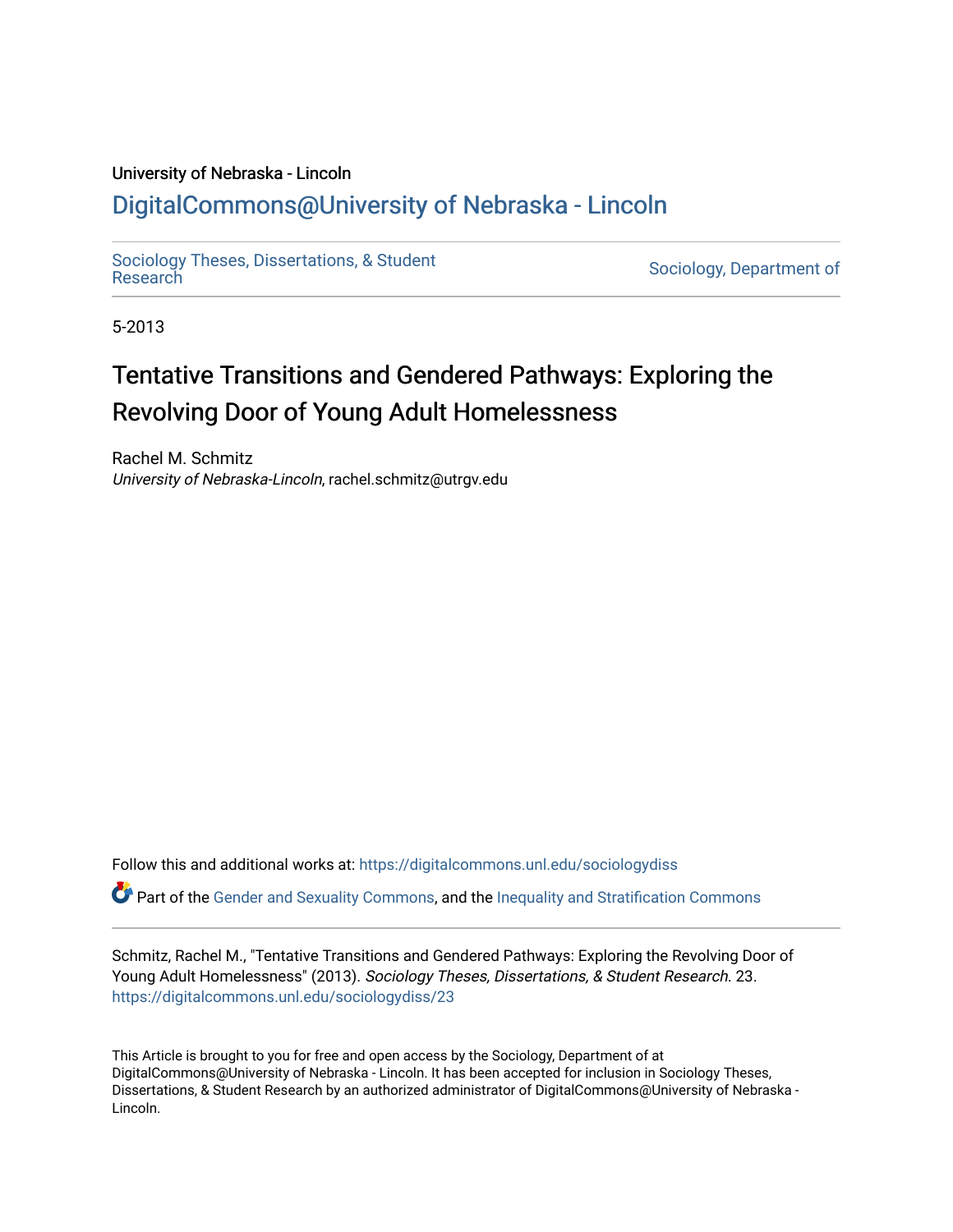# TENTATIVE TRANSITIONS AND GENDERED PATHWAYS: EXPLORING THE REVOLVING DOOR OF YOUNG ADULT HOMELESSNESS

by

Rachel Marie Schmitz

# A THESIS

Presented to the Faculty of

The Graduate College at the University of Nebraska

In Partial Fulfillment of Requirements

For the Degree of Master of Arts

Major: Sociology

Under the Supervision of Professor Kimberly A. Tyler

Lincoln, Nebraska

May, 2013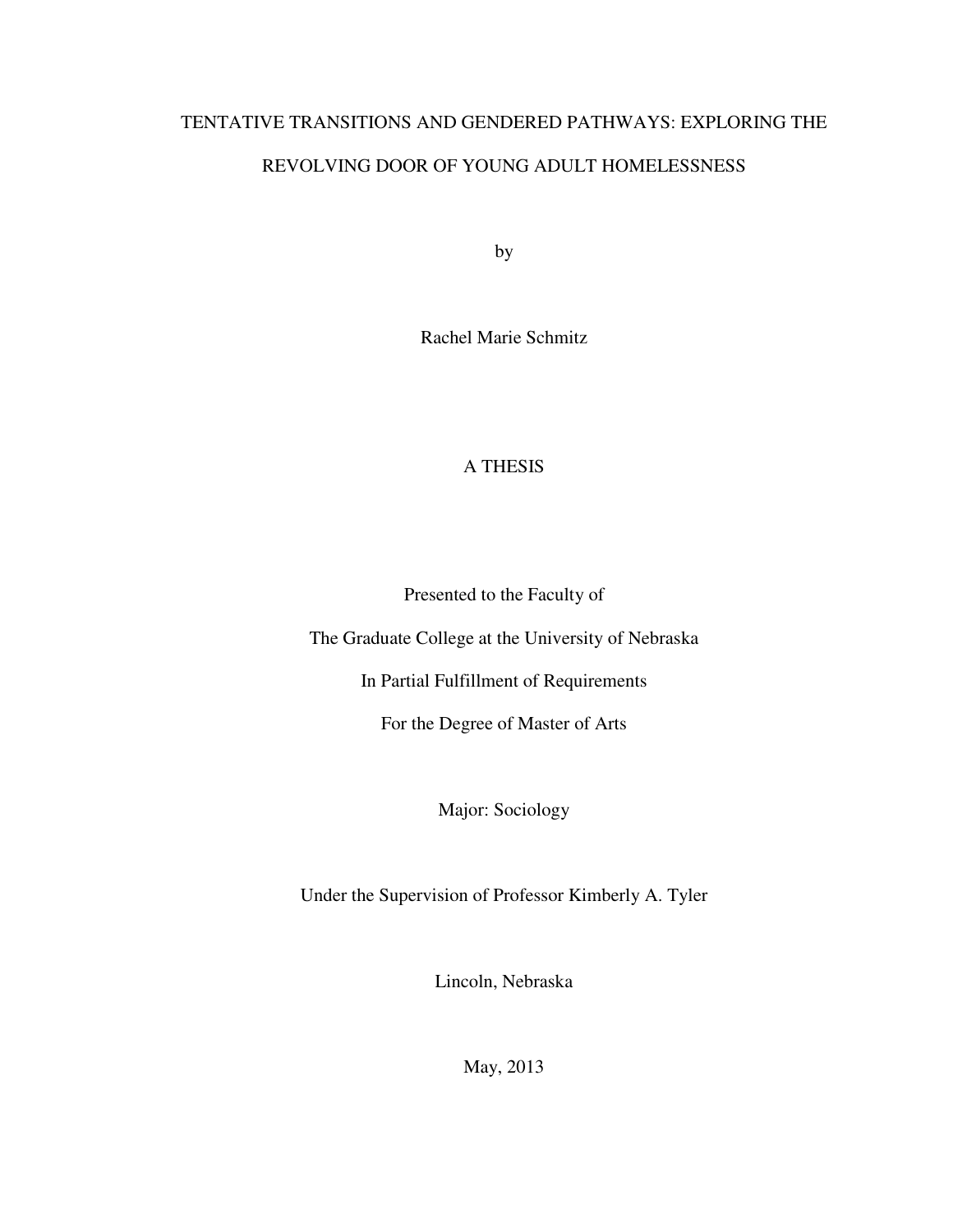# TENTATIVE TRANSITIONS AND GENDERED PATHWAYS: EXPLORING THE REVOLVING DOOR OF YOUNG ADULT HOMELESSNESS

Rachel Marie Schmitz, M.A.

University of Nebraska, 2013

Advisor: Kimberly A. Tyler

The number of homeless young adults living in unstable conditions is a growing social problem. However, less is known about the multiple transitions young people experience as they enter into street life and how these pathways differ for males and females. While some young people may run away from home never to return, others may move between housed environments and homelessness, creating a revolving door effect. The homeless experience for young adults can also potentially lead to developmental problems in later life such as the lack of stable employment due to criminal activity and an overall cycle of homelessness that is difficult to escape. As such, this study explores the unique, gendered pathways young people experience as they exit their homes using qualitative interviews with 40 homeless young adults (16 males; 24 females) 19 to 21 years of age. Narrative analysis is used to illustrate the incremental process of youths' exits from their homes as well as a focus on specific events that shape a young person's life. The overarching theme of the revolving door also includes processes of early adultification and rejection from one's family of origin. All of the themes are further elaborated using a gendered lens to examine how young men and women experience differential pathways into homelessness, which will allow researchers to expound on the gendered components of this at-risk population.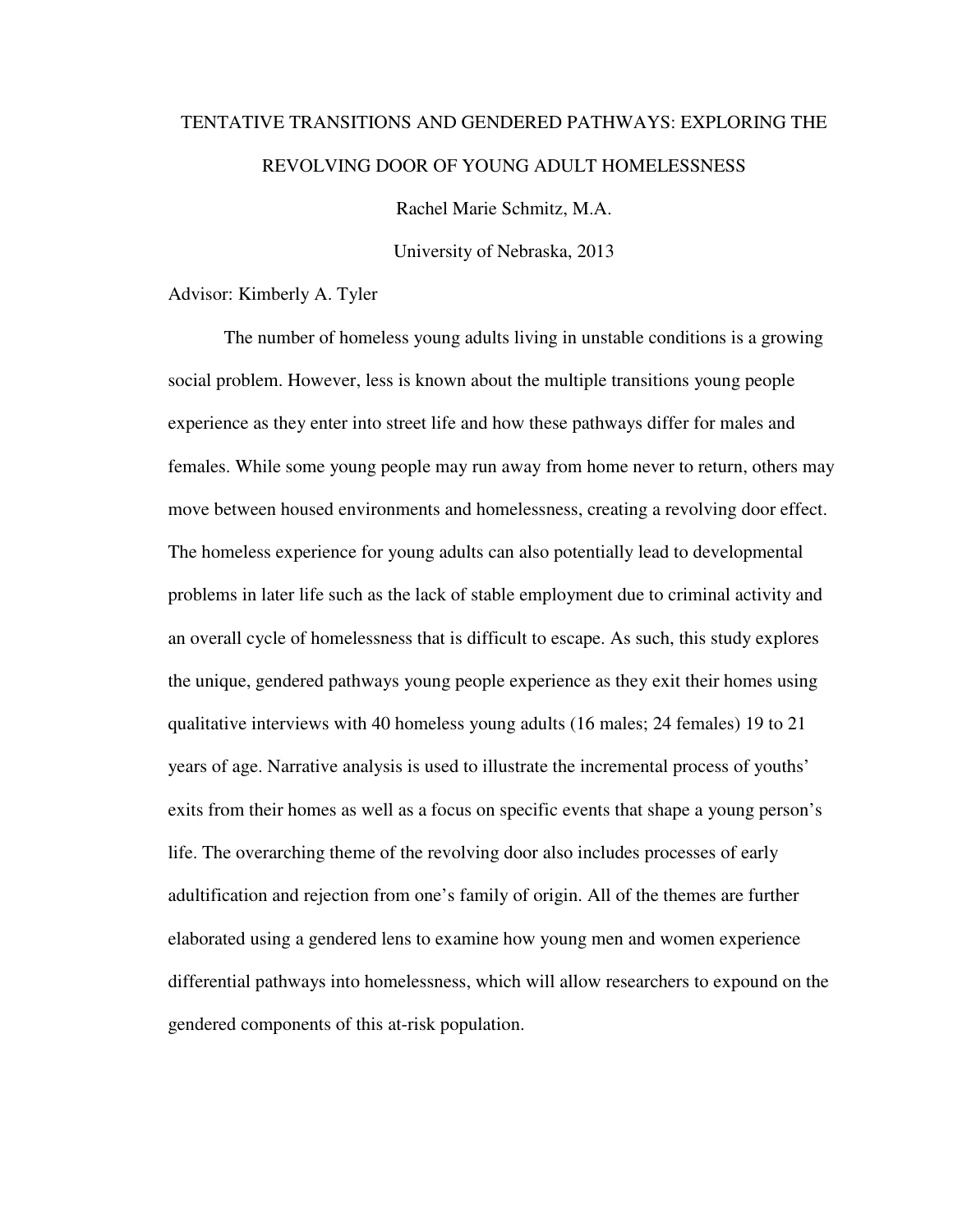#### AUTHOR'S ACKNOWLEDGMENTS

 First and foremost, I would like to thank my academic advisor, Dr. Kimberly A. Tyler for her unending support and encouragement thus far in my career as a sociology graduate student. She never failed to provide me with guidance and help me flesh out my ideas when they were in their beginning stages. With her help I have grown as both a graduate student and a productive academic in the field.

 Additionally, I wish to extend my gratitude towards the homeless young adults who willingly shared their stories, without which I would not have been able to complete this project. I can only hope that future homeless youth will benefit by this extension of knowledge surrounding this population.

 I also give my thanks to the University of Nebraska-Lincoln Sociology Department for believing in my potential as a graduate student and supporting my academic growth and professional development.

 Last but not least, I am eternally grateful for my family and friends who have always stood behind my choices and encouraged me to never give up. To my husband, Josh, I thank you for your unconditional love and support. To my parents and sister, I thank you for your words of encouragement and the opportunities you have provided for me my entire life. To all of my friends and colleagues, I thank you for your valuable words of wisdom and invaluable advice.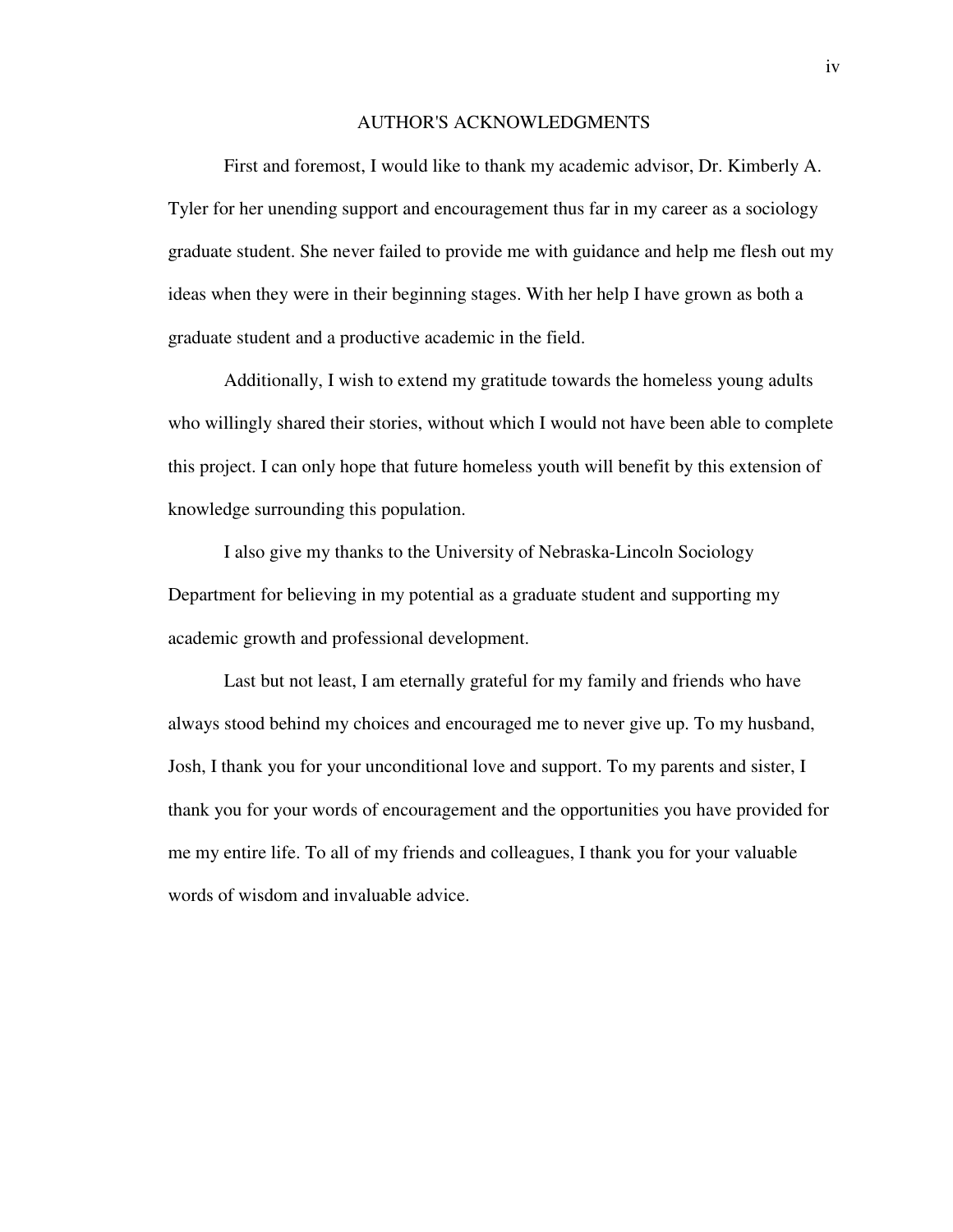# **TABLE OF CONTENTS**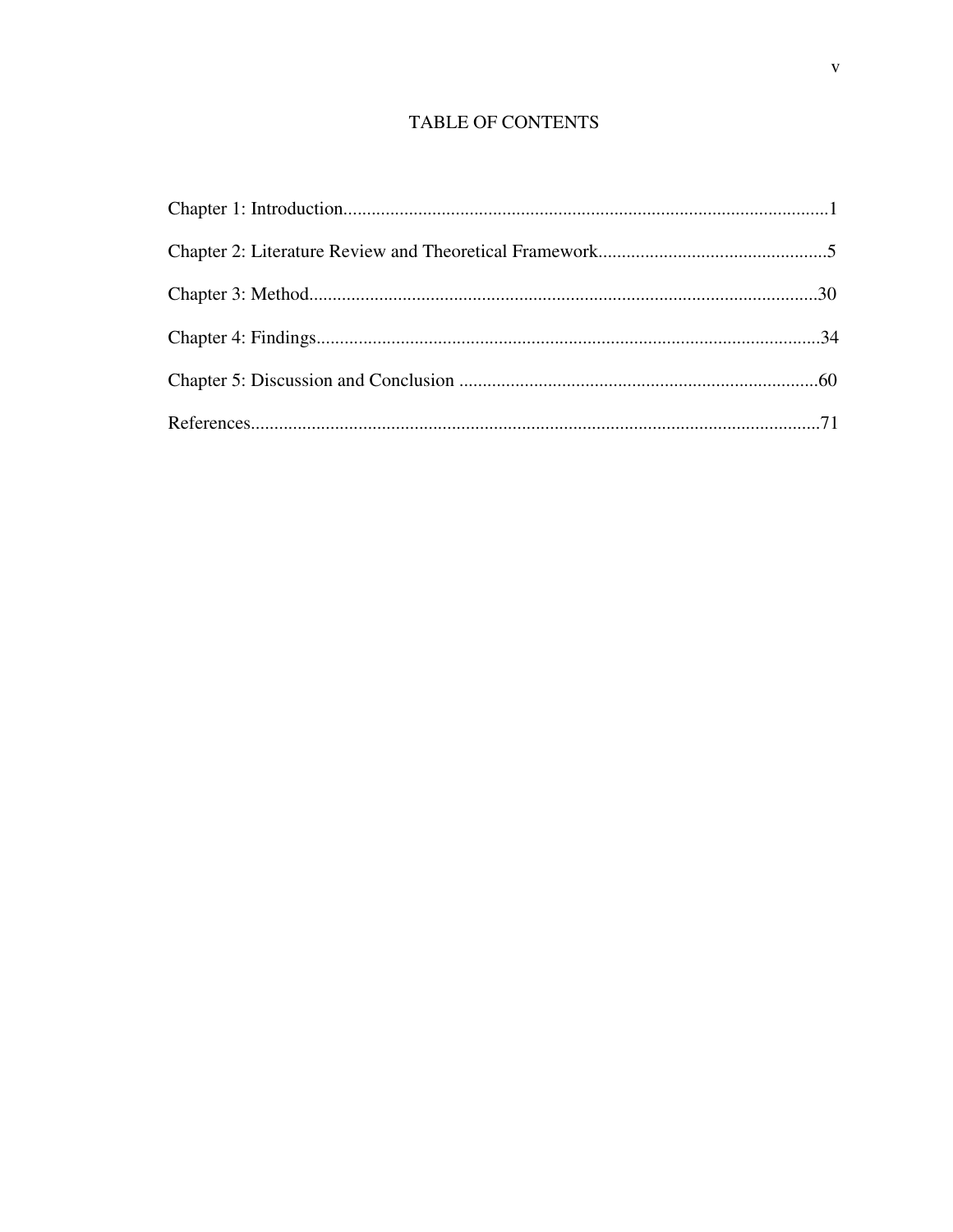# LIST OF MULTIMEDIA OBJECTS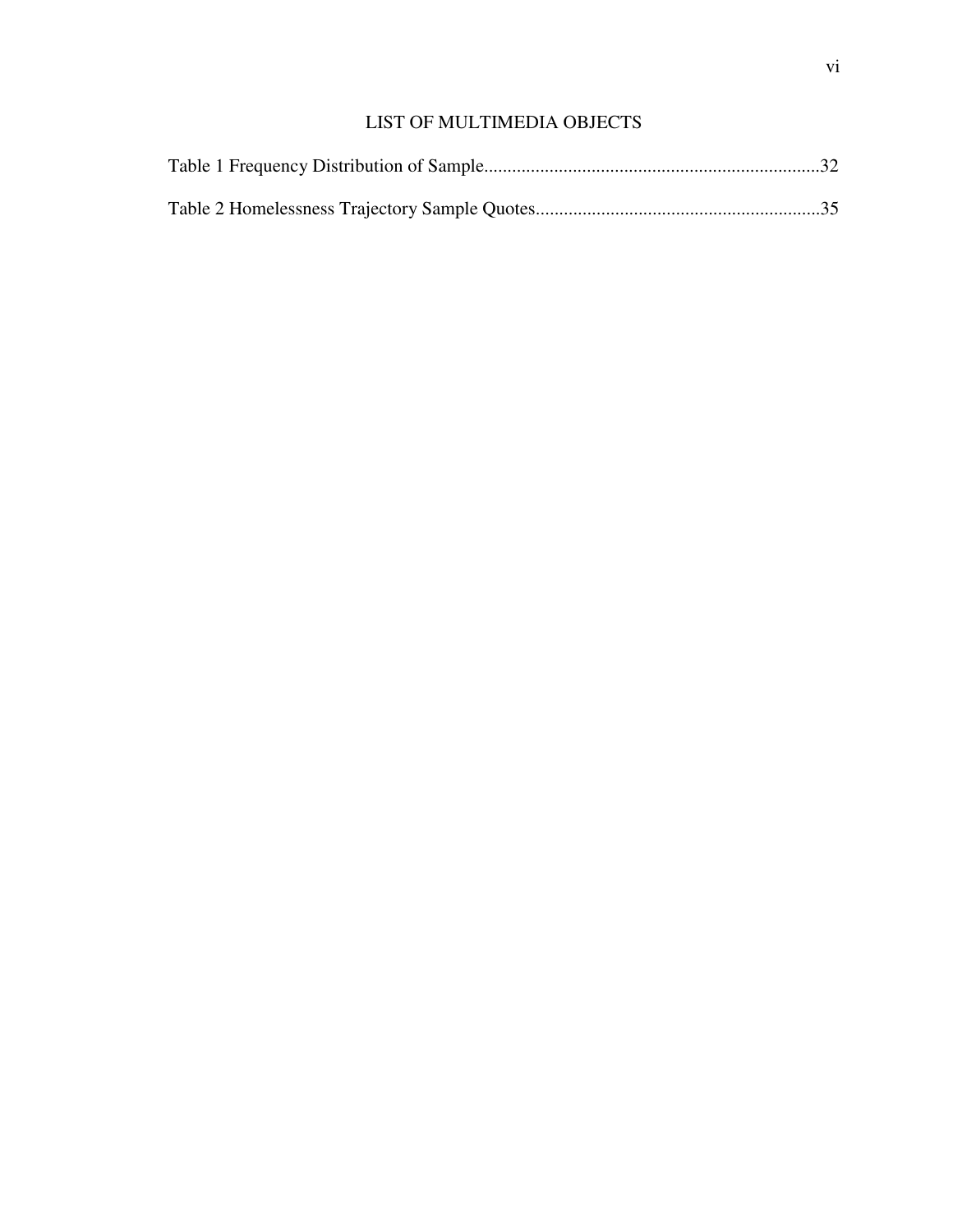## **Introduction**

 With more than approximately 1.6 million adolescents experiencing homelessness on a yearly basis, young adults entering into and living in homeless conditions is a growing concern in the United States (The National Center on Family Homelessness 2011). Though estimates are tentative and in constant flux, they remain a constant reminder of an issue that is broadening in scope. Homeless young adults, typically those 19 to 25 years of age (Tyler and Whitbeck 2004), are often at increased risk for victimization (Tyler et al. 2004), substance use (Mallett, Rosenthal and Keys 2005; Thompson et al. 2010) and psychological disorders (MacLean, Embry and Cauce 1999; Tyler and Whitbeck 2004) based on their current unstable and exposed living conditions. The homeless experience for young adults can also potentially lead to developmental problems in later life such as the lack of stable employment due to criminal activity and an overall cycle of homelessness that is difficult to escape (Auerswald and Eyre 2002; Tyler and Whitbeck 2004).

The origins of homelessness, though, vary across gender, resulting in differential street experiences for females that can lead to increased risk for victimization and greater health disparities (Ensign and Panke 2002; Oliver and Cheff 2012; Tyler et al. 2004). Research has repeatedly shown that female homeless adolescents experience much higher rates of victimization on the street compared to males (Hoyt, Ryan and Cauce 1999; Tyler et al. 2004). Additionally, prominent research agrees that females also undergo higher rates of childhood sexual abuse within their families, which is often viewed as a precursor to youth homelessness (Chen et al. 2004; Thrane et al. 2006; Tyler 2002; Tyler, Whitbeck and Cauce 2001). Sexually abused young adults are then more likely to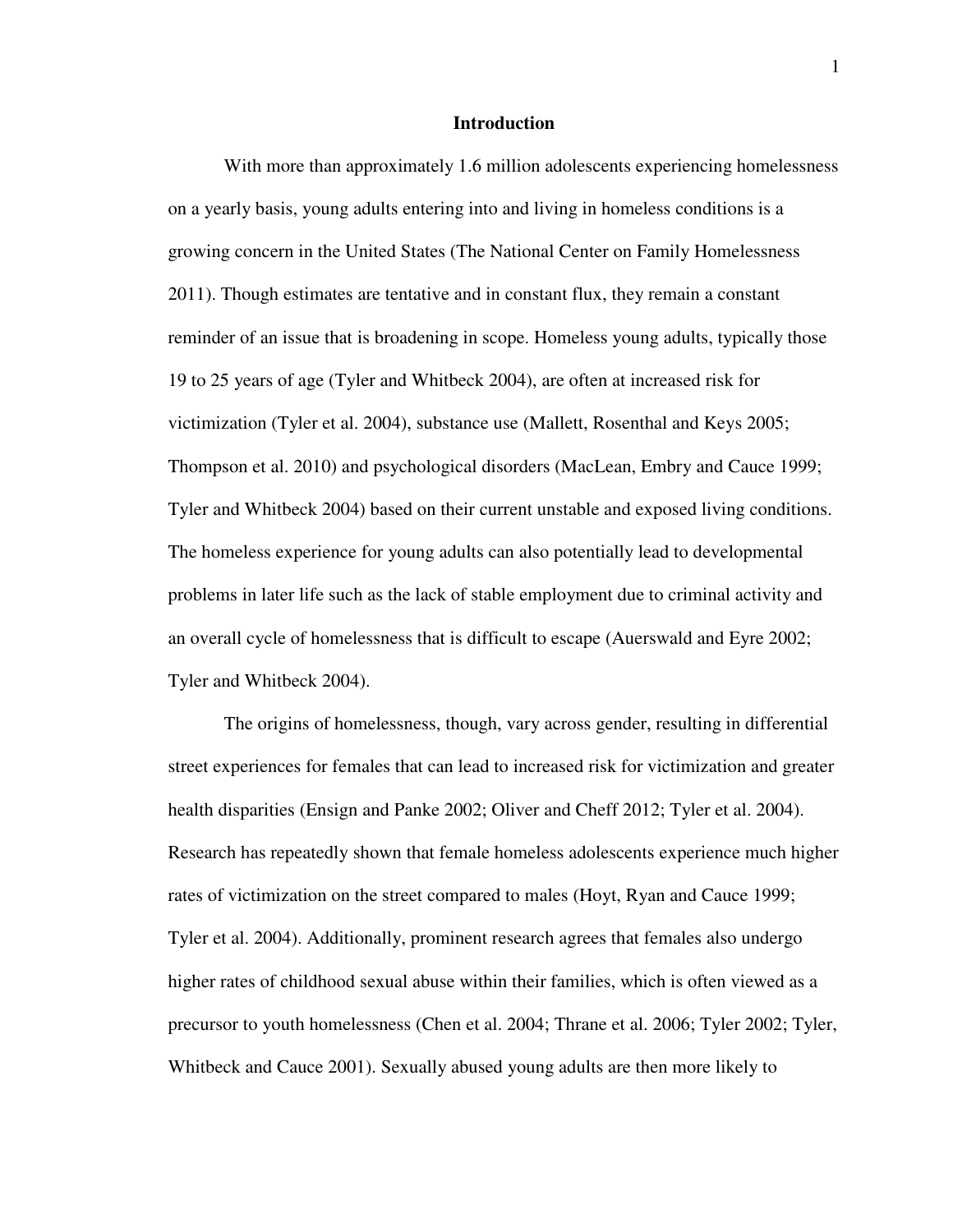participate in risky sexual behaviors once enmeshed in the street context, such as trading sex for food and shelter (Johnson, Rew and Sternglanz 2006). Concerning young women's health, risk of pregnancy also dramatically increases along with youths' attempts at running away (Thrane and Chen 2012). In the face of these issues that adversely affect females, more in-depth research is needed to explore young women's exits from their homes. Through an examination of the pathways into youth homelessness, this study will contribute to the literature by providing insight into how transitions into street life differ by gender.

As such, the study of homeless youth is crucial within the field of sociology to better understand the nuances of the homeless condition both prior to and during the street context. Few studies have fully investigated the differences of youth homelessness along the lines of gender. Therefore, it is necessary to continue to explore the multifaceted dynamics of youth homelessness through a gendered lens to more fully understand the economic barriers that may thrust a youth into street life as well as familial contexts that play an influential role in a youth's path to the street. In turn, the gendered aspect of youth homelessness is vital to understanding the unique experiences of females and males as they enter into the street context.

 The majority of previous research on young adult homelessness has focused on the experiences of these youth while living on the streets, with few studies highlighting the origins of a youth's homeless status (Kennedy et al. 2010; MacLean et al. 1999; Mallett et al. 2005; Tyler 2006; Tyler and Melander 2010a; Tyler and Whitbeck 2004). Consequently, there is a paucity of research that has addressed the experimental nature of homelessness for young people (Auerswald and Eyre 2002; Stablein 2011). For example,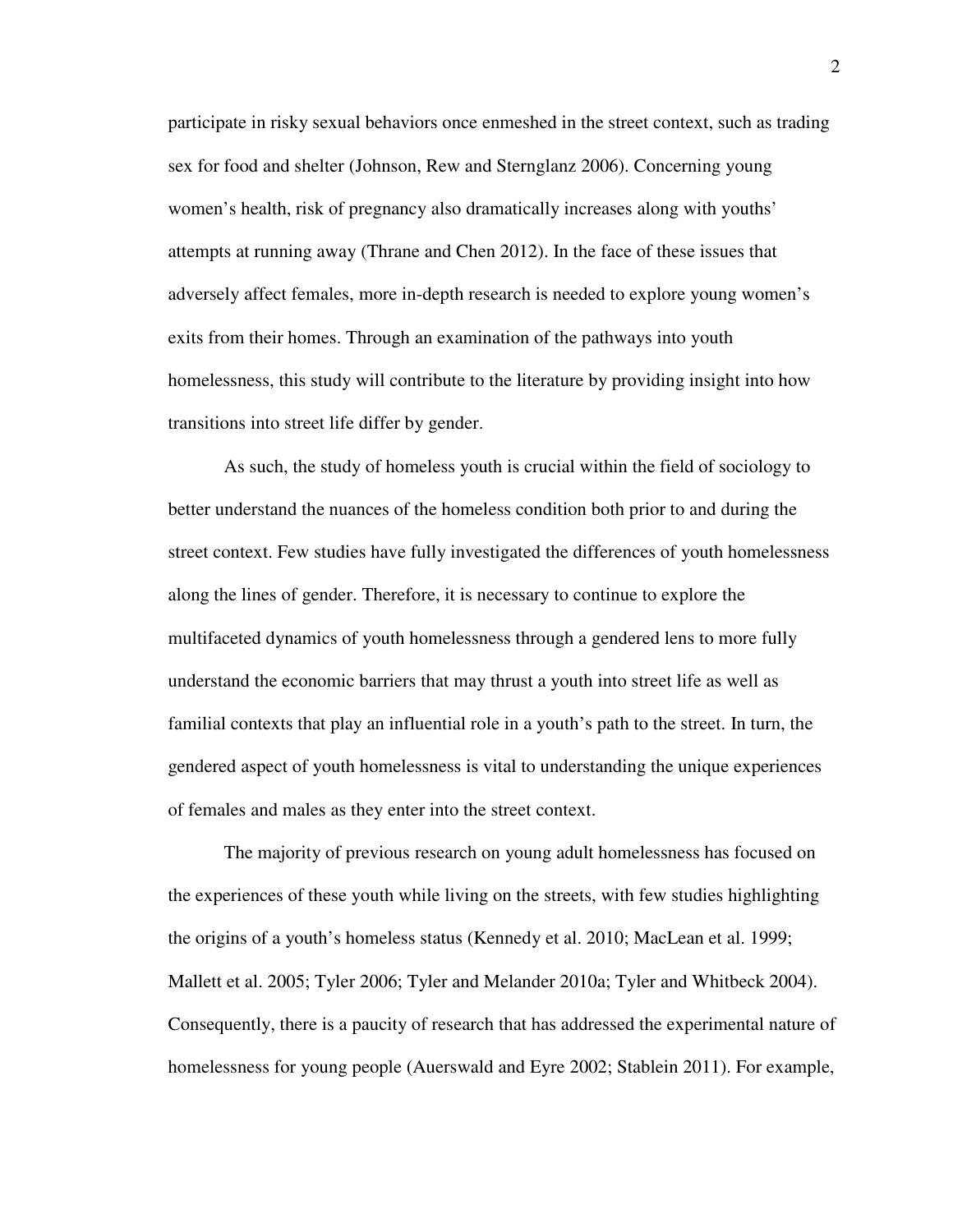Stablein (2011) concluded the following in his study of the interactions between housed and homeless youth: "The street experience acted as a training ground for youth contemplating whether to leave home" (p. 305). Through their interactions with homeless young adults, housed youth accumulated a wealth of social and cultural capital from which they could draw if they decided to exit their current residences. In this way, young adults tentatively explored homelessness in an experimental transition before they completed their housed exoduses (Stablein 2011).

In a similar vein, the current study contributes to and expands the existing literature by framing youth homelessness as a dynamic process through a revolving door effect (Auerswald and Eyre 2002; Tyler and Whitbeck 2004). The following research questions will be addressed: In what ways do youth initially exit their familial residences? How does homelessness represent a revolving door of experiences for young people? Furthermore, gender differences will be explored to understand how young people come to identify as homeless. The present study is necessary to highlight the varied origins of youth homelessness and show that street youth cannot be viewed through a single sociological lens. For example, the process of becoming homeless could occur in stages that begins with running away from home, returning again and finally moving to a group home or foster living environment only to exit that residence at some point. As such, many of the young adults interviewed in this qualitative study present their entrance into homelessness as an incremental progression that ultimately culminates in unstable living conditions on the street. Transitioning between homeless and housed statuses creates the dynamic effect of a revolving door of homelessness for many youth. Exploring young adults' multifaceted origins of homelessness is vital to a more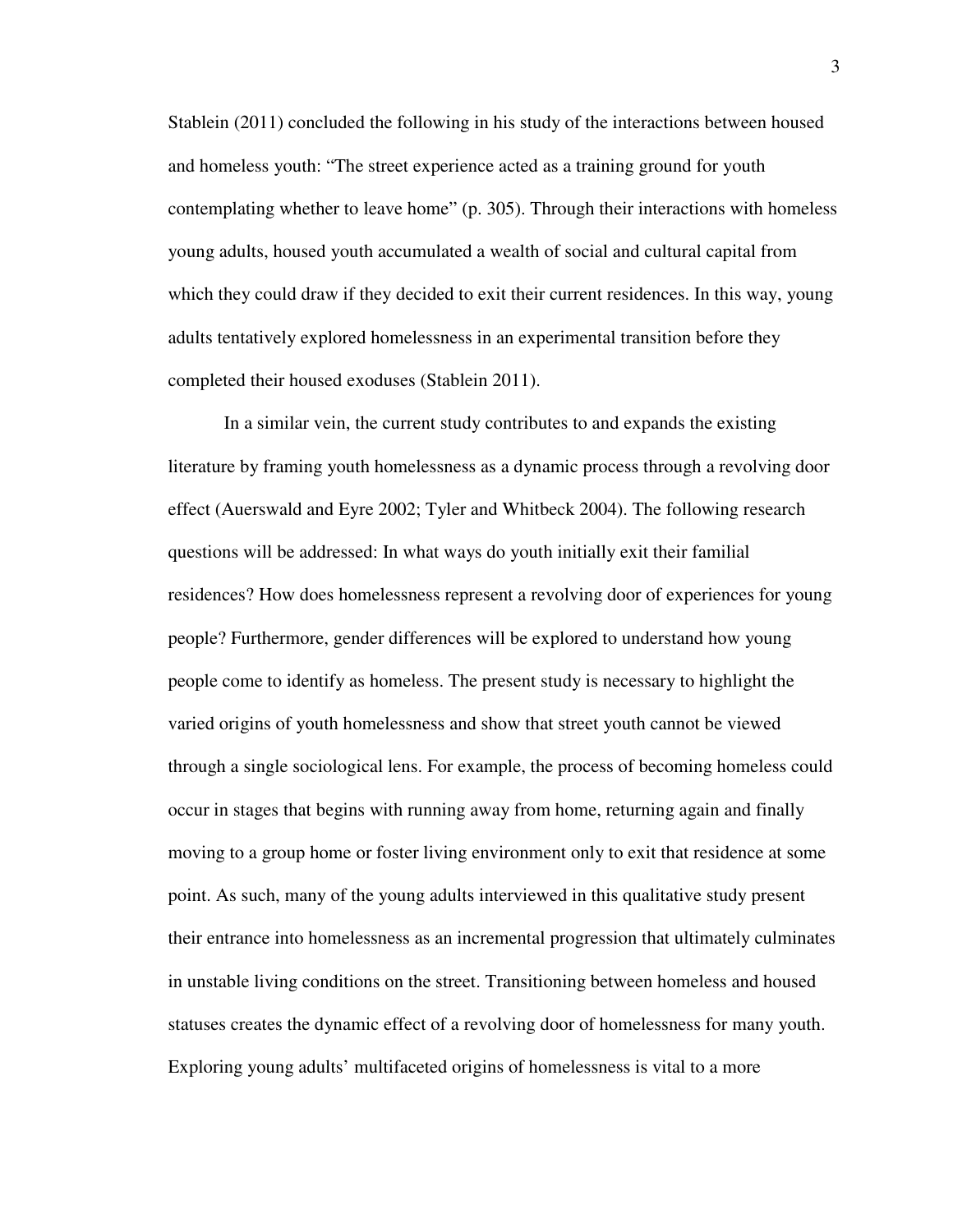comprehensive understanding of the stages of homelessness as existing on a continuum (Auerswald and Eyre 2002; Stablein 2011).

 To aid in the prevention of increased numbers of homeless youth, it is necessary to examine the youths' complex living situations and kinship relationships leading up to their entrance into homelessness. Therefore, the present study adopts a qualitative approach to explore the origins of young adult homelessness as a revolving door effect and how youth perceive their entrances into homelessness. Qualitative methods are employed to best capture the intricate processes resulting in youth's leaving home as interviews allow young adults to personally recount their life stories in their own words. Consistent with past and contemporary research, this paper uses the terms "youth" and "young adult" interchangeably to highlight the varied perceptions and definitions of youth living in homelessness (Wright 1989). As such, youth homelessness is dynamic in nature where young people experience multiple and discrete transitions into and out of homelessness rather than static pathways into street life.

Consequently, by studying the revolving door of youth homelessness in tandem with variations across gender, a more complete understanding of this pressing issue will emerge. Identifying the contexts that surround young people's transitory entrances into homelessness is crucial in not only preventing the growth of youth homelessness, but also in alleviating the unique stresses that female and male street youth experience through an understanding of their individual lives and histories. A gendered sociological examination of youths' emergences into street life will allow researchers to expound on the study of both youth homelessness in general and the gendered components of this atrisk population.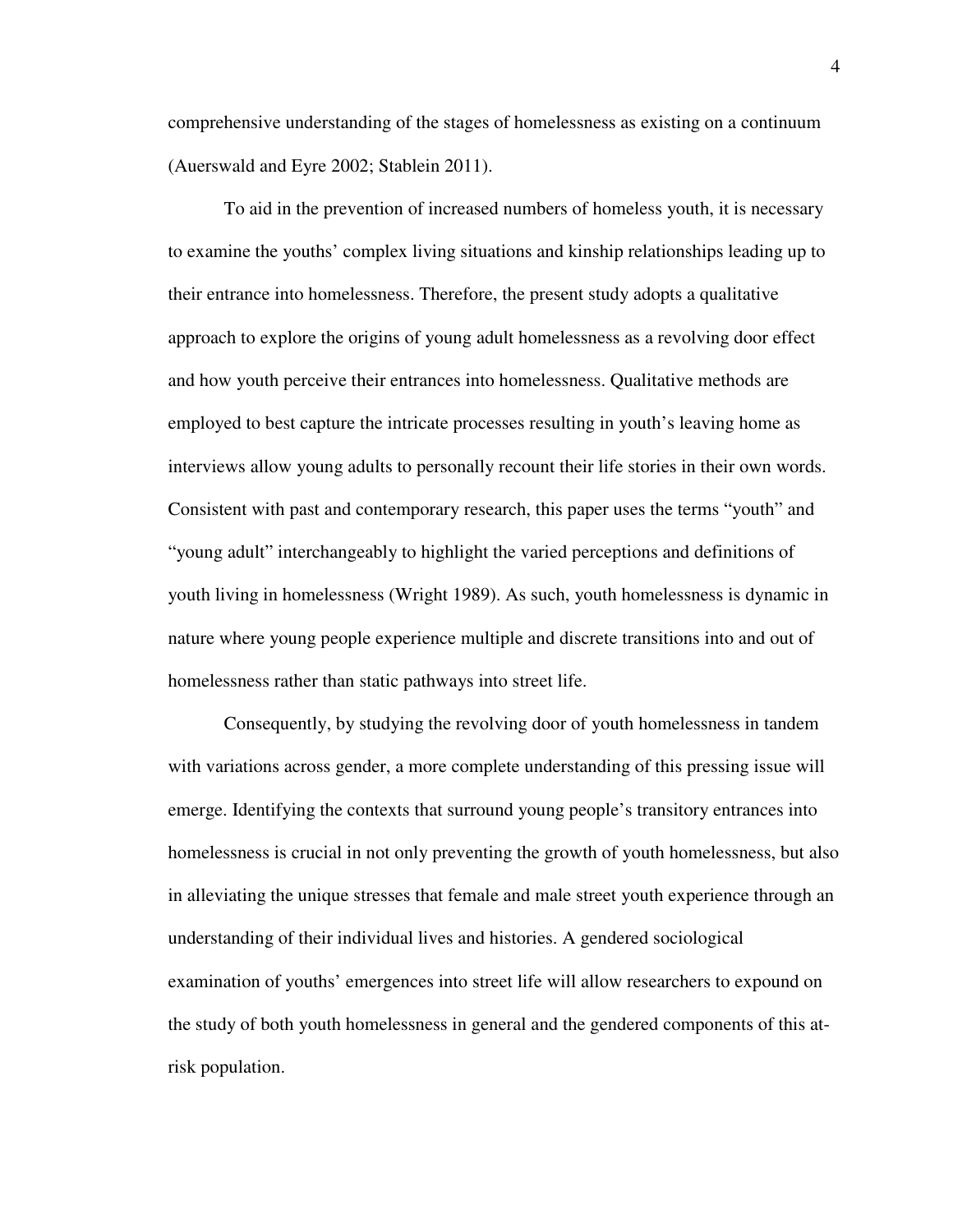## **LITERATURE REVIEW**

Previous research has concluded that certain youth are at higher risk of becoming homeless based on a number of key characteristics. For example, youth living in lowincome, high-crime communities may be more likely to run away to escape familial discord and violent neighborhood situations (Kennedy et al. 2010; Mallett and Rosenthal 2009; Mallett et al. 2005; Tyler and Bersani 2008; Tyler, Hagewen and Melander 2011). Additionally, some young people may experience peer pressure to enter into street life as a means of developing alternative, supportive social networks to fill the void left by estranged or conflicted familial relations (Stablein 2011). Psychological issues stemming from depression and anxiety, which are in turn influenced by high rates of childhood abuse and neglect, have also been identified as precursors to homelessness (MacLean et al. 1999; Thompson 2010; Tucker et al. 2011; Tyler 2006; Tyler and Melander 2010a).

Because of these identified risk factors (e.g., impoverished neighborhoods, familial discord, mental health problems), it is important to assess these shared traits early on in an adolescent's life in hopes of preventing homelessness. While it is necessary to identify general catalysts that prompt youth to leave home, pathways into homelessness are often comprised of a combination of several influential factors that create unique circumstances. The revolving door of youth homelessness is often a result of multiple transitions into and out of housed environments. Additionally, gender plays an important role in helping to shape the contexts that propel youth into homelessness as well as their street experiences. Throughout this review of the literature, it must be noted that though many young people living on the street share similar characteristics of family background, social characteristics and mental health issues, homeless youth cannot be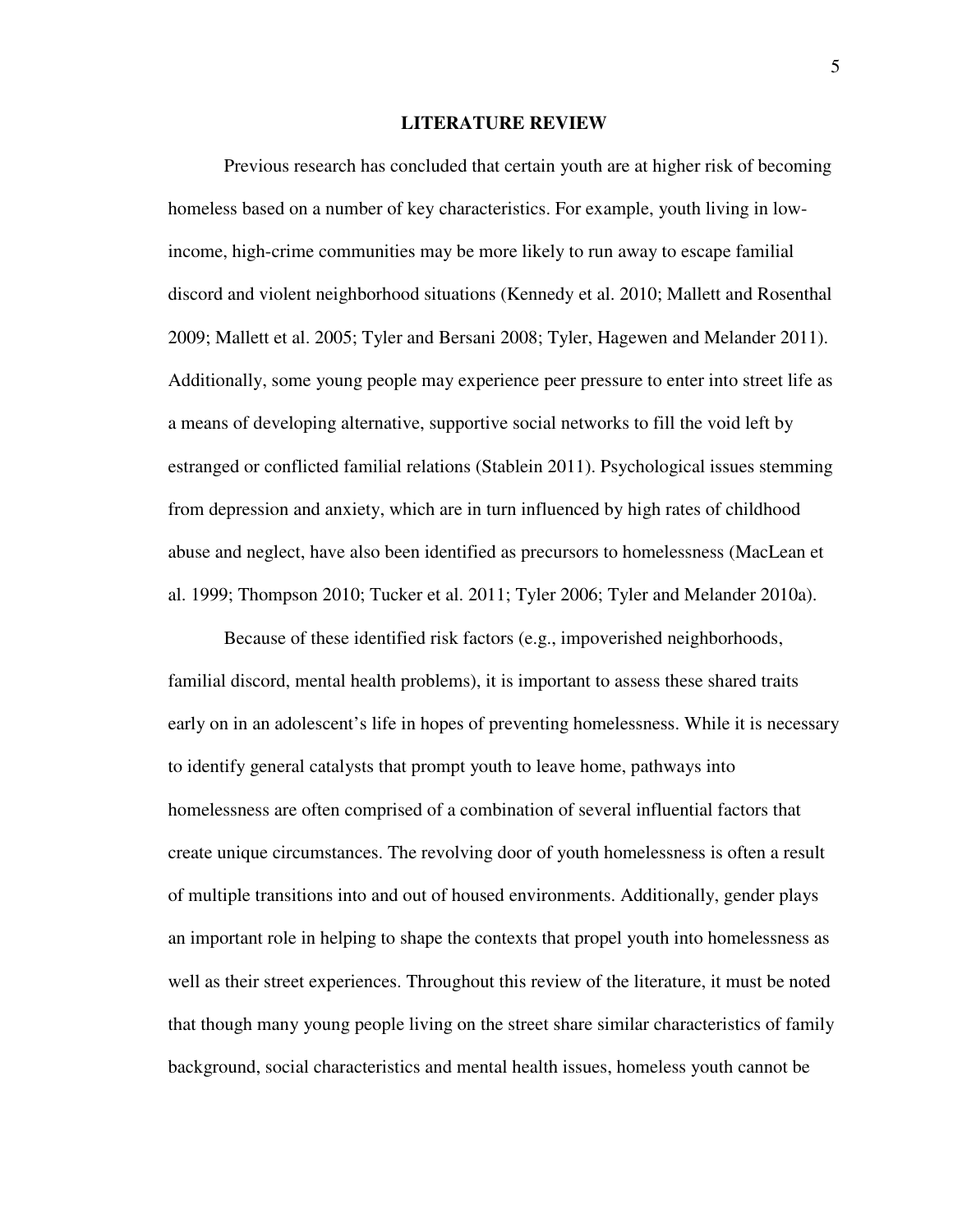generalized as a monolithic social group. Oftentimes, the terms "homeless" and "runaway" are used interchangeably in research studies, which represents the fluid and complex nature of youth homelessness. As prominent homelessness scholar James D. Wright (1989) has stated, "homelessness is not and cannot be a precisely defined condition" (46).

#### **Pathways into Homelessness**

 The Runaway. While it is necessary to identify the primary contributing factors to youth homelessness, it remains equally important to recognize that youth experience their entrance into homelessness in a variety of ways. Moreover, the decision for a youth to exit the home can fall within the hands of a parent, peer network member or legal official if it is not a personal choice of the youth. Existing research defines several generalized pathways into homelessness for young adults. The most prevalent type of homeless youth classified in the literature is known as the runaway. In the case of the runaway, the choice of becoming homeless appears to rest with the individual, though external forces such as familial conflict and a disadvantaged home life could leave the youth with no alternative (MacLean et al. 1999; Thompson 2010; Tyler 2006; Tyler and Whitbeck 2004). Researchers agree that the majority of runaway youth are seeking to escape a troubled home life rather than running to find adventure (Tyler and Whitbeck 2004).

 The Throwaway. Another type of homeless youth, with many parallels to the runaway, is literally pushed out of the home because of familial conflict and estrangement (Zide and Cherry 1992). Dubbed "throwaway youth" in the literature, these youths are often "abandoned by parents or subjected to neglect or maltreatment"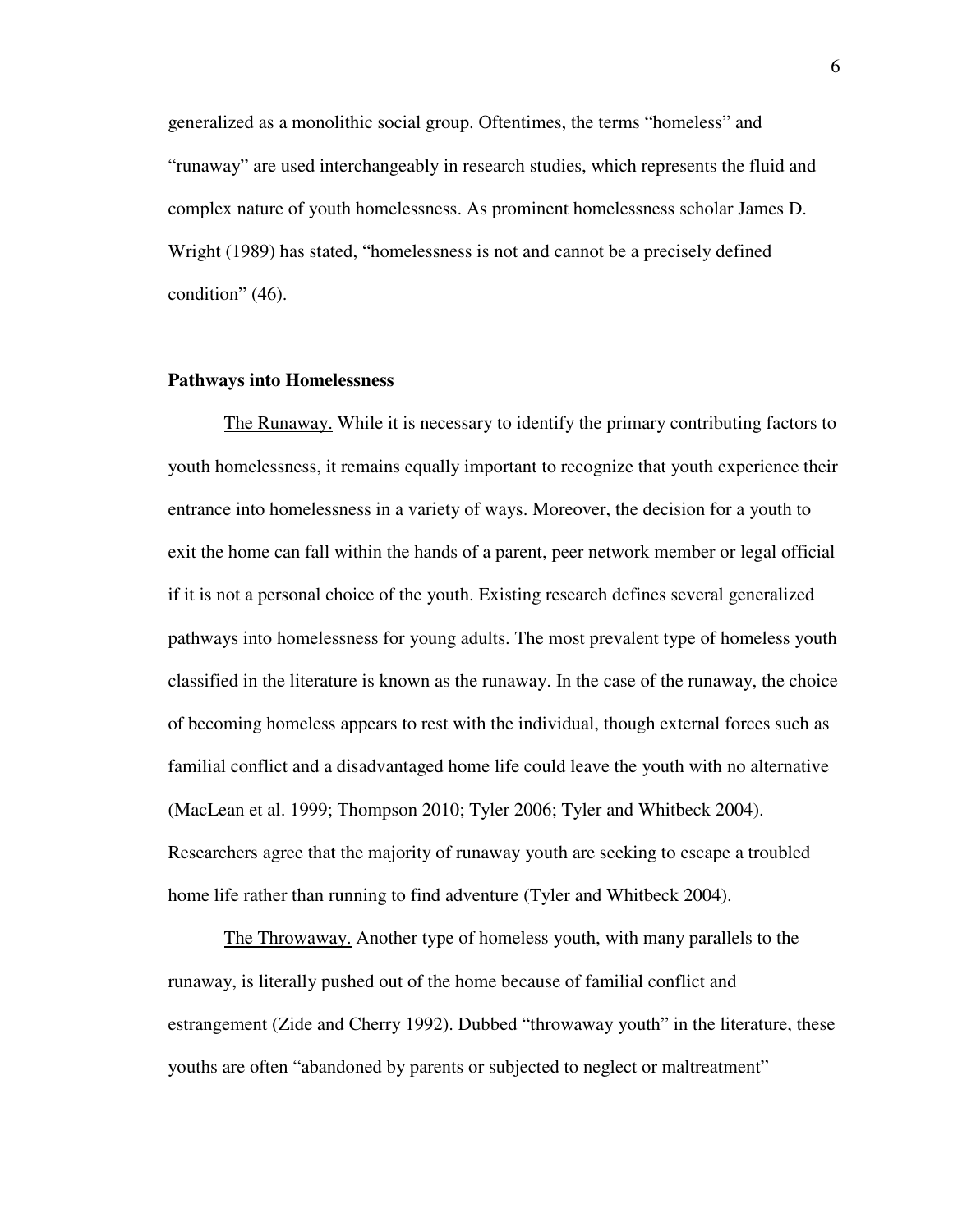(Thompson et al. 2010:194). This type of youth may be at the greatest risk for entering into and remaining in homelessness because of a loss of stable support networks from family members and non-kin relations. A study of homeless, adolescent mothers reported that a neglectful, abusive maternal figure adversely shaped the youths' abilities to make a healthy transition into adulthood (Kennedy et al. 2010). As a result, the throwaway youth may experience feelings of extreme hopelessness and desertion if the choice to become homeless was thrust upon them. The condition of the throwaway youth is worsened when parental figures blatantly reject the youth by kicking them out of the home and they express no desire for the youth to return home (MacLean et al. 1999). Specifically, studies show that LGBT (Lesbian, Gay, Bisexual and Transgender) youth are more likely to be pushed out of their homes than their heterosexual counterparts as a result of physical abuse, alcohol consumption as well as parental conflict concerning the youth's sexual orientation (Cochran et al. 2002; Corliss et al. 2011; Whitbeck et al. 2004).

 The Forsaken. The final category of homeless youth cited in the literature falls under several different terms. Initially identified as "forsaken," this group of homeless youth is typically separated from impoverished families who are unable to provide financial stability for the youth (Zide and Cherry 1992). However, young adults can also be forcibly removed from their homes if a household or caregiver is deemed unfit to care for the youth. In this case, the youths are identified as "system youths" because they may enter into foster care or other government-mandated group living situations (MacLean et al. 1999). Within this group of homeless youth, the choice of leaving the home lies with external forces that are outside of the youth's control.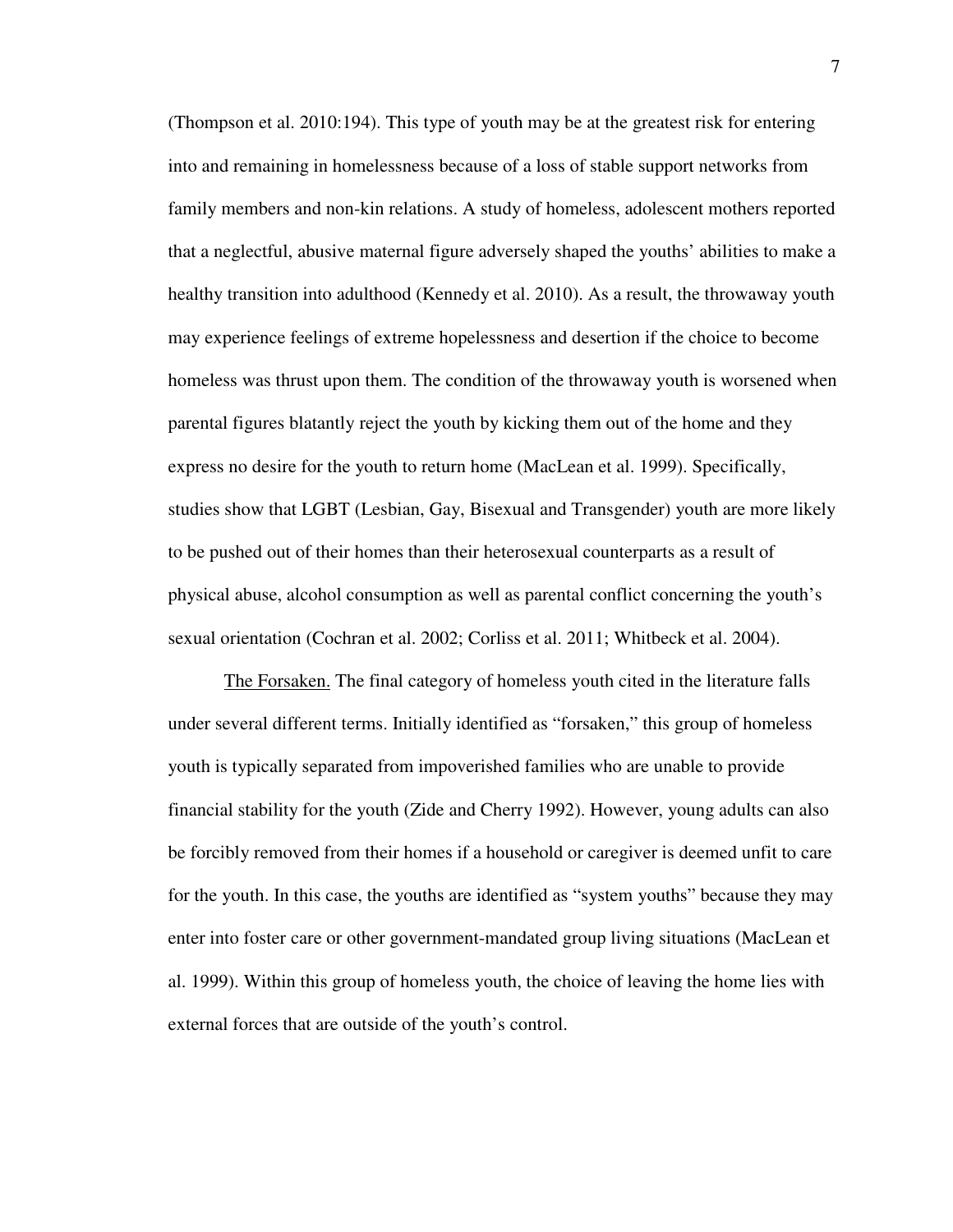## **Catalysts of Youth Homelessness**

# *Family Background*

 Family Background. A few select contributing factors driving youth homelessness are strongly highlighted within the empirical literature. Families are frequently viewed as the most influential socializing agent in an individual's life, especially in the developmental stages of childhood and adolescence (Parke and Buriel 1998). Because families play such an instrumental role in early human development, their composition and dynamics must be closely examined to help explain youth outcomes. Stemming from this knowledge, familial conflict and discord is often cited as a primary factor in determining a youth's entrance into homelessness (Hyde 2005; Kennedy et al. 2010; MacLean et al. 1999; Thompson et al. 2010; Tyler 2006; Tyler et al. 2011).

Specifically, mixed, or blended families that include stepparents, extended family members and non-blood related kin have been shown to place youth at higher risk for homelessness by increasing household stress levels as family members adapt to each other (Hyde 2005; Mallett and Rosenthal 2009; Tyler 2006). Also, single-parent homes experience higher rates of financial distress and limited parental monitoring which can drive youth to homelessness (Finkelstein 2005). Hyde (2005) found that 60% of youth reported residing in a single parent household when they entered into homelessness. Young people living in unstable, conflict-laden foster care and group home situations are also more likely to experience homelessness at some point in their lives compared to their counterparts living in a nuclear family, domiciled environment (Mallett et al. 2005; Thompson et al. 2010; Tyler and Melander 2010a). Disruptions in family living situations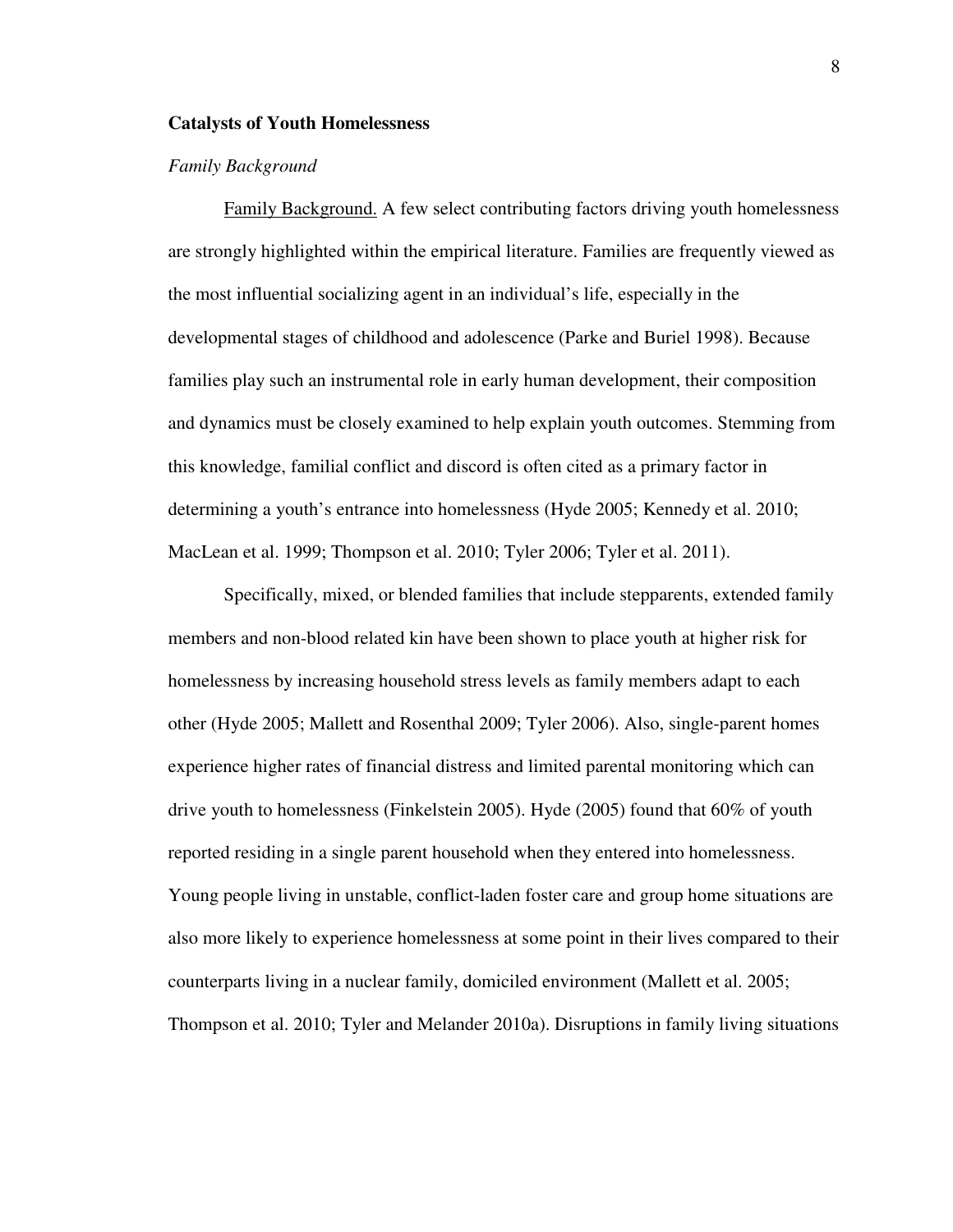such as divorce or death of a parental figure can also create pathways into homelessness for young adults (Kennedy et al. 2010).

 Child Maltreatment. Youth may also be pushed to homelessness if they are repeated victims of physical, sexual or emotional abuse (Finkelstein 2005; MacLean et al. 1999; Mallett and Rosenthal 2009; Tyler 2006; Tyler and Whitbeck 2004). One study found that 95% of homeless youth had suffered some form of physical abuse at the hands of a primary caregiver prior to leaving home (Tyler and Melander 2010a). Specifically, Tyler and Cauce (2002) concluded that 69% of abusive perpetrators of homeless youth consisted of a biological mother and/or father. Chronic child abuse creates unhealthy living conditions from which a youth may be inclined to escape, even if street conditions do not guarantee well-being and safety. Youth are also at increased risk of running away at an earlier age if they experienced neglect or sexual abuse in their household (Ferguson 2009; Thrane et al. 2006). Tyler and Bersani (2008) established that experiences of personal maltreatment and victimization were positively correlated with the number of instances a youth initiated running away.

Additionally, this abuse can stem from a variety of sources ranging from family members while at home to peer network members once youth are living on the street (Tyler et al. 2004). Psychological issues such as depression and suicidal ideation may develop over time as a result of repeated familial abuse and maltreatment, thus diminishing the youth's capacity to cope with life struggles (Ryan et al. 2000; Thompson et al. 2010). Specifically, it has been shown that familial sexual abuse is highly correlated to suicidal ideation among homeless youth (Yoder, Hoyt and Whitbeck 1998). Consequently, physical and sexual abuse in early childhood can lead a youth to utilize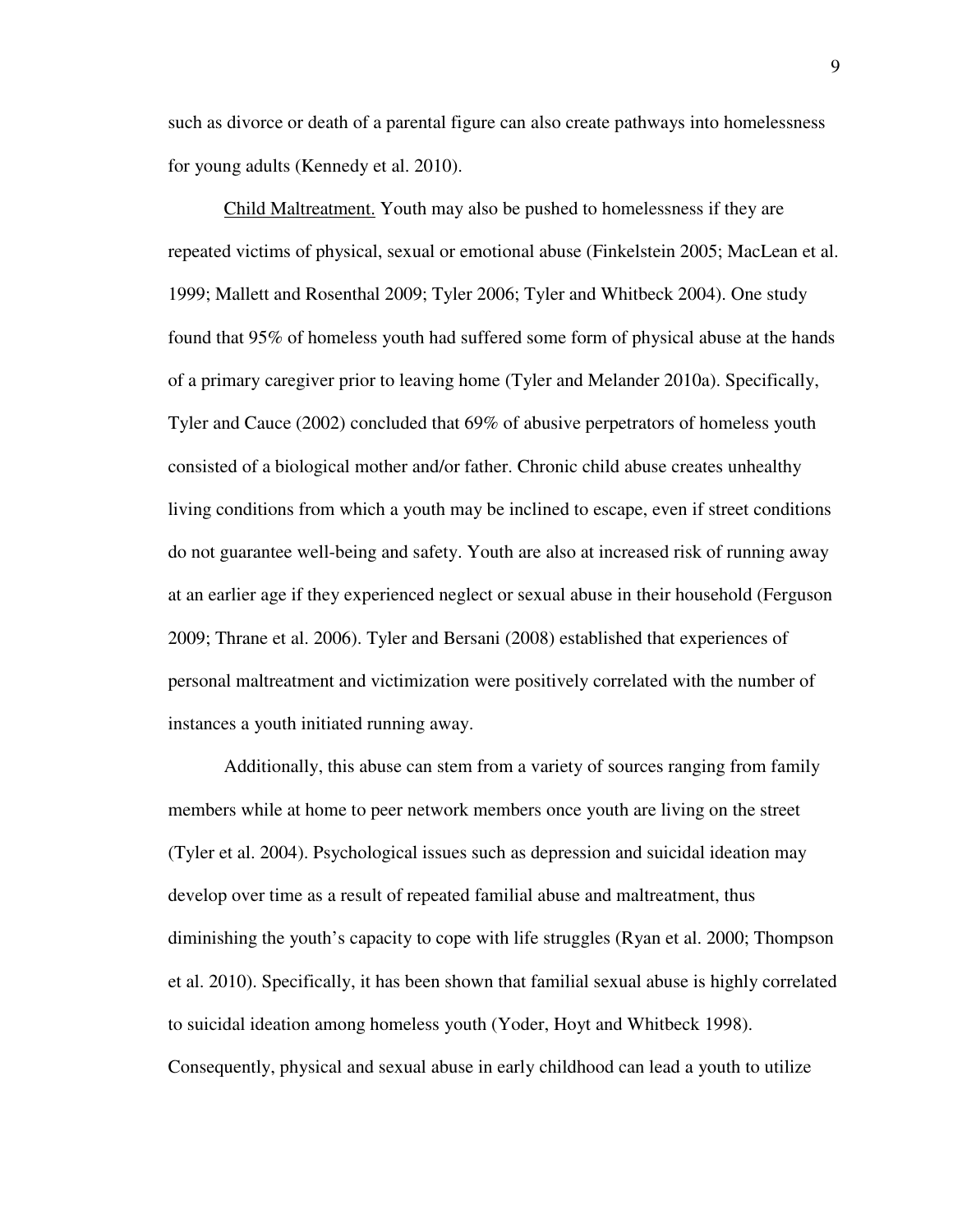violence-laden survival strategies once on the street, thereby replicating a form of socialized violence (Kennedy et al. 2010). Additionally, young women who experience early childhood sexual abuse are more at risk of developing depressive symptoms, which can in turn make them more vulnerable to victimization within the street context (Chen et al. 2004; Meyerson et al. 2002; Tyler et al. 2001b). Witnessing domestic violence can also damage a youth's sense of efficacy even if he or she is not the target of violence, thereby solidifying the path to homelessness (Tyler 2006).

 Family Substance Misuse. Closely tied with familial situations as a contributing factor to youth homelessness is the issue of substance misuse. Contemporary research often emphasizes drug and alcohol use as a primary characteristic of homeless youth populations (Chen et al. 2004; Johnson, Whitbeck and Hoyt 2005; Maccio and Schuler 2012; Mallett et al. 2005; Salomonsen-Sautel et al. 2008; Thompson et al. 2010; Tyler and Johnson 2006a). Research has also highlighted substance use by youth and their family members as a major pathway into youth homelessness (Lee et al. 2010; Mallett et al. 2005; Martijn and Sharpe 2006). Mallett and colleagues (2005) found that 35% of their homeless young adult sample identified personal or familial substance use as a catalyst for entering into street life. In another study, 56% of homeless youth reported parental drug and alcohol abuse and cited this as the primary reason for their current situation living on the street (Finkelstein 2005). Parental substance misuse may exacerbate already difficult family and home situations by fueling stress and anger directed at children, thus driving a youth to homelessness as a means of escaping parental neglect and abuse (Ferguson 2009; Hyde 2005; Mallett and Rosenthal 2009; McMorris et al. 2002). A sizeable number of youth also cite being initiated into substance use by their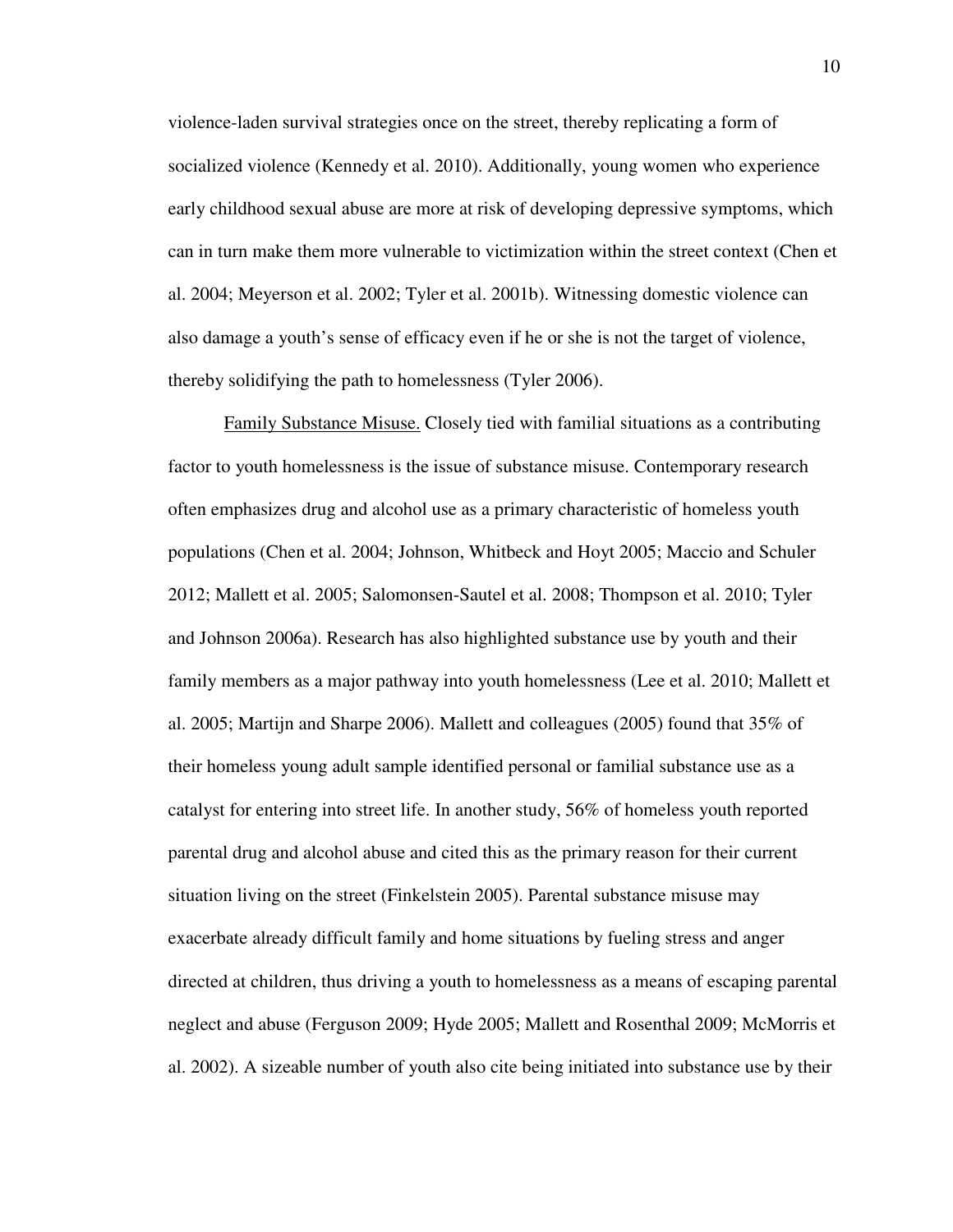parents or caregivers, a trajectory that then paves the way for continued drug use once living on the street (Tyler and Johnson 2006a). Conversely, young adults may also view homelessness as an opportunity to establish their independence and freely pursue drug and alcohol use without familial constraints, especially if youth substance use is a matter of contention among family members (Mallett et al. 2005; Stablein 2011).

## *Environmental Factors*

Socioeconomic Disadvantage. Young adults may also be pushed into homeless living conditions as a result of adverse environmental conditions such as poverty, neighborhood violence and lack of community ties (Kennedy et al. 2010). For example, if youth are unable to develop a sense of community cohesion, they may feel less integrated with their surrounding social networks (Thompson et al. 2010). Many homeless youth are thrust into street life as a result of economically impoverished backgrounds. Living in poverty, many homeless young adults were raised in harsh communities in which violence was a common occurrence (Kennedy et al. 2010). As a result, increased exposure to communal criminal activity and victimization may lead young adults to view street life as a normative lifestyle, and thereby come to accept its expectations of stigmatizing behavior such as substance use and crime (Hagan and McCarthy 1997). Impoverished living conditions may drive youth to their first instance of running away, which then severely augments their risk of experiencing long-term homelessness (Tyler and Whitbeck 2004; Tyler et al. 2011). Therefore, youth living in poverty, lacking the social and financial resources which allow one to overcome adversity, are thus lead to life on the streets.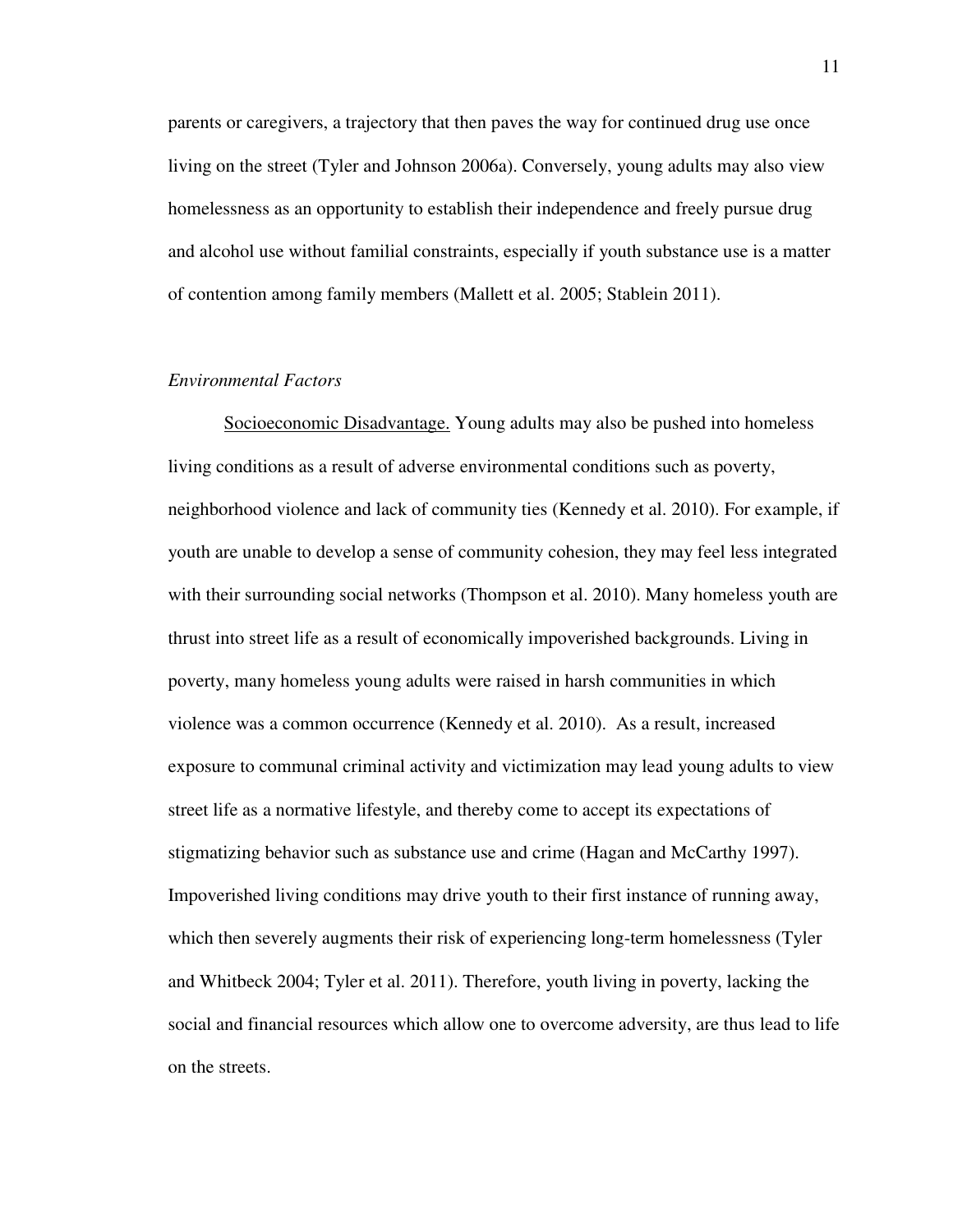Education. Youth living in socioeconomically disadvantaged families are also at higher risk for experiencing educational barriers and ensuing stagnant or downward social mobility. Issues concerning maladaptive behavior and poor academic performance at school are also closely linked with youth homelessness (Hagan and McCarthy 1997). Specifically, dropping out of high school can spur young adults onto a downward slope of compounding "risk chains" that ultimately culminate in exiting the home (Kennedy et al. 2010). Failing to graduate from high school, and lacking the opportunity to pursue higher education, places youth at a greater disadvantage for social mobility in mainstream society. According to Hagan and McCarthy (1997), underprivileged youth's aversion to school and propensity to conflict with authority figures reduces "the likelihood of their acquiring the social and human capital that derives from schooling" (p. 231).

# *Mental Health*

 Depression. Because of the stressful nature of the street context, it is difficult to pinpoint the causal order of depressive symptoms and entrances into homelessness (Tyler et al. 2011). However, young adults with poor mental health are undoubtedly at heightened risk for experiencing homelessness at some point in their lives. Tucker et al. (2011) concluded that depressive affect significantly predicted the risk of a youth running away. Symptoms of depression and anxiety can originate from a number of sources including individual traits, family background and environmental factors. In one study, researchers found that homeless youth who had experienced some form of abuse in their past were more likely to develop depressive symptoms (Ryan et al. 2000). If youth are unhappy or discontent with their lives at home, they may flee to the street as a means of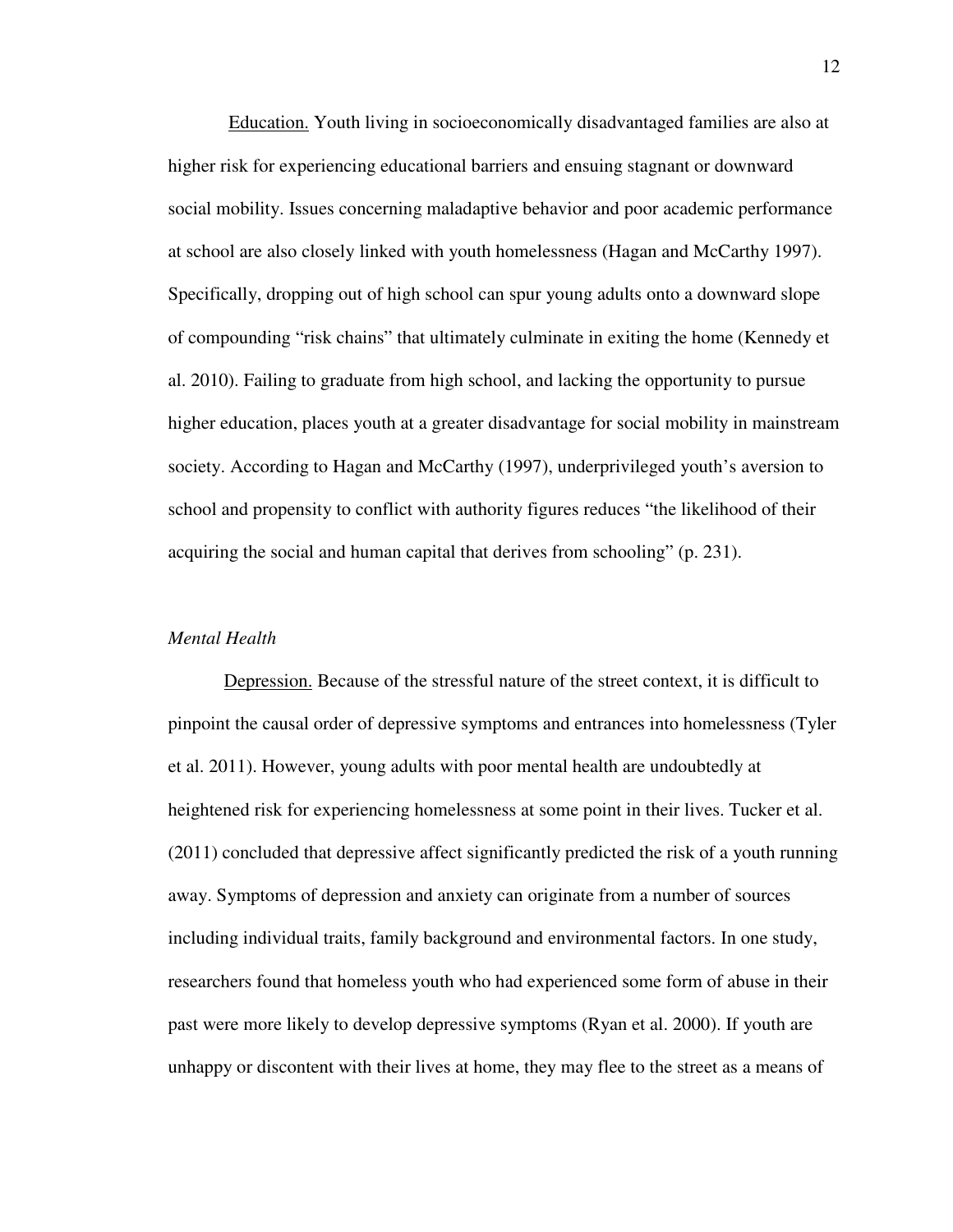escape. As a result, Ayerst (1999) concluded that 48% of street youth reported lower levels of depression after they exited their homes. So, actually leaving adverse home environments may allow young people to initially improve their mental health statuses. Low levels of mental health, however, can lead youth to enter into homelessness and potentially exacerbate their situation once living on the street by increasing their susceptibility to victimization (Tyler and Whitbeck 2004).

 Post-Traumatic Stress Disorder (PTSD). Many homeless youth are also more at risk of experiencing PTSD as a result of the high-tension, unstable nature of street life (Bender et al. 2005; Stewart et al. 2004; Thompson 2005). The origins of PTSD for homeless youth may be found in their discordant housed environments. Studies have highlighted the correlation between parental drug use and child abuse and symptoms of PTSD among homeless youth, showing that youth fleeing to the street are often burdened with psychological issues as a result of familial conflict (Thompson 2005). Bender et al. (2010) reported that 24% of homeless young adults exhibited signs of PTSD once living on the street. The high rates of PTSD among homeless youth also exemplify the stressful, dangerous nature of street life. Accordingly, Stewart et al. (2004) concluded that 17.7% of victimized homeless youth in their sample exhibited characteristics of PTSD such as being excessively watchful of one's surroundings as well as numbing of emotions.

 While it is clear that youth experience varied pathways into homelessness depending on their familial, social and environmental backgrounds, the role of gender must also be taken into consideration as a determining force. As a result of gender socialization, male and female children are encouraged to develop in different way, which in turn shapes their future life trajectories. Additionally, young women and men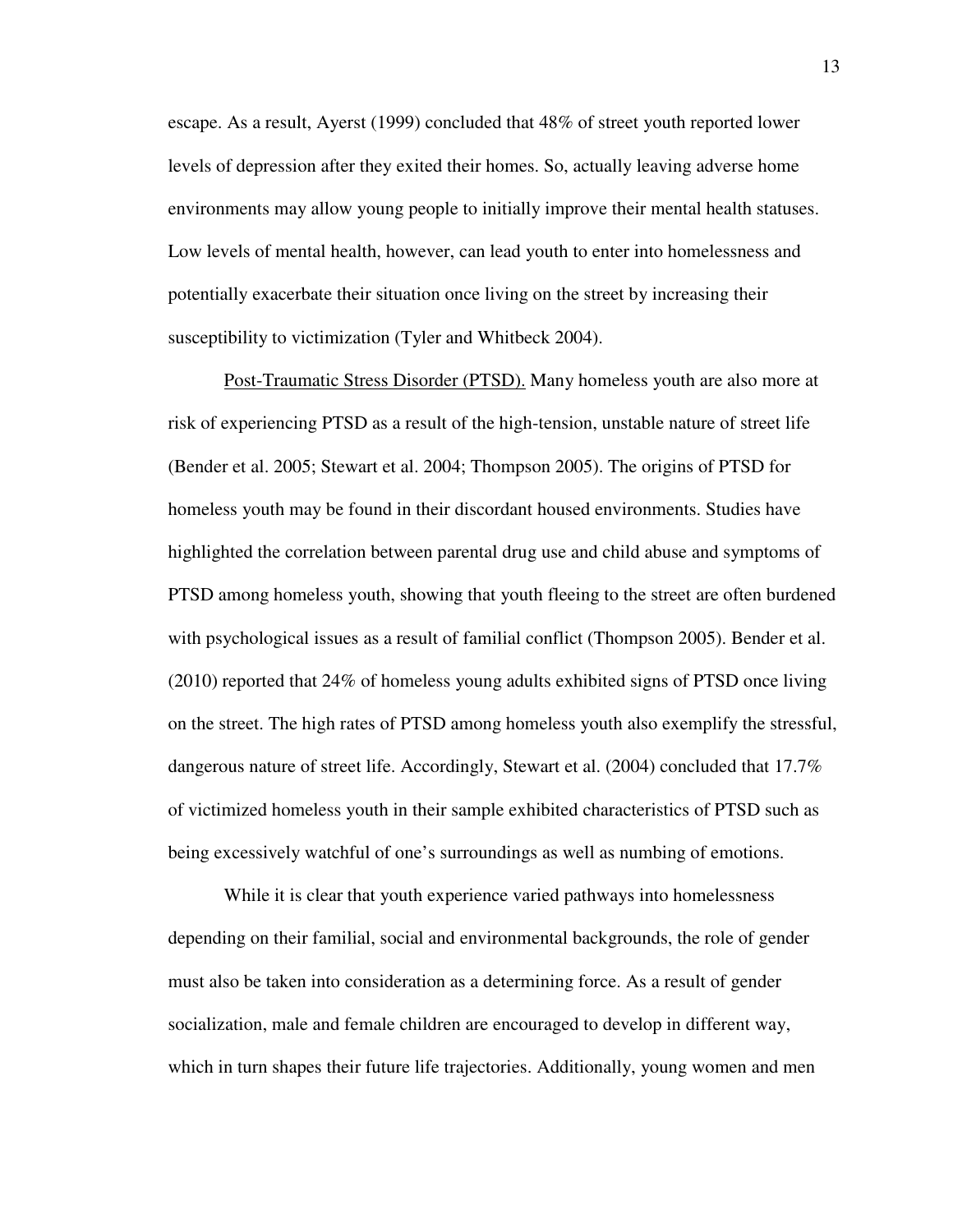may experience specific pathways into homelessness in very different ways as a result of their respective genders and the overarching expectation of adherence to gender norms. Finally, patterns emerge from the literature showing that many homeless youth cite reasons for entering into homelessness that vary across gender. Therefore, gender is first discussed as a broad theme capable of shaping social categories. Following, the specifics of gender and youth homelessness are discussed in relation to contemporary research.

# **Gender**

# *Gender Socialization*

Gender Norms. The stages of childhood, adolescence and early adulthood are recognized as key developmental periods of human growth and change (Arnett 2000). Within this period, young people hone personal skills, create a sense of self and work to establish their role within society. The installation of gendered behavioral norms often becomes more salient for young people as they navigate their lives into adulthood and develop their personal and social identities (Epstein and Ward 2011). For example, the theory of gender intensification holds that the expectation of distinct gender roles for males and females strengthens throughout adolescence (Barrett and Raskin White 2002; Bumpus, Crouter and McHale 2001; Galambos, Almeida and Petersen 1990; Hill and Lynch 1983; Obeidallah, McHale and Silbereisen 1996). A qualitative study exploring tomboyism in adolescence concluded that parental and peer pressure to conform to femininity altered women's gender trajectories early in their lives (Carr 2007). As such, differential adolescent and early adulthood experiences can create disparities between females and males that form the foundations of gender inequality.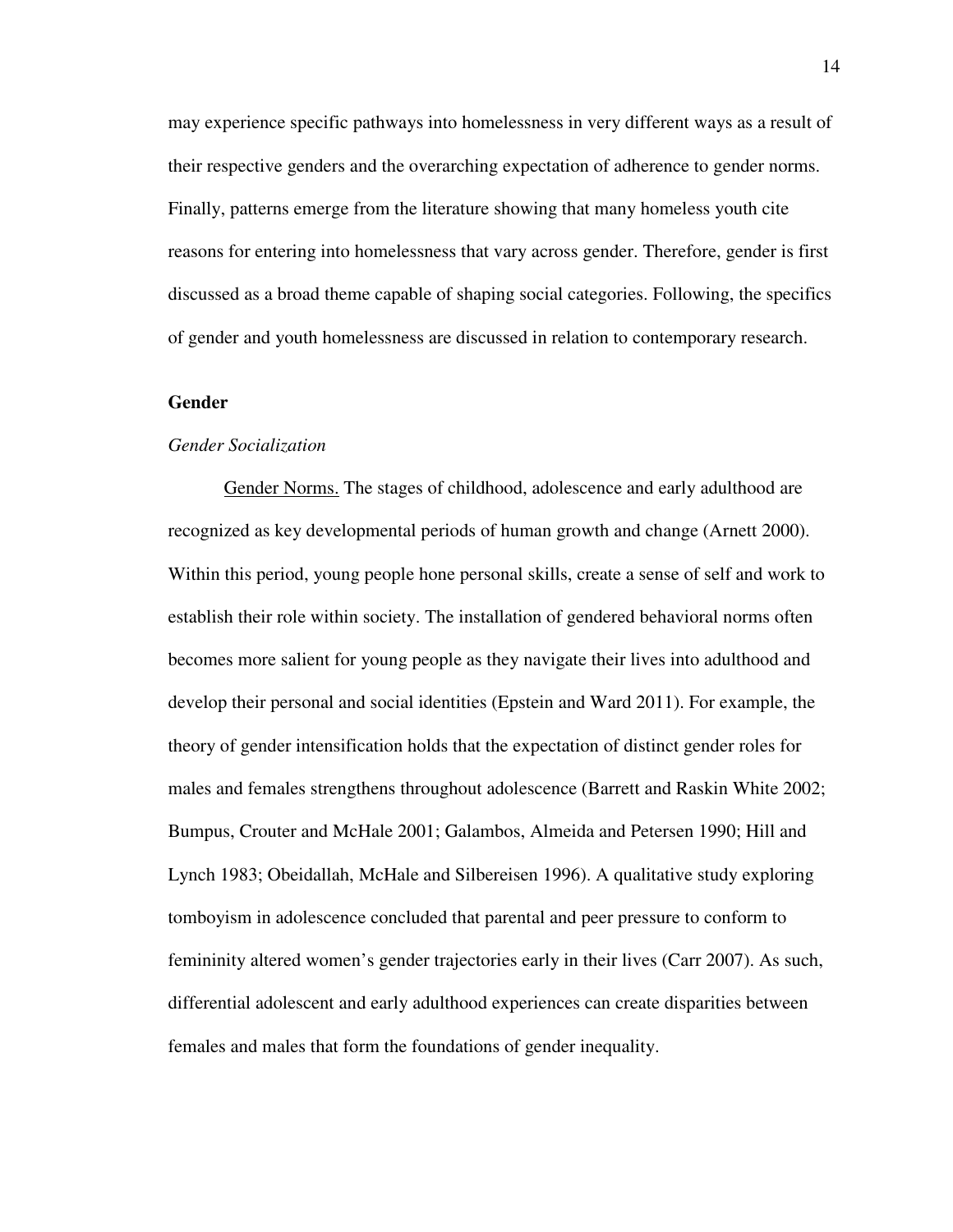Adherence to dichotomous masculine or feminine roles will inevitably shape a young person's self-concept and their ensuing cognitive and emotional development, often resulting in more adverse effects for females (Obeidallah 1996; Witt 1997). Barrett and Raskin White (2002) explored the ways in which binary gender ideologies and behaviors affected adolescents' reported levels of mental health. They found that adolescents, both male and female, exhibiting higher degrees of masculine traits (e.g. personal autonomy, decision making, assertiveness) and expressed lower rates of depressive symptoms overall (p. 464). Institutional settings are also prone to enact more restrictive, controlling processes aimed at female behavior. In a study of gendered practices present in preschools, Martin (1998) observed that teachers encouraged more structured play among female students and encouraged feminine docility through the insistence of young girls using soft voices and polite behavior such as hand-raising. In this way, a greater emphasis and sense of control was placed on females' outward appearances and actions compared to their male counterparts.

Parental Influences. While young people experience much gender socialization in the public realm, many scholars agree that the familial environment acts as the primary mechanism of shaping gender identities (Epstein and Ward 2011; McHale, Crouter and Whiteman 2003; Witt 1997). Parental gender socialization, however, can also lead to differential treatment and consequences between daughters and sons. Specifically, sextyping is often cited as an integral means through which parents encourage strict masculine and feminine behavior in their children (Leaper and Gleason 1996; Letendre 2007). One study revealed that young girls spent more time focused on feminine household tasks, such as cleaning and cooking, compared to their male siblings,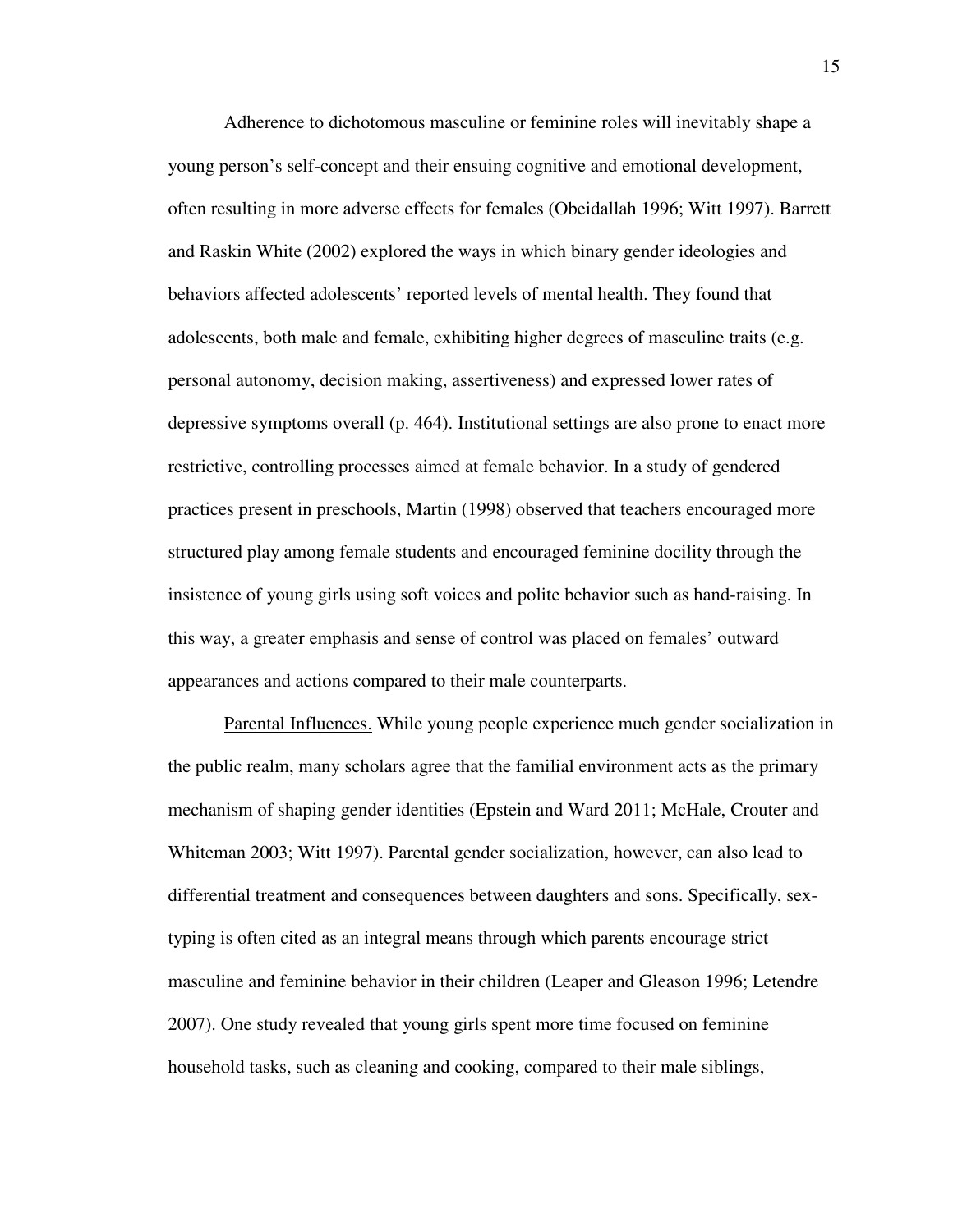suggesting early gender socialization in the family environment (Crouter, Manke and McHale 1995). Through a meta-analysis of major parental gender socialization studies, Lytton and Romney (1991) concluded that the effect of both mothers' and fathers' reinforcement of sex-typed activities (e.g. playing with dolls for girls or wrestling for boys) was significant across findings. By reinforcing traditional gender roles such as housewife and breadwinner, parental sex-typing of activities and reinforcement of gender norms can effectively shape a child's future attitudes towards and displays of gender.

Additionally, studies have found that female sexuality, especially among adolescents and young adults, is perceived as something to be avoided and passivity is encouraged, thus resulting in a form of feminine social control (Averett, Benson and Vaillancourt 2008; Hartley and Drew 2001). For example, Averett et al. (2008) concluded through qualitative research that young women's sexual agency was not reinforced by parental figures and the majority of their sample reported being raised to fear sex. Mothers have been found to be more instrumental in constructing their daughters' gender and sexuality by demanding that they act more feminine and adhere to more mainstream concepts of what it is to be female (Carr 2007). Overall, young girls face increased pressures from both public and private spheres that seek to influence and control their gender development in critical life stages. Differential treatment of male and female children is not confined to the facets of gender socialization, but also extends to different experiences of the more deleterious effects of child abuse.

# *Child Abuse*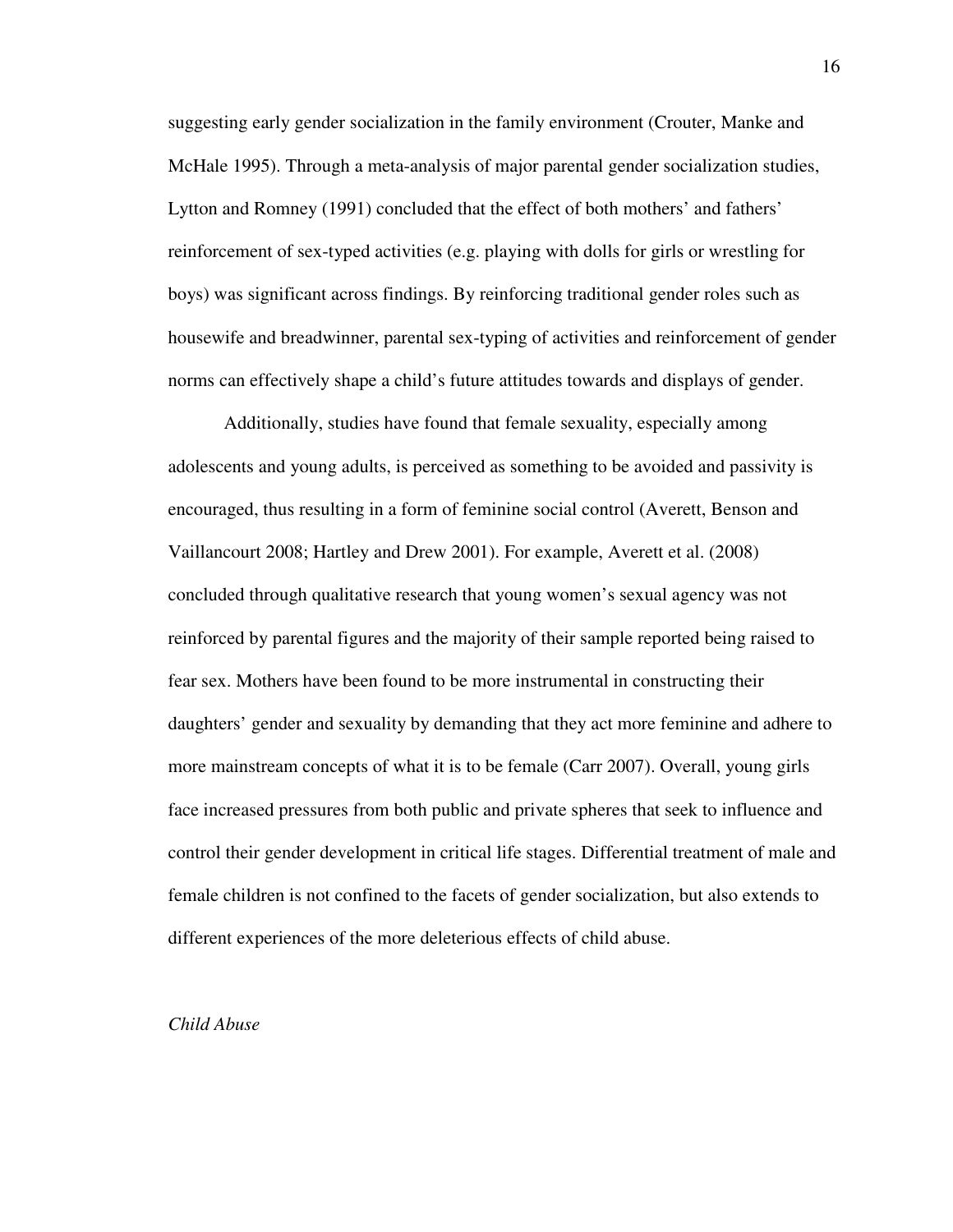Physical Abuse. Rates of childhood abuse are vast, with debilitating effects that extend into adulthood (Thompson, Kingree and Desai 2004). Additionally, gender disparities can create differential experiences and consequences of childhood maltreatment between males and females. While the United States Department of Health and Human Services (2010) reported that slightly more girls (51.2%) were reported as victims of child maltreatment, physical abuse (17.6%) was cited as the more prevalent form of child abuse following neglect (78.3%). Studies have shown that male children consistently suffer higher instances of physical abuse throughout their childhood and adolescent years (Amstadter et al. 2011; MacMillan et al. 2001; Simmel 2011; Thompson et al. 2004). Using data from the National Violence Against Women Survey, Thompson et al. (2004) concluded that 53.8% of male respondents reported experiencing various forms of physical violence in childhood compared to 40% of female participants. Despite men having higher overall rates of childhood physical abuse, research has shown that more adult women suffer from adverse effects such as depression or substance dependence as a result of child abuse (MacMillan et al. 2001; Thompson et al. 2004).

 Sexual Abuse. National reports show that 9.2% of maltreatment cases involve some form of childhood sexual abuse (United States Department of Health and Human Services 2010). Female children and adolescents are disproportionately represented in reported rates of sexual abuse (Chesney-Lind 2001; Maikovich-Fong and Jaffee 2010; Tyler 2002; Meyerson et al. 2002; Walker et al. 2004). Analyses from the National Comorbidity Survey found that 13.5% of women reported childhood sexual abuse compared to only 2.5% of men (Molnar, Buka and Kessler 2001). Furthermore, Maikovich-Fong and Jaffee (2010) concluded that the odds of experiencing penetrative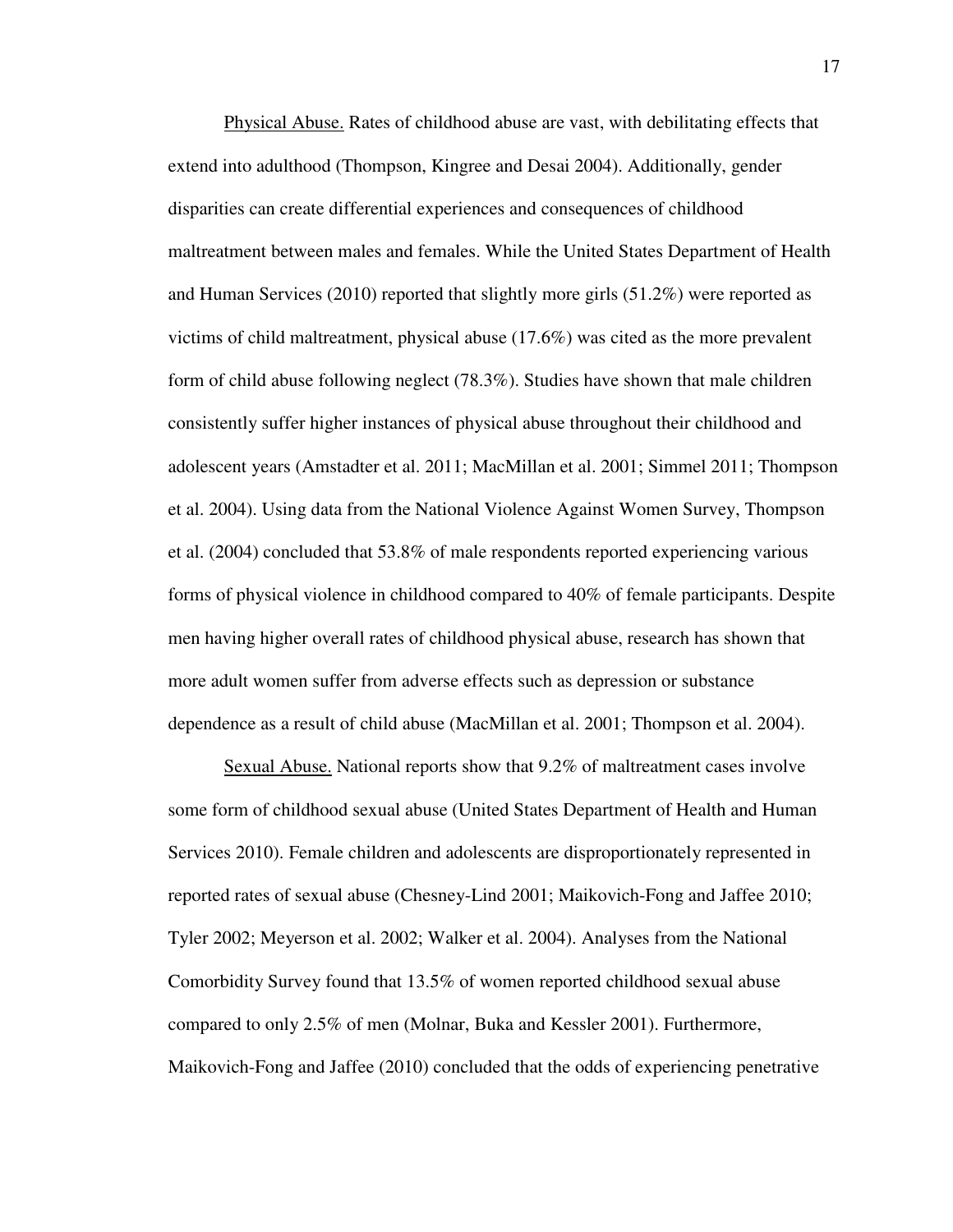sexual abuse were 2 times greater for young girls than their male peers. The effects of childhood sexual abuse may be exacerbated for females if they feel responsible for the abuse or fear they will be blamed for the assault, and thus do not disclose the abuse to a trusted adult (Alaggia 2005).

The list of emotional, behavioral and psychological issues resulting from childhood sexual abuse is extensive, which include physical and relational aggression, substance abuse and depression (Cullerton-Sen et al. 2008; Meyerson et al. 2002; Tyler 2002). Through a comprehensive literature review, Walker et al. (2004) concluded that research findings agree that female victims of childhood sexual abuse are at increased risk for PTSD in the future. Despite this conclusion, one study found that male adolescents were more likely than females to experience an internalizing disorder following sexual abuse (Coohey 2010). Meyerson et al. (2002), however, established that childhood sexual, rather than physical, abuse was a stronger predictor of depression and distress for females. Overall, an examination of the gendered aspects of both physical and sexual childhood abuse show that not all children and adolescents experience developmental stages in the same manner and these differences have been shown to contribute to the variety of entrances into youth homelessness as well as the contexts surrounding street life.

## **Gender and Youth Homelessness**

#### *Gender and Leaving Home*

Pathways into Homelessness. Males and females typically undergo different pathways and trajectories into homelessness. As such, the dominant literature is in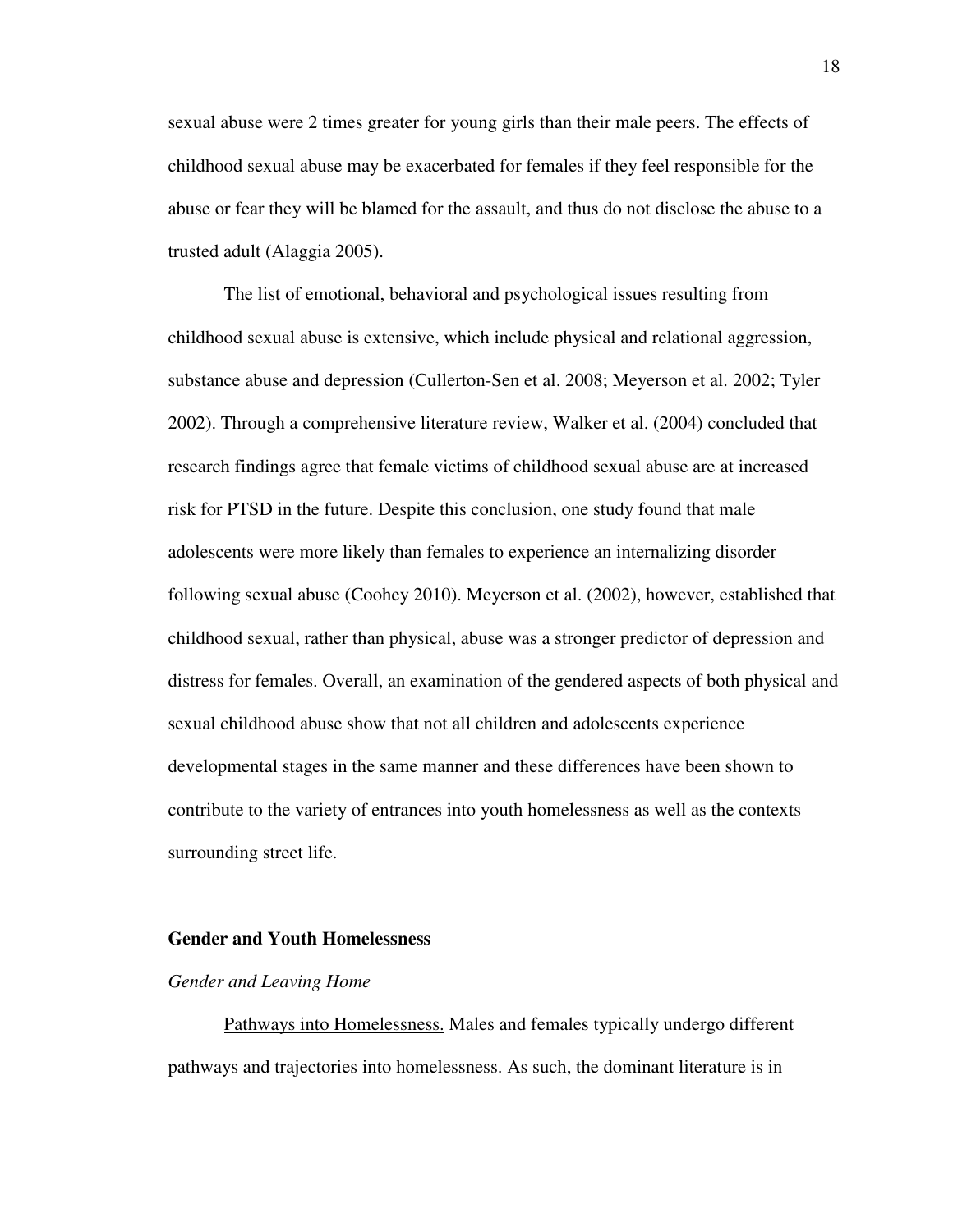consensus that female adolescents are more likely to run away from their homes, while their male counterparts are at increased risk for being kicked out (MacLean et al. 1999; Tyler and Bersani 2008). Hagan and McCarthy's (1997) study revealed that male adolescents were significantly more likely to exit housed environments and enter into street life in relation to their female peers. These differences may stem from issues relating to gender norms and socialization as well as individual family dynamics. Moreover, Thrane et al. (2006) found that female youth were more likely to run away from home at an earlier age when compared to males in the research sample. Leaving home at a younger age could place females at a more disadvantaged position on the street if they are ill equipped to cope with the stressors of the street because of a lack of life experiences.

 Reasons for Leaving Home. Research shows that the majority of homeless youth report that they ran away to escape a conflicted home life rather than to seek excitement or freedom (Tyler and Whitbeck 2004). However, gender comes to the forefront of concern as major reasons for exiting a housed environment differ between males and females. Family discord appears to be a more salient factor for leaving the home for the streets in the case of homeless female youth. Research has shown that young girls tend to report greater levels of familial conflict, which was presented to be positively correlated with both deviant behavior as well as running away (Tyler, Hagewen and Melander 2011). Concerning blended families, a qualitative study showed that 16% of females were victims of physical abuse from their stepmothers compared to only 8% of males (Mallett and Rosenthal 2009).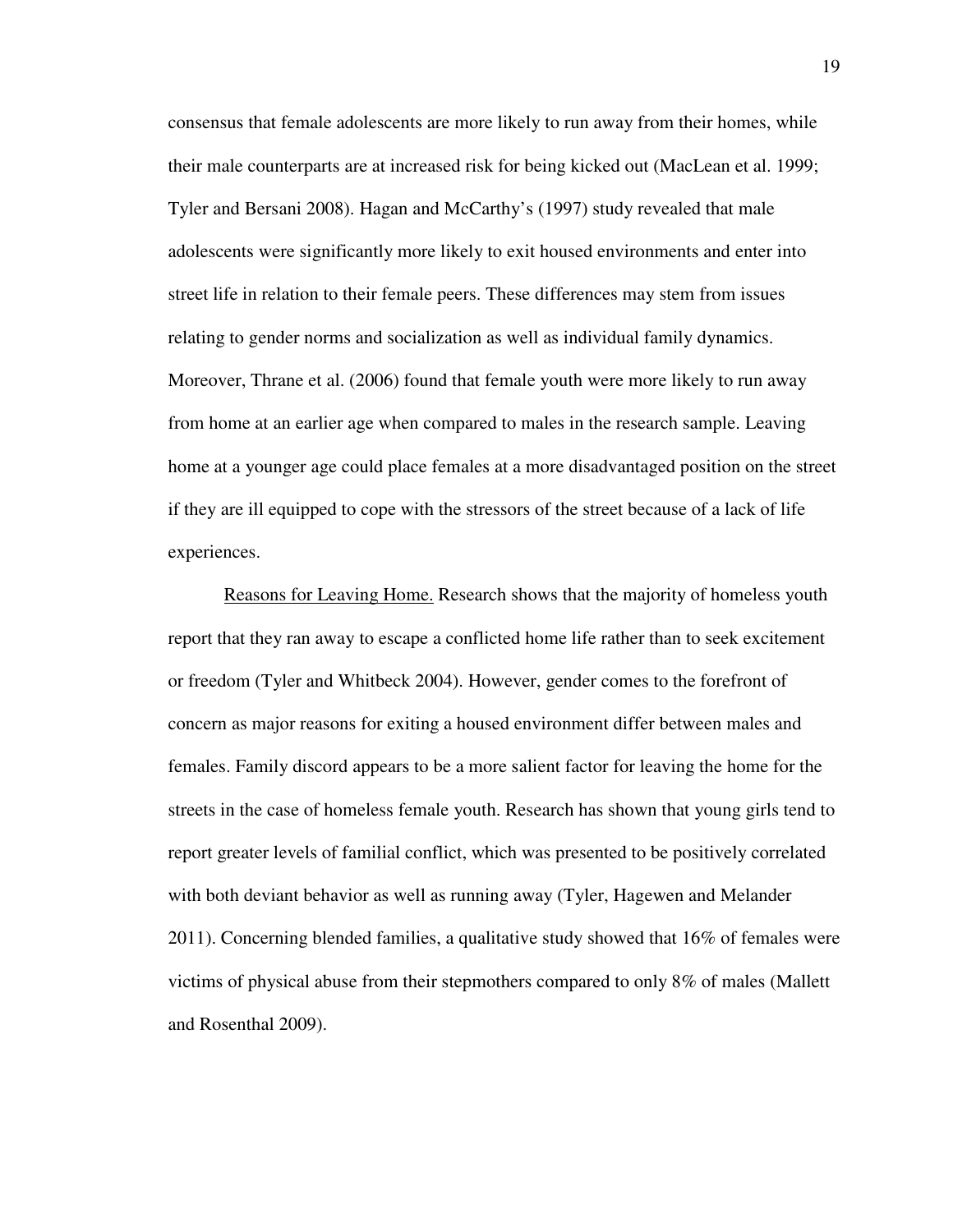Studies reveal that many more female homeless youth recount experiences of sexual abuse prior to becoming homeless compared to males (Johnson, Rew and Sternglanz 2006). For example, Chen et al. (2004) found that 32% of the sample of female homeless and runaway youth cited having experienced sexual abuse in their familial, housed environment and that youth with this abuse history were at increased risk of running away at a younger age. Sexual abuse at the hands of a trusted caregiver may leave young women with no alternative but to run away from home if they feel they have no one whom they can trust. Consequently, females' experiences of abuse can lay the foundation for further victimization within the homeless context (Tyler et al. 2001b).

#### *Gender and Life on the Street*

 Victimization. In addition to experiencing distinctive trajectories into homelessness, males and females are also likely to describe differential accounts of street life dependent on their gender. Research is in agreement that young men and women face dissimilar risks through their lack of stable housing and exposure to street contexts. In general, female homeless youth suffer higher rates of conclusive PTSD as a consequence of street life (Gwadz et al. 2007; Stewart et al. 2004). In the same vein, Tyler et al. (2004) found that rates of sexual victimization of homeless female youth was double that of male sexual victimization. Additionally, newly homeless young females may be drawn into intimate relationships with older, more experienced homeless males as a source of protection, thereby increasing their risk of sexual exploitation (Stablein 2011). Therefore, young women must maintain constant vigilance for risks of both physical and sexual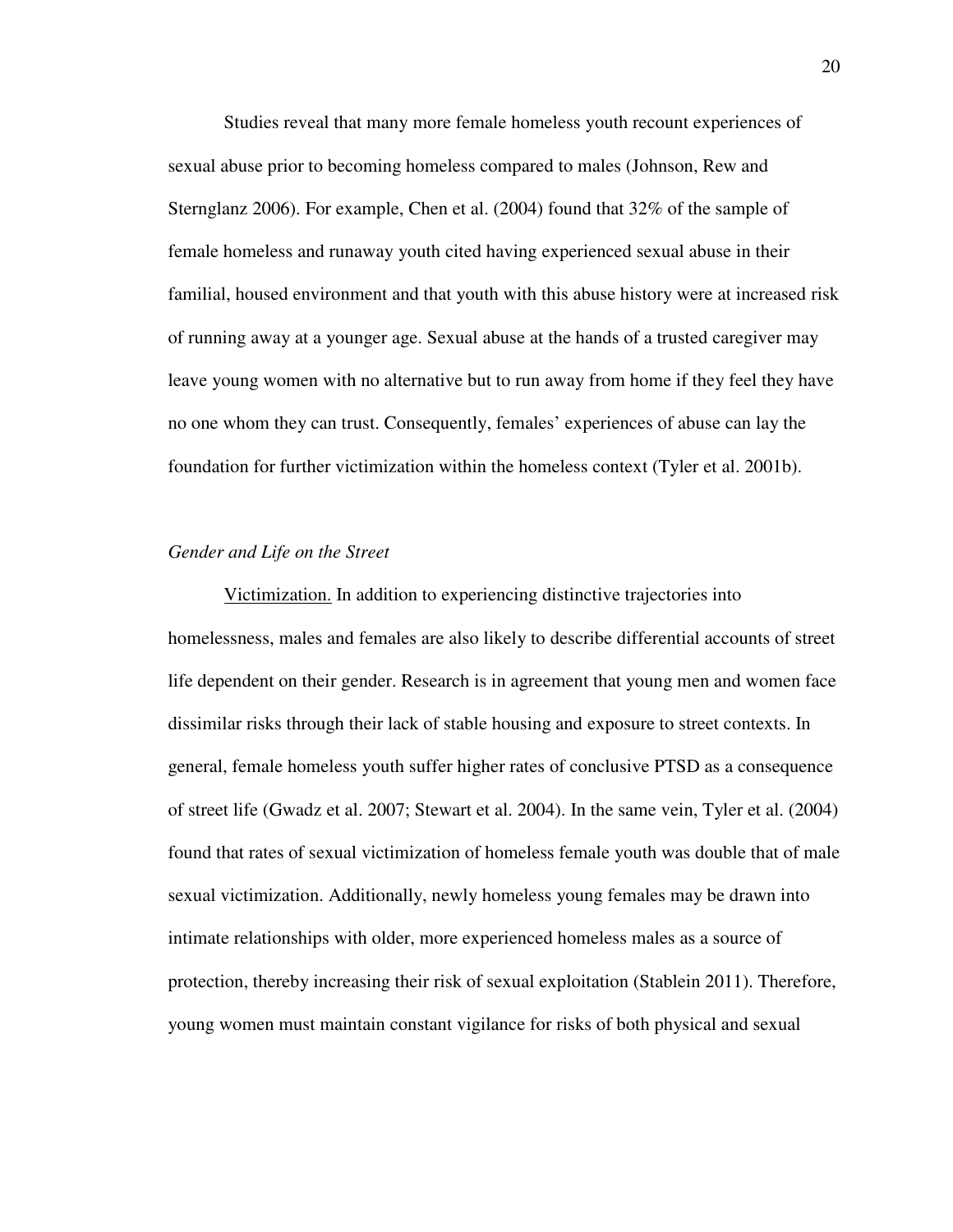victimization once living on the streets through their survival strategies and interpersonal relationships.

Subsistence Strategies. In general, it has been found that female homeless youth who engage in "deviant subsistence strategies" are then also more likely to experience some form of sexual victimization on the street (Tyler et al. 2001a:448). Specifically, the practice of survival sex or trading sex is often conceptualized as participating in sexual acts in exchange for food, shelter or other necessities (Tyler and Johnson 2006b) and is closely tied to increased risk of sexual victimization (Chen et al. 2004; Tyler and Johnson 2006b). Trading sex is also viewed as a subsistence strategy rather than a commercialized source of income (Tyler and Johnson 2006b). While some studies show that male and female homeless youth participate in similar rates of survival sex (Halcón and Lifson 2004; Walls and Bell 2011), other research has found that more females engage in some form of sex-related work on a regular basis when compared to males (Hagan and McCarthy 1997; O'Grady and Gaetz 2004; Tyler and Johnson 2006b; Tyler et al. 2001b). While Tyler (2009) found that gender was not a significant predictor of trading sex among homeless young adults, the study revealed that associating with peer network members involved in the sex trade increased a youth's chances of mimicking this behavior by five times. Therefore, because of their propensity to associate with tight-knit street families (Hagan and McCarthy 1997), female homeless youth may be more at risk of trading sex and sexual victimization if their social networks engage in such practices.

 Health Concerns. Based on biological characteristics, female youth face a greater number of risks associated with their health once living on the street. As a result, female homeless youth are victims to a variety of health disparities. A primary concern is the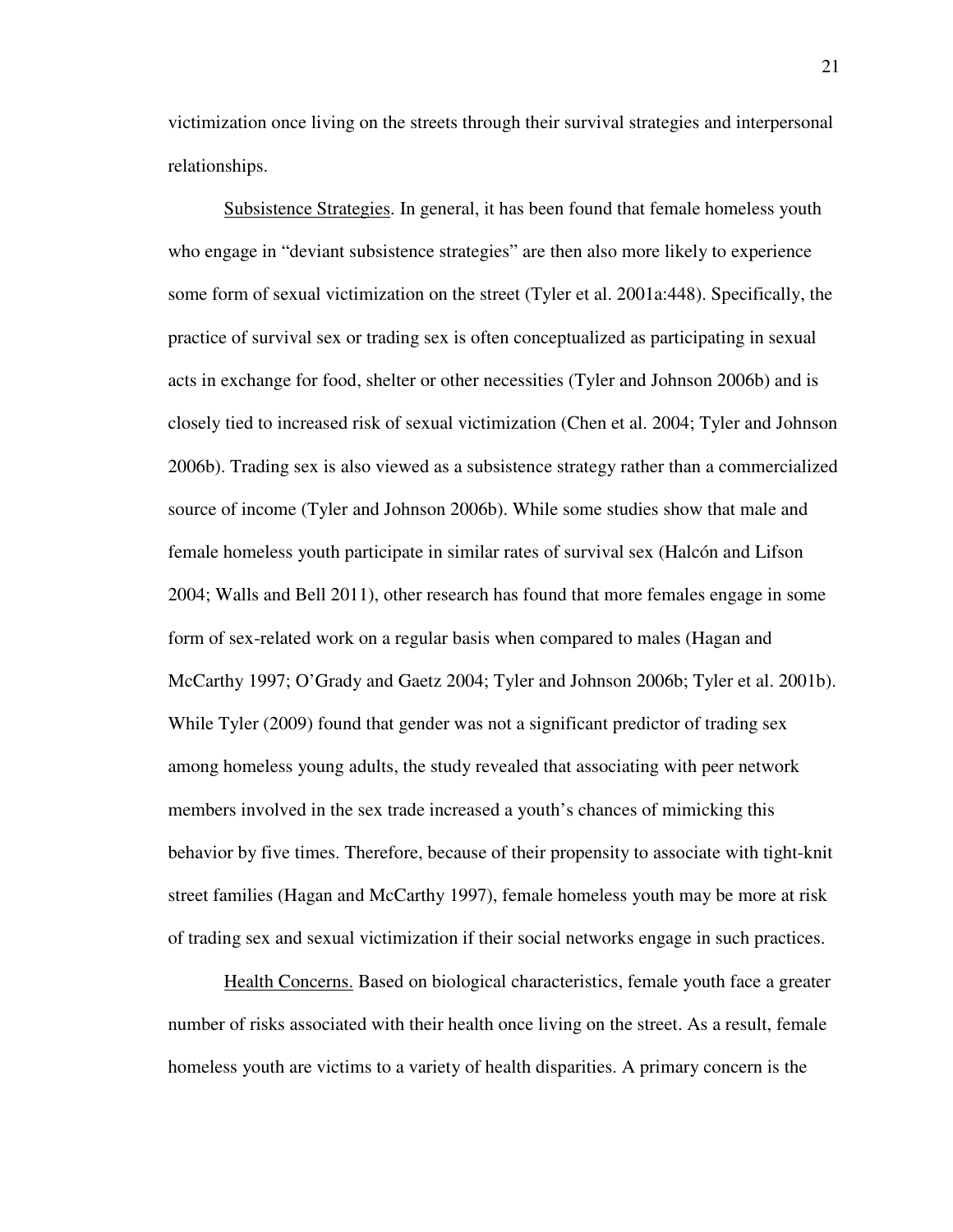possibility of pregnancy among homeless female young adults and the lack of access to proper prenatal care and health care for a newborn baby. For example, one study found the odds of pregnancy to increase by two times for runaway homeless youth compared to domiciled youth (Thrane and Chen 2012). Furthermore, the longer a female youth identifies as homeless, the higher the risk of her becoming pregnant (Thompson et al. 2008). This issue may be exacerbated by the fact that some studies found female homeless young adults to be less likely to use contraceptives during intercourse, thus increasing their overall chances of pregnancy and contracting sexually transmitted diseases (Halcón and Lifson 2004). Overall, however, both homeless male and female young adults still engage in very high rates of risky sexual practices compared to housed youth (Johnson et al. 2006; Rew et al. 2008).

 The barriers to proper reproductive and sexual health care may also appear insurmountable to young women living on the street. In addition to financial constraints due to their homeless condition, many female youths also cite a lack of respect and understanding from available service providers as an obstacle to accessing quality health services (Ensign and Panke 2001; Kennedy et al. 2010; Oliver and Cheff 2012). For example, Oliver and Cheff (2012) reveal through a qualitative study that young women are aversive to clinics because they feel health care providers will negatively judge them for their homeless condition and nonmainstream lifestyle. Although studies show that male homeless young adults engage in higher rates of sexual intercourse when compared to females (Halcón and Lifson 2004), access to quality knowledge and services about sexual health is vital for both genders' senses of well-being. Though young women living on the street face more health barriers and associated risks, scholars agree that, in relation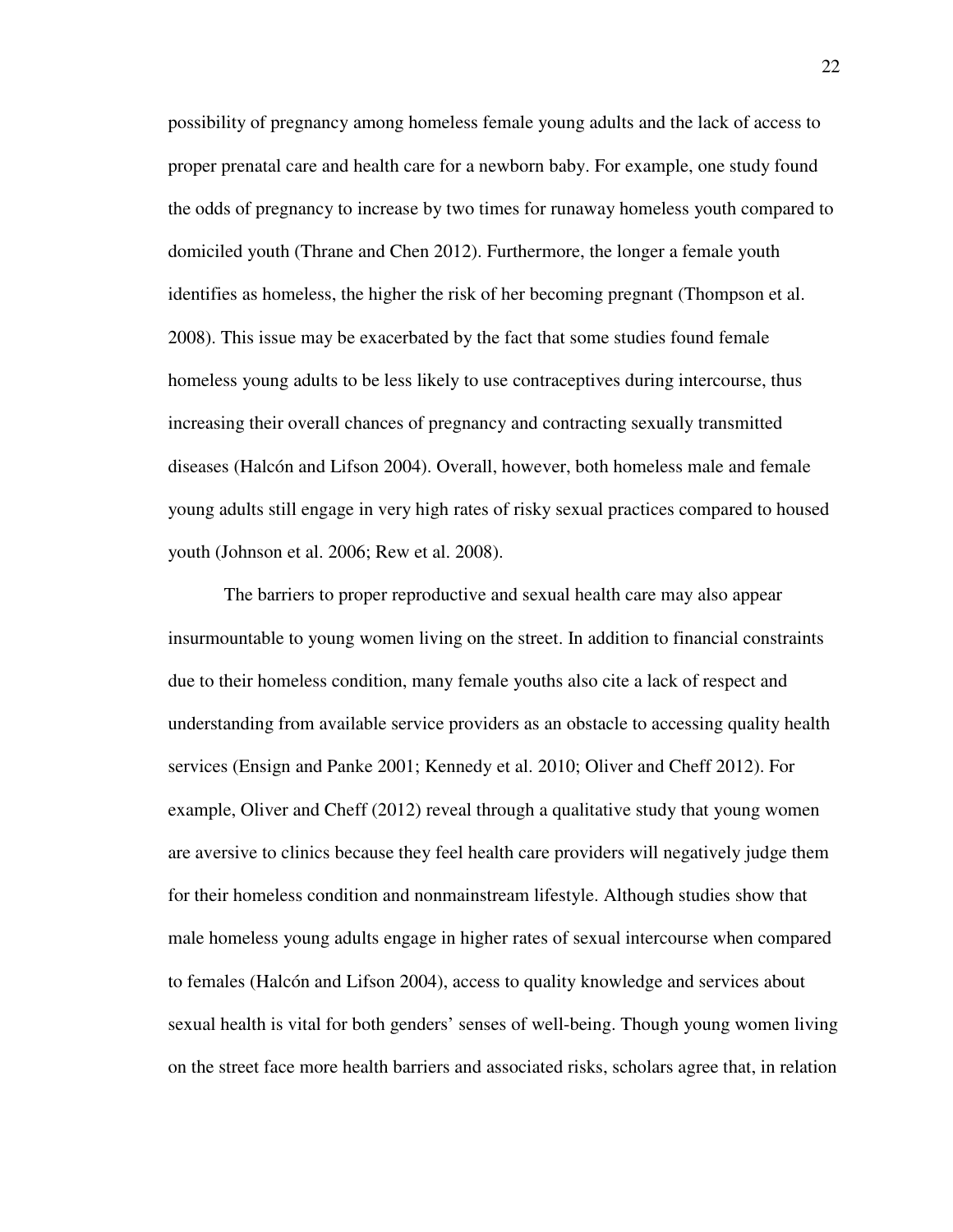to males, overall females exhibit higher levels of sexual self-awareness and care as well as assertiveness regarding their health needs (Johnson et al. 2006; Rew et al. 2008).

 Gender disparities also exist concerning rates of sexually transmitted diseases and infections (STDs/STIs) among youth living on the streets. For example, Whitbeck and Hoyt (1999) found that, among homeless youth, more females (23%) reported having an STD in their lives in relation to their male counterparts (12%). Specifically, one study found higher rates of chlamydia among younger female homeless youth aged 15-19 compared to their male counterparts (Shields et al. 2004). Gender differences in rates may be related to the fact that some studies show that female heterosexual homeless youth engage in higher rates of STD testing compared to males and sexual minorities (Solorio et al. 2006; Tyler and Melander 2010b). However, Tyler et al. (2000) concluded that females are not only more likely to self-report the incidence of an STD, but they also are more likely to participate in high-risk sexual behavior, which was shown to predict the former. Female sexual minorities, such as those identifying as lesbian or bisexual, living on the street are even more at risk as they may contract an STD at an earlier age (Moon et al. 2000).

 Criminal Activity. Males and females also engage in differential levels and types of deviant activity once they are enmeshed in street life. Much research is in agreement that male homeless youth are at higher risk of utilizing deviant strategies (e.g., drug dealing, theft) in order to survive when compared to females (Hagan and McCarthy 1997; O'Grady and Gaetz 2004; Thrane et al. 2006; Whitbeck et al. 2001). For example, Whitbeck et al. (2001) found that 29% of male homeless youth compared to only 15% of females employed drug dealing as a strategy of subsistence. However, Baron (2007)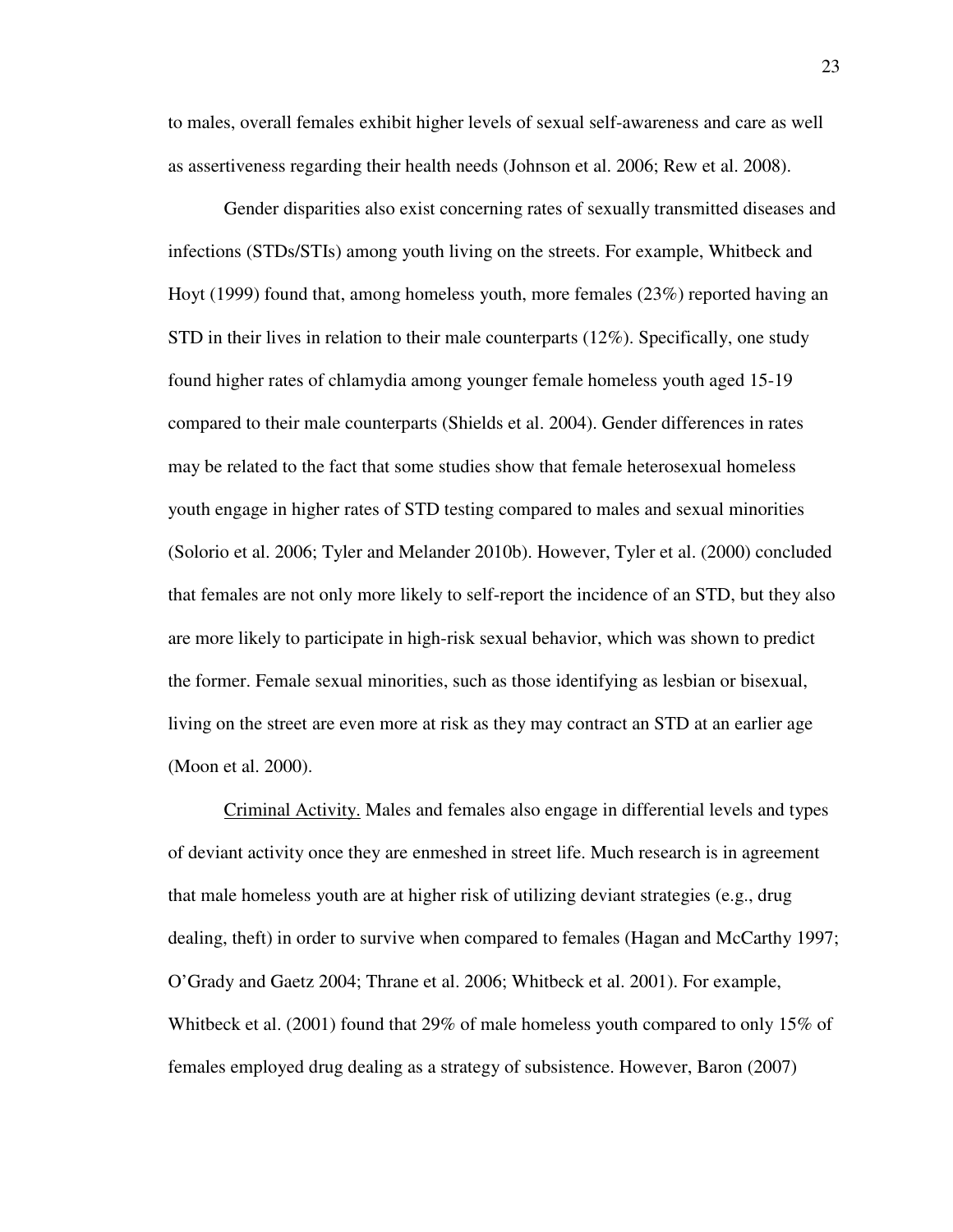reported that while males in general participate in more instances of violent and criminal transgressions, the context of homelessness and the accompanying stress have a stronger influence on the number of female youths' violent offenses relative to males. Research by Chesney-Lind (2001) suggests that female adolescents may be "closing the violence gender gap" through their involvement in more deviant behavior, which could be viewed as a survival mechanism once living on the street (39). Types of criminal activity also differ between genders, with male homeless youth more likely to commit theft and females more prone to engage in prostitution (Hagan and McCarthy 1997).

 Substance Abuse. Substance use and misuse patterns have also been shown to vary between homeless male and female youth. While some studies reported no gender differences in substance use rates and severity (Nyamathi et al. 2010), others found prevalence percentages to be greater for males compared to females (Greene, Ennett and Ringwaldt 1997; Kempf-Leonard and Johansson 2007). In turn, a study conducted by Nyamathi and colleagues (2012) established that male homeless youth were more likely than their female peers to use hard drugs such as cocaine and methamphetamine. Alternatively, research has shown that for females, drug use is negatively associated with condom usage, further exacerbating the risks of living on the street (Solorio et al. 2008). Regarding institutional interventions, Kempf-Leonard and Johansson (2007) concluded that male adolescent runaways experienced more punitive punishments for deviant behavior from the juvenile justice system, such as probation, compared to female adolescent runaways.

While a broad expanse of literature exists concerning the origins and nature of pathways into life on the streets, a scarcity of research addresses the dynamic properties

24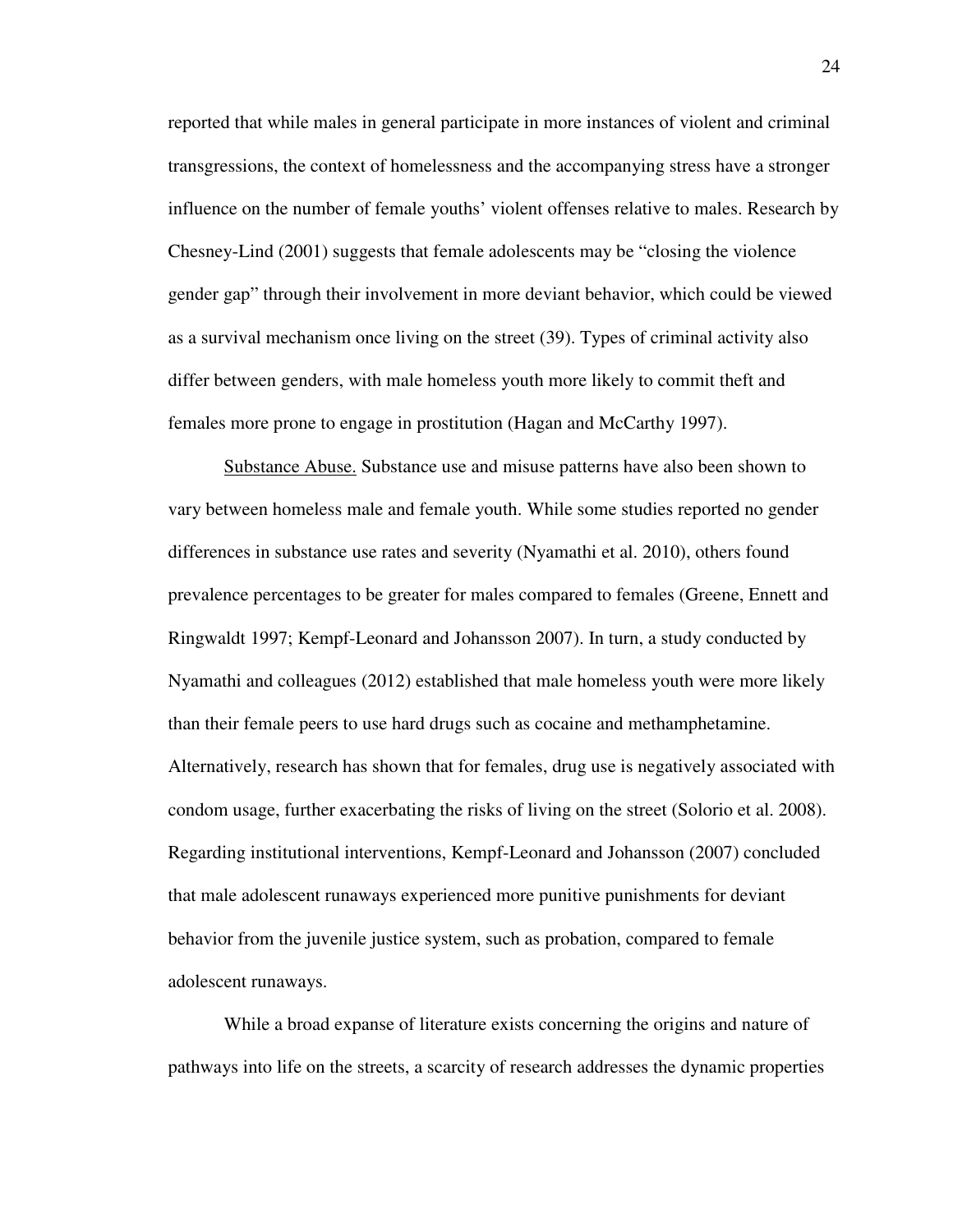of youth homelessness. Though prominent studies have touched on the transitional nature of youth exiting their homes, few have placed this concept at the forefront of the analysis (for exceptions, see for example Auerswald 2002; Stablein 2011; Tyler and Whitbeck 2004). Additionally, studies that examine gender differences interwoven throughout young adults' various trajectories into youth homelessness and their experiences on the street are rare. Therefore, the present study will fill this gap in the literature by exploring the revolving door of youth homelessness in conjunction with the influence of gender to provide a more holistic picture of youths' pathways into street life.

# **THEORETICAL FRAMEWORK**

A number of theoretical frameworks have been utilized in the literature to not only help explain but also to predict the types of youth that are at greater risk of entering into homelessness. Some theories, however, are better suited to capture the varied and intricate lives of homeless youth prior to their leaving home. Consequently, a combination of theoretical frameworks is used in the present study to fully explore the complex, "revolving door," pathways young adults undergo as they enter into homelessness as well as how gender modifies those experiences. To obtain a more comprehensive picture of homeless youth, both life course theory and risk and resilience theory are employed in tandem to develop an understanding of how youth find themselves living on the street as well as the gendered components that shape their experiences.

#### **Life Course Theory**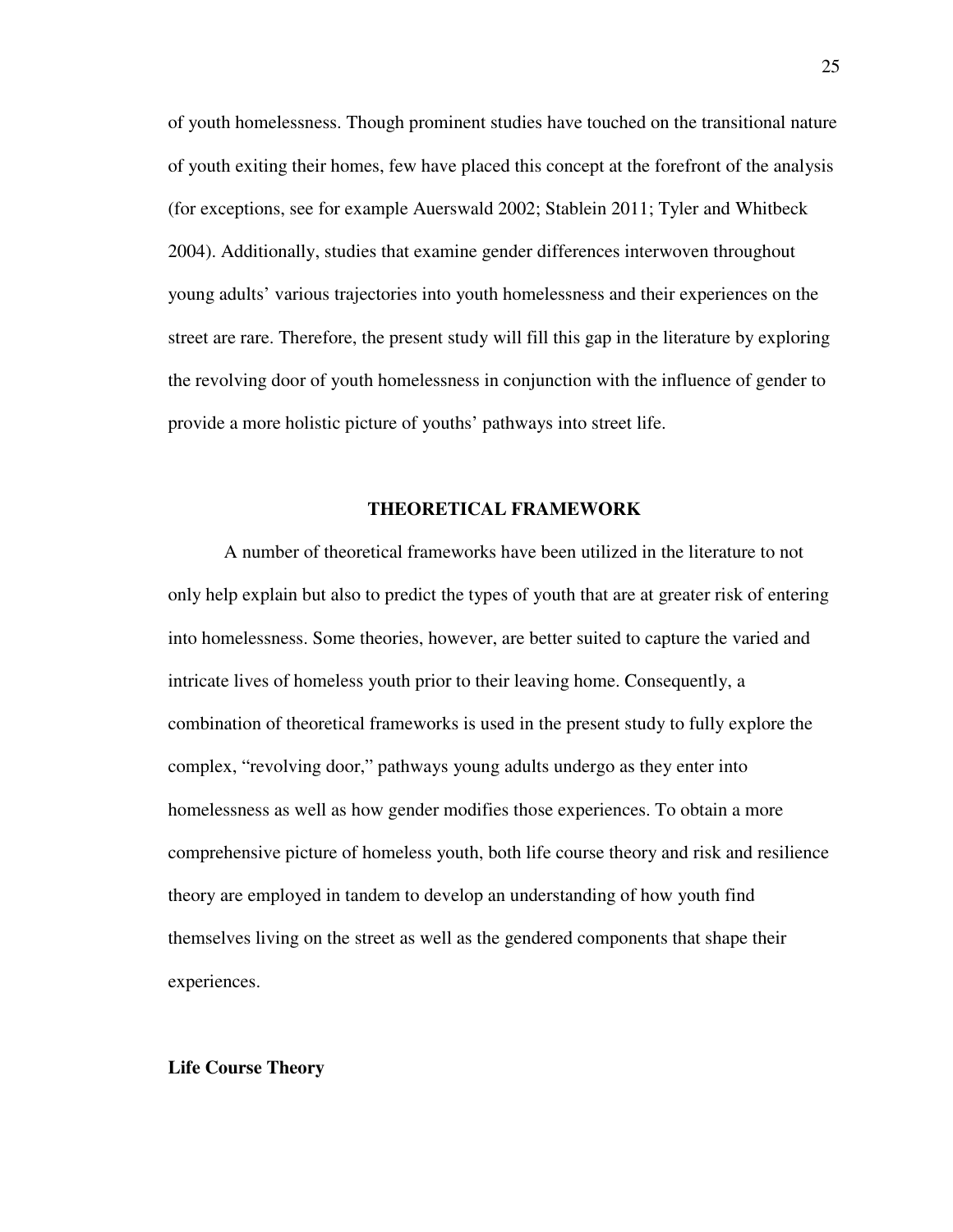As introduced by Elder (1998), life course theory is a valuable framework for assessing the situations and circumstances that thrust a young adult into homelessness, as well as the effects of this instability on the youth's later life. This theory is understood through its recognition that "early transitions can have enduring consequences by affecting subsequent transitions, even after many years and decades have passed" (Elder 1998:7). In this way, an individual's life events create a chain of opportunities, disadvantages or some combination of the two possibilities, which then create a multiplicative effect. For example, a young adult may reap further benefits of attending an elite school such as guaranteed employment after graduation, while conversely, youths may continue to fall behind if they prematurely drop out of high school and are confined to low-wage work. As such, positive or negative life events can either improve or exacerbate present conditions as well as future opportunities for young adults. Additionally, the concept of "linked lives" of individuals helps to explain how family members create specific dynamics that effectively shape youths' experiences both within and outside the family environment (Elder 1998:5). Whitbeck and associates (1994) note that disruptions and conflict in early family life between parents and their children continue to exert influence over this relationship well into the children's adulthood. A family unit in discord can drastically alter a youth's life, leading to detrimental consequences for his or her social and emotional development.

Life course theory has been used in previous research to identify pivotal developmental stages in an adolescent's life, and how adverse social, economic and environmental forces may ultimately result in a youth's homelessness (Kennedy et al. 2010; Tyler 2006; Whitbeck 1999). Elder (1998) posited in general terms that life events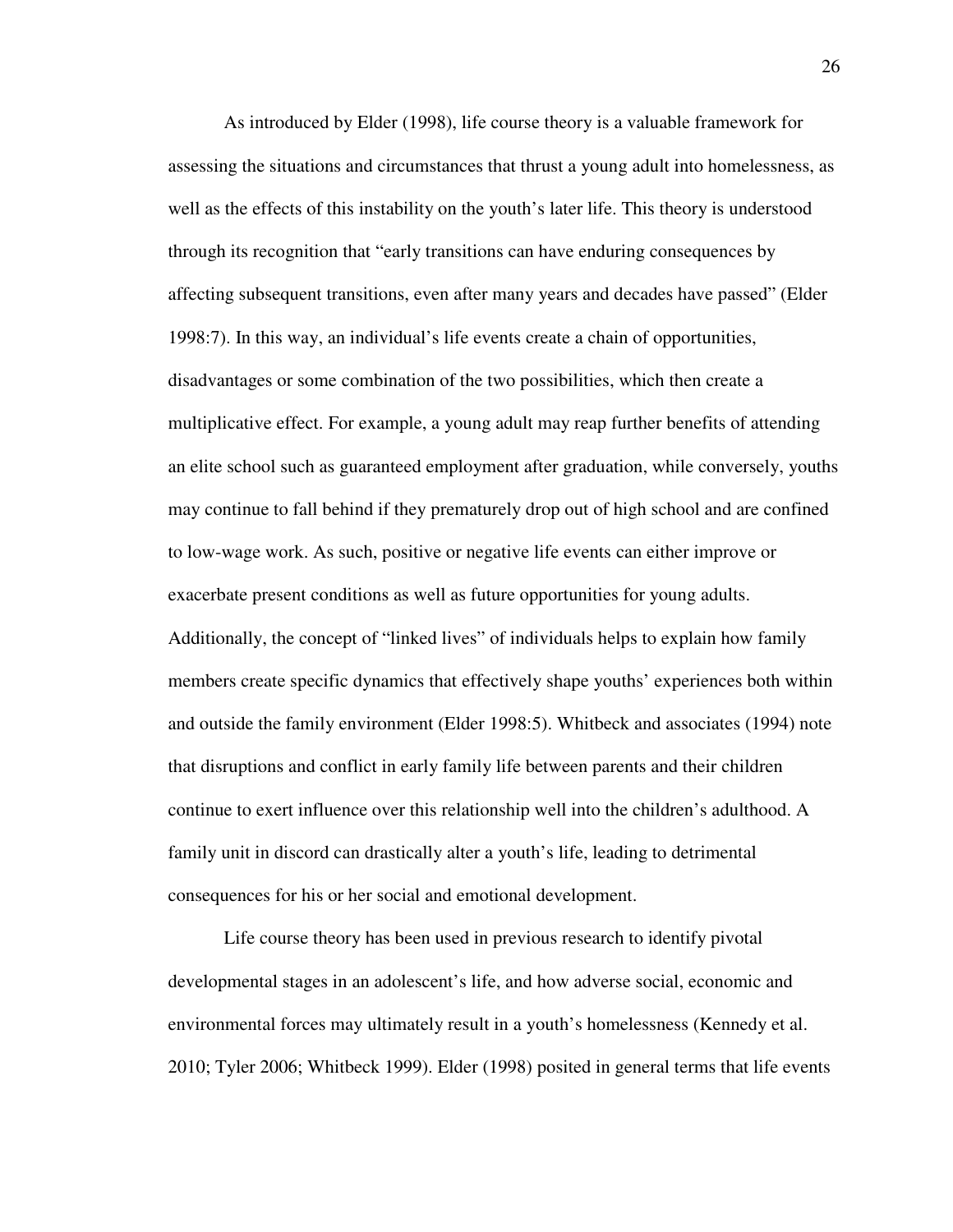occurring out of order, such as giving birth to a child before graduating high school, can result in detrimental outcomes for the individual. The damaging effects of these ruptures in life courses may be most salient for young people. For example, Tyler (2006) focuses on youths' family backgrounds and how specifically timed "events," such as parental drug use or child abuse, can lead to unstable developmental processes and a youth's exit from a housed environment (2006:1386). Additionally, Kennedy and colleagues (2010) cited young women's early exposure to familial violence as a pivotal foundation leading to their premature independence and homelessness. Research agrees that pathways leading to homelessness often begin in an individual's formative years of childhood and adolescence, thus setting the stage for adult life trajectories (Lee et al. 2010; Tyler 2006).

Examining youths' early life histories through a life course perspective is also an effective framework for comparing trajectories between males and females. On a general level, males and females undergo differential processes of gender socialization within the family, which in turn develop the groundwork for future life pathways (McHale et al. 2003). As young boys and girls experience different types and severity of childhood abuse within their households, it is necessary to expound on how the timing and frequency of abusive acts help pave the way for adverse life courses (Tyler 2002). For example, childhood sexual abuse has been correlated with gender-specific adult-onset psychological and behavioral disorders such as PTSD and substance use (MacMillan et al. 2001; Molnar et al. 2001; Thompson et al. 2004). Meyerson and colleagues (2002) found that female adolescents who experienced childhood abuse viewed their family as more conflict-laden and discordant than youth who had not been abused. These beliefs may then extend into adulthood. Specifically, early family life course experiences and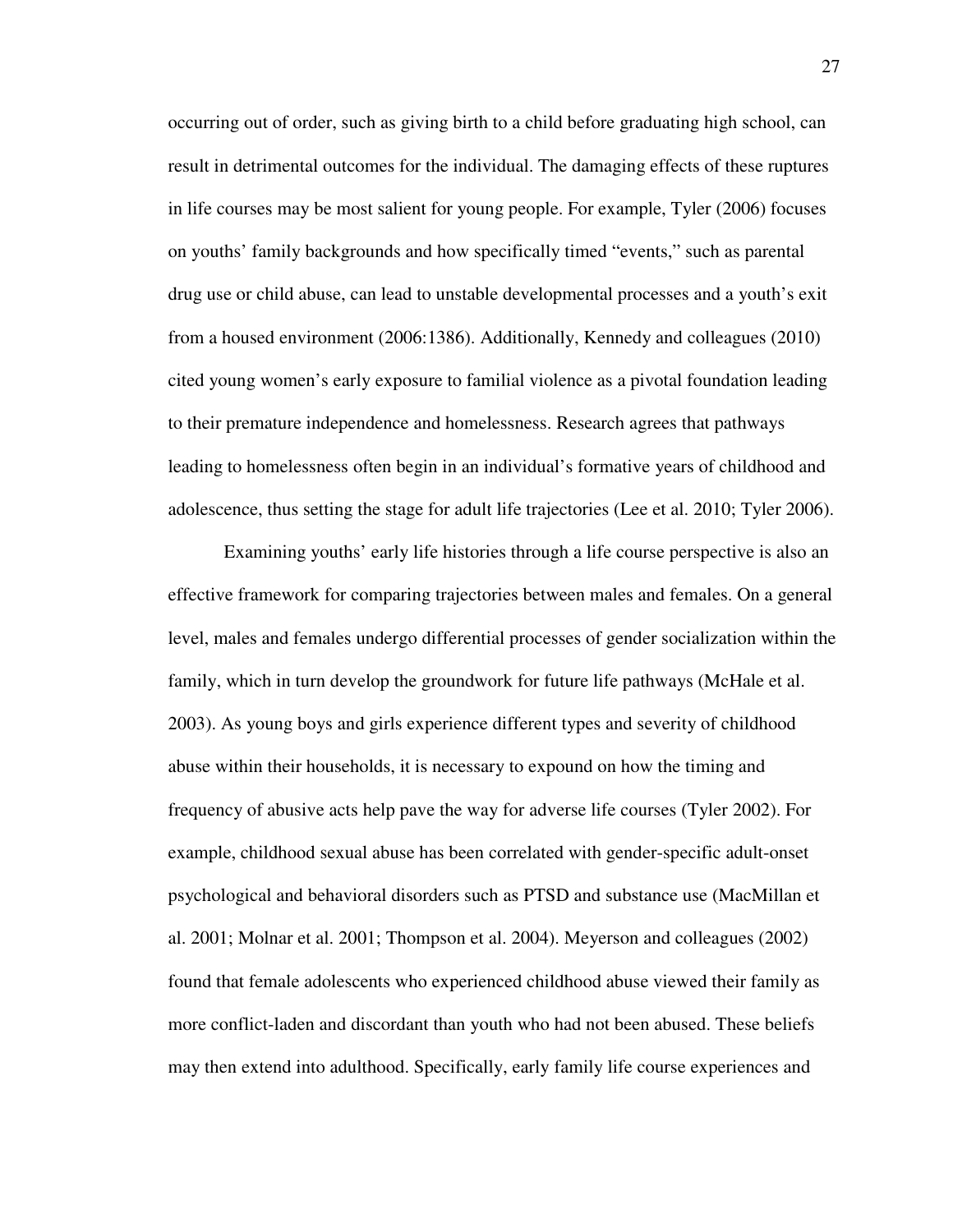traumas may differ for young boys and girls, creating unique patterns of pathways into youth homelessness that vary by gender.

#### **Risk and Resilience Theory**

In general, risk and resilience theory is first conceptualized as a study of the factors, or risks, that work to hinder an individual's ability to pursue their goals (Arrington and Wilson 2000; Fergus and Zimmerman 2005). Within this framework, risk is examined in conjunction with an analysis of that person's capacity to cope with adverse situations, which is defined as resiliency (Arrington and Wilson 2000). According to Fergus and Zimmerman (2005), risk and resilience theory "focuses on understanding healthy development in spite of risk exposure" (399). This theory can be best applied to youth studies and the transformative period of adolescence as a result of young people's struggle to establish a social identity and the risks that accompany experimentation. The presence of widespread social inequality dictates that some youth are more at risk than others for trajectories of instability such as teenage pregnancy and dropping out of high school and therefore resiliency is thus transformed into a survival trait.

As such, risk and resilience theory has been utilized to ascertain both general and specific patterns that may lead to a youth's premature exit from a housed environment and subsequent entrance into homelessness (Kennedy et al. 2010; Kidd and Davidson 2007; Thompson et al. 2010; Tyler and Bersani 2008; Tyler and Whitbeck 2004). Risk and resilience theory, when applied to adolescence, is generally defined as a "youth's likelihood of manifesting maladaptive behavioral and mental health outcomes" being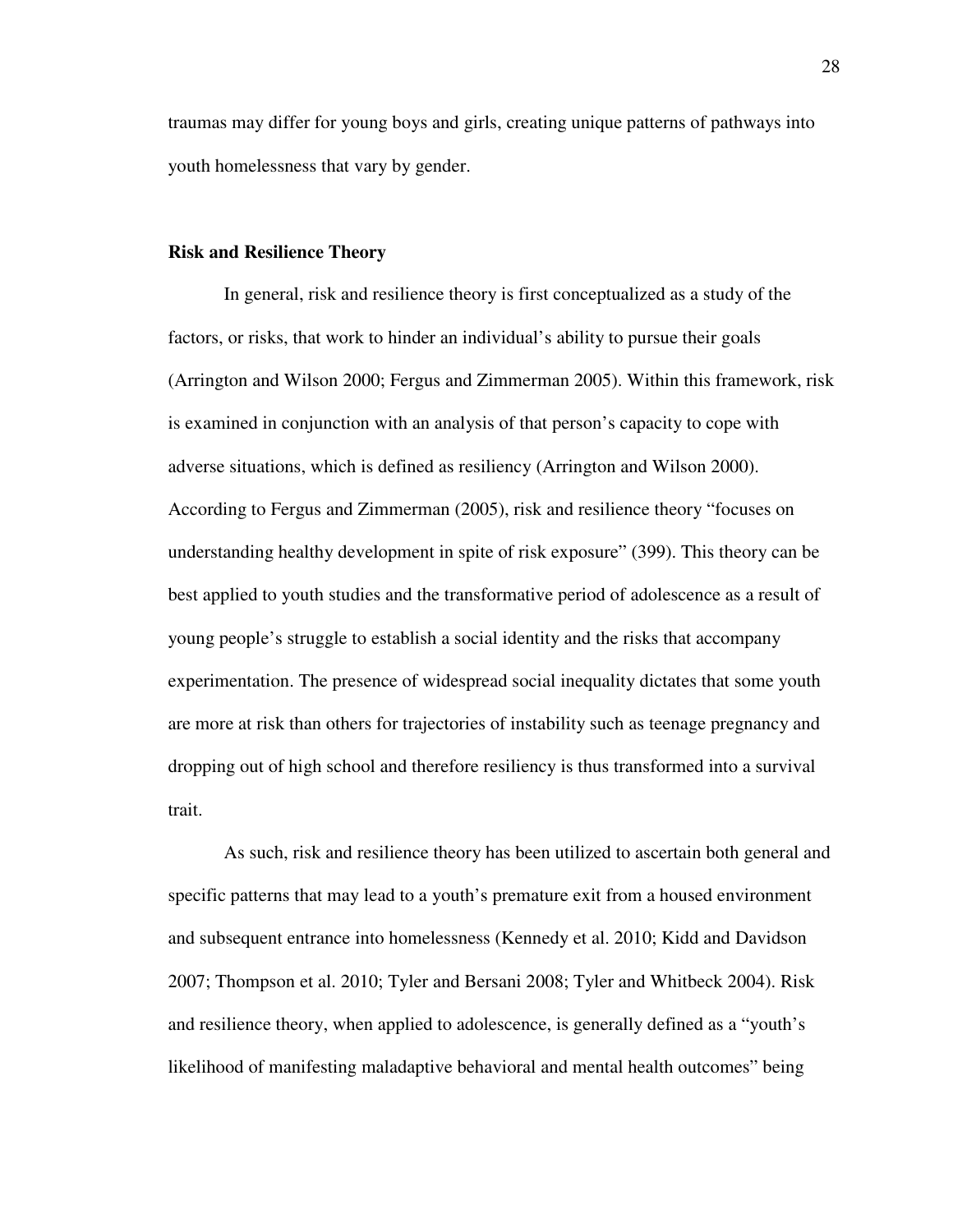directly proportional to "the amount of stress they encounter via negative life events" (Arrington and Wilson 2000:223). For example, youths living in low-income neighborhoods who drop out of high school and/or experience neighborhood victimization may be at higher risk of entering into homelessness at some point in their young adult years (Thompson et al. 2010). Therefore, the risk components help to explain how a youth enters into homelessness and the notion of resiliency explores how certain young adults are more adept at coping with this stressful transition compared to others.

Risk and resiliency theory can also be effectively applied to analyses of gender differences within the life experiences of youth. Concerning deviant behavior, research has shown that males and females exhibit distinct, gender-specific characteristics and their ensuing risks and resiliency strategies. For example, Kempf-Leonard and Johansson (2007) found that male runaways were much more likely to report gang membership compared to females, which could put male homeless youth at higher risk for physical violence exposure and participation. Conversely, research supports the finding that female homeless youth are twice as likely to experience sexual victimization in relation to their male counterparts (Tyler et al. 2004). Concerning resiliency, female homeless youth are more likely to adopt a street family, which could serve as a protective safety net of support and companionship (Hagan and McCarthy 1997). These street families, however, could create more problems for youth as reflected in the finding that showed "being female increased the likelihood of becoming a victim of crime, even within their own street family" (Smith 2008:756).

Implementing both life course and risk and resilience theory allows for an examination of not only how youth find themselves on the street, but also of the ways in

29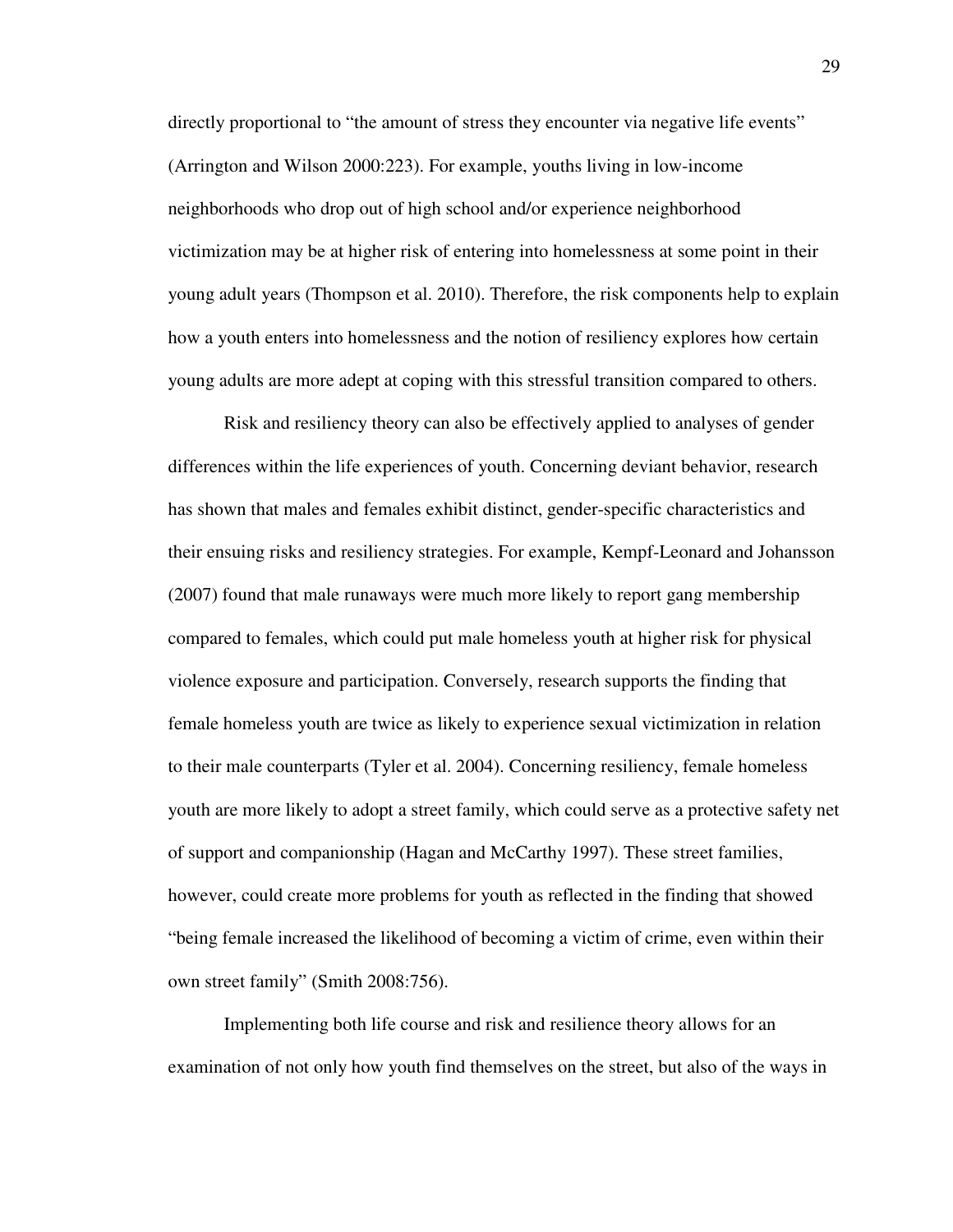which females and males experience unique trajectories and possess distinct characteristics. Early life experiences within their families along with issues of gender socialization and differences in risk factors and resilience strategies provide springboards to further analyze how males and females enter into homelessness through different avenues. Combining the two theories will create a deeper understanding of the pathways leading to youth homelessness through a gendered lens.

## **METHOD**

# **Sampling Procedure**

The current study utilized data from the qualitative portion of the Homeless Young Adult Project and has been described elsewhere (Tyler 2006). The sample included 40 young adults (16 males; 24 females) between the ages of 19 and 26 who were currently experiencing homelessness. This narrow age range was due to interests in learning more about the transition to young adulthood among the larger sample. Young people were interviewed in Lincoln and Omaha, NE and Des Moines, IA from April of 2004 through June of 2005. Full-time, trained street interviewers conducted the semistructured interviews with the consenting participants. The young adults were recruited for the study using a non-probability method of convenience sampling based on prior research showing that it is not feasible to randomly sample homeless populations as a result of their transient nature (Wright 1989; Wright, Allen and Devine 1995). Young adults were interviewed in agency shelter rooms that provided services to homeless youth and young adults. In exchange for their time, young people were paid \$25 upon completion of the interview. On average, interviews lasted approximately 1 to  $\frac{1}{2}$  hours.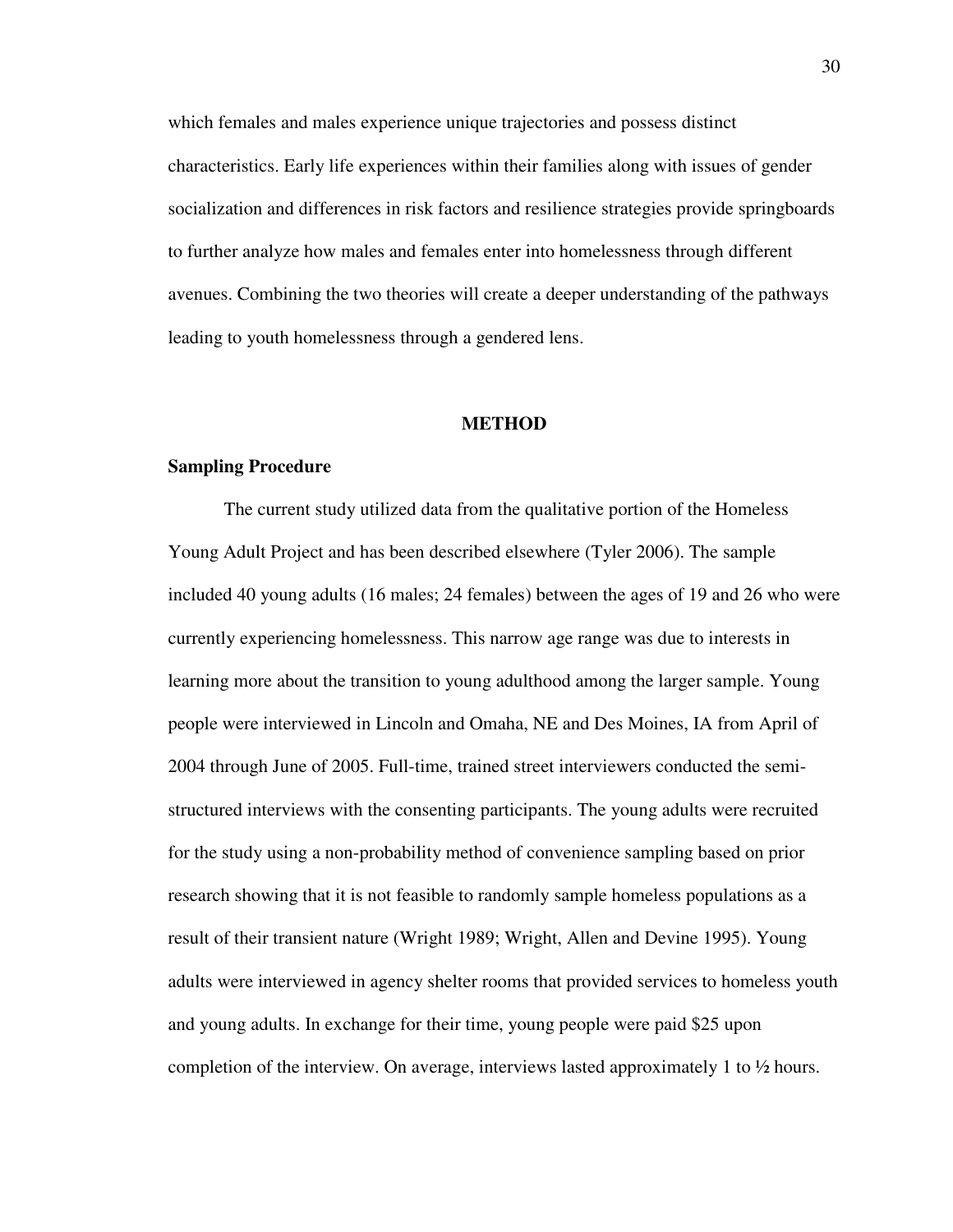The definition of homelessness required that the youth currently reside in a shelter, on the street, or independently because they had run away, had been pushed out, or had drifted out of their family of origin. Study procedures were explained and informed consent was obtained from young adults prior to the interview.

## **Conceptualization and Measurement**

 Within the format of the semi-structured interviews, respondents were asked a series of open-ended questions that revolved around the topics of maltreatment, parental substance abuse, criminal activity, and past living situations. The present research focuses directly on the general lines of inquiry of pathways into homelessness to address the following research questions: In what ways do youth initially exit their familial residences? How does homelessness represent a revolving door of experiences for young people? For example, the data analysis draws from responses to the following questions exploring entrances into homelessness: At what age did you run away or leave home for the first time? Why did you leave home for the first time? Did you run away more than once? What happened each time that you ran away or left home? Where did you go? Additionally, respondents were encouraged to share information about their family histories regarding child abuse, domestic violence, criminal activity and substance abuse. These questions help to shed light on the motivations for youth leaving home in the first place and if they became permanent residents of the street.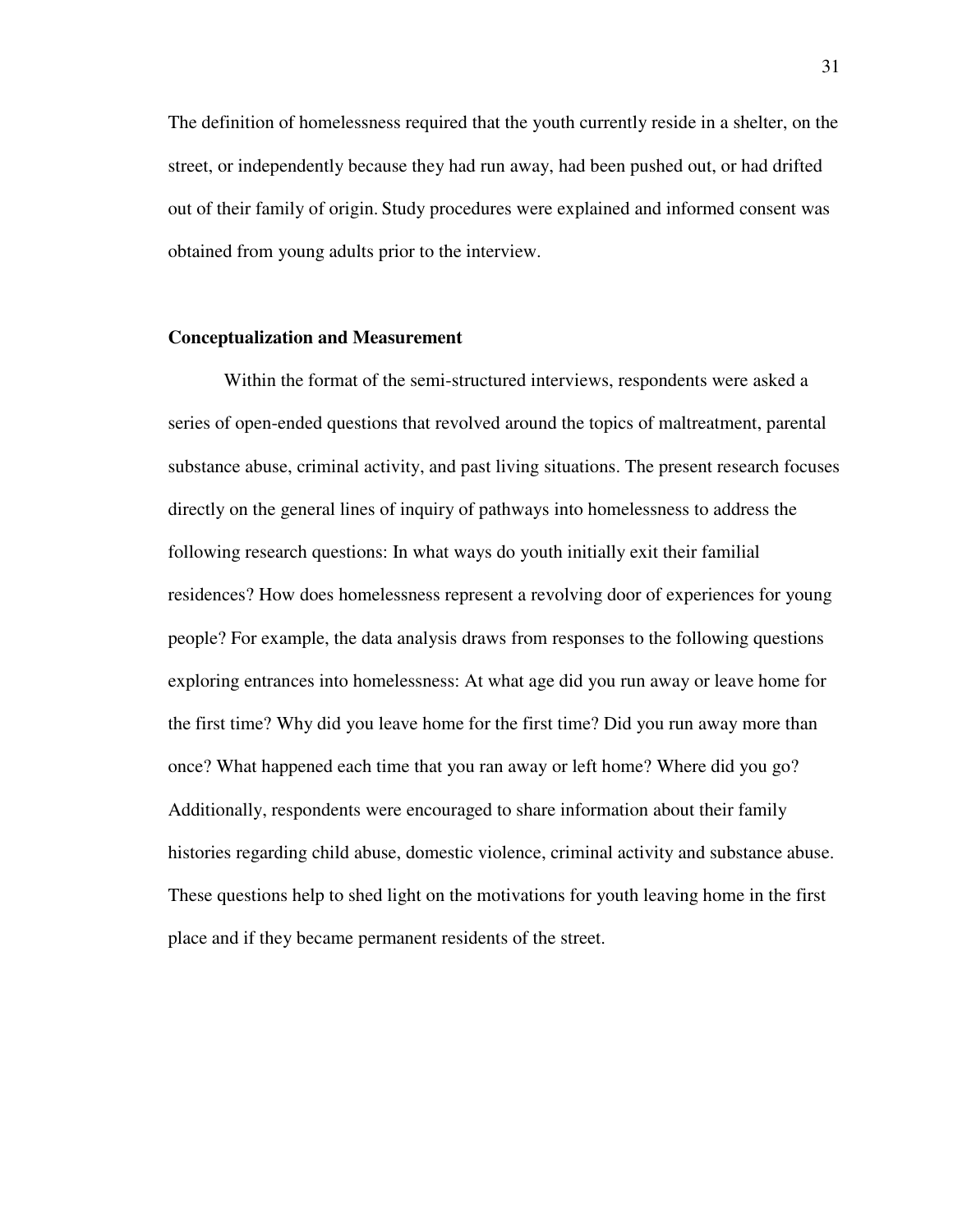| <b>Gender, Sexual Orientation and Race*</b> |    |                             |
|---------------------------------------------|----|-----------------------------|
| Gender                                      |    | <b>Frequency Percentage</b> |
| Male                                        | 16 | 40%                         |
| Female                                      | 24 | 60%                         |
| <b>Sexual Orientation</b>                   |    |                             |
| Heterosexual                                | 34 | 85%                         |
| Gay/Lesbian                                 | 3  | 8%                          |
| <b>Bisexual</b>                             | 3  | 8%                          |
| Race                                        |    |                             |
| White                                       | 27 | 68%                         |
| <b>Black</b>                                | 8  | 20%                         |
| Hispanic                                    | 1  | 3%                          |
| Multiracial                                 | 4  | 10%                         |

**Table 1: Frequency Distribution of Sample by** 

 $N=40$ 

# **Ethical Concerns**

The Institutional Review Board at the University of Nebraska-Lincoln approved the Homeless Young Adult Project. Prior to all interviews, respondents and interviewers carefully reviewed an informed consent form and the respondents provided their signatures. To ensure confidentiality, all respondents were assigned pseudonyms in the carefully reviewed an informed consent form and the respondents provided their<br>signatures. To ensure confidentiality, all respondents were assigned pseudonyms in the<br>interview transcriptions. These pseudonyms will be used continued respondent confidentiality. Furthermore, the homeless youth were assured that they could drop out of the study at any time without penalty. All respondents were provided with information and access to local service agencies such as food pantries and shelters. Additionally, since interviews would cover potentially sensitive material, the youth were provided with references for counseling services. tinued respondent confidentiality. Furthermore, the homeless youth<br>y could drop out of the study at any time without penalty. All respon<br>vided with information and access to local service agencies such as t<br>lters. Addition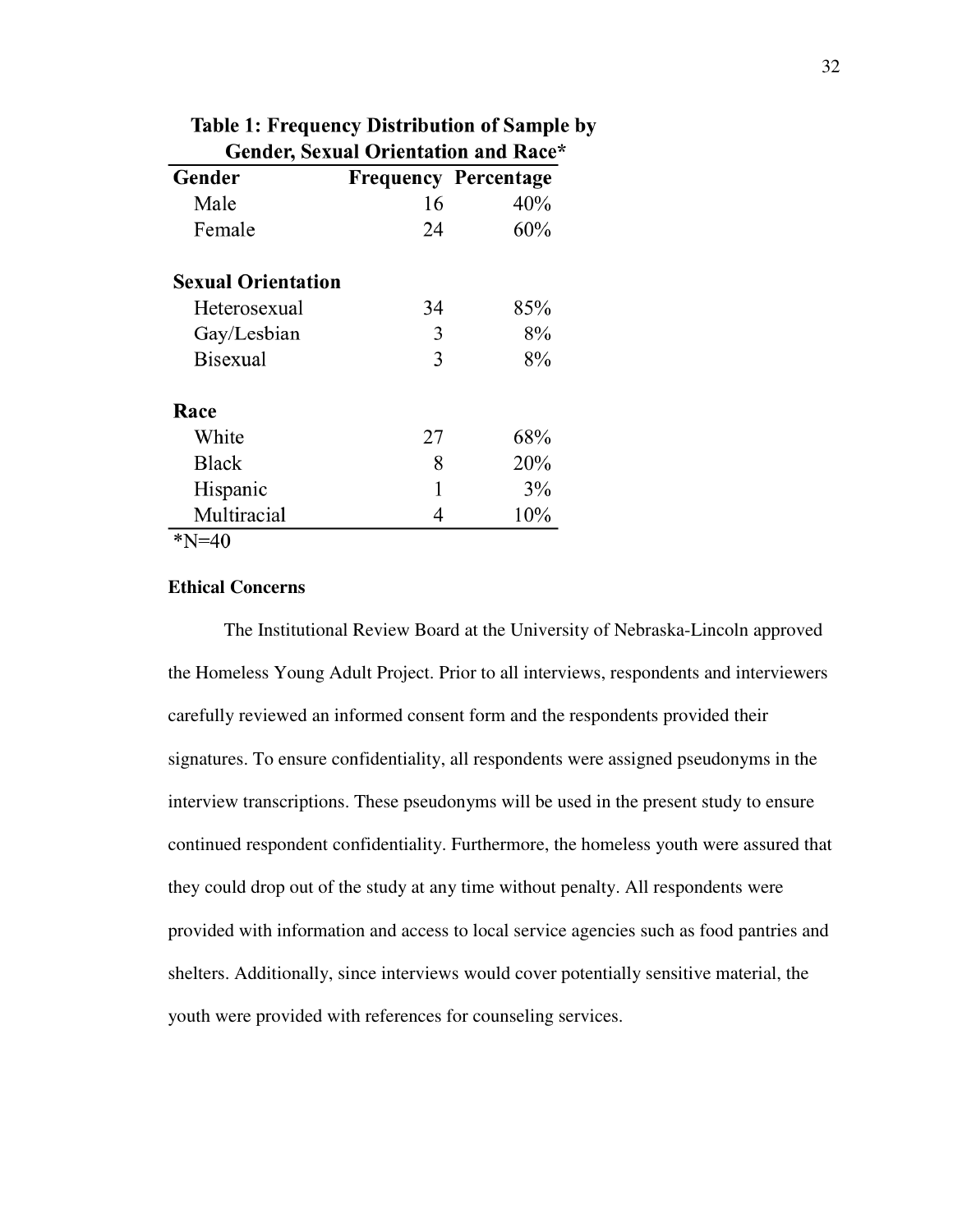### **Data Analysis**

The author performed all data analyses. To begin the process of data analysis, open coding was first utilized to determine initial themes and categories that concerned the areas of pathways into homelessness and familial/residential contexts (Neuman 2011). Next, axial coding was employed to create logical linkages or ordering of the concepts such as different patterns that emerge for youths that go back and forth between home and the street and those who remain homeless. Through axial coding clusters of data or subcategories of pathways into homelessness were identified. Finally, selective coding was implemented to again analyze the data and identify specific cases that best illustrated the selected themes.

 Narrative analysis was used to examine the pathways youth experience as they enter into homelessness. As the present research explores the revolving door of homelessness, a narrative analysis allowed for the incremental process of youths' exits from their homes as well as a focus on specific events that shape a young person's life. In turn, this method allows for an analysis of youths' life course trajectories "as expressed by the unfolding of a specific sequence of events" (Franzosi 1998:520). This analytic method most accurately captured the revolving door effect of youth homelessness.

 Validity was assessed through triangulation of the data by building evidence for a code or theme (e.g., multiple transitions into homelessness) from several respondents (Creswell and Plano Clark 2011). To examine intercoder reliability, a predetermined coding scheme and qualitative codebook were used to identify whether or not the same codes were assigned between text passages (Neuman 2011). Finally, a collaborative data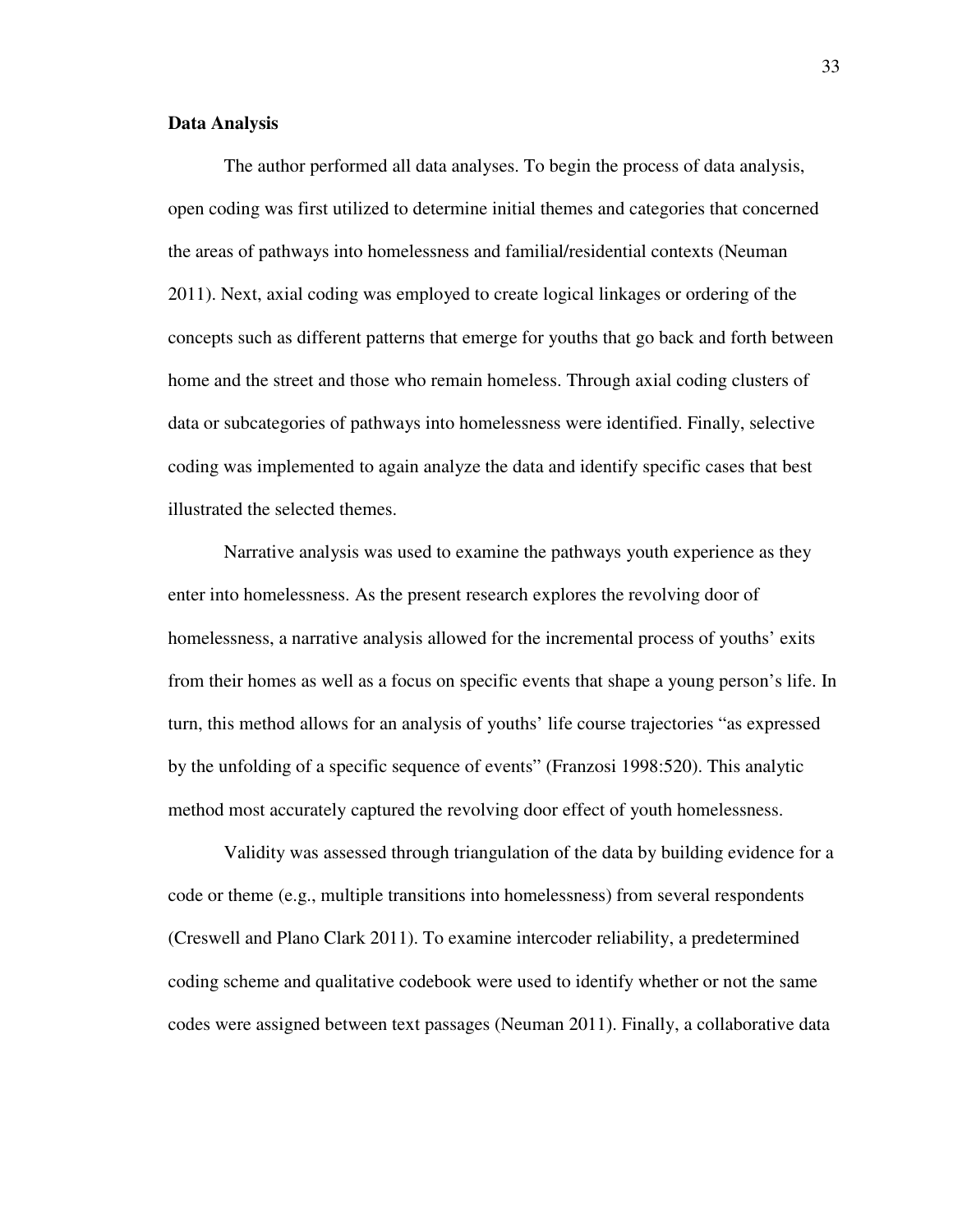conference was held with other experienced qualitative researchers to assess the overall validity of the findings.

### **FINDINGS**

 Following the systematic coding of the qualitative interviews, three major themes developed as encompassing the complex trajectories youth experience as they enter into homelessness. The themes are organized by level of specificity, beginning with general processes of becoming homeless and moving to particular events that thrust a youth from their home. First, *the revolving door* of young adult homelessness emerged as an overarching theme to capture the process of youth continually transitioning between housed environments and the street. Next, the concept of *early adultification* is explored as an impetus to homelessness as many youth cited adopting adult statuses prior to entering into street life. Finally, *rejection from one's family* materialized as a common experience for young adults that led to their transition to homelessness. Gender differences and implications are also examined for each theme. Each major theme is further supported by a series of subthemes as well as specific quotes from the young adults themselves. Table 2 presents illustrative quotes for each major theme and its subthemes.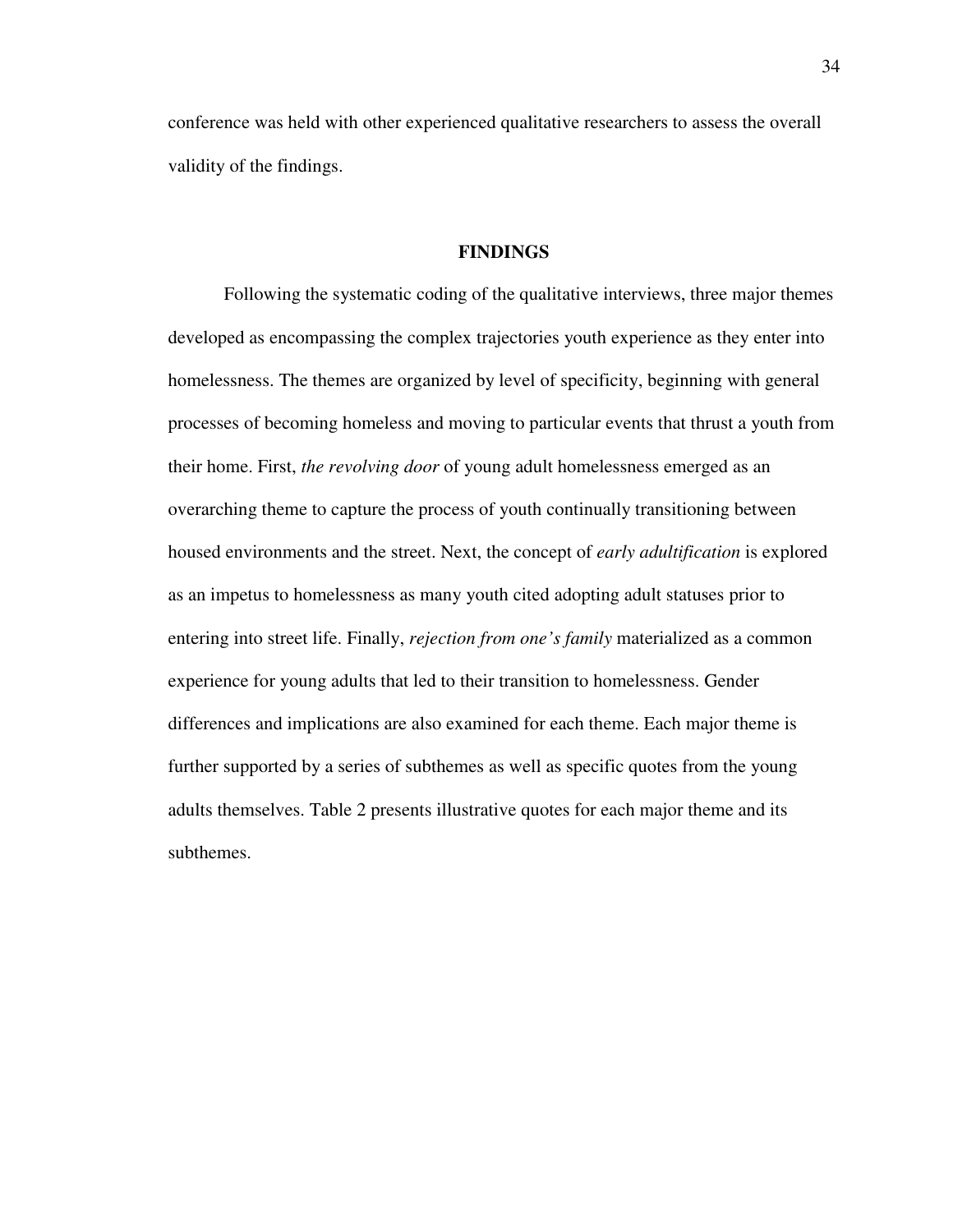| Table 2: Homelessness Trajectory Sample Quotes |                                                                                                          |  |
|------------------------------------------------|----------------------------------------------------------------------------------------------------------|--|
| Qualitative Themes and                         | Selected Qualitative Quotes                                                                              |  |
| <b>Subthemes</b>                               |                                                                                                          |  |
| The Revolving Door                             |                                                                                                          |  |
| Push and Pull Between                          | - I was kind of not really listening and doing my own thingeveryone acted like it never happened or      |  |
| Home and Street                                | like it was not a big deal.                                                                              |  |
| Running to Cope with                           | - My dad had been really abusiveHe had promised that he had changed so I came down here to live          |  |
| <b>Familial Conflict</b>                       | with him and it started right back up so I moved back and forth.                                         |  |
| <b>Running From Alternate</b>                  | - I ran away from every foster homeI have a list that is like four pages long.                           |  |
| <b>Living Arrangements</b>                     |                                                                                                          |  |
| <b>Transitional Couch-Surfing</b>              | - Most of the time I would run away with a friend or whatever or I'd let my friend know ahead of time,   |  |
|                                                | 'I'm going to run away can I come stay at your house.'                                                   |  |
| Early Adultification                           |                                                                                                          |  |
| <b>Premature Caretaking Role</b>               | - Basically taking care of my brothers and sisters all the time and never being able to do anything      |  |
|                                                | except going to school, work and watching my brothers and sisters.                                       |  |
| <b>Raising Oneself</b>                         | - From the time I was 11 [years old] I started raising myself, cooking, cleaning, doing my own laundry.  |  |
| Parenthood                                     | - I know getting pregnant changed meI've seen how a lot of babies end up when their mom is gone          |  |
|                                                | off of drugs when their mom is pregnant.                                                                 |  |
| Rejection from One's                           |                                                                                                          |  |
| Family                                         |                                                                                                          |  |
| Feeling Like an Outsider                       | - I don't have any family anymore. I like pretty much told every one of them to piss off at one point in |  |
|                                                | timefamily was really weird.                                                                             |  |
| <b>Primary Caregiver Chooses</b>               | - He [my mom's boyfriend] tried to have sex with me one nightand she [my mother] didn't believe          |  |
| <b>Significant Other</b>                       | me because she said if it did happen he was drunk                                                        |  |
| Pushed into Institutional                      | - I went to a foster home when I was 10 because I wasn't real good, my mom and dad couldn't handle       |  |
| Living                                         | it. I was doing drugs and alcohol.                                                                       |  |
| Kicked Out by Caregiver                        | - I never actually ran away from home. My mom would put me out.                                          |  |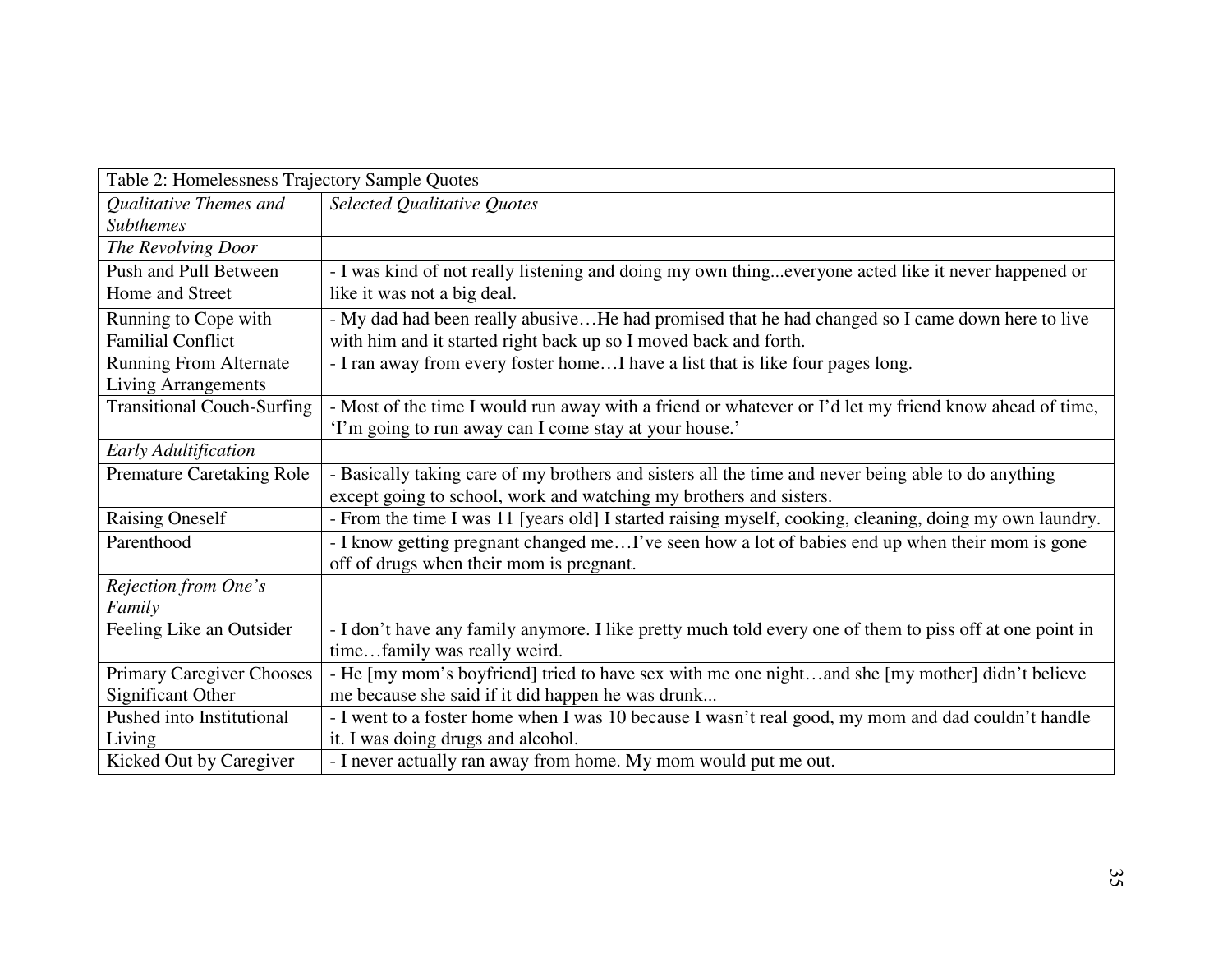#### **Revolving Door Effect**

The majority of youth interviewed  $(n = 35)$  were characterized as chronic runaways (Tyler and Whitbeck 2004), in that they had transitioned between housed environments and the street numerous times, creating a revolving door effect of youth homelessness. Gender is a salient characteristic that shaped many of the youths' revolving door experiences. For instance, females returned to their family of origin more often, while males were more prone to transition among institutions or friends' homes. Housed environments spanned an array of definitions, which included parental or familial residences, alternate living arrangements such as foster care or group homes and nonfamily members' homes. Additionally, youth reported a variety of reasons for exiting housed residences multiple times, such as escaping familial conflict or being kicked out repeatedly by caregivers.

## *Push and Pull Between Home and Street*

Some young adults  $(n = 8)$  described their transitions into homelessness as a process that continually pushed them to the street and pulled them back into housed environments. These youth repeatedly found themselves back in their homes after experiencing time living on the street or in shelters. It must be noted that all eight youth characterized by this experience were female. In a sense, young adults who underwent this form of the revolving door viewed their house of residence as a magnet that kept pulling them back from the street. Jennifer exemplifies this effect in that she ran away three different times in consecutive years when she was 15, 16 and 17. While she states she ran away because of "not being able to go where I want and do what I want when I want to do it," she continues to depend on her parents and knows they will support her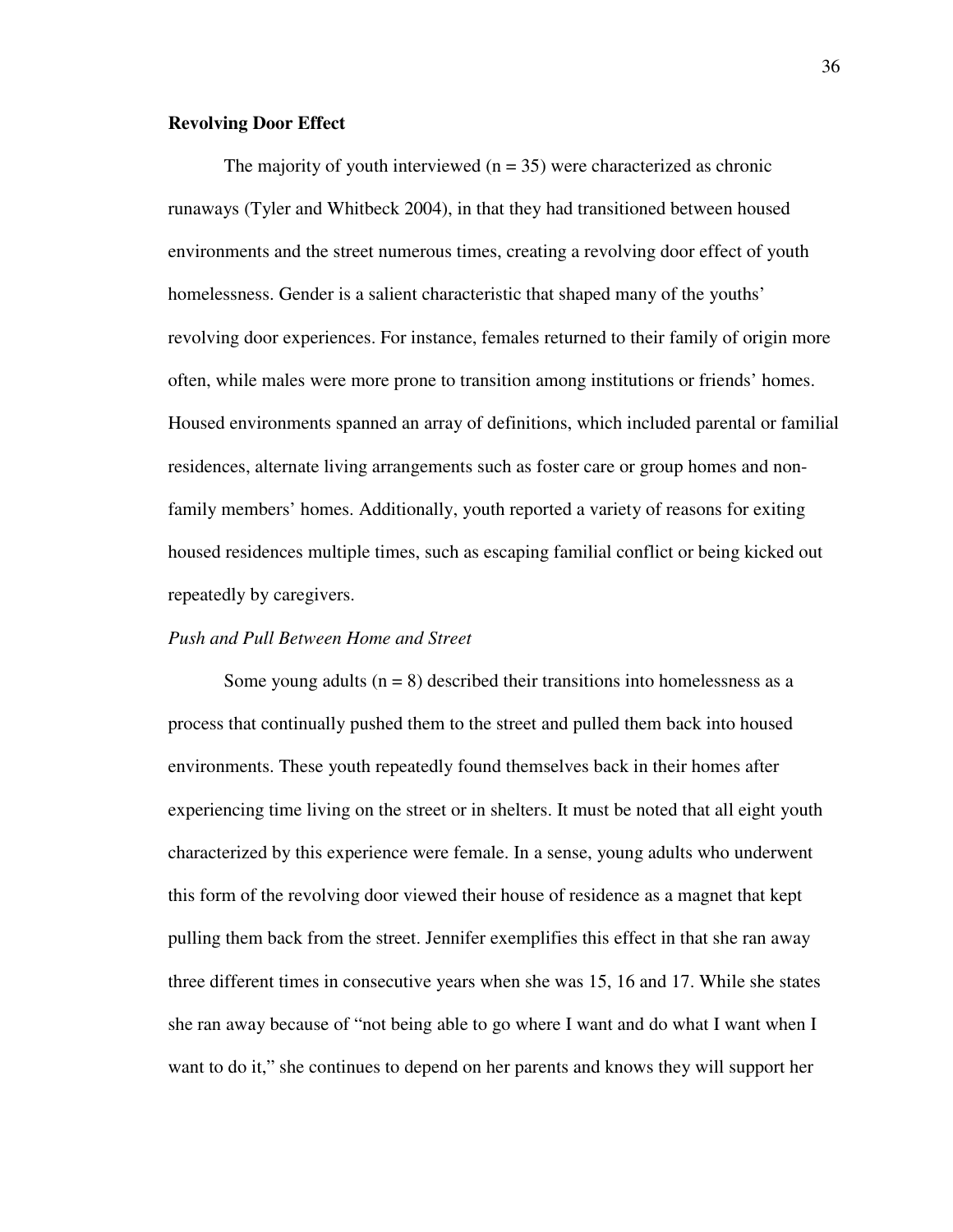because "they gave birth to me." Jennifer was temporarily living with her parents at the time of the interview. As such, being a chronic runaway may result in a period of unstable transitions that is characterized by a revolving door effect between home and street.

 For other youth, though, the pathway back to their homes may not be as easily traversed. Carol also experienced a resounding pull to repeatedly return to her parent's home after a bout of running away. Also a chronic runaway, Carol stated, "I was kind of not really listening and doing my own thing." After her first instance of running away she was allowed to return home and "everyone acted like it never happened or like it was not a big deal." This period of amnesty eventually ended when Carol was temporarily barred from coming back home and all of her belongings were packed for her to leave. Though like Jennifer, Carol was also living with her parents when she was interviewed, it is clear that pathways back home for homeless youth were not always a given, resulting in an enduring revolving door effect for some.

 The revolving door experiences of these youth running away from home only to be pulled back home are reflective of Elder's (1998) concept of "linked lives." From life course perspective, these youths' multiple transitions between their homes and the street exemplify the enduring bonds of family. Despite numerous attempts at running away, these youth pulled back to their homes were unable to break the linkages connecting them to their families as they ultimately ended up residing in their homes again at least for a period of time. Gender also shaped this push and pull between home and the street, which may speak to parental practices that grant daughters less autonomy when guided by traditional gender beliefs (Bumpus et al. 2001). Being unfamiliar with autonomous,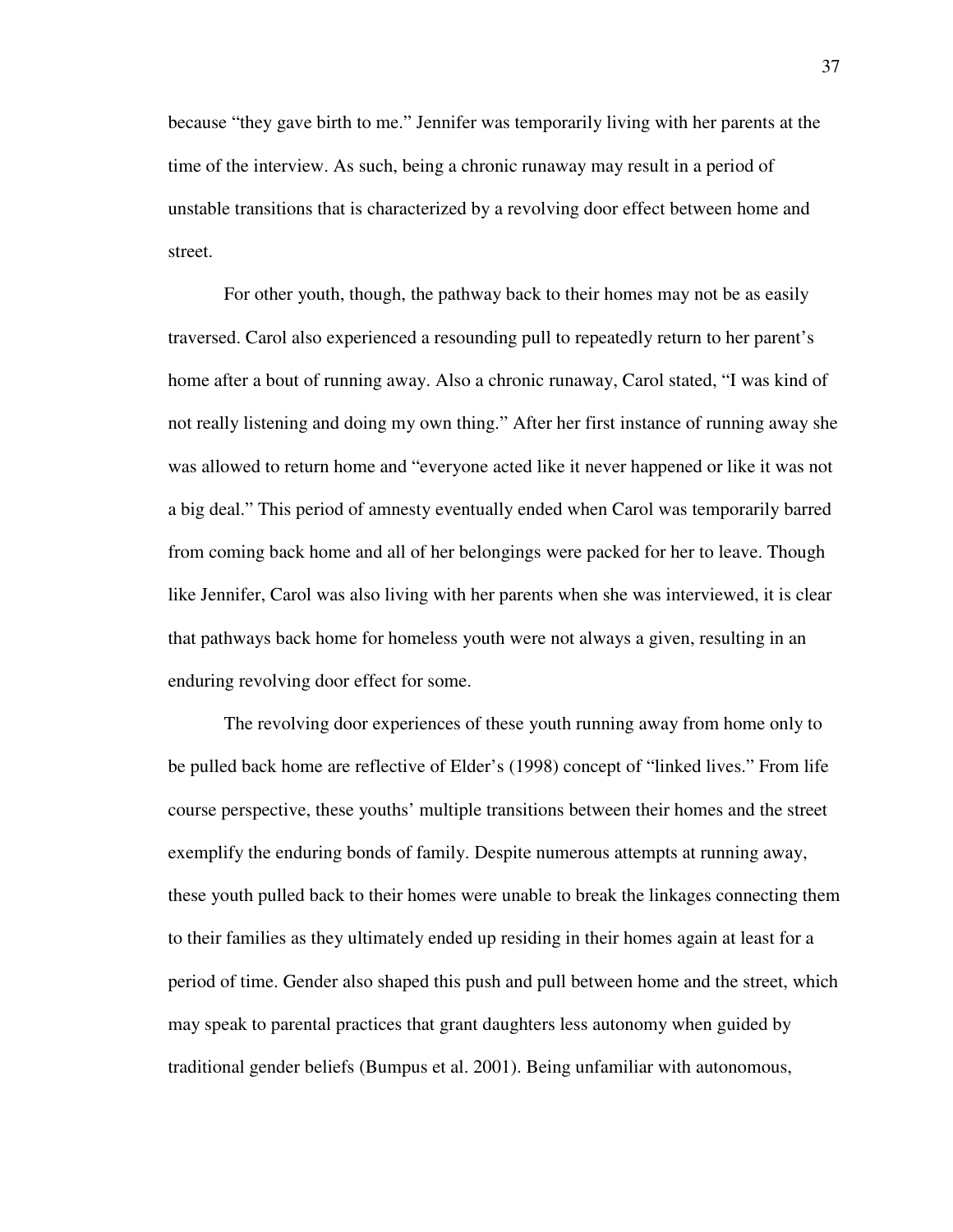independent behavior, such as living on the street, could provide the push back home for these young women Additionally, studies have shown higher rates of parental monitoring of adolescent females (Smetana and Daddis 2002). A stronger sense of parental control and authority may urge female runaway youth to return home in hopes of recapturing housed stability. While these connections may be positive for some youth, others may be reluctant to return home if their exits were wrought with more adversity.

### *Running to Cope with Familial Conflict*

Other youth reported running away as a means of escaping familial conflict, only to face a cycle of transitions between the home and the street  $(n = 11)$ . Of this group, six were female and five were male. Multiple forms of maltreatment were a common experience for the entire sample (Tyler 2006; Tyler and Cauce 2002). These young adults were unique in that, despite a desire to flee from caregiver abuse or family conflict, they repeatedly returned to their housed residences. As such, these experiences created "a chain of risks that accumulated over childhood and adolescence and ultimately culminated in homelessness" (Kennedy et al. 2010). It is necessary to examine why these youth would return to conflict-laden homes. The majority of these youth report that they were returned to their homes against their will by law enforcement or other family members. One male young adult, Randy, reported that he ran away because of his stepfather's "physical abuse and just starting to get tired of it a little." Concerning the ages of his chronic runaway attempts, Randy stated, "Honestly I don't know like what age because I left so many times." Despite these repeated efforts to escape his stepfather's abuse, different family members as well as police officers returned Randy to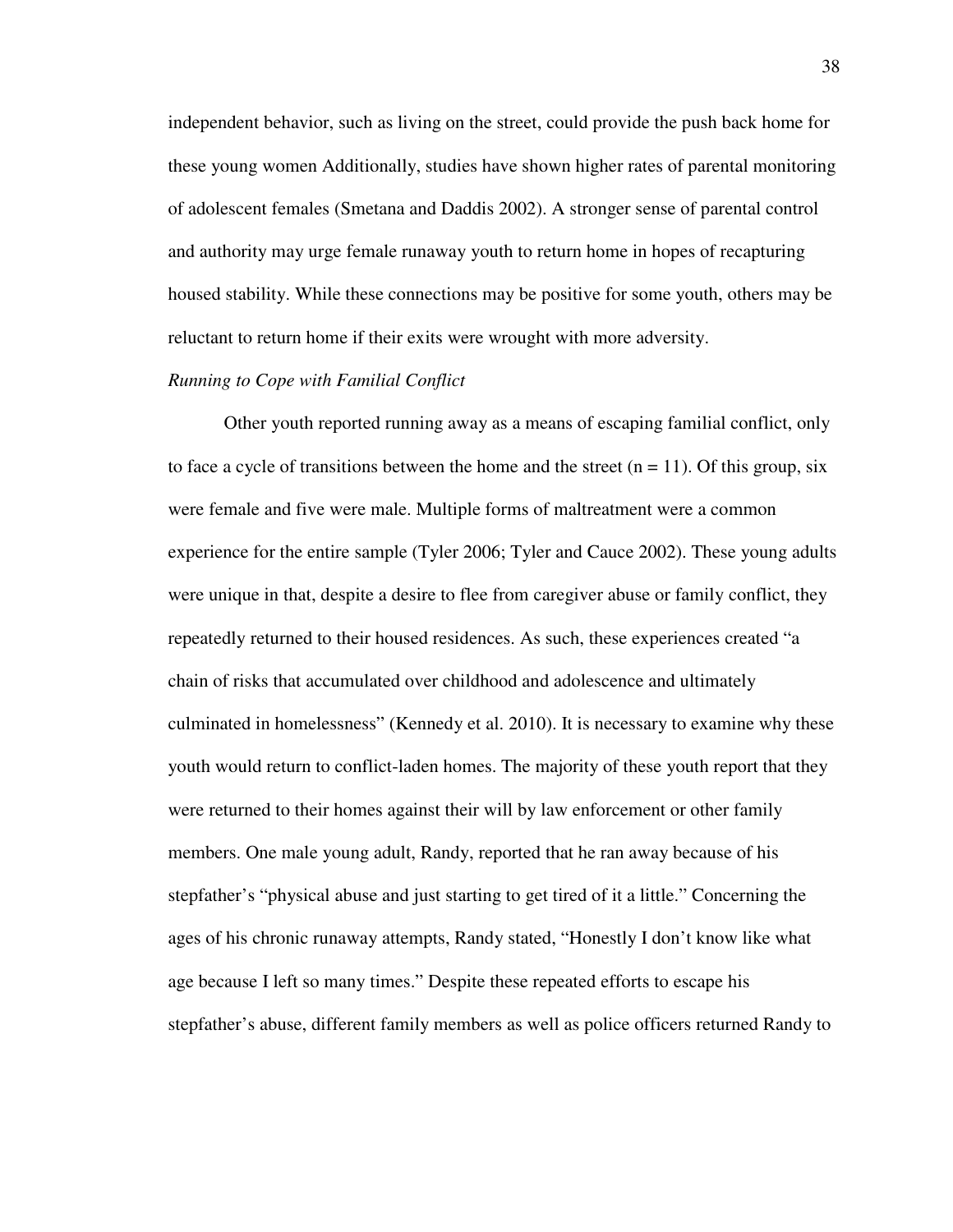his home. In this sense, Randy experienced the revolving door of homelessness against his will. As Randy puts it, "I never willingly went back home."

 Other youth may transition between the street and abusive parents who are living in separate households. For example, Sandra experienced physical abuse by both her mother and father and at first ran away to escape her mother's abuse. Regarding her number of attempts at running away, Sandra stated, "It has been on and off for like ever since I can remember." The following describes the process of Sandra's transitions between her parents' homes: "My dad had been really abusive…He had promised that he had changed so I came down here to live with him and it started right back up so I moved back and forth." For Sandra, then, living on the street was an intermediate point between the two living arrangements with her abusive parents. These multiple transitions represent extensive stressors when a youth is forced to choose between the lesser of two evils: an abusive parent or life on the streets. While the majority of youth described running away from familial arrangements as described by Randy and Sandra, others run away from situations that lie outside of kin networks.

#### *Running From Alternate Living Arrangements*

 Some youth did not begin to run away from housed residences until they were living in alternative living arrangements such as foster care, group homes or detention centers  $(n = 6)$ . The gender distribution was evenly split with three females and three males. As such, the very environment of these institutional settings appears to be the impetus for creating a revolving door of homelessness for this group of young adults. Tara, for example, stated, "I ran away from every foster home…I have a list that is like four pages long." In this way, Tara's revolving door of homelessness consisted of an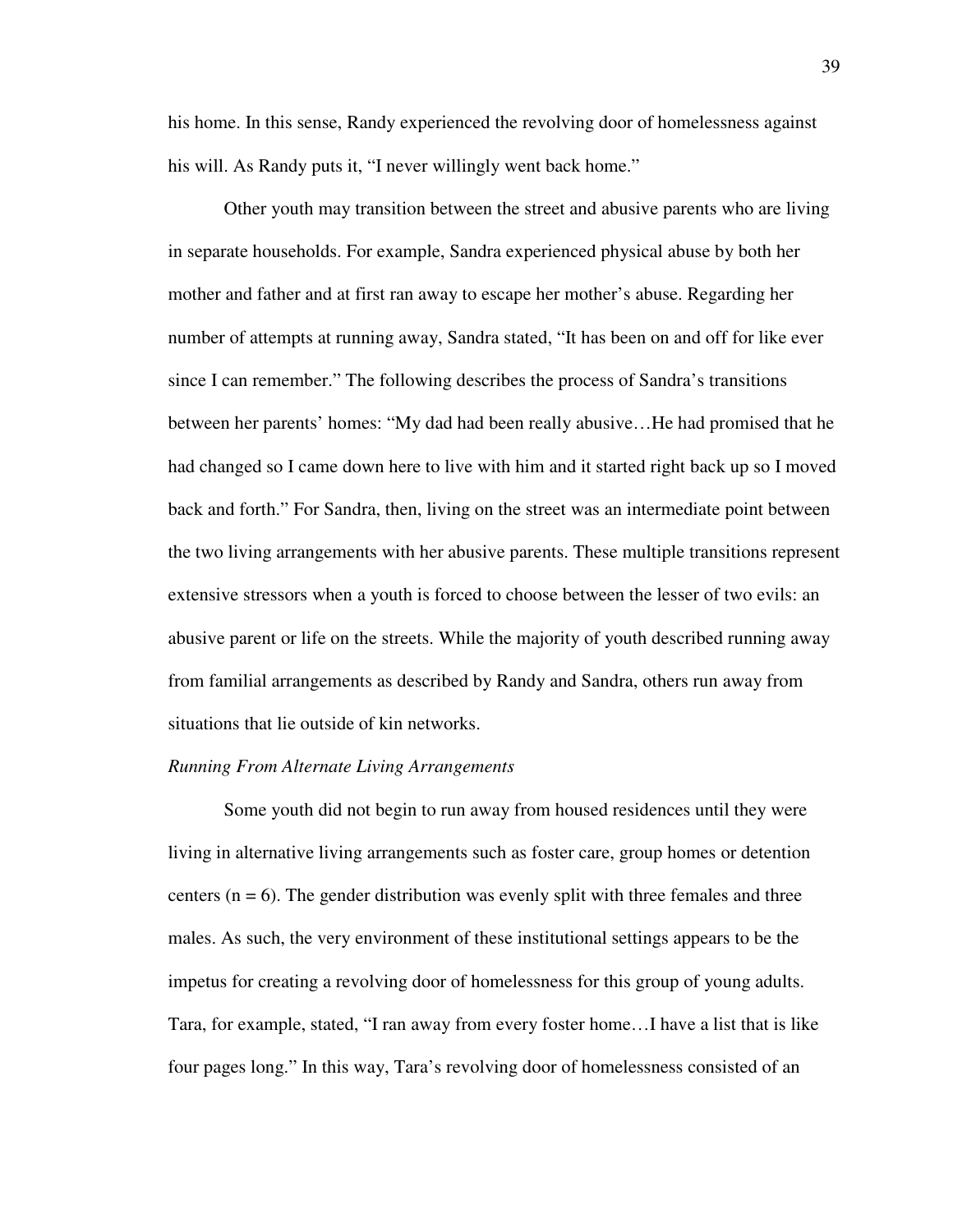enduring cycle of transitions among countless foster care residences. Tara's experience is consistent with past findings showing that children placed in foster care are at heightened risk of entering into homelessness compared to youth having no experience in this type of living arrangement (Tyler and Melander 2010).

 Jody, on the other hand, ran away from numerous mental health treatment centers before he ultimately ended up living on the streets. This institutionalized form of the revolving door caused youth to feel that running away was preferable to residing in the noxious climate of a treatment facility. After being placed in an initial center by his adoptive father, Jody bounced around multiple treatment facilities and detention institutions. He ran away from his first treatment center placement due to maltreatment from the staff. According to Jody, "The one thing a kid doesn't need is a staff member from a treatment center telling them how bad of a fuck up they are." Negative experiences such as Jody's at institutional facilities may actually exacerbate a youth's mental state, thus making it more difficult for them to cope with life on the street or transition into a stable housed environment. The stories of Tara and Jody embody Fergus and Zimmerman's (2005) "challenge model" of risk and resiliency theory as it applies to adolescents. By exposing themselves to street life in lieu of foster care or treatment centers, Jody and Tara could both "elicit a coping response" and thereby "learn from the process of overcoming the risk" of street life that was viewed as preferable to institutional residences (Fergus and Zimmerman 2005:403). For youth living in alternate living arrangements, the revolving door of homelessness may come to characterize their entire adolescence.

### *Transitional Couch-Surfing*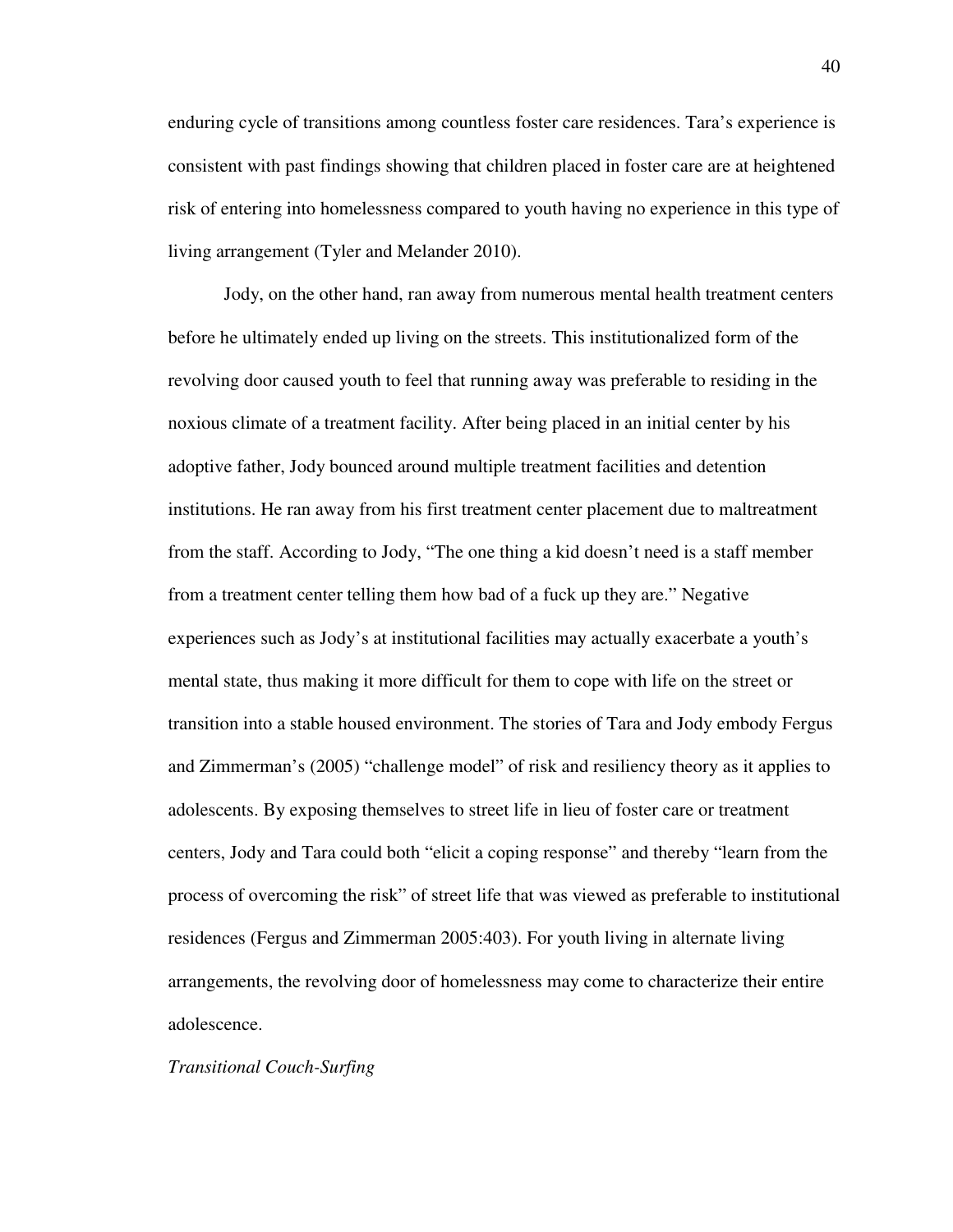Many youth who experienced a revolving door of homelessness primarily fluctuated between brief stays at multiple different friends' or partners' homes rather than biological or adoptive kin's residences or institutional facilities ( $n = 22$ ). Fifteen of these youth were female and seven were male. This group of homeless young adults often viewed friends or girlfriends/boyfriends as being more accessible than family members and depended on these individuals in times of need. In effect, members of these youths' non-kin social networks came to symbolize family as these networks provided both affective and instrumental support to the young adults as they transitioned into homelessness.

Youth commonly cited receiving social support from a number of different friends that included provisions of food and shelter. When asked how she typically acquired shelter once she ran away from home, Samantha replied, "Pretty much I was always bumming off people." Though Mandy was also a chronic runaway and cycled between home and the street numerous times, her revolving door was primarily characterized by a dependence on extensive social networks of friends. She described her constant quest for food and shelter in the following way:

 I just like stayed with a friend or whatever and eat their food or whatever…Most of the time I would run away with a friend or whatever or I'd like let my friend know ahead of time, 'I'm going to run away can I come stay at your house.'

Mandy, then, made a conscious decision to run away multiple times and strived to make subsistence arrangements beforehand. Being female may have also prompted Mandy to arrange her shelter before running away, as research shows that female homeless youth are at the greatest risk of experiencing sexual victimization on the street (Tyler et al.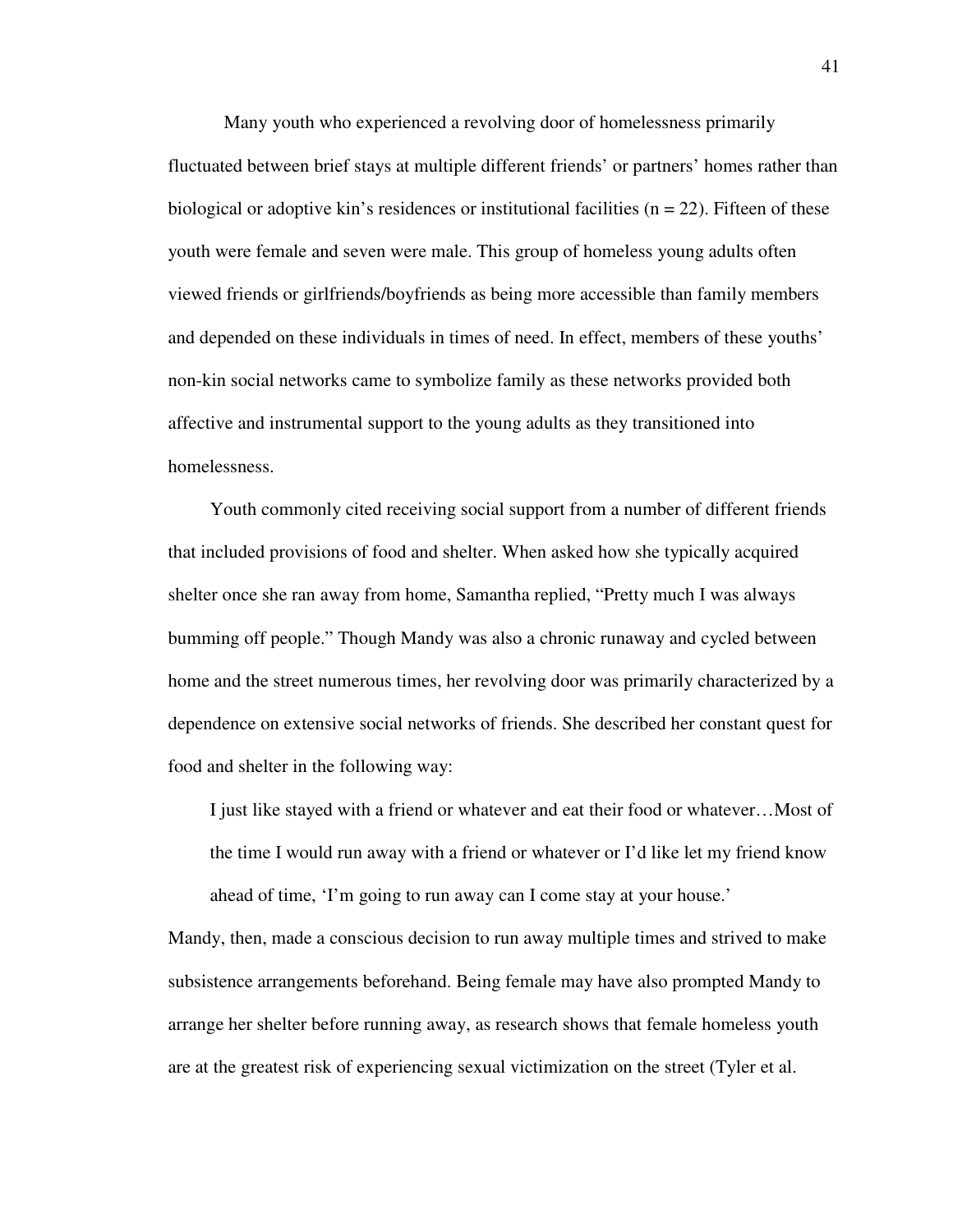2004). Her experience underscores that fact that some homeless young adults rationally contemplate running away rather than it being a rash decision without much forethought.

 Transitional couch-surfing became a gendered experience when females fled from home to a male's residence, which included boyfriends as well as random male acquaintances. Though these were often labeled as boyfriends, other female youth sought shelter in the homes of males with whom they shared ambiguous social connections. Katie best fits this pattern in her description of staying with several different older men in their 40s after she ran away. When asked who she stayed with, Katie replied, "Unknown men…they were just cute." She described how she met them in the following way: "I was working at my grandma's pet store so I would sit outside on my breaks and they'd drive [by] and I got [phone] numbers…Then I called him and told him to pick me up." This pattern of transitions could potentially leave female young adults vulnerable to sexual exploitation such as trading sex for food or shelter (Tyler and Johnson 2006b). Engaging in deviant subsistence strategies (e.g., trading sex) and being targeted for "grooming" by a perpetrator all could increase a homeless female youth's risk of sexual victimization from a friend or acquaintance (Tyler et al. 2004). As such, female youth who turned to male partners or acquaintances for support often faced increased interpersonal dangers in their experiences on the street.

 Other youth were adamant in their decision to never return home after their first successful attempt at running away. Concerning his initial bout of running, Tom explained his couch-surfing experiences as follows: "After that first time there was never no coming back…It was in my head not to, I mean never come back…Just always staying with a whole bunch of friends and stuff." Tom's refusal to return to his family's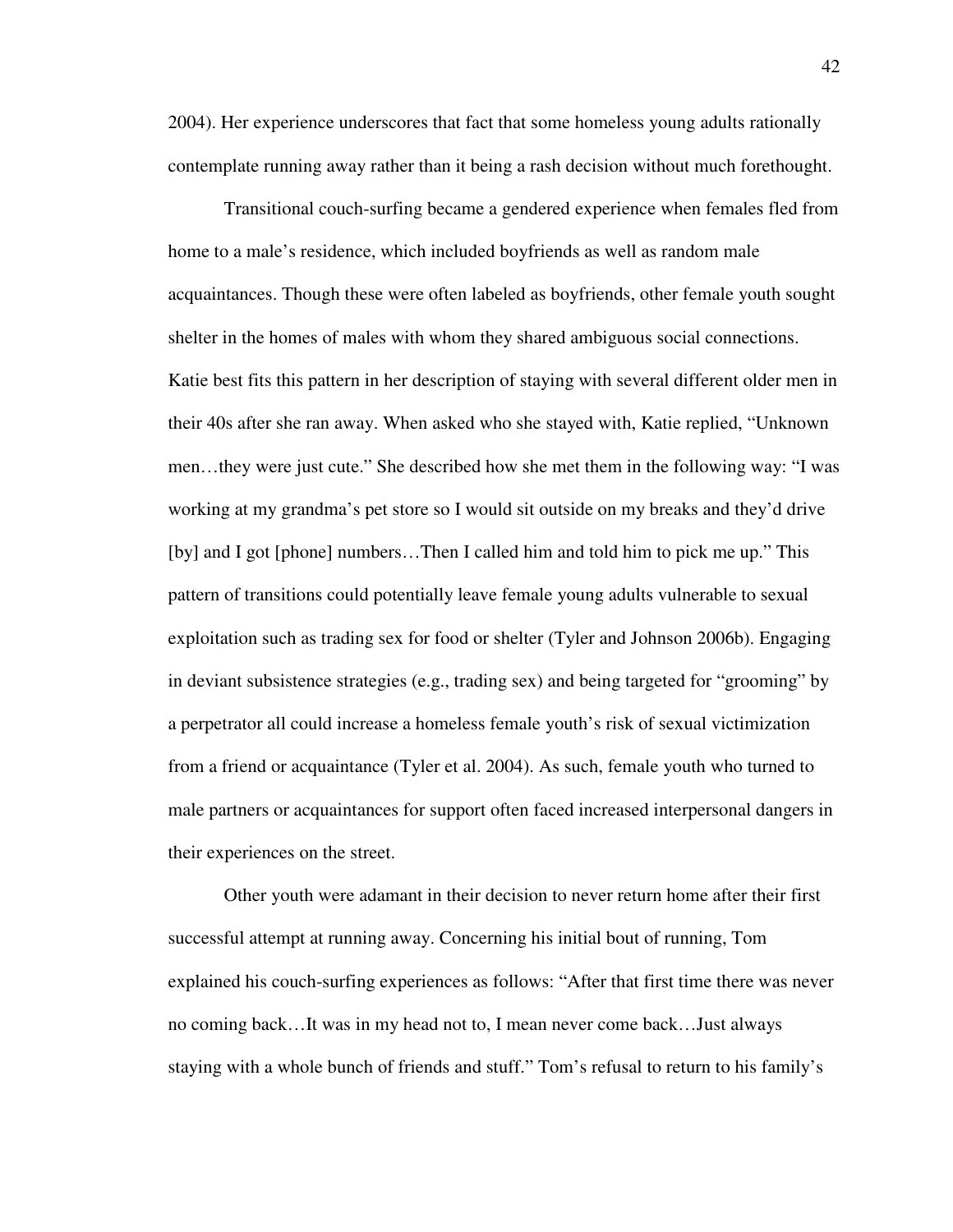household symbolizes his dissatisfaction with home life as well as his dependence on extensive non-kin social networks. Gender socialization aimed at encouraging tough and resilient behavior in males through the endorsement of masculine norms could prompt more male youth to feel assured of their survival after running away (Epstein and Ward 2011; Galambos et al. 1990). Many youth expressed confidence that they would always have friends to turn to when they found themselves without basic necessities. When asked how he knows where to turn for help, Tom stated, "I know a lot of people…I know people that they [are] cool with me; they come and let me in, let me eat." Like Tom, other young adults transitioning into homelessness may create extensive social networks from which they can draw resources, which can be viewed as a form of social capital developed on the street (McCarthy, Hagan and Martin 2002).

 As the previous section shows, many of the youth interviewed were chronic runaways and are characterized by a revolving door of multiple transitions across both familial and non-kin households, as well as institutional living arrangements. While examining the revolving door of youth homelessness through a gendered lens helps to clarify these young adults' transitions into homelessness, it does not demonstrate the full complexity of their experiences. Earlier life experiences also primed many of the young adults for a trajectory into early independence and homelessness. The following theme expounds upon these specific "timed events" that shaped a youth's pathway into street life (Elder 1998).

### **Early Adultification**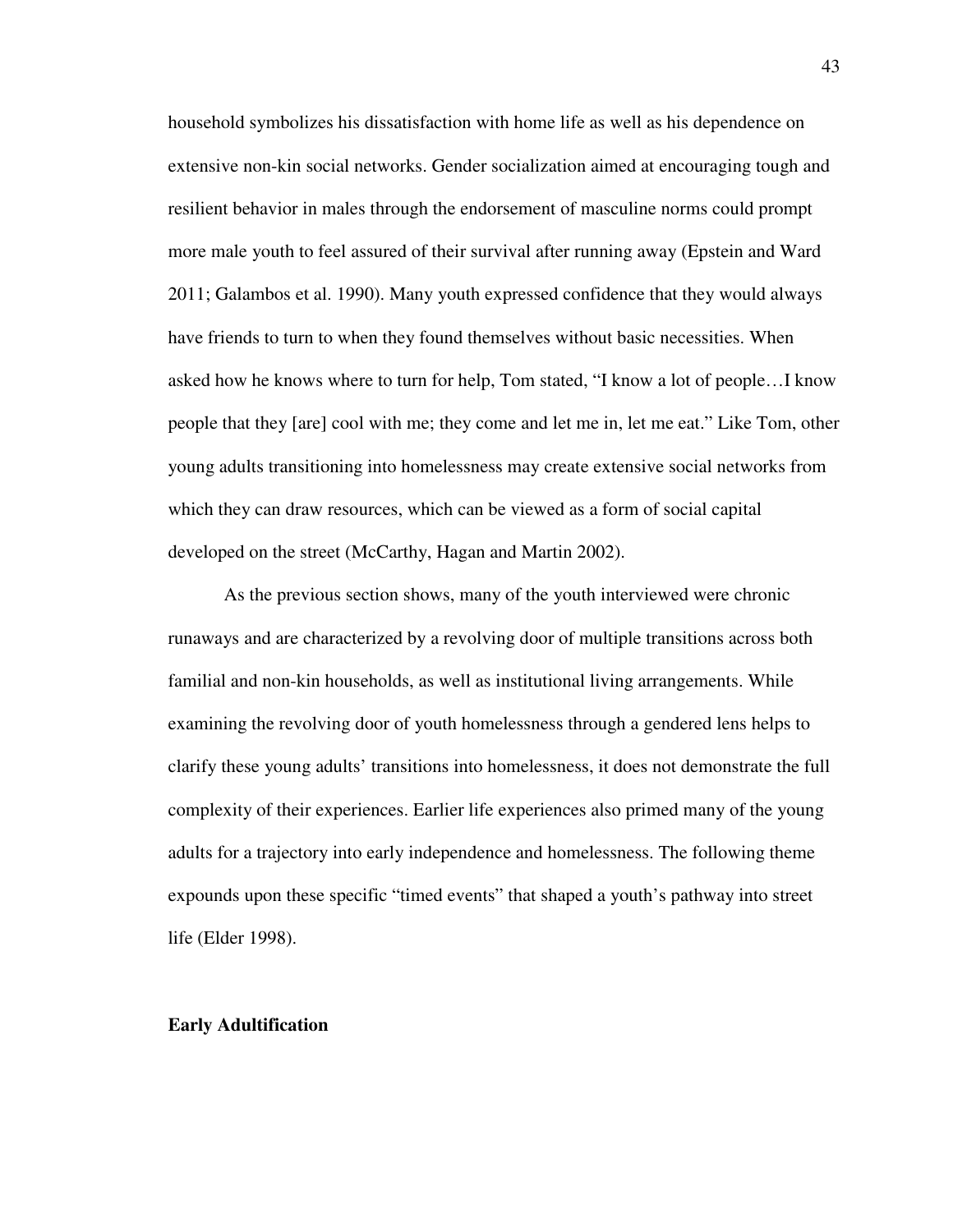The very act of running away or leaving home thrusts young people into a state of premature independence. However, youths' housed lives may also prime them for street life by prompting the adoption of adult roles and responsibilities at earlier ages. Possessing a higher subjective age, or feeling more adult, is related to a number of different factors, including economic hardship, lower education levels and caregiving roles (Johnson and Mollborn 2009). Childhood adultification occurs when young people perform the "'heavy lifting' in families…with the intent of meeting a specific family need," typically in the absence of guardian "guidance" (Burton 2007:331). The majority of youth  $(n = 21)$  from the current sample were characterized as experiencing the process of early adultification throughout their childhood and adolescent life stages. Gender played a predominant role in shaping a youth's experience with early adultification, as the majority of these young adults were female. Early adult roles adopted by youth included a premature caretaking role, raising oneself and parenthood.

### *Premature Caretaking Role*

Some young adults  $(n = 9)$  reported being burdened with excessive household responsibilities while growing up. This group's gender composition included eight females and only one male respondent. Responsibilities included caregiving of younger siblings or relatives and housework that involved gendered chores like cooking and cleaning. Therefore, females were much more likely to report shouldering early adult responsibilities traditionally associated with femininity. Young girls are especially likely to engage in domestic caretaking roles in economically deprived families as a means of contributing to the family's well-being (Elder 1974; Johnson and Molborn 2009).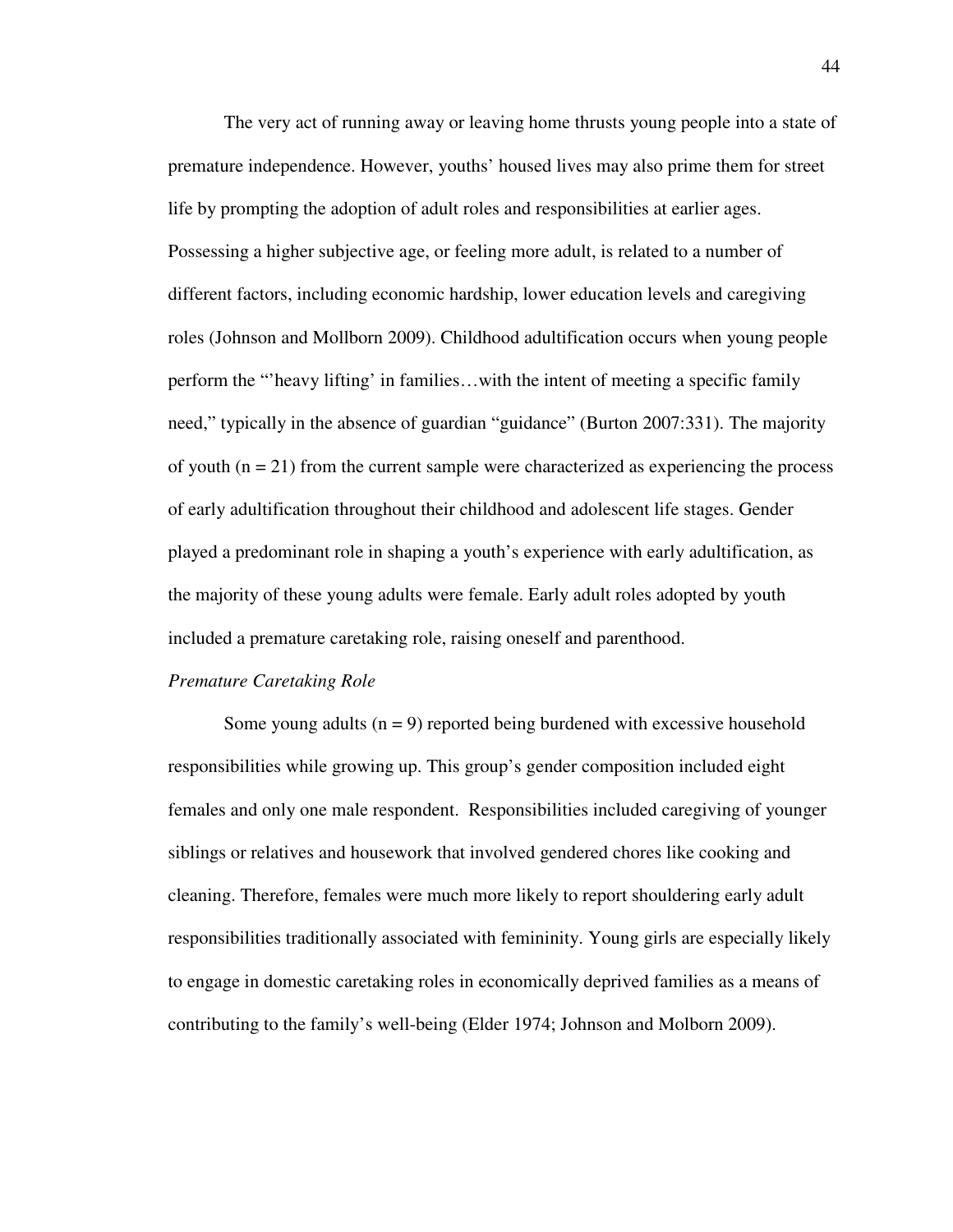In describing her life with her mother prior to running away, Sara stated it was "basically taking care of my brothers and sisters all the time and never being able to do anything except going to school, work and watching my brothers and sisters." Sara's experience of being forced into the early adult status of caregiver, or "parentification" (Burton 2007), for her siblings created an inordinate amount of stress in her life so that she felt overburdened with the task of caring for others when she was unprepared to do so. The sense of an older subjective age for Sara is further captured in the following statement:

Me being like [in] the body of an eighteen year old girl but like the mind capacity of a 40-year-old…making sure my brother took a shower, make sure my sister got her homework done and where she was at, make sure Trevor wasn't getting bullied at school.

Gendered allocations of household chores is predominant within families, with girls being assigned care-related work, such as babysitting younger siblings, and boys being relegated to masculine domains (Raley and Bianchi 2006). This is problematic as the task of childcare is typically fraught with higher levels of stress and responsibility. As the case of Sara shows, early caregiving roles of youth may drive them to the street as an escape from family-based caregiving pressures.

 While early caregiving is predominantly a phenomena experienced by female young adults, males may also be thrust into these adult statuses. Interestingly, the only male in the group reported mixed feelings of both obligation and resentment towards caring for his nephews. In describing his relationship with his nephews, Joe stated, "I got three nephews…I'm like the only father figure they got." When asked about stress, he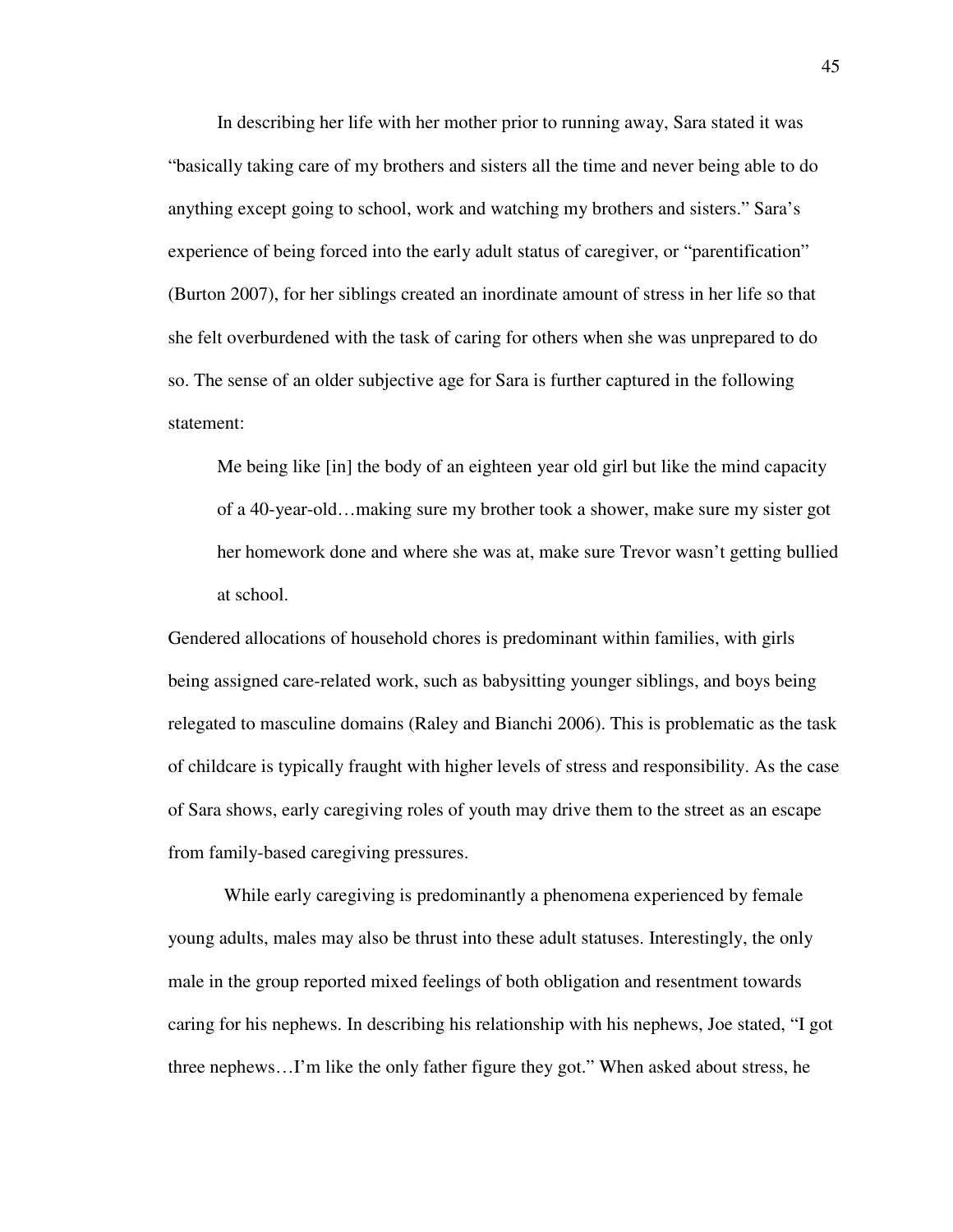replied, "I'm stressed out about my nephew crying so damn much and worried about him being a punk." While Joe's caregiver role with his nephews was an important aspect in giving his life meaning, it also placed pressure on him to succeed in positively shaping their futures. Joe may have felt more obligated to spend time with his nephews in order to properly socialize them into an acceptable version of masculinity. This example shows that premature caregiving roles can also be associated with issues faced by male young adults prior to homelessness.

 Female young adults in this group also cited being faced with extensive amounts of housework and chores in their housed environments that resulted in feelings of early adultification. Christine, for example, experienced the stresses of adulthood when she moved back in with her disabled mother when she was 15:

I got tired of taking care of her…I had to turn her and make sure she stayed clean and I had to cook and clean the house. When her nurses didn't show up, I had to do it and then I had to go to school and I was tired.

As her daughter, Christine felt obligated to care for her mother in exchange for shelter, but she quickly experienced the weathering effects of the pressure of early "parentification" (Burton 2007). This reversal of roles between child and parent can be especially disconcerting for a young adult as they are placed in a guardianship position that runs counter to cultural expectations. Research has also shown that parents are more likely to not only assign more chores to girls than boys, but girls are also relegated to the more feminine tasks of cooking and cleaning (Raley and Bianchi 2006). The stressful burdens of the early adoption of adult statuses such as caregiver and homemaker can prompt a youth to run away from home as a means of escape.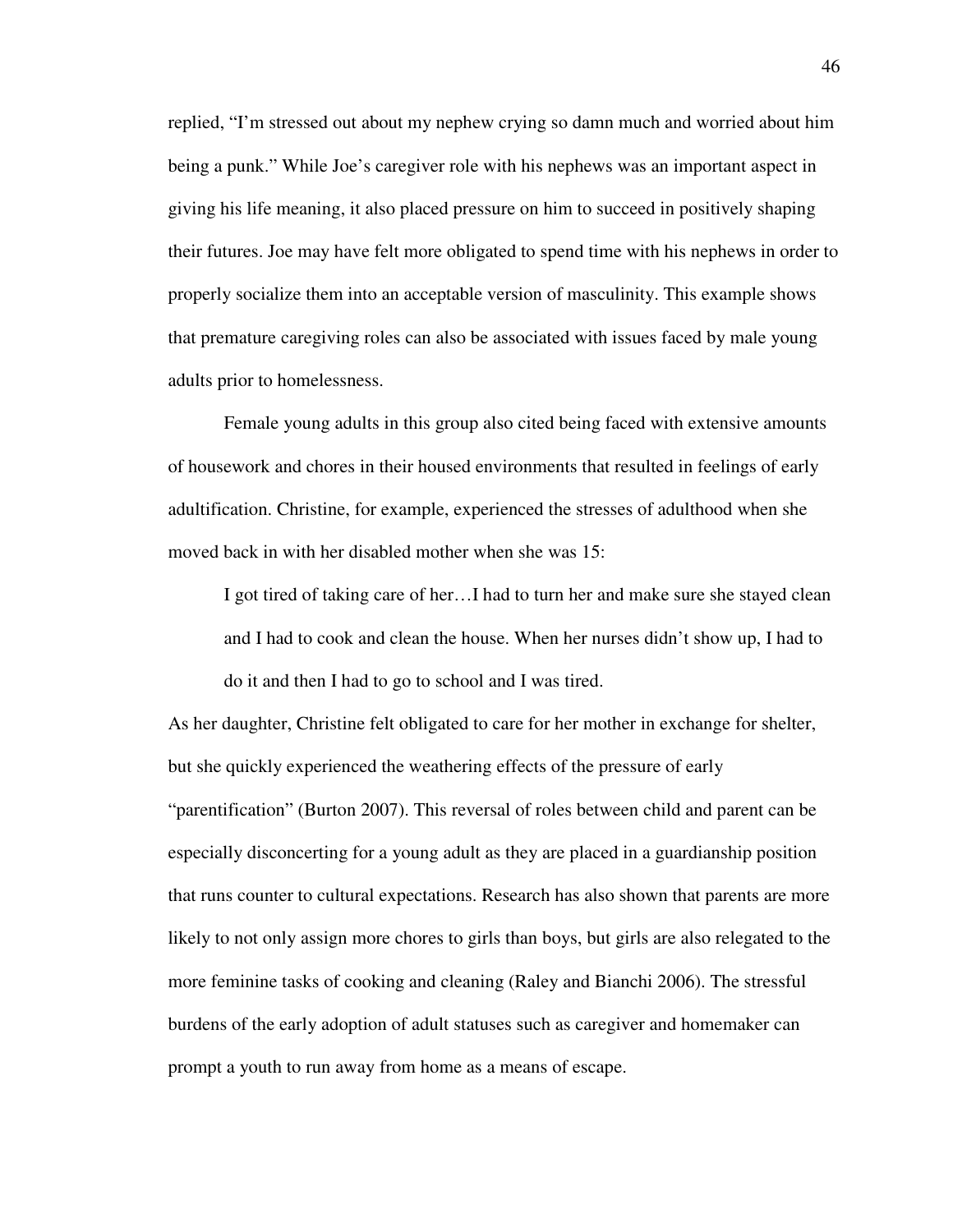## *Raising Oneself*

 In addition to young adults facing the responsibilities associated with premature adult roles of caring for others, some youth from this sample  $(n = 4)$  experienced early independence in providing for their own subsistence. Three females and only one male reported caring for themselves while growing up. Though the typical arrangement of caregiving involves an adult guardian caring for a child, some young adults must independently arrange for their own basic needs such as food, clothing and shelter. The act of running away and ensuing homelessness is certainly characterized by a youth's pursuit of shelter, yet some young adults were not even guaranteed basic necessities while living at home. In essence, these youth were forced to fend for themselves in their housed environments before they entered into homelessness.

Some youth reported that they grew up with little parental supervision and were often forced to take care of their own needs with no other choice. When Michelle was an adolescent, she consistently found herself home alone while her mother was working and her mother's boyfriend was drinking at a bar. She described her experience in the following way: "From the time I was 11 [years old] I started raising myself, cooking, cleaning, doing my own laundry." In this form of early adultification, youth are faced with the task of providing for themselves without any guidance or supervision from adults. Michelle's membership in a blended family may have enhanced her early adulthood, as research has identified a link between feeling like an adult and residing in alternative family forms outside of a biological, two-parent-headed household (Foster, Hagan and Brooks-Gunn 2008). Michelle's entrance into early independence and selfsufficiency may have primed her for homelessness by preparing her for street life and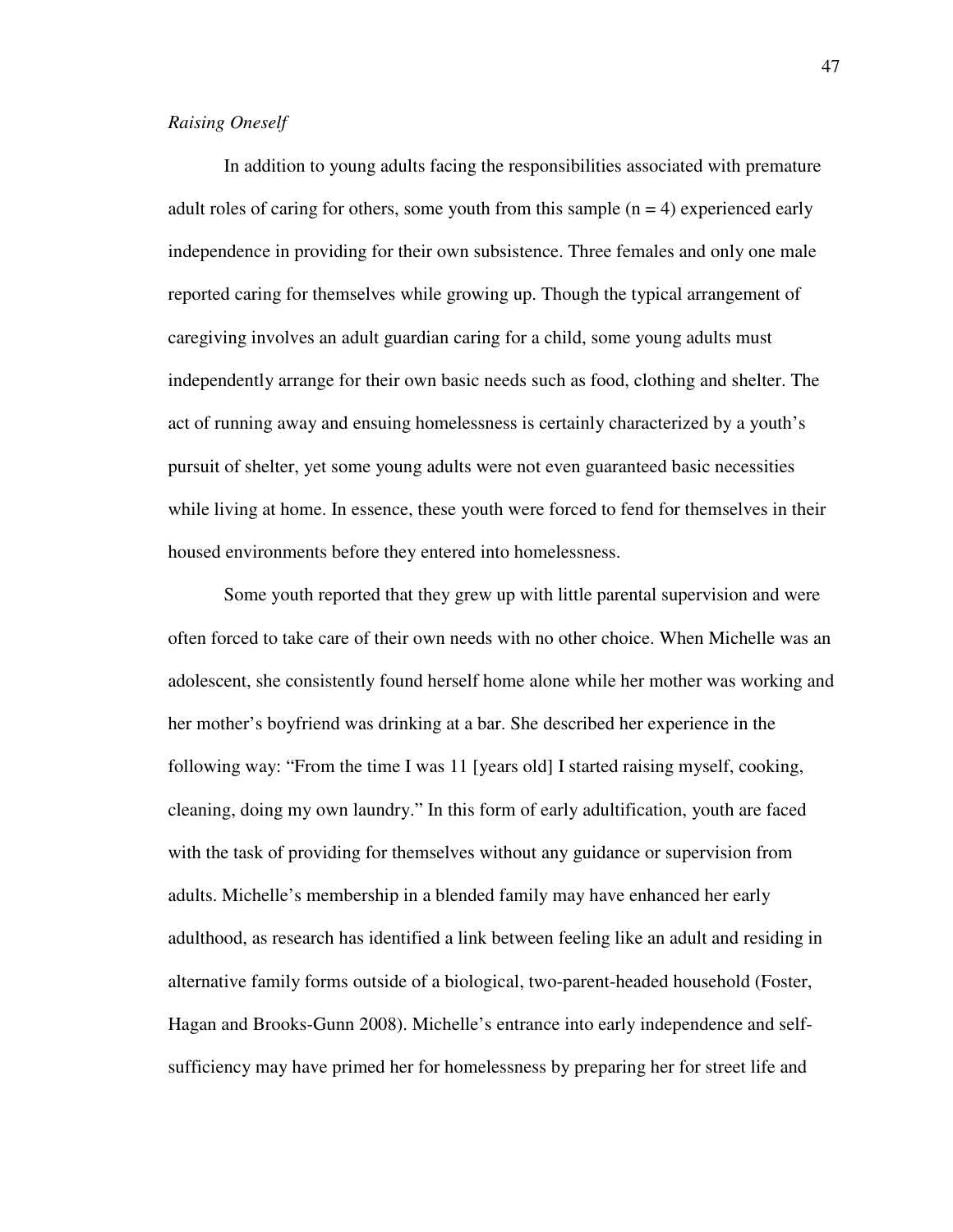imbuing her with confidence in her survival skills. In some cases like Michelle's, a parent may grant a daughter more autonomy and freedoms, which runs counter to the belief that parents are generally more restrictive of daughters' behavior (Bumpus et al. 2001).

 Other youth's transition to premature self-sufficiency was also characterized by wider familial conflict. For Debbie, maternal work demands placed her in the position of the primary homemaker and caregiver for herself as well as her father. Debbie's experience is described as follows: "My mom was a working mom, she worked fulltime…She was always gone, well me I would just kind of stay home and cook my own dinner and my dad would get mad because dinner wasn't ready for him." In this way, Debbie found herself in the middle of the conflict between her parents when she was expected to perform the task of cooking for her father. Burton (2007:338) explained that the process of "spousification" occurs "when a child's instrumental duties and responsibilities model those of a spouse or partner." Being responsible for oneself transforms into a gendered experience when a female young adult is further expected to perform caregiving and housekeeping chores for other family members simultaneously.

Some youth, on the other hand, transformed the stress of early independence into something that imbued them with personal resilience against adversity. The sole male in this group, Brian, viewed his experience of taking care of himself as a positive characteristic that prepared him for the struggles of life. When asked about depression in his life, Brian replied:

Just thinking about my life, just thinking about how much crap I've been through…I raised myself most of my life and I'm a damn good person. I'm a damn strong person and the fact that I have to work to bust my balls every day to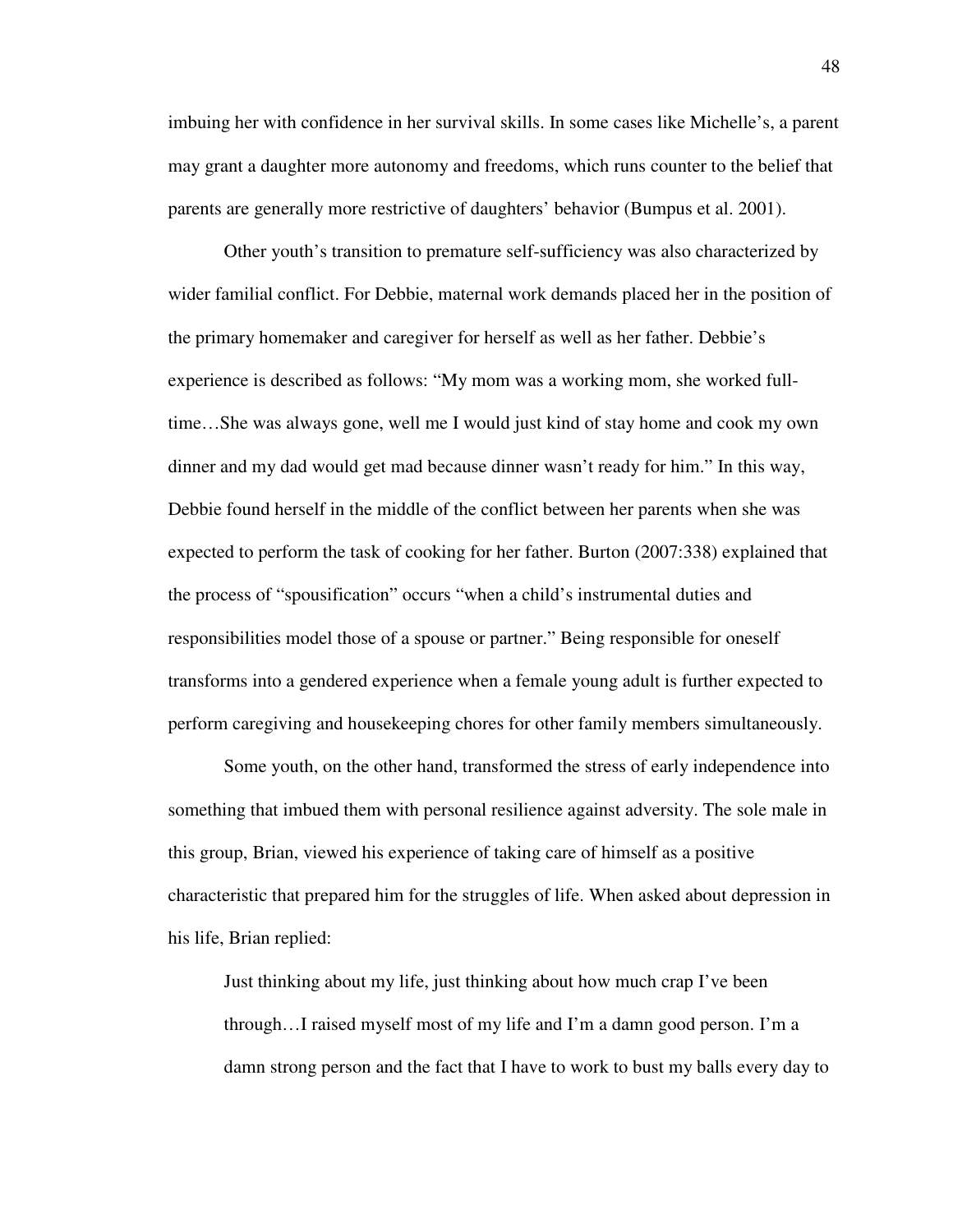get everything that I get makes me a stronger person, makes me a better person that I could ever imagine being.

Personal strength has been shown to be an accurate indicator of how well a young person will get by on the street (Kidd and Davidson 2007). As such, Brian's transition into early self-sufficiency could have caused him to view homelessness as a viable option for survival. Brian may also have felt more inclined to interpret his struggles growing up as character building because of male youth's propensity to strongly adhere to traditional norms of masculinity that reject weakness (Galambos et al. 1990). So, while some youth viewed their experiences of early adultification with negativity, others' early adultification processes symbolized a time of personal growth and development. *Parenthood* 

Yet other young adults ( $n = 11$ ) experienced early adultification by being thrust into traditional markers of adulthood status: pregnancy and parenthood. Even for adults, becoming a new parent is a process laden with stress and increased responsibility. For youth, then, experiencing pregnancy and parenthood at a young age is even more difficult to cope with as it is a mistimed event that falls out of line with mainstream trajectories of child and youth life course development (Burton 2007; Elder 1998). Becoming a parent at an early age was a gendered experience for this group, composed of nine females and only two males. Female homeless youth are at much greater risk of becoming pregnant compared to their housed counterparts (Thrane and Chen 2012). Therefore, the combined burden of homelessness and parenthood exacerbated these young adults' unstable living conditions and severely worsened the stresses they experienced on a daily basis.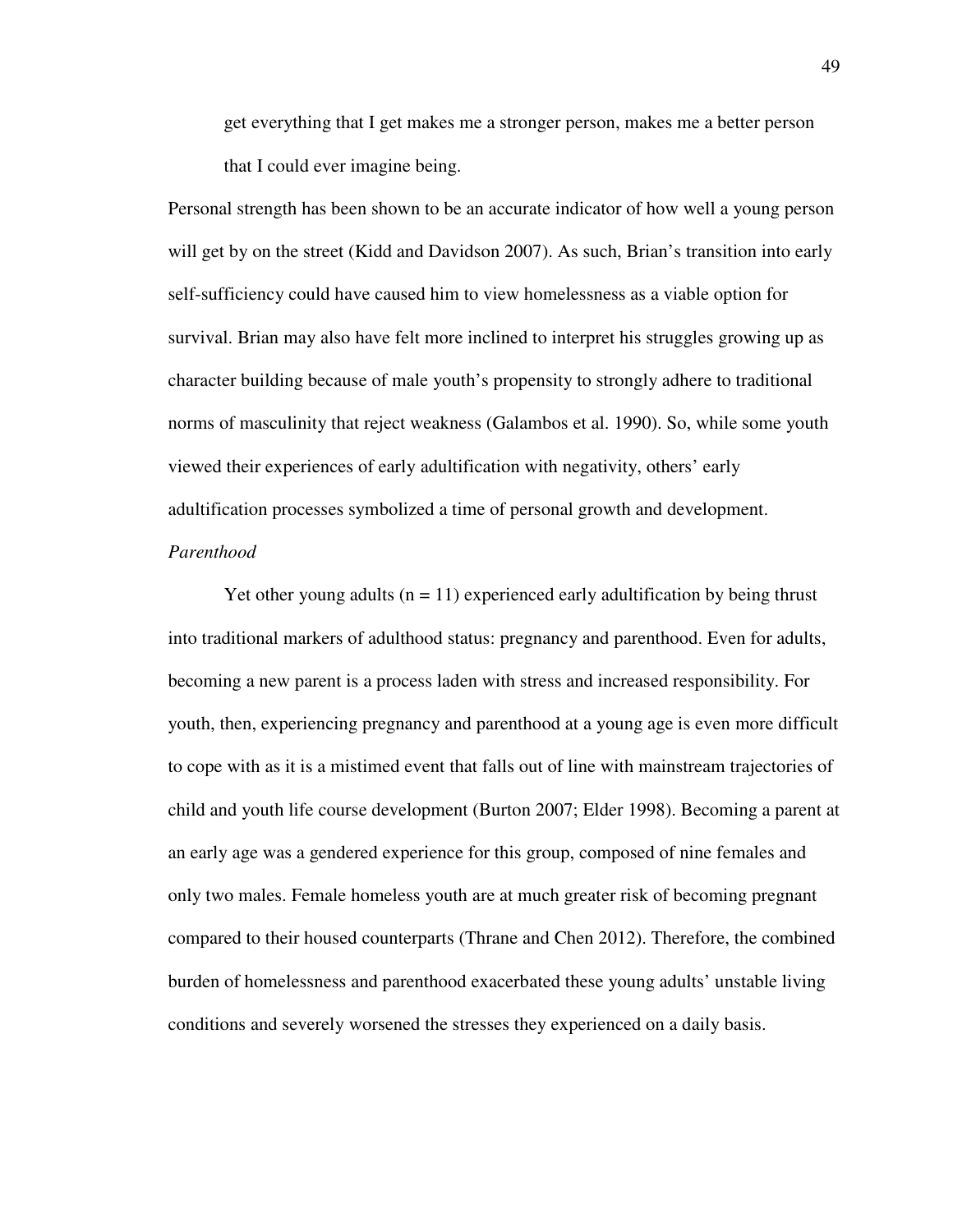Being both a young mother and a runaway created incredibly stressful everyday occurrences from which they experienced little relief. When inquired about the daily struggles she faced living on the street, Candy stated, "Not having a job. Being with my son all the time and not getting a break from him. Feeling like I'm going to hurt him because he annoys me because he's a brat." Clearly, Candy felt resentment towards her son, which was tempered by her unstable living conditions and her lack of resources. In this way, a young homeless mother is forced to not only face the stress of providing for her own needs, but also the concern of being unable to properly care for her child. Candy's fear of lashing out at her son is further exacerbated by her homeless status. Early parenthood has been shown to have a strong effect on a young person's sense of feeling like an adult, and thus experiencing the stressors of adulthood (Johnson and Mollborn 2009). Being simultaneously responsible for one's own survival and that of an infant or child while living on the street makes the harsh reality of early parenthood and adultification especially salient for young homeless mothers.

 Though the experience of early motherhood is rife with apparent stressors for homeless youth, some may interpret their status as young mothers as personally redeeming and transformative. Stacey, for example, reported that becoming pregnant and concern for her unborn child encouraged her to abandon unhealthy habits and gave her a more positive outlook on life. In discussing her son, Stacey told the following story:

I know getting pregnant changed me…I've seen how a lot of babies end up when their mom is gone off of drugs when their mom is pregnant…I want my baby to be healthy and I don't want my baby taken away from me…I know I have to stay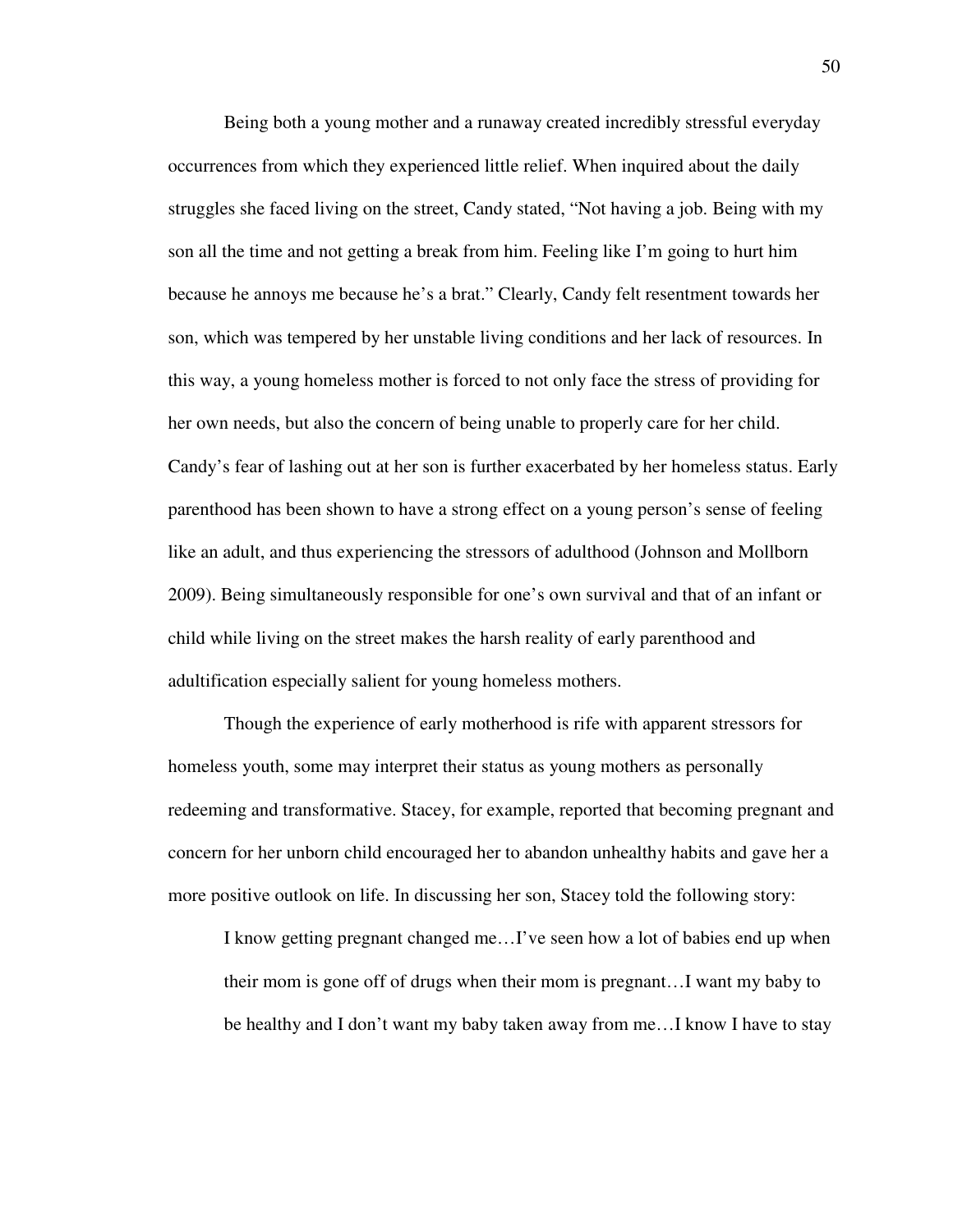off of drugs because I've got to keep my appointments and take care of myself and the baby.

Despite the stresses of being homeless and pregnant, Stacey positively viewed her pending motherhood as a reason to stop using harmful substances. Stacey's account mirrors the experiences of low-income young mothers and their belief that "children provide motivation and purpose in a life stalled by uncertainty and failure" (Edin and Kefalas (2005:172). Though young homeless females often raise a child as a single parent, the burdens of premature motherhood may be mitigated by the positive changes in lifestyle that can coincide with the news of pregnancy.

 Males, on the other hand, often tell a very different story of early parenthood while living on the street. Of the two males in this group, stressful relations characterized Tom's experience of becoming a father, stemming from conflicts with the mother of his child, rather than with the baby. In recounting these issues, Tom stated, "She supposedly got a restraining order on me…Now she's got full custody of the baby. She won't tell me where she [is] at." From this account, Tom had little control over his baby's fate and most likely had little to no access to visitation rights as a result of relational conflict with the mother. Traditionally, custody disputes favor the mother and a father's rights are not always fully considered. When asked how he would like to see his life change, Tom replied, "I'm hoping I can get back what I had…see my child more than what I do." Though a young father may desire to have closer bonds with his child, structural and interpersonal barriers, specifically the status of homelessness, may prevent him from realizing those goals.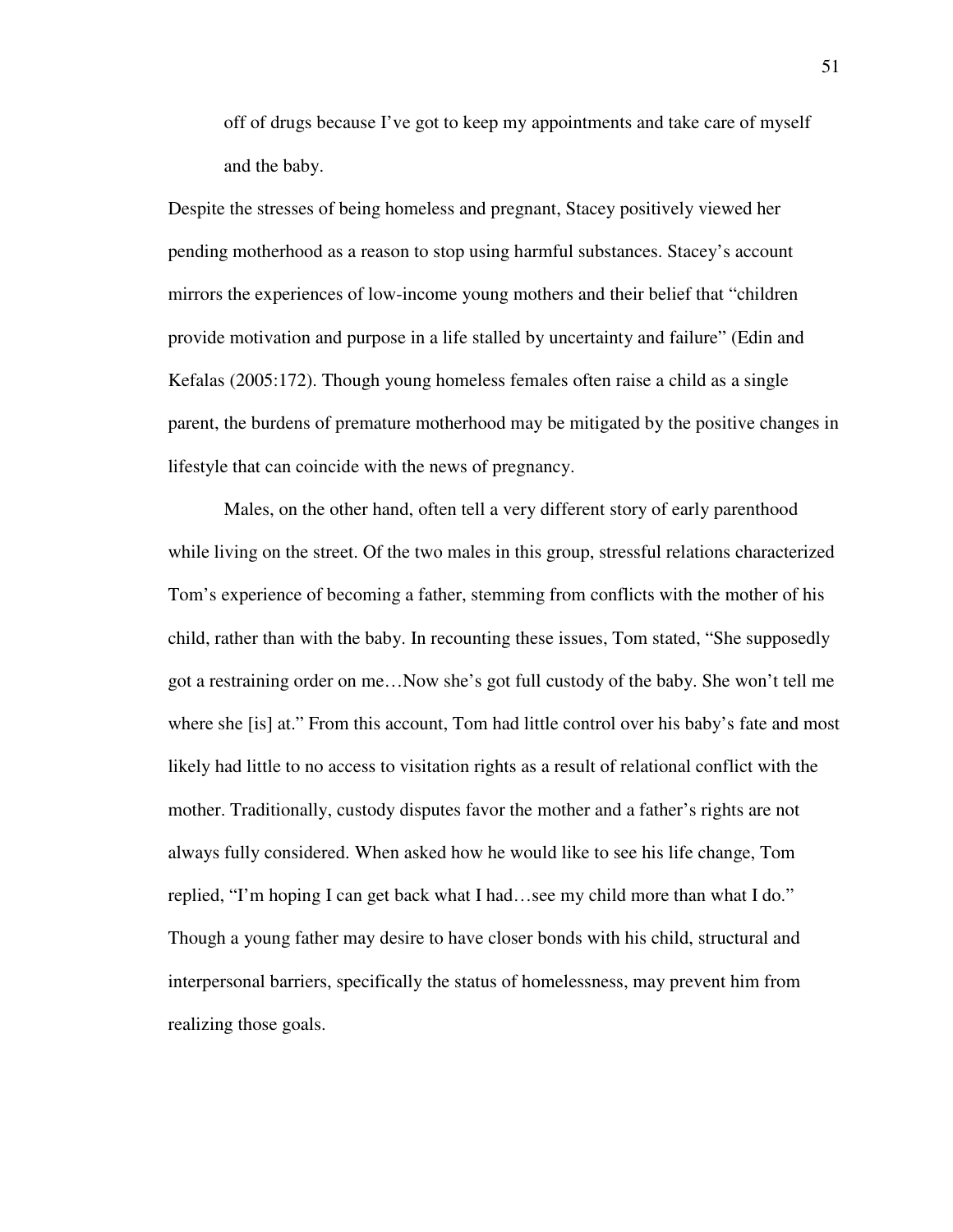As this section demonstrated, the mistimed events characterizing early adultification such as early caregiving roles, self-sufficiency and parenthood can be crucial precursors to life on the street for youth. While the gendered processes of early adultification primed many of these young adults for the revolving door of homelessness, further examination of their exits from housed environments is needed. The "principle of linked lives" is further demonstrated in the next section, which explores the family dynamics of a youth's entrance into homelessness (Elder 1998:5).

## **Rejection from One's Family**

 In addition to experiencing the revolving door of homelessness and processes associated with early adultification, homeless problematic family relations also characterized youth in this study. Family discord related to domestic violence, criminal activity and substance use has been shown to increase a youth's risk of homelessness (Kennedy et al. 2010; Tyler 2006; Tyler and Whitbeck 2004). The present theme focuses on the interpersonal relationships shared between family members and the young adult, specifically rejection that places the youth on the margins of the family unit. Nearly all of the youth  $(n = 36)$  reported at least one type of familial rejection, and some reported multiple forms of exclusion from kin. As such, the majority of young people cited feeling like an outsider, being betrayed by a primary caregiver for a significant other, being pushed into numerous institutions and being kicked out of their home prior to becoming homeless. These experiences had the cumulative effect of creating an unstable, unwelcoming housed environment for youth, thus transforming the street into a feasible option.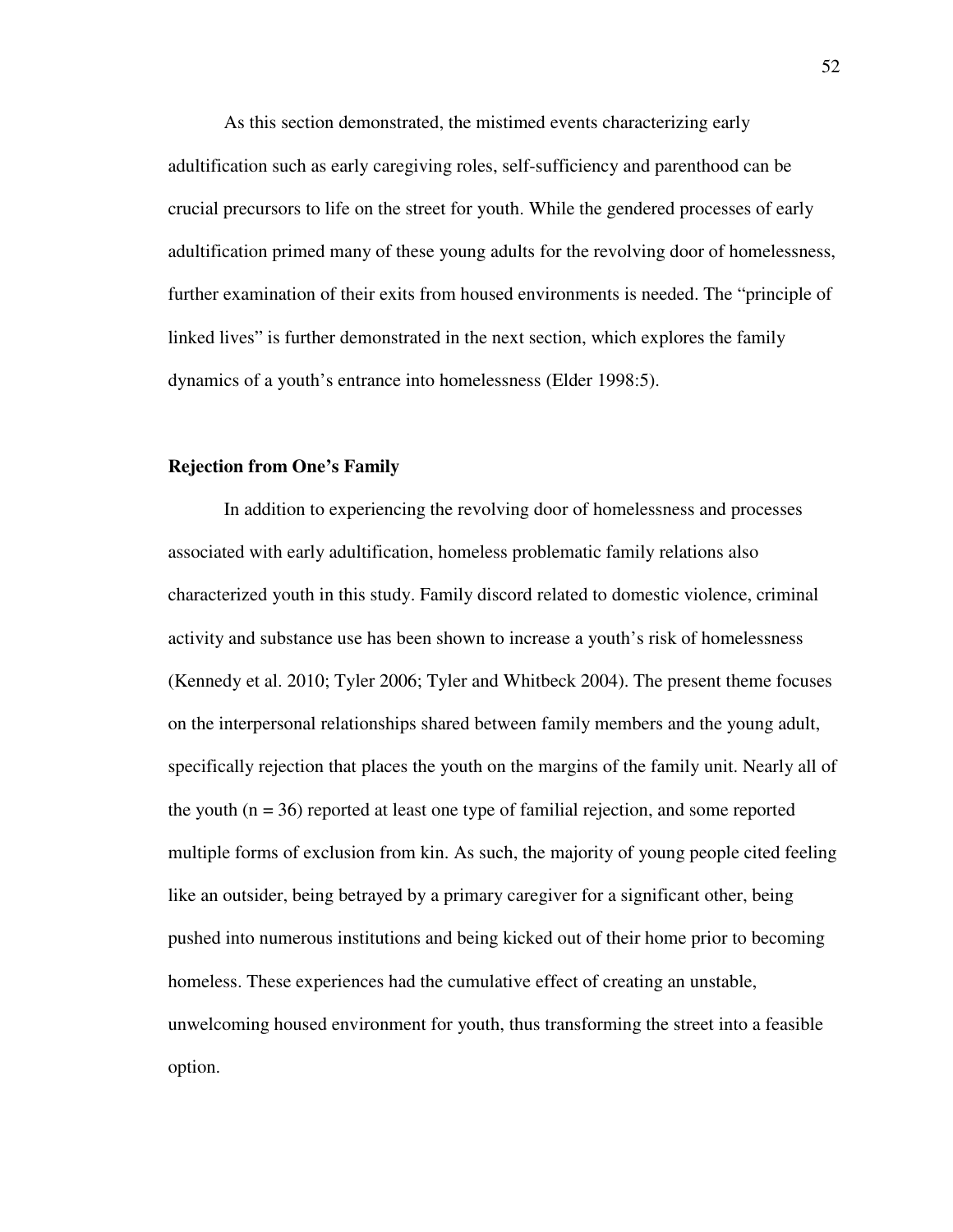### *Feeling Like an Outsider*

Many young people  $(n = 15)$  reported feeling a sense of outsiderness within their own family. Marginalized by nuclear and extended family members, these youth recounted being shuffled around to multiple family members and internalizing perceptions of familial alienation. These experiences of disconnection from kin only solidified their pathways into homelessness. Lack of parental and caregiver support has been shown to be especially salient for young people, particularly for girls experiencing maternal rejection (Kennedy et al. 2010). As such, the majority of the young people who reported familial outsiderness were female  $(n = 11)$ . Gender differences are further evident in how youth described their statuses within their families and the significance of their alienation.

Feeling like an outsider in one's family revolved around numerous characteristics ranging from interpersonal conflict to social traits. Vanessa, for example, reported difficulties fitting in with her adoptive family as a precursor to her running away. She described her familial situation in the following way: "They just treated me different than their own daughter. They like distanced themselves from me." After being placed in a home for troubled youth by her adoptive parents, Vanessa grew to resent them. According to her, "I was angry…I was real bitter because I didn't think I needed help. I was just growing up and it was tough being a black teenager growing up with a white family." In Vanessa's experience, racial differences between her and her adoptive parents became an insurmountable obstacle to overcome. A young person's inability to relate to parents or caregivers may prompt them to turn to street connections to fill that void, which could potentially expose them to risk of victimization (Smith 2008).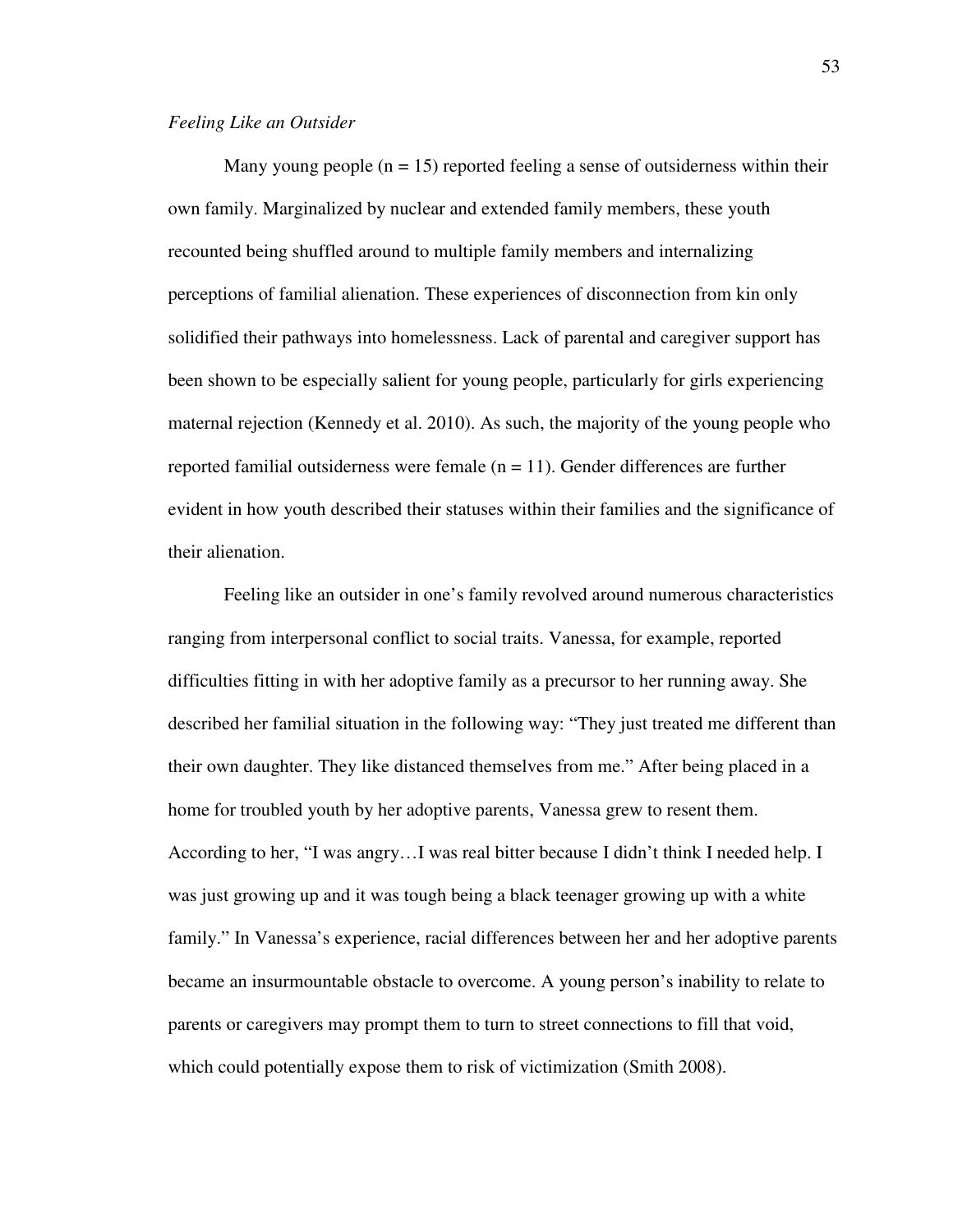Of those youth alienated from their families, four males also reported feeling disconnected from kin networks. These male respondents appeared to take a more active role in solidifying fractured family relationships. Scott, for example, made it a point to disengage from any kin connection by outright rejecting familial support after his mother passed away when he was only thirteen. He described his kin relations as follows: "I'm like really way too distant with my sister anymore…I don't have any family anymore. I like pretty much told every one of them to piss off at one point in time…family was really weird." After experiencing the major disruption of his mother's death, Scott cut ties with his family and adopted an independent identity that resulted in his departure from home and entrance into street life. The death of a parent can severely disjoint a young person's "linked lives" connecting them to other family members (Elder 1998). Additionally, traumatic life experiences may prompt more males than females to engage in rebellious independence, such as running away, rather than expressing their emotions and seeking solace in social support (Watts and Borders 2005). The youth described above all experienced cumulative rejection from their families over time, though gender differences revealed males as more active participants in this process.

#### *Primary Caregiver Chooses Significant Other*

Other youth  $(n = 9)$  who cited rejection from their families reported more specific instances that involved their primary caregiver and his or her significant other. Examples of this form of rejection involved the primary caregiver, whether it is the mother, father, or other family member, choosing to honor the relationship with a significant other over the needs of the child. In this way, the youth was often explicitly told by the caregiver that the significant other relationship was superior to that shared with the child. This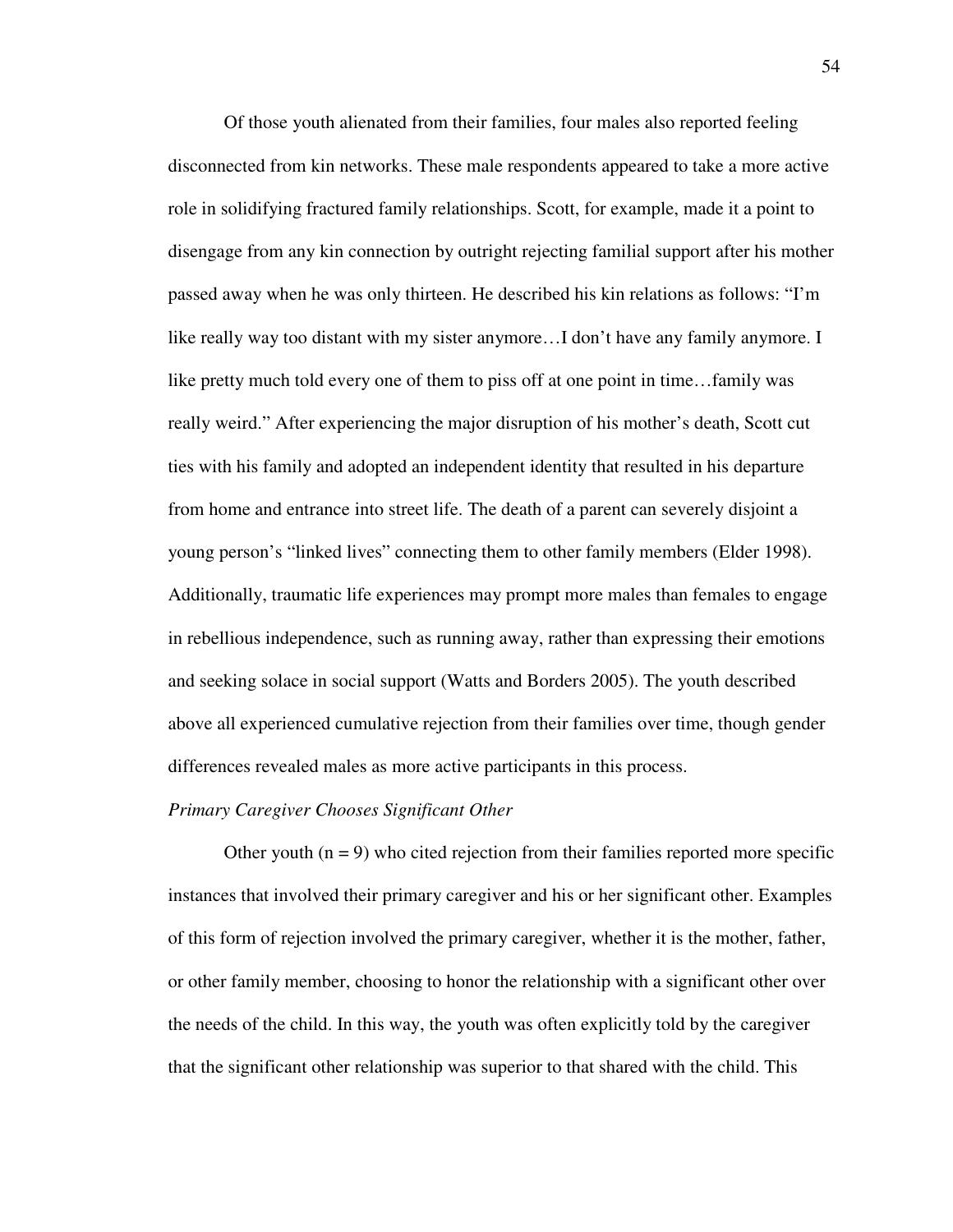group was predominantly female ( $n = 6$ ), with only a few males ( $n = 3$ ) describing this experience. Parental rejection of this type can lay the foundation for a youth's pathway to homelessness, as research has shown that perceptions of parental rejection can lead to both depression and aggressive behavior for young people (Akse et al. 2004).

Issues of abuse by a caregiver's significant other were influential factors that led to a fractured relationship between a youth and their primary caregiver. Especially for females, the inclusion of a mother's boyfriend may increase both their risk of maltreatment at the hands of the new significant other and the stress of coping with changes in household structure. This issue is best exemplified by Jolene's experience of sexual abuse from her mother's new boyfriend and its outcome of maternal rejection. When asked about her relationship with her mother's boyfriend, Jolene recounted the following:

He's more like a type of person that wants to keep her [Jolene's mother] to his self…He tried to have sex with me one night…and she [my mother] didn't believe me because she said if it did happen he was drunk and he doesn't…he stopped drinking…he apologized to my mom if it did happen because he said he didn't remember anything so she forgave him and told me that she didn't believe me at first.

Jolene not only experienced sexual abuse from her mother's boyfriend, but then her own mother repudiated her claims, which exacerbated the effects of the abuse itself. This account is in line with past research that shows females as more likely to delay disclosure of sexual abuse because of fear of being blamed or not believed (Alaggia 2005). Lack of commitment from a parental figure may destroy the sense of trust a child has in his or her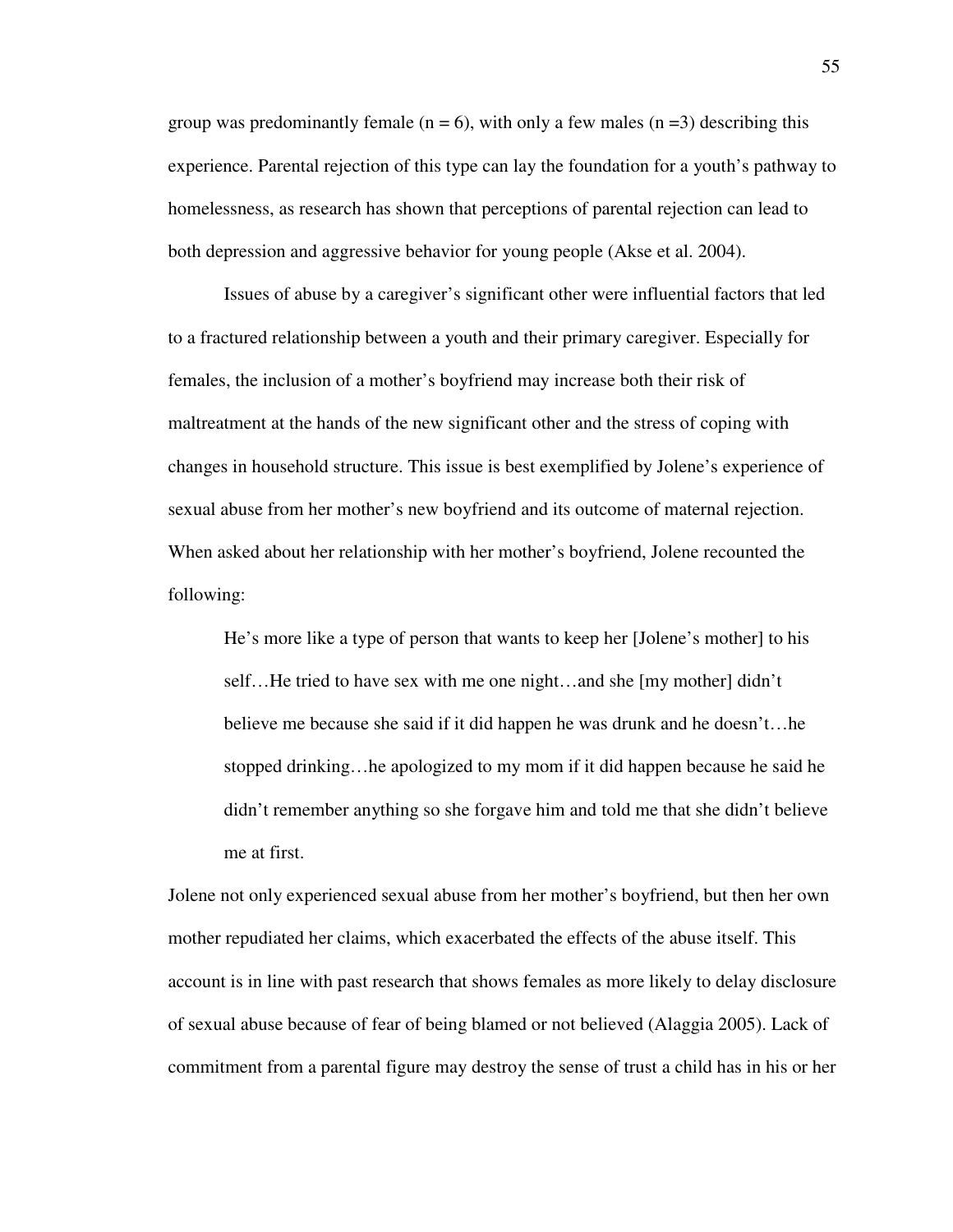caregiver, which could then cause them to run away in search of alternative forms of social support.

 For both males and females, rejection from the maternal caregiver as a result of conflict with the boyfriend or stepfather was often recounted as the most devastating form of familial disconnection. Shane, for example, was the victim of multiple instances of physical abuse at the hands of his stepfather. In describing this abuse, Shane stated that his stepfather, "Grabbed the chain that I had around my neck for a necklace and about suffocated me with it." Following this altercation, Shane's mother placed him in a children's home. While this form of maternal rejection may have influenced Shane's pathway to homelessness, his mother could also have felt her decision was in the best interest of her son's safety if she was unwilling to ask Shane's stepfather to leave. Psychological stress associated with domestic violence has been shown to indirectly diminish maternal attachment to a child (Levendosky et al. 2003). Unstable relationships with primary caregivers characterized several of these youths' lives before they took to the street.

### *Pushed into Institutional Living*

Many youth  $(n = 18)$  from the sample experienced transitions into multiple institutional living facilities at the behest of their primary caregivers. These transitions were typically the outcome of severe familial discord that stemmed from the behavioral issues of the youth. For example, youth explained being placed in an institution as a result of aggression, psychological disorders and delinquency. Institutional settings ranged from foster care to treatment centers. The majority of youth in this group were male ( $n = 12$ ), with few females ( $n = 6$ ) reporting this type of familial rejection.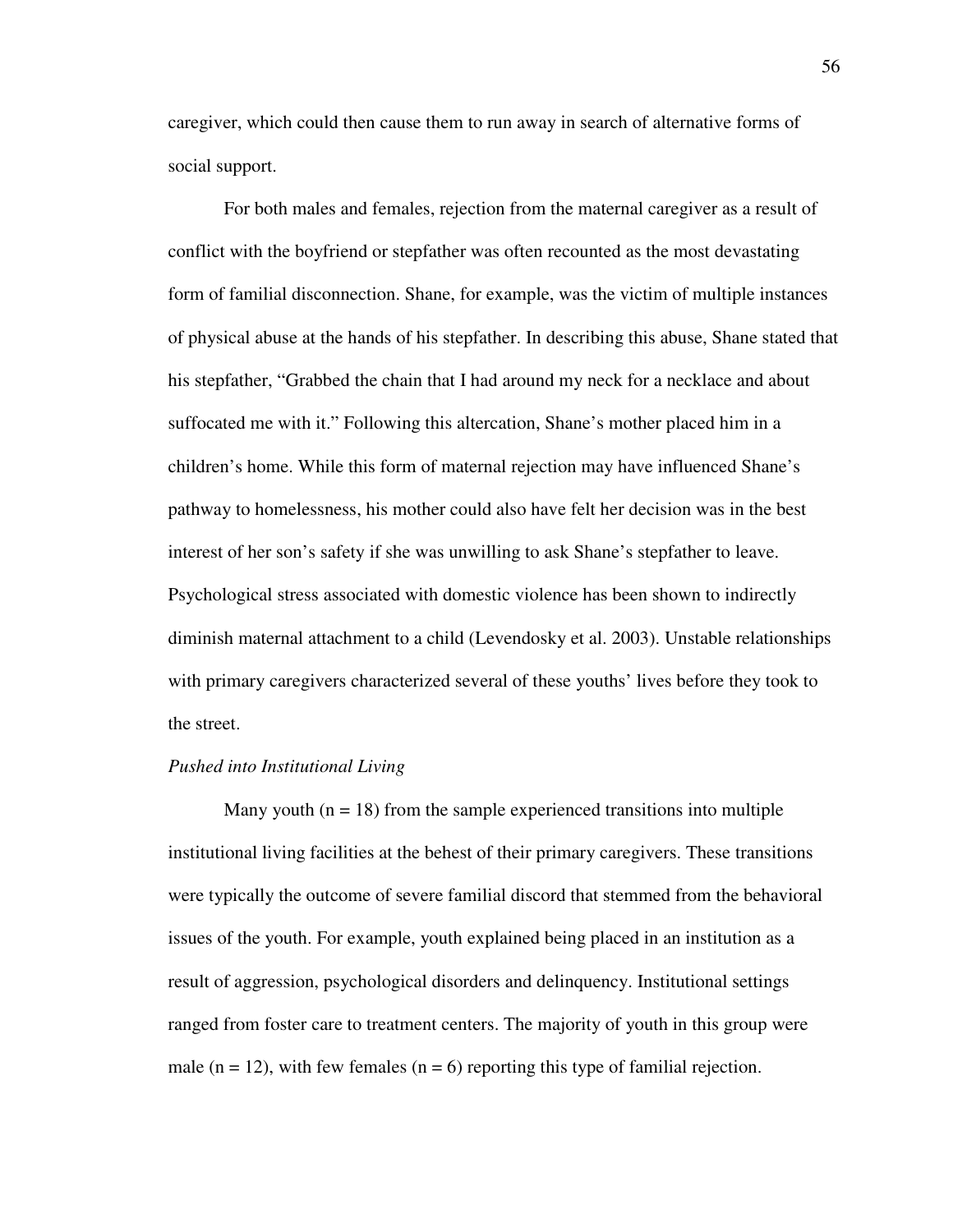Transitioning into institutional settings increased the instability experienced by these youth, which further contributed to their ultimate passage into homelessness.

 Once youth were placed into an alternative living arrangement, it was difficult, if not impossible, to break out of the cycle of institutional transitions. Danielle described the beginning of her stays in different alternative living arrangements in the following account: "I got put in foster care at [age] 12 because of skipping school and my mom couldn't handle me." Once in foster care, however, Danielle continued to experience caregiver rejection: "The foster mom said that I was out of control…too hard for her to handle me." Eventually, Danielle went to a detention center for a few months and a group home for several years, but soon resumed her foster care cycle. Multiple instances of caregiver rejection resulting from behavioral issues most likely made homelessness appear as a viable alternative to the endless cycle of institutions for Danielle and other youth like her. If a youth lacks any form of housed stability or healthy social support from caregivers, the pathway to the street may be more easily accessed.

 Overall in this group, more males reported experiencing being placed in an institution by a caregiver because of deviant behavior. John, for example, experimented with substances at a very young age and was transferred to foster care soon after his adoptive parents became aware of his behavior. In recounting his institutional transitions, John stated, "I went to a foster home when I was 10 because I wasn't real good, my mom and dad couldn't handle it. I was doing drugs and alcohol." While John was shuffled around different foster homes, he had little contact with his adoptive family, which further solidified his feelings of familial rejection. Foster care transitions paved the way

57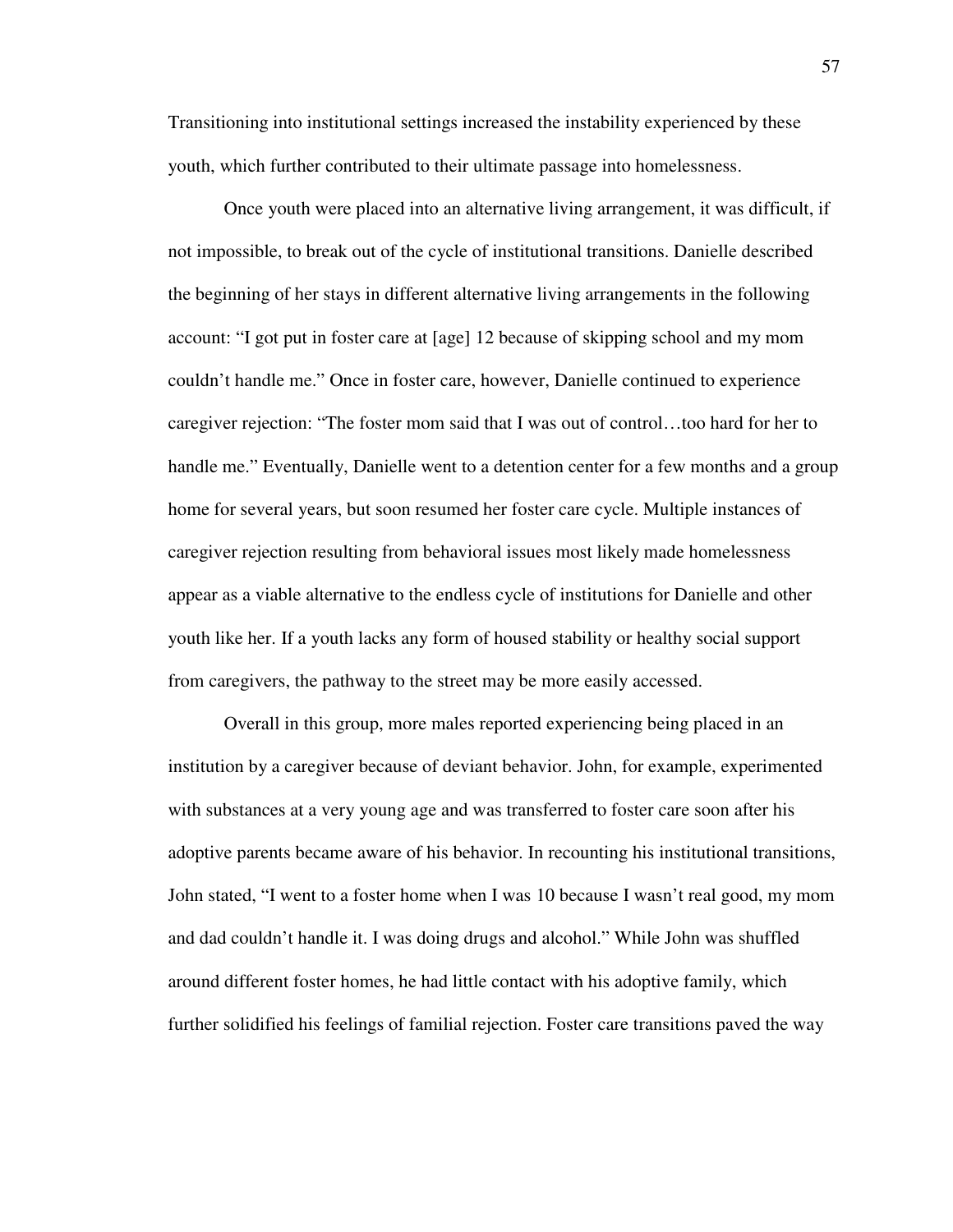for John's entrance into homelessness, as he lived in a homeless shelter after he turned 17 and moved out of his last foster home.

 While foster care was the dominant institutional setting for these youth, others were placed in centers designed to modify their behavior. Ryan's story is another example of institutional transitions initiated by a youth's caregiver, but one that was characterized by behavioral treatment centers. According to Ryan, "I was being very negative…my parents ended up sending me to a treatment facility…my parents couldn't handle my behavior…so they sent me away." Because of behavioral issues that included "stealing" and "lying," Ryan's adolescent years from age fifteen to seventeen involved continuous transitions in and out of treatment facilities. Though Ryan's family may have indeed believed that institutionalized treatment was the best course of action for their son, they still did not provide adequate support for him throughout his stays. Ryan remembered graduating from one of the treatment programs, "I hated my graduation because my parents didn't have the courage to come up and visit." Males may have experienced more familial rejection from being institutionally placed in treatment centers, as boys' problem behavior is more likely to be pathologized by caregivers and identified as needing mental health care (Brestan et al. 2003).

## *Kicked Out by Caregiver*

 Possibly the most outright display of familial rejection was experienced by youth who were kicked out of their homes by primary caregivers  $(n = 7)$ . This form of expulsion often left the youth with little recourse but to turn to the street if they did not have friends or other family to turn to for support. Though males are often identified as being at higher risk of being kicked out (MacLean et al. 1999; Tyler and Bersani 2008),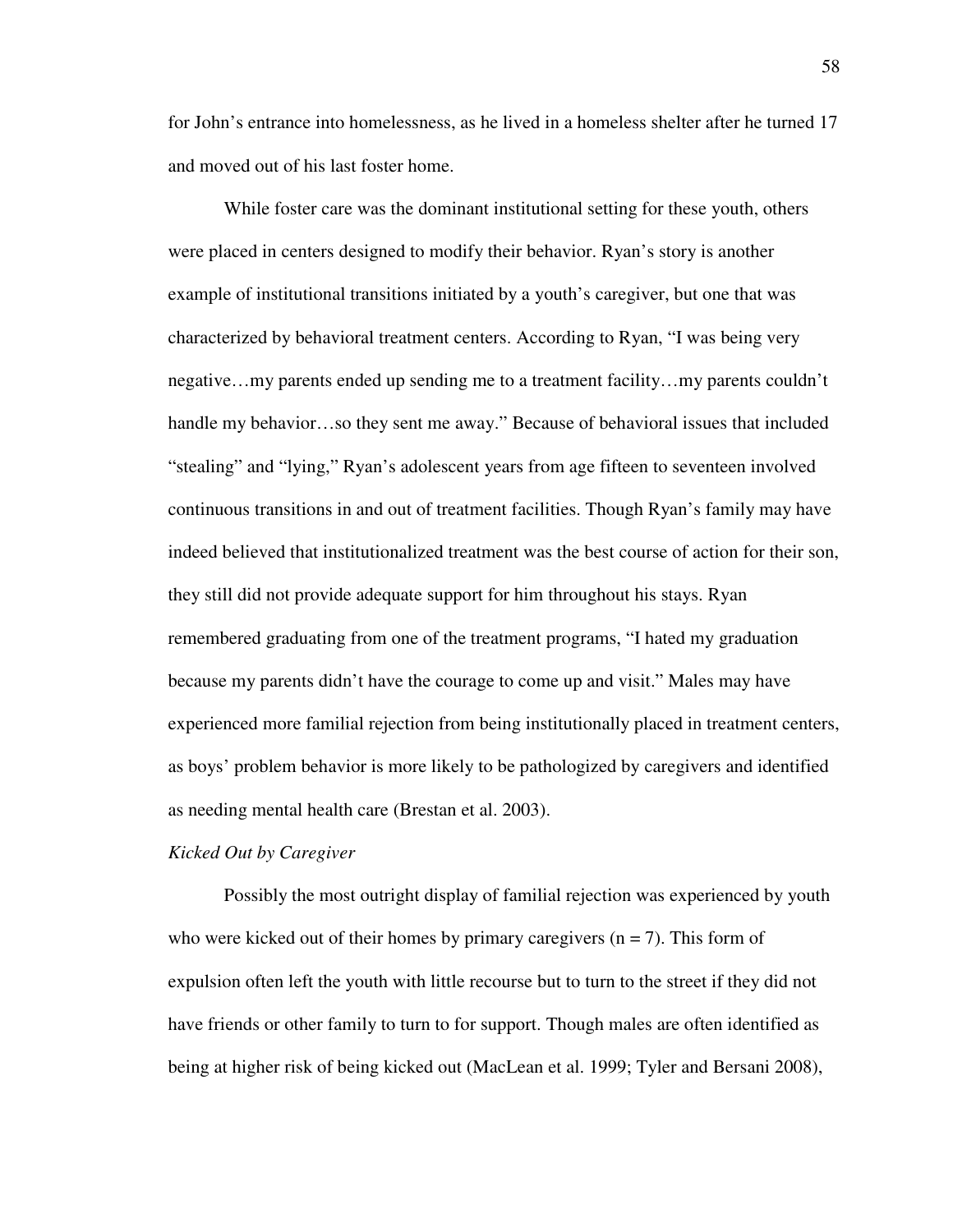more females  $(n = 4)$  in this study reported being kicked out at some point than males  $(n)$ = 3). Familial conflict typically preceded the young person being kicked out, which could involve physical aggression, substance abuse or severe relationship discord between the child and caregiver.

 Being kicked out of one's home often resulted in a cycle of a youth being pushed out of their home and returning home, thereby contributing to their experience in the revolving door of homelessness. Denise's pattern of getting kicked out by her mother began when she was only fourteen, and followed chronic physical abuse from her mother. According to Denise, "I never actually ran away from home. My mom would put me out." In this instance, Denise does not consider herself a typical runaway because it was not of her own choosing to leave home, but rather she was forced out by her mother. Therefore, being kicked out by a primary caregiver can also severely fracture a young person's relationship with that person and damage their ability to form healthy relationships in the future. When asked about the daily struggles she faces, Denise replied, "I just wonder if I'm ever going to have a mother-daughter relationship with my mom. That's all I ever wonder about." The lack of a supportive, stable maternal relationship is especially salient for female youths as they develop into adults and cannot draw from maternal advice and counseling (Kennedy et al. 2010).

 Of the males kicked out of their homes, the youth's problem behavior, whether perceived or actual, was cited as the cause. One such example is Greg, who was kicked out by his parents because of enduring conflict between him and his father. In Greg's words: "I didn't run away from home. I got kicked out…My dad and I do not get along…he's an evil bastard and I'm not…been kicked out a lot of times, probably over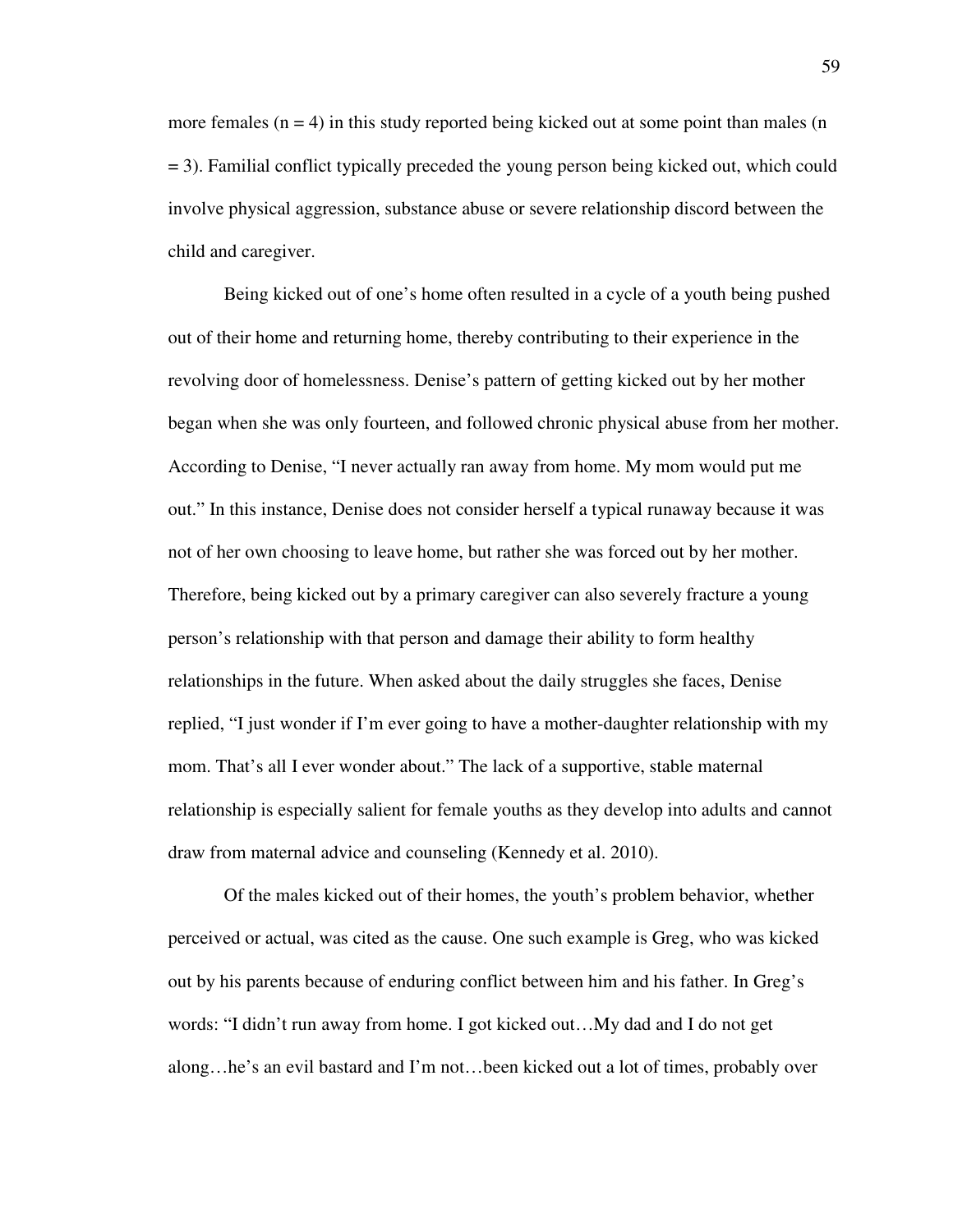six or seven." Paternal conflict thus led Greg to become imbedded in street life and the revolving door of homelessness and further engage in criminal activity as a survival tactic. As Greg stated, "I don't think any of my brothers and I could probably like function if we tried to do everything legal. Just wouldn't work." This behavior may have incited some of the familial discord Greg experienced, as studies have shown a positive link between male deviant behavior and their likelihood of being kicked out (MacLean et al. 1999). Overall, being kicked out by a primary caregiver resulted in lasting adverse effects for youth as they entered into homelessness.

 The theme of familial rejection that emerged from the youths' interviews clearly demonstrates the importance of linked lives within a young person's life course (Elder 1998). Specifically, the fracture and dissolution of these relationships was shown to shape youths' trajectories into homelessness. Living in poverty may have exacerbated these familial experiences and the youths' ensuing behavioral issues, especially when they suffered maternal relationship discord (Macmillan, McMorris and Kruttschnitt 2004). Both males and females were deeply affected by familial rejection when it stemmed from their maternal caregiver. The notion of fractured linked familial lives combined with the mistimed events of early adultification create a more complete picture of the revolving door of youth homeless discussed by the young adults. Examining youths' lives leading up to their entrance into homelessness allows for researchers to explore the revolving door as a dynamic, gendered process.

### **DISCUSSION**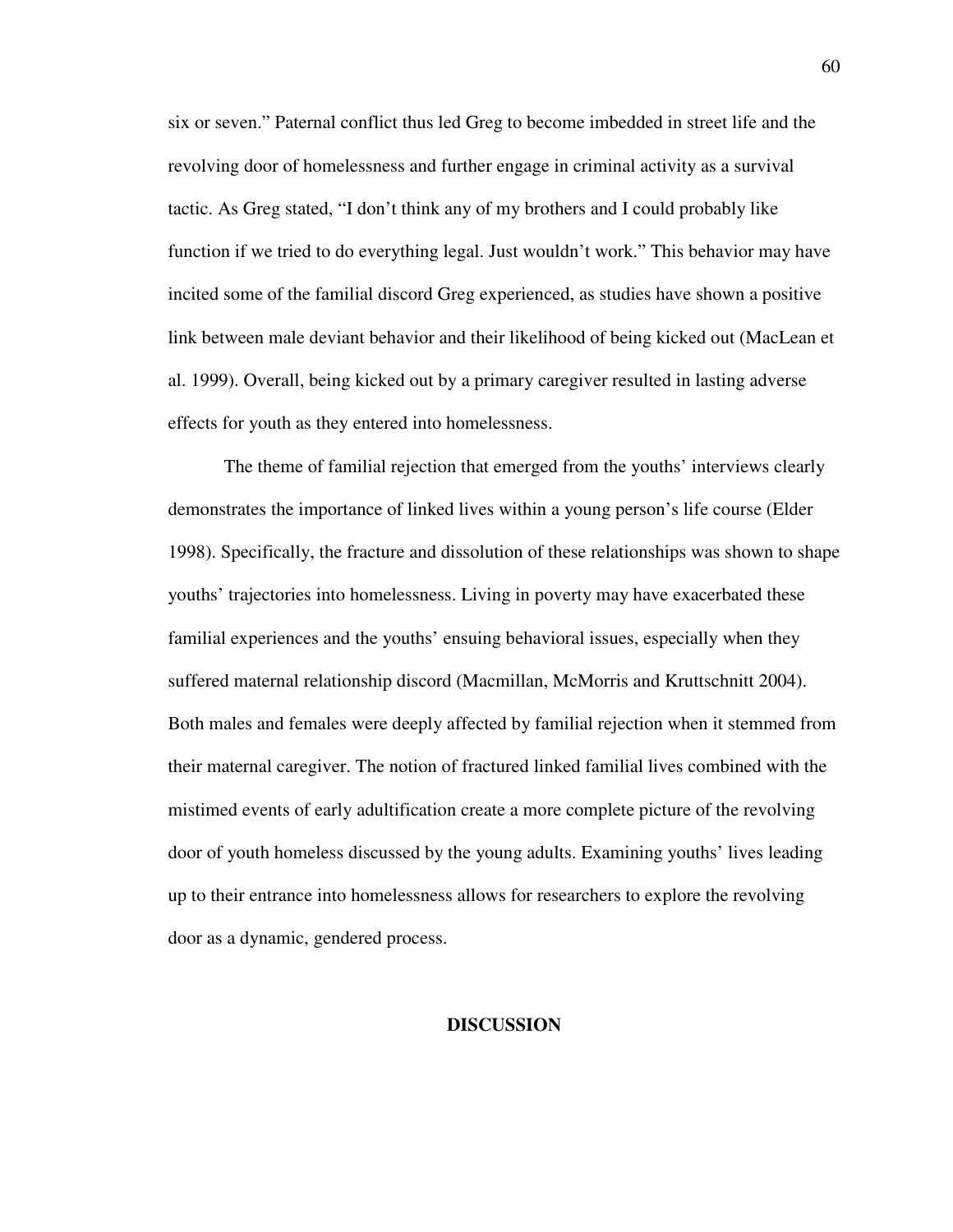The revolving door of homelessness for youth has vast implications for life course development as young people transition into young adulthood and beyond. This qualitative study explored how youth's entrance into street life is a dynamic process characterized by multiple transitions into and out of homelessness. Prior to leaving home and becoming embedded in the revolving door of homelessness, many youth, primarily females, underwent early adultification in which they were prematurely thrust into gendered adult statuses such as caregiver and parent. Experiences of early adultification could increase feelings of competence for these young women, leading them to view homelessness as a viable option. The majority of youth also cited rejection from one's family as paving the way to homelessness, including being kicked out of one's home and feeling like an outsider in a family unit. Males were more likely to be institutionalized by caregivers, however, which could lead to greater alienation from family networks. Offtime life events and non-normative development pathways create lifelong instability for young people (Elder 1998). Thus, female and male youth often had unique experiences based on their gender, which created multiple differences in risk factors for homelessness as well as characteristics of resilience. Gender differences resulted in themes that varied for male and female respondents.

Homelessness is an experience that further complicates adjustments into later life stages by increasing the risks for mental and physical health problems, unhealthy relationships and economic difficulties. Gender must also continue to be considered as young women and men experience the dynamic nature of homelessness in different ways. As such, this study of the revolving door of youth homelessness not only identified issues that youth may experience in their lives as a result of residential instability but also areas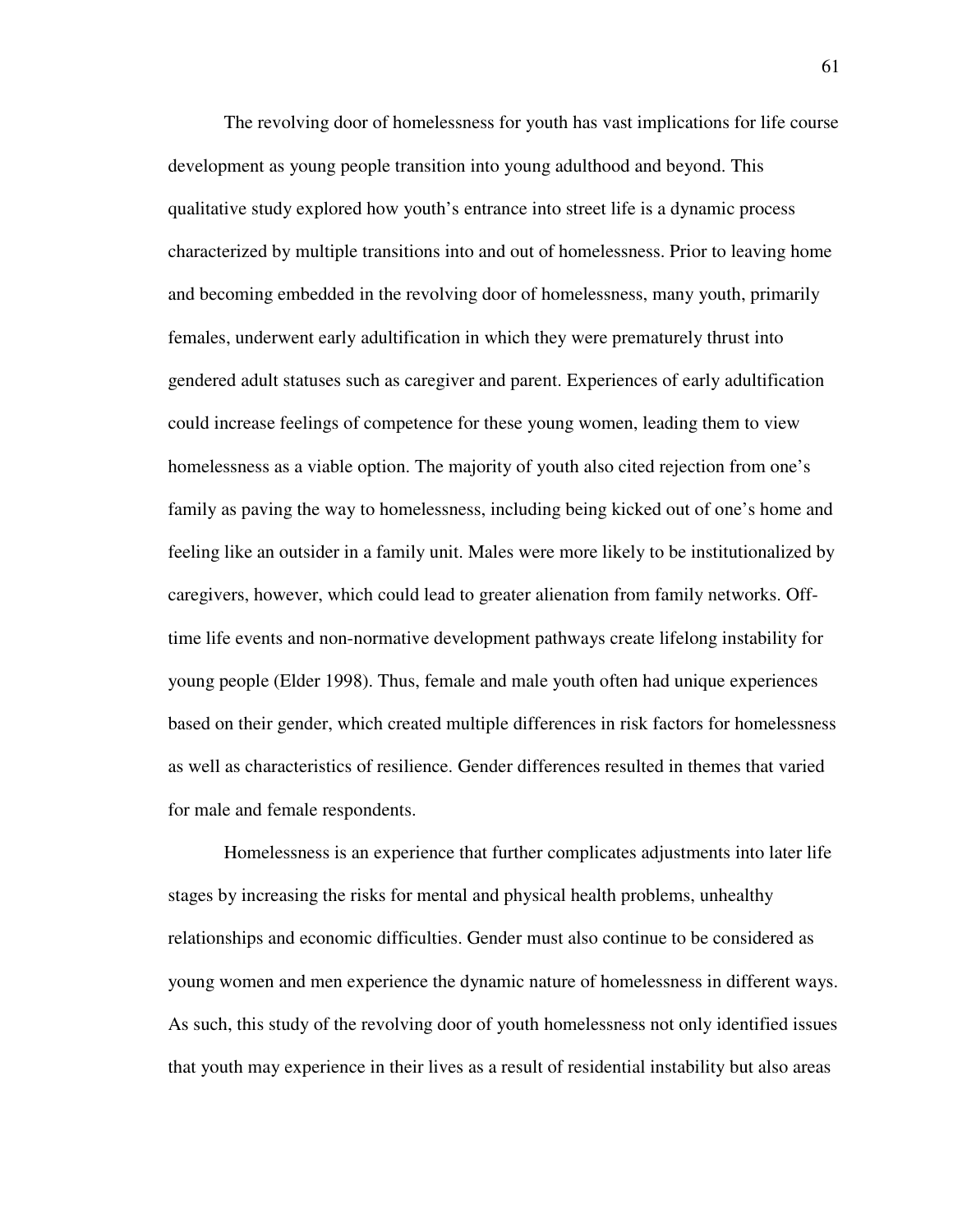of future research that require further investigation. The pragmatic implications of this study point to everyday struggles youth may face as they enter into adulthood lacking stability and security in their lives as a result of having experienced homelessness.

The overarching revolving door of homelessness presents very real economic challenges for youth as they emerge as adults and are expected to fulfill the normative roles associated with adulthood. Lacking a stable residence and address could prevent homeless youth from securing a stable, well-paying job as well as government aid for which they are eligible. Homelessness combined with economic insecurity also further exacerbates the social stigma youth must face as they navigate the path to adulthood. As most employers equate residential stability with employee competence, numerous addresses listed as prior residences could be labeled as a red flag and eliminate a homeless youth for further consideration for employment. Additionally, listing a homeless shelter as a permanent address on a job application could be negatively viewed and thus bar an individual from the pool of potential candidates. Research has shown that the longer a young person resides on the street and whether they were currently living on the streets represented obstacles to market employment (Ferguson et al. 2012; Karabanow 2010). Most homeless youth may also lack prior work experience in the formal economy while they are preoccupied with everyday survival such as obtaining food and shelter. Limited employment opportunities for homeless individuals are often further complicated by one's social location, including gender, race and age.

Females may be at a higher risk of economic instability as a result of the feminization of poverty, especially single mothers with young children to support (Hays 2003). Contributing to this phenomenon is the fact that women are often relegated to low-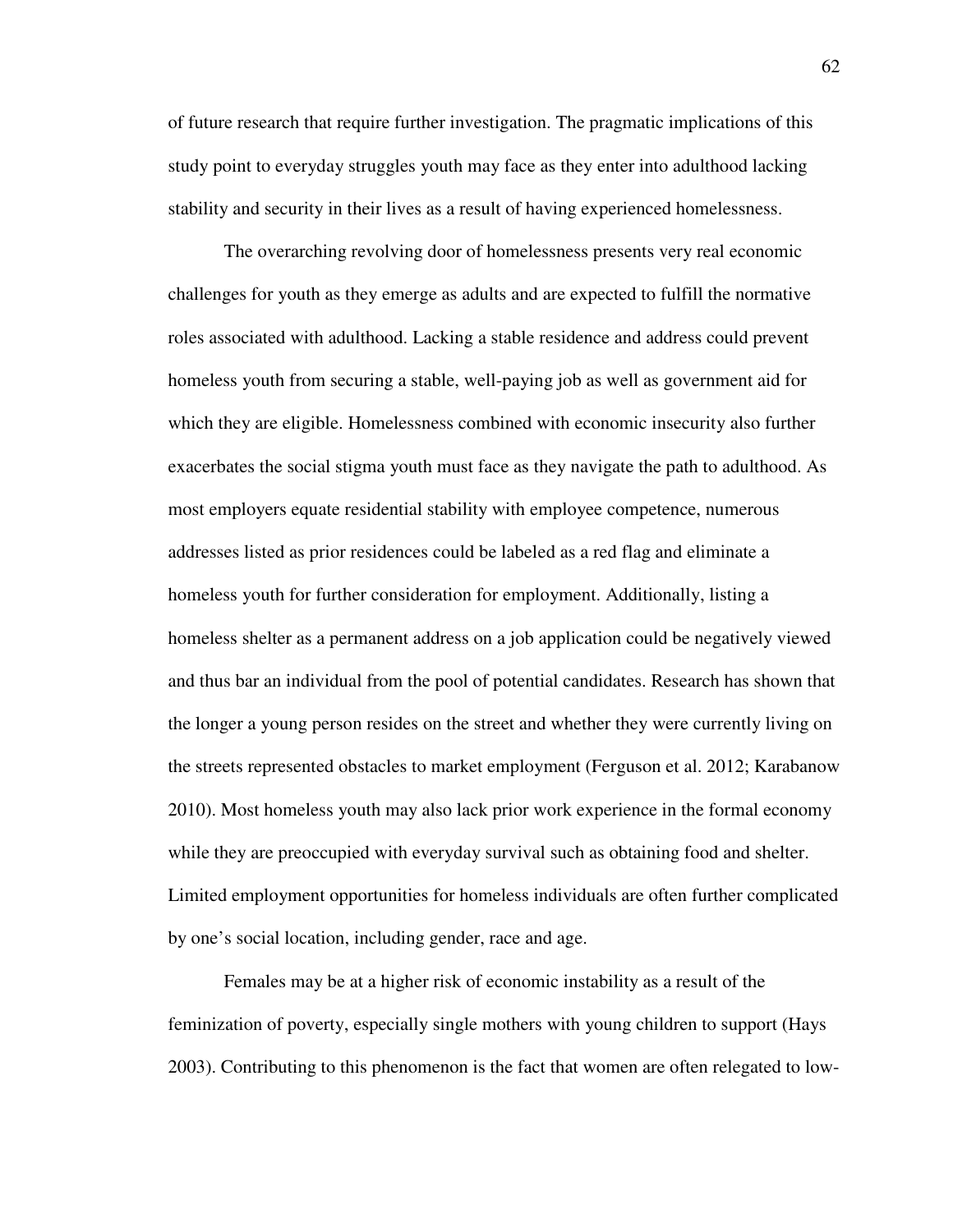wage, unstable pink-collar work that affords few benefits such as job security or health insurance (Levanon, England and Allison 2009). Mothers with young dependents can find it even more difficult to provide for their children if they are unable to secure stable employment, and in turn housing and other necessities. Employers have been known to withdraw support for new mothers in the form of the "motherhood penalty," which can consist of a reduction of benefits or hours, and in extreme cases, job loss (Correll, Benard and Paik 2007; Stone 2009). Simply being female and capable of reproduction often places women at a distinct disadvantage to achieving economic security.

As such, female homeless youth who become pregnant at a young age are increasingly vulnerable to economic distress if they are unable to provide for their own basic needs, let alone those of a small child (Edin and Kefalas 2005). Early pregnancy can create pathways to a cycle of economic insecurity that is difficult to escape as a youth transitions into adulthood. Also, female homeless youth may be more inclined to become involved in the sex trade for economic support, thereby risking exposure to victimization and health complications that can follow them into their futures (Chen et al. 2004; Tyler and Johnson 2006b). Victimization stemming from sex work can increase female youth's risk of becoming involved in unhealthy relationships, experiencing depression and holding down a steady job. Lack of financial independence of female homeless youth may also cause them to continue to depend on familial support, which could be harmful if there is a history of abuse from family members.

Compared to females, males typically enjoy greater general economic stability in their lives. The gender pay gap still exists as a pressing concern in which male workers, on average, earn significantly more than their female counterparts (Blau and Kahn 2007).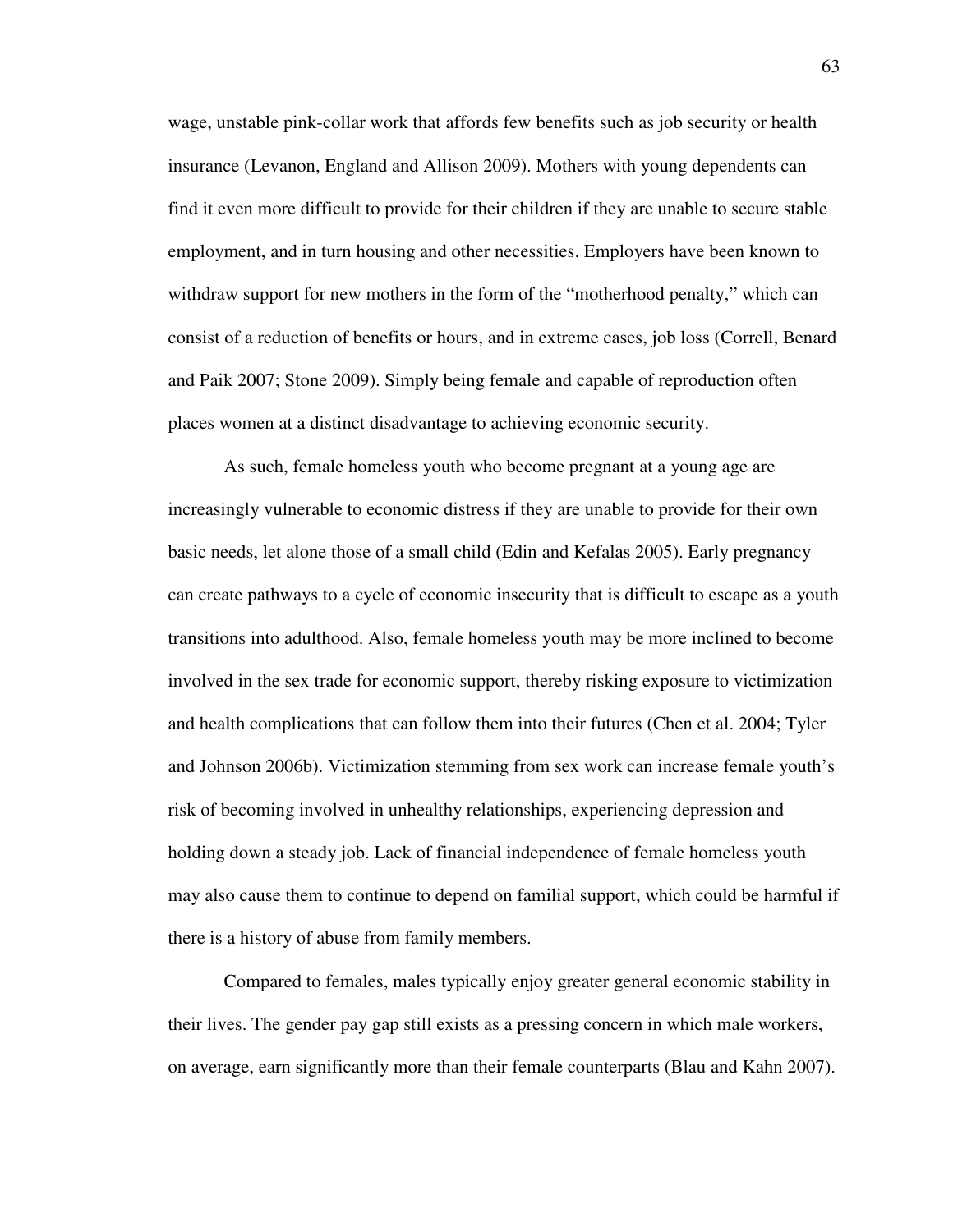Conversely, men may also experience greater strain to conform to the masculine ideal of economic provider and endure markers of stigma for failing to conform to cultural standards of gender norms (Kilmartin 2010). Men may also be more resistant to public aid or other economic support services based on gender stereotypes that dictate men should exhibit independence and personal strength (Kilmartin 2010). While males and females reside on unequal footing in terms of their economic stability in mainstream society, homelessness has the potential to act as a leveling factor that worsens one's financial state regardless of gender.

Male youth entrenched in the revolving door of homelessness also possess additional risks of economic difficulties. Specifically, male youth are at higher risk of entering into a cycle of incarceration if they are unable to achieve economic stability through legal means and turn to criminal activity for subsistence. Male homeless youth are more likely than females to become involved in street gangs, which further increases their involvement in violent and criminal behavior that can lead to jail or prison time (Yoder et al. 2003). Early altercations with the law, especially serving a sentence, can pose obstacles to secure quality employment and housing based on the negative stereotypes attached to ex-convicts and ensuing discrimination. As such, research shows that young fathers can find it difficult to form relationships with their children and babies' mothers as a result of engagement in criminal activity (Edin and Kefalas 2005). Young males are typically monitored and policed at a greater intensity than their female counterparts, and homeless male youths' behaviors are increasingly labeled as deviant (Miles and Okamoto 2008). Male homeless youth who have socially learned that violence is an acceptable means of problem solving often replicate this behavior to a greater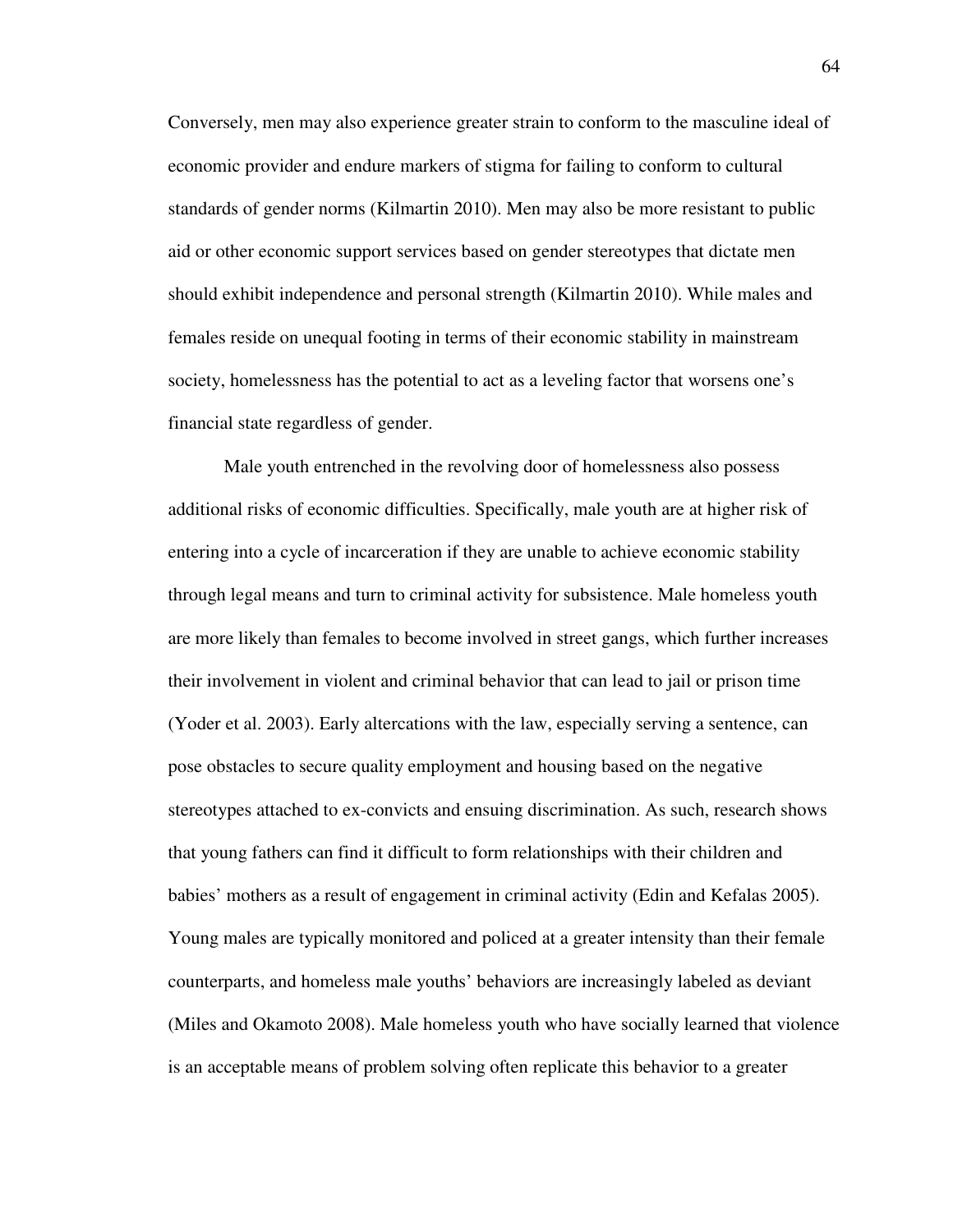degree on the street (Baron, Kennedy and Forde 2001). Further, a young man's desire to adhere to traditional markers of masculinity, being strong and independent, may prevent a youth from seeking economic assistance (Galambos et al. 1990). Economic difficulties will likely remain a constant struggle for both female and male youth who have experienced the revolving door of homelessness.

In addition to obstacles related to financial instability, the revolving door of homelessness was also associated with off-time life course transitions in the form of early adultification experienced by youth. Roles associated with being a caregiver, parent or early independent require an advanced level of maturation and life experience to be carried out successfully. By prematurely adopting adult statuses and roles, young people are not afforded sufficient time to transition into these stages, but are abruptly thrust into them with little chance to properly adjust to the changes. Many youths' experiences with early adultification primed them for the revolving door of homelessness. The combined effects of early adultification and homelessness often create inordinate levels of everyday stress. As a result, youth may develop unhealthy coping strategies such as increased rates of sexual activity, abusive relationships and substance use (Kidd 2003). Additionally, adverse health effects such as depression and sexually transmitted diseases may follow this self-destructive behavior, which can have enduring effects throughout a young person's life.

Gender also contributes to unique early adultification processes experienced by female and male youth. For example, female homeless youth were more likely to report early caregiving roles that included taking care of themselves as well as other family members such as siblings or parents in their households of origin. Female youth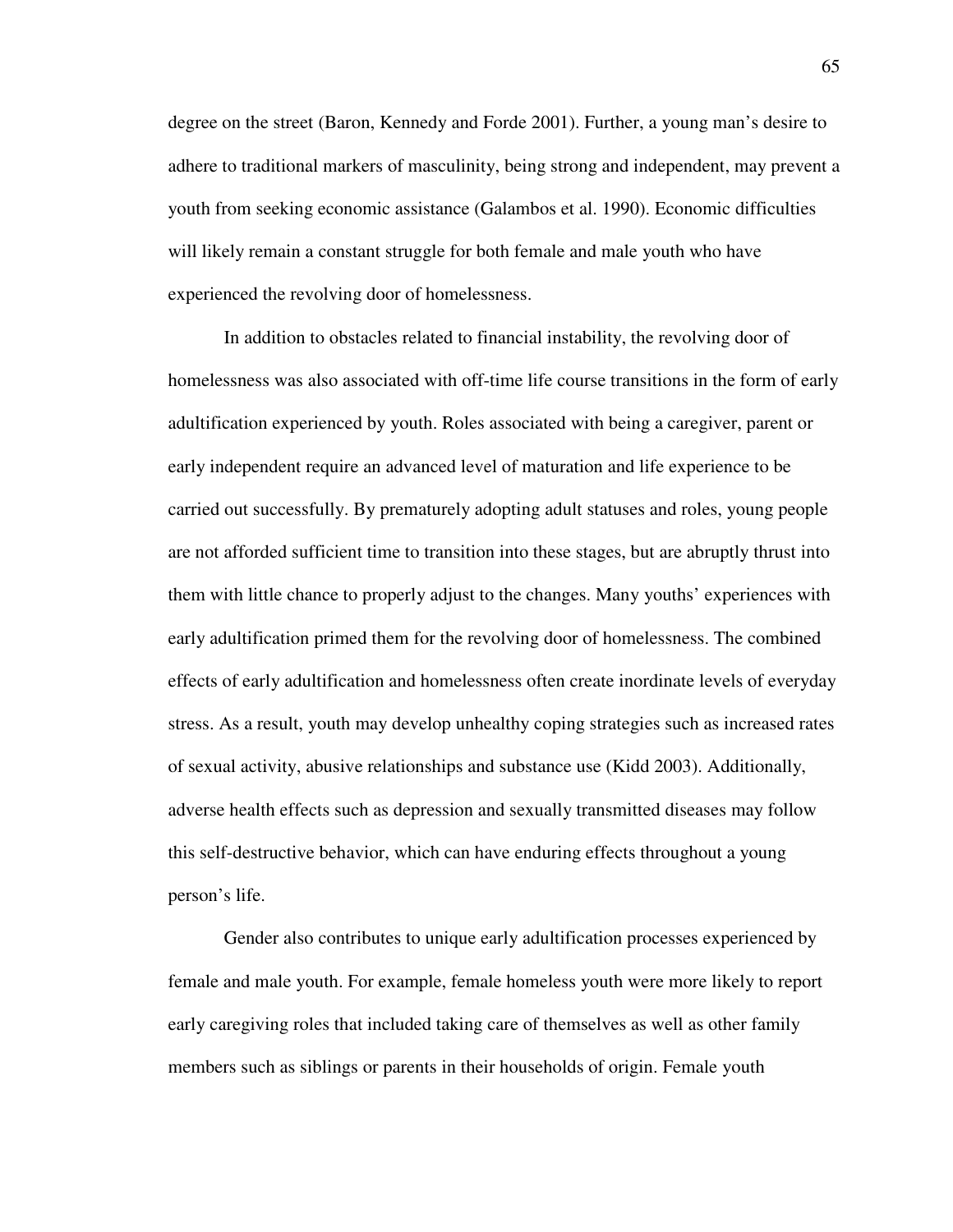responsible for younger siblings or relatives could have increased chances of having children at a younger age if they feel prepared for the task of parenthood (Edin and Kefalas 2005). Female youth transitioning into and out of homelessness have been shown to be at a higher risk for unsafe sexual behavior such as infrequent condom use, which could be related to their feeling more adult and independent (Solorio et al. 2008). Young women engaging in this behavior may then be at greater risk for sexual exploitation and victimization both in a housed residence and on the street (Tyler et al. 2004). Early motherhood for female youth could act as a precursor to the revolving door of homelessness or a consequence of unstable living arrangements, as female youth reported being pregnant both before and after becoming homeless. As such, early caregiving roles are especially damaging for the healthy, on-time life course development of female youth.

Male homeless youth, however, were also ill-prepared for early adult roles, such as becoming a father at a young age. Lack of maturity, social support and positive role models all can contribute to young men's inability to take responsibility for children whom they have fathered. For example, if an intimate relationship is characterized by abuse and conflict, a young man may be unable to form a positive relationship with his child. This issue is exacerbated when adolescent males experience gender role conflict that inhibits their ability to express emotion or form relationships (Watts and Borders 2005). Off-time transitions of early adultification can have vast effects on younger generations if the children of these male and female youth lack the benefits associated with a stable, healthy home environment. In this way, early adultification and off-time life course transitions could potentially produce an intergenerational pattern of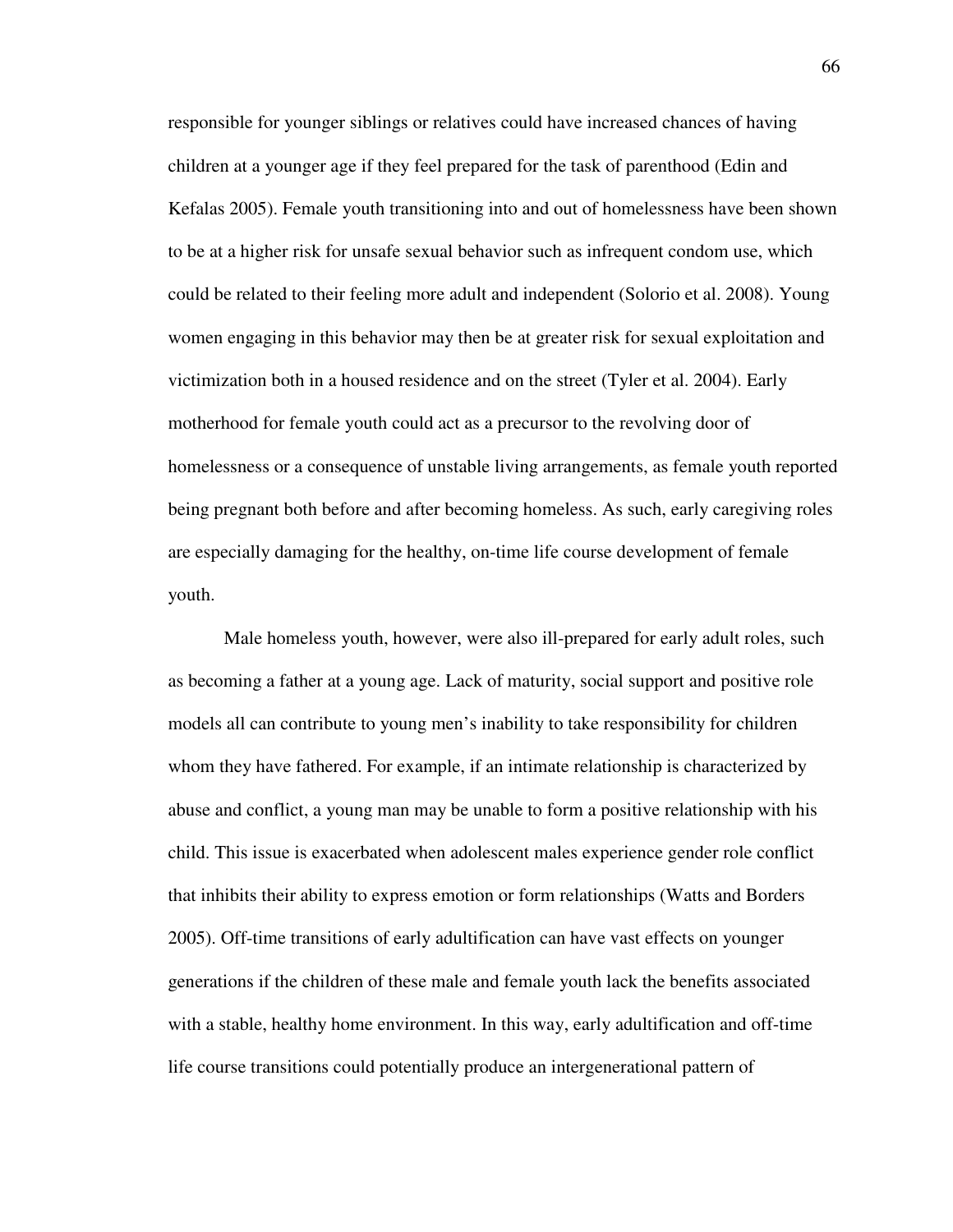detrimental development. Homelessness and economic insecurity combine to create lifelong adverse effects that make it difficult for young men and women to successfully transition into adult roles and experience on-time developmental stages.

Life course theory's concept of linked lives is also important to consider in understanding the implications of a youth's rejection from his or her family (Elder 1998). Homeless youths' family histories are typically characterized by cases of maltreatment, conflict and instability (Tyler 2006). Youth experience familial rejection by being kicked out, shuffled around to different family members or being placed in institutional facilities. Severed linked lives in the form of familial rejection were often traumatic and adversely affected a youth's long- and short-term mental, social and emotional health. The current study showed that instances of familial rejection often paved the way for street life and the ensuing revolving door of youth homelessness.

Specifically, rejection from a parental figure may harm a young person's ability to form healthy relationships as they enter into adulthood. Being disowned by a trusted caregiver can foster a sense of mistrust for others in youth, thereby placing them at greater risk for abusive relationships as well as social isolation. A lack of social support not only makes it difficult for youth to cope with the stressors of everyday life (Kidd 2007), but it also may prevent them from exiting the revolving door of homelessness for good. Forced to function without the social support that can be derived from families and stable housing, homeless youth's well-being suffers socially, economically and psychologically (Kidd 2003). Youth who are shuffled from one living arrangement to the next, such as detention centers, treatment facilities or other family members' houses,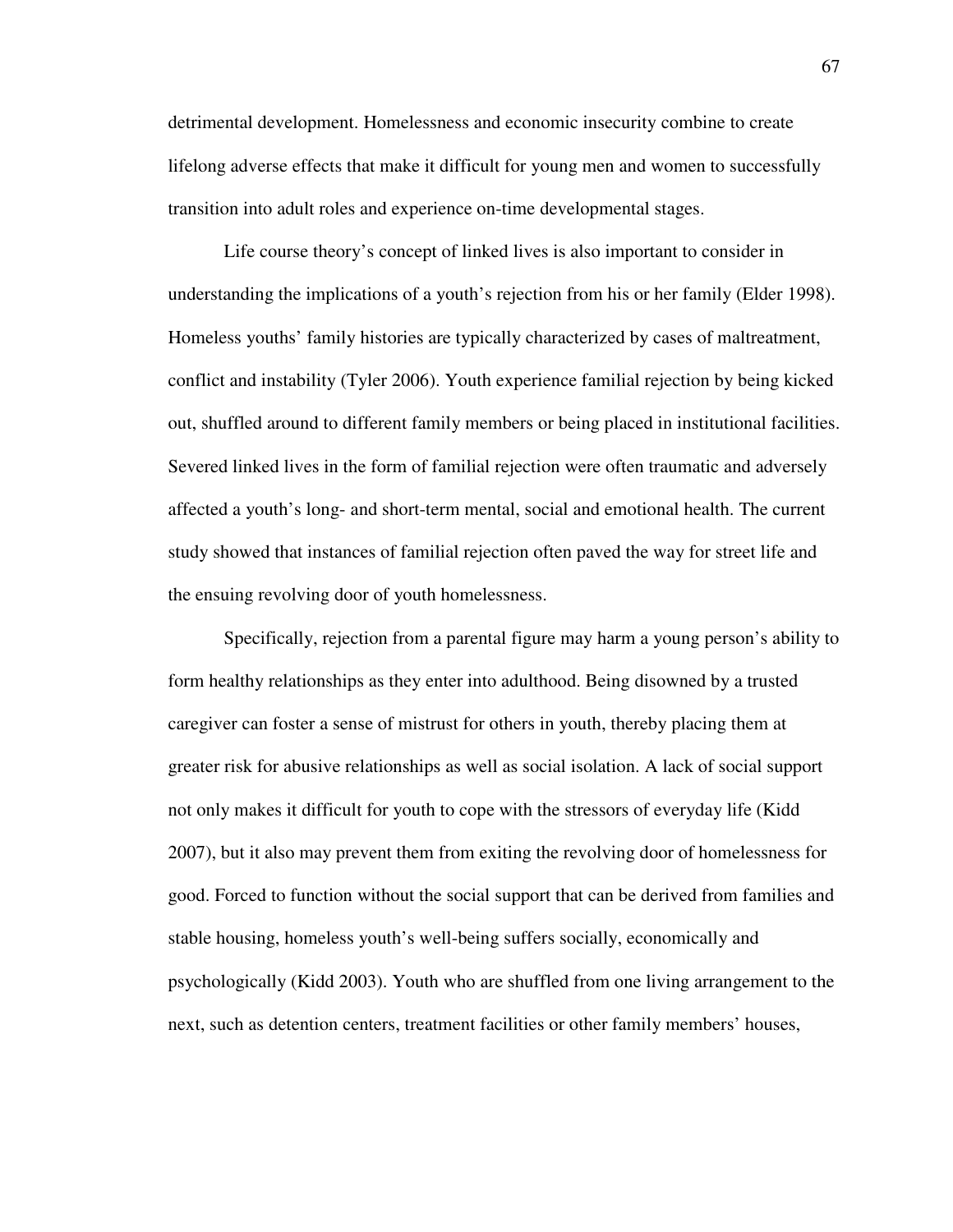often must cope with life course transitions in the absence of a positive role model from whom they could model healthy behavior.

Concerning gender, parental rejection of a youth in favor of a boyfriend or girlfriend or stepparent may have more harmful effects for females. Bearing witness to an abusive caregiver relationship may lead female youth to view unhealthy interpersonal interactions as normative, thus increasing their likelihood of experiencing partner violence (Hendy et al. 2003). Losing support from a caregiver could also lead a young woman to seek alternative support from situations in which she could be sexually coerced and manipulated. Male youth, on the other hand, more often experience rejection by caregivers on the grounds of behavioral issues (MacLean et al. 1999; Tyler and Bersani 2008). This form of rejection could lead to resentment and self-fulfilling prophecies for male youth, causing them to engage in further deviant behavior. Other studies implementing life course theory in the examination of deviant youth show that maladaptive behavior originating in childhood and adolescence persists in later life stages (Bradshaw et al. 2010). The notion of linked lives in the life course has important implications for female and male youths' development and embeddedness in the revolving door of homelessness.

## **Future Considerations**

## *Policy Implications*

The findings from this study point to a variety of future considerations that both scholars and policymakers can utilize. In addition to the need for continued scholarly work on the dynamic nature of youth homelessness, policy implications must also be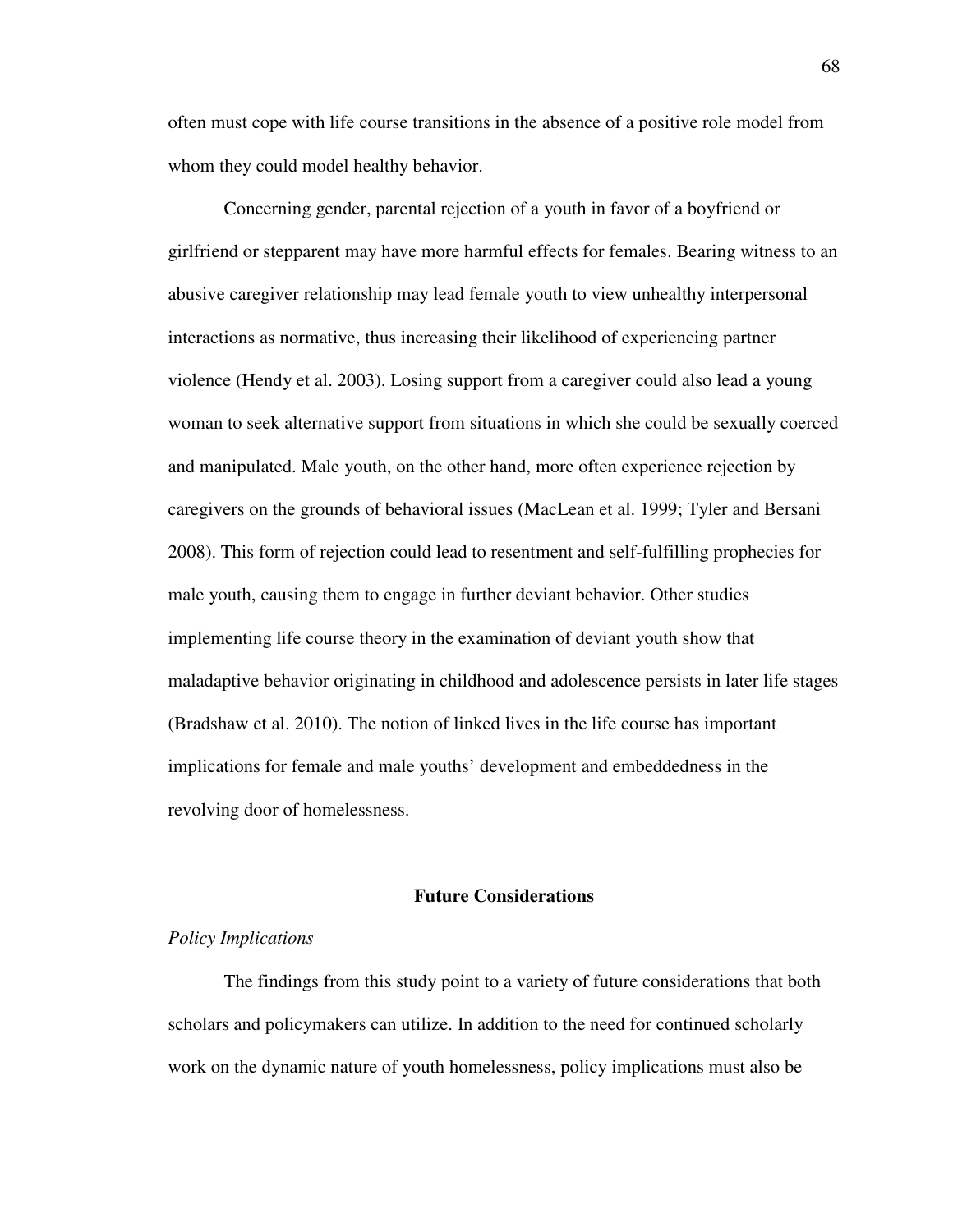taken into consideration. Based on the findings from this study, it is clear that gender differences must remain an area of analysis in understanding how youth enter into and exit homelessness. A youth's gender often creates very distinct pathways into street life, such as the form of early adultification experienced as well as the type of family rejection undergone. Therefore, service providers may increase their accessibility and usage rate by further tailoring services to homeless youth of specific genders. Moreover, the revolving door of youth homelessness highlights the multiple stages of youths' transitions into street life, showing that interventions can take place at various phases in the process of becoming homeless. In addition to adapting to gender, services can also be shaped to match a youth's stage in the revolving door of homelessness (Auerswald and Eyre 2002).

## *Future Research*

Future research must also reflect on limitations in contemporary work on homeless youth and their experiences with street life. The present study's lack of demographic diversity reflects the need to explore differences in not only gender, but also race and ethnicity and sexual orientation. Though homelessness could be viewed as an economic equalizer, the socioeconomic status of a youth's family of origin should also be examined as it could point to differential access to resources that could facilitate a young person's transition out of street life. Therefore, researchers should make it a priority to enhance the demographic variation of their samples. Identifying additional variations along the lines of differing social locations will also contribute to the effectiveness of policy revisions and service implementation. Further exploratory studies such as the one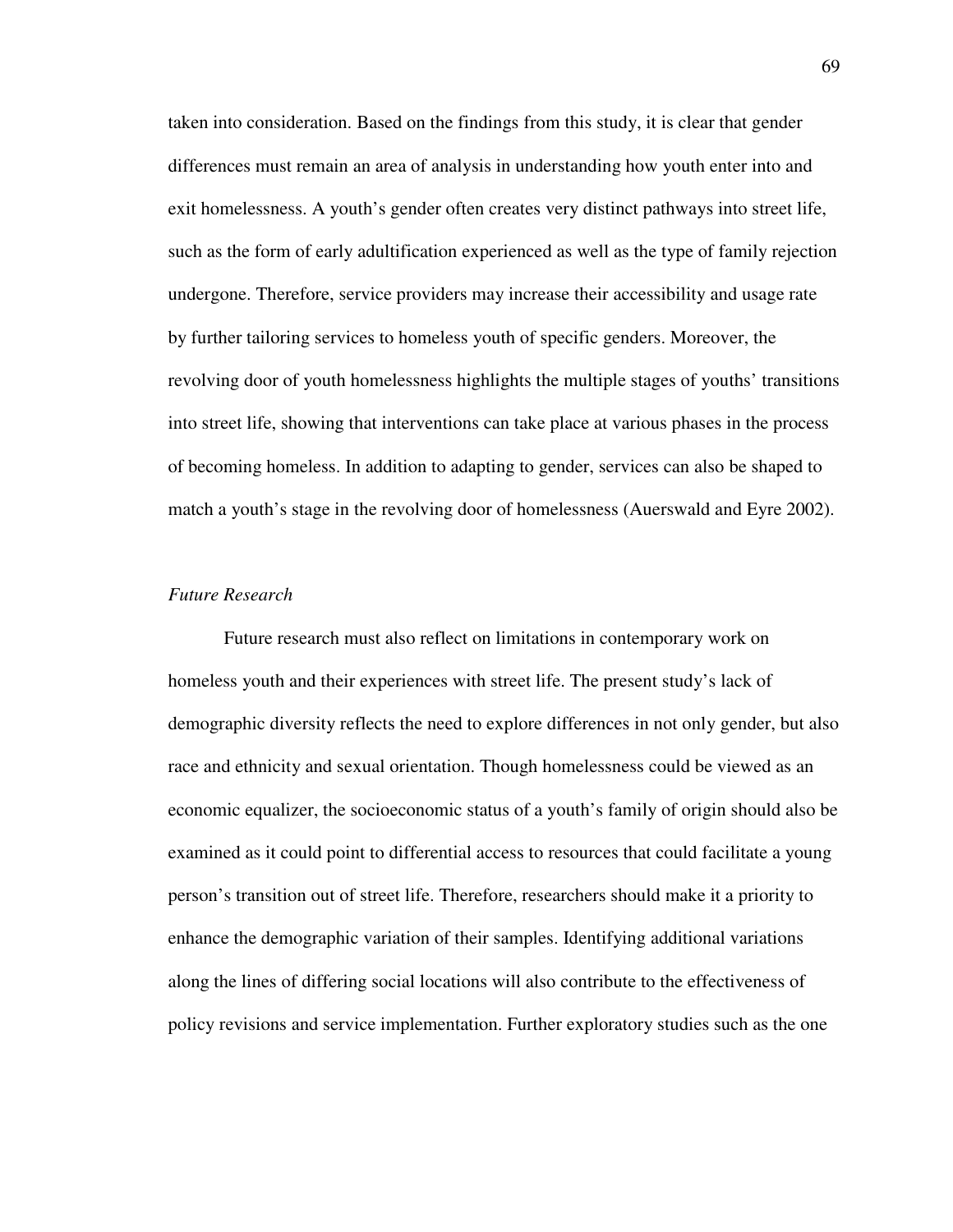described here are first needed to pinpoint areas of demographic difference before these lines of inquiry can be executed in a large-scale quantitative study.

Additionally, this study is limited by how the data itself was collected. The young people's retrospective accounts of past experiences may have been flawed by lapses in memory, the chronology of events and the exaggeration or minimization of life experiences (Hardt and Rutter 2004). Social desirability or interviewer effects may have also influenced the young people's reports. In turn, this study is constrained by only having access to the youths' perspectives and the possibility that they misreported past events. For example, while a youth may state that they were kicked out; his or her caregiver may report that it was the youth's decision to leave home. Future research could account for this limitation by exploring the viewpoints of the homeless youths' primary caregivers in conjunction with the young people to construct a more complete picture of the revolving door.

This study's contribution of framing youth homelessness as a revolving door of dynamic transitions underscores the need to study youth at different life stages. In turn, it is necessary to examine how a young person's experiences change as they transition into different stages of the revolving door, including early adultification and familial rejection. This mode of research could also lead to greater effectiveness at preventing youth homelessness. Longitudinal studies would also be helpful in achieving this goal, as it would be informative to examine how homeless youth transition into adulthood and whether or not they achieve stability. Research shows, however, the difficulty of tracking homeless populations across longitudinal inquiry (Wright et al. 1995). The nomadic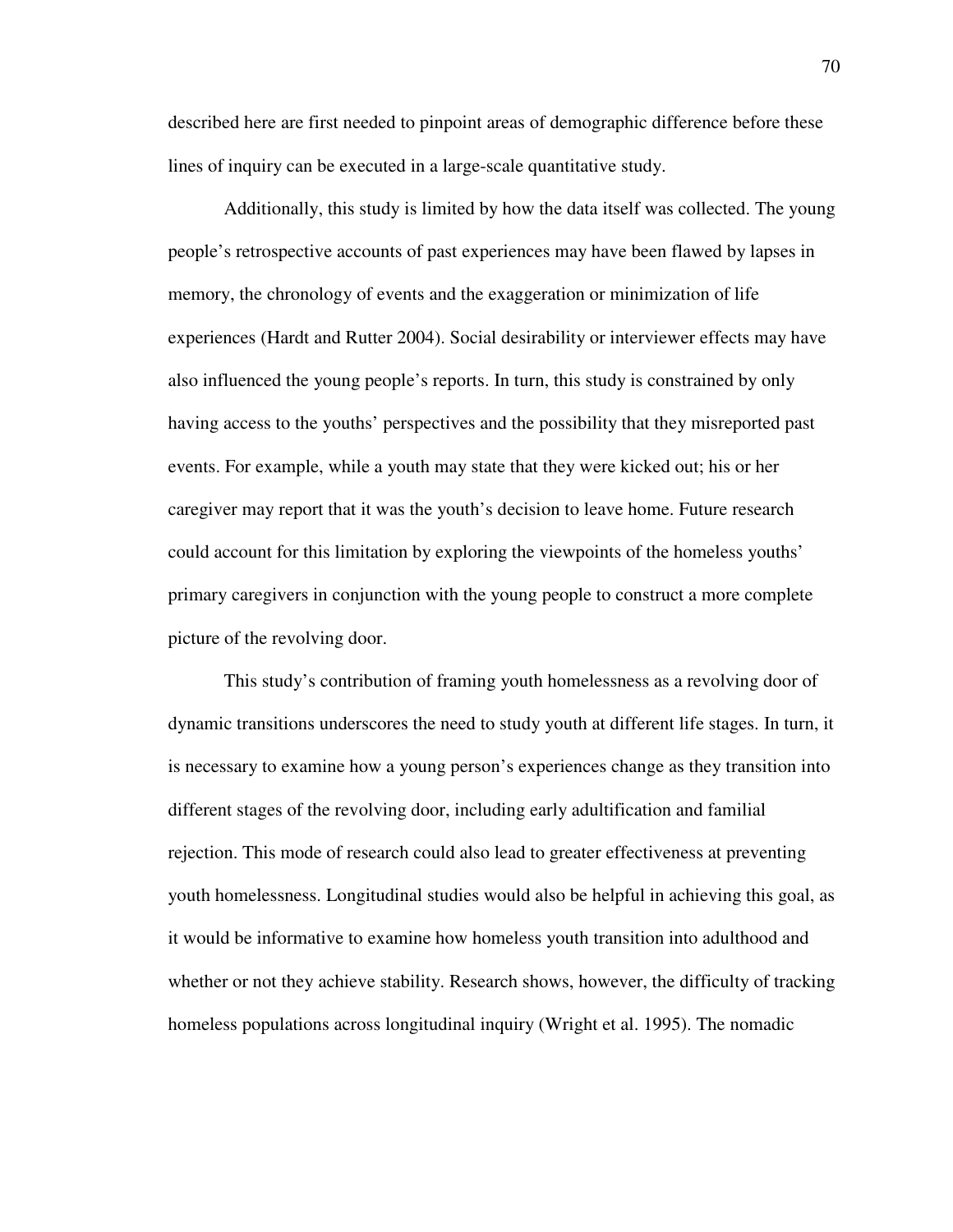nature and vulnerable status of homeless youth makes it especially difficult to examine their transitions across the life course.

# **Conclusion**

Overall, the revolving door of youth homelessness is a very real experience for many homeless youth that is characterized by multiple transitions into and out of street life. This residential instability is especially detrimental for young people who have experienced early adultification throughout childhood and adolescence. Additionally, familial rejection often set a youth on the trajectory for homelessness, thereby compromising their ability to successfully cope with the stressors of homelessness and transition into later life stages. Female and male youth also had very different experiences with the revolving door of homelessness, placing each at risk for varying types of transitions that in turn determined their resiliency once on the street. The dynamic nature of youth homelessness emphasizes the fact that prematurely leaving home for many young people is not a static occurrence, but rather an ongoing revolving door of transitions that has lasting effects well into adulthood.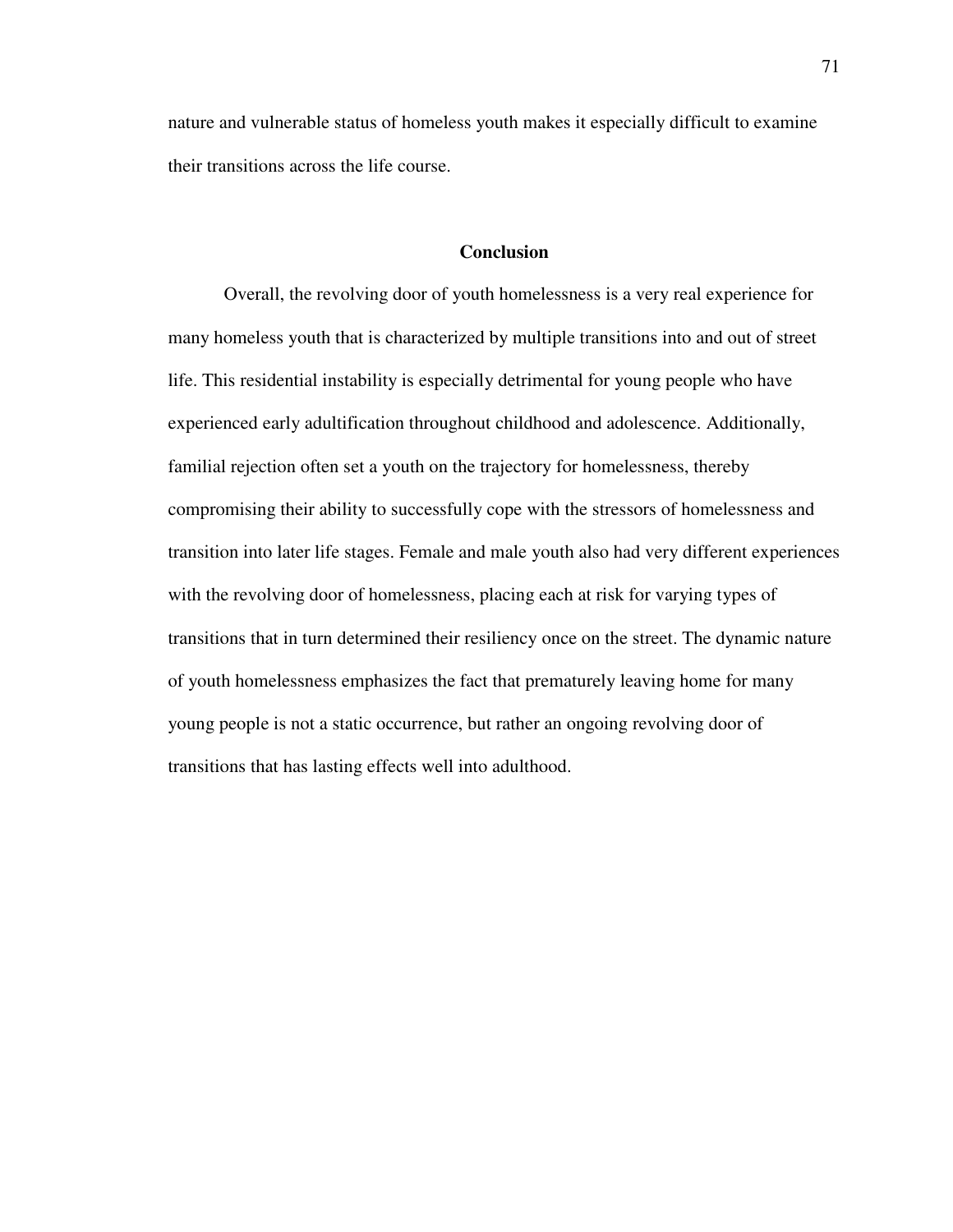#### References

- Akse, Joyce, William W. Hale III, Rutger C. M. E. Engels, Quinten A. W. Raaijmakers and Wim H. J. Meeus. 2004. "Personality, Perceived Parental Rejection and Problem Behavior in Adolescence." *Social Psychiatry and Psychiatric Epidemiology* 39:980- 988.
- Alaggia, Ramona. 2005. "Disclosing the Trauma of Child Sexual Abuse: A Gender Analysis." *Journal of Loss & Trauma* 10:453-470.
- Amstadter, Ananda B., Lisa S. Elwood, Angela Moreland Begle, Berglind Gudmundsdottir, Daniel W. Smith, Heidi S. Resnick, Rochelle F. Hanson, Benjamin E. Saunders and Dean G. Kilpatrick. 2011. "Predictors of Physical Assault Victimization: Findings from the National Survey of Adolescents." *Addictive Behaviors* 36:814-820.
- Arrington, Edith G. and Melvin N. Wilson. 2000. "A Re-Examination of Risk and Resilience During Adolescence: Incorporating Culture and Diversity." *Journal of Child and Family Studies* 9:221-230.
- Auerswald, Colette L. and Stephen L. Eyre. 2002. "Youth Homelessness in San Francisco: A Life Cycle Approach." *Social Science & Medicine* 54:1497-1512.
- Averett, Paige, Mark Benson and Kourtney Vaillancourt. 2008. "Young Women's Struggle for Sexual Agency: The Role of Parental Messages." *Journal of Gender Studies* 17:331-334.
- Baron, Stephen W. 2007. "Street Youth, Gender, Financial Strain and Crime: Exploring Broidy and Agnew's Extension to General Strain Theory." *Deviant Behavior* 28:273-302.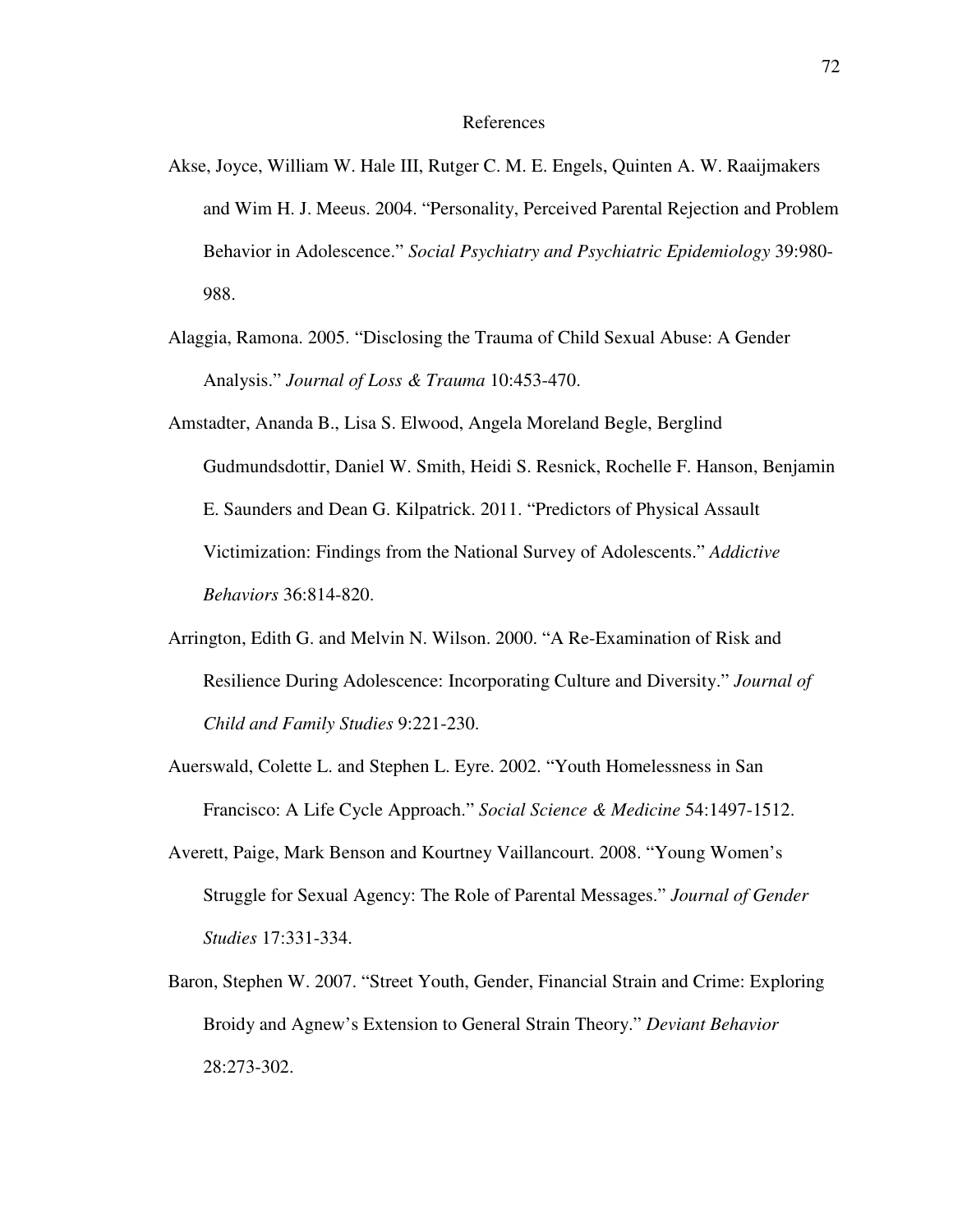- Baron, Stephen W., Leslie W. Kennedy and David R. Forde. 2001. "Male Street Youths' Conflict: The Role of Background, Subcultural and Situational Factors." *Justice Quarterly* 18:759-789.
- Barrett, Anne E. and Helene Raskin White. 2002. "Trajectories of Gender Role Orientations in Adolescence and Early Adulthood: A Prospective Study of the Mental Health Effects of Masculinity and Femininity." *Journal of Health and Social Behavior* 43:451-468.
- Bender, Kimberly, Kristin Ferguson, Sanna Thompson, Chelsea Komlo and David Pollio. 2010. "Factors Associated With Trauma and Posttraumatic Stress Disorder Among Homeless Youth in Three U.S. Cities: The Importance of Transience." *Journal of Traumatic Stress* 23:161-168.
- Blau, Francine D. and Lawrence M. Kahn. 2007. "The Gender Pay Gap: Have Women Gone as Far as They Can?" *Academy of Management Perspectives* 21:7-23.
- Bourdieu, Pierre. 1986. "The Forms of Capital." Pp. 241-258 in *Handbook of Theory of Research for the Sociology of Education*, edited by J.E. Richardson. New York: Greenwood Press.
- Bradshaw, Catherine P., Cindy M. Schaeffer, Hanno Petras and Nicholas Ialongo. 2010. "Predicting Negative Life Outcomes from Early Aggressive-Disruptive Behavior Trajectories: Gender Differences in Maladaptation Across Life Domains." *Journal of Youth and Adolescence* 39:953-966.
- Brestan, Elizabeth V., Sheila M. Eyberg, James Algina, Suzanne Bennett Johnson and Stephen R. Boggs. 2003. "How Annoying Is It? Defining Parental Tolerance for Child Misbehavior." *Child & Family Behavior Therapy* 25:1-15.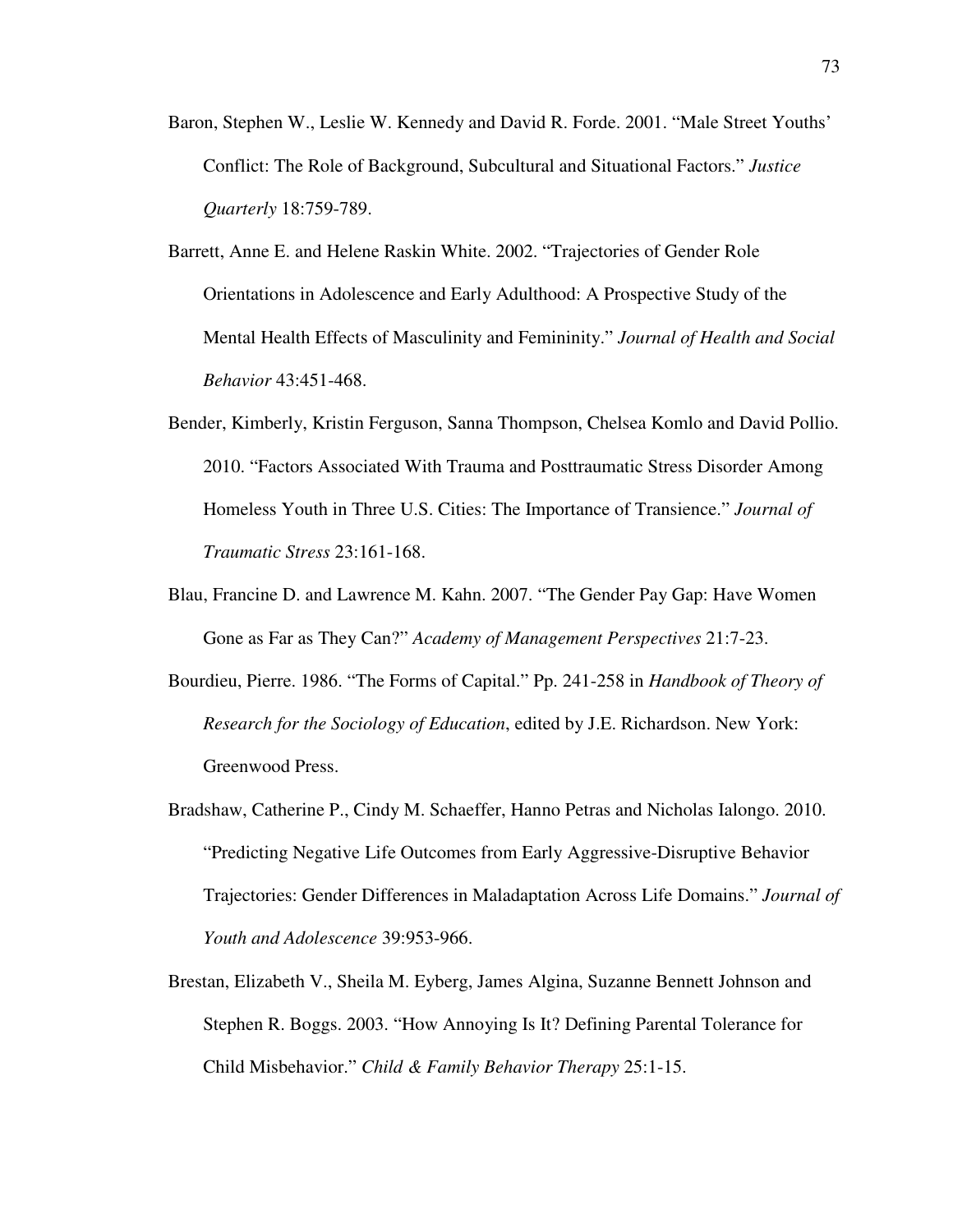- Bumpus, Matthew F., Ann C. Crouter and Susan M. McHale. 2001. "Parental Autonomy Granting During Adolescence: Exploring Gender Differences in Context." *Developmental Psychology* 37:163-173.
- Burton, Linda. 2007. "Childhood Adultification in Economically Disadvantaged Families: A Conceptual Model." *Family Relations* 56:329-345.
- Carr, C Lynn. 2007. "Where Have All the Tomboys Gone? Women's Accounts of Gender in Adolescence." *Sex Roles* 56:439-448.
- Chen, Xiaojin, Kimberly A. Tyler, Les B. Whitbeck and Dan R. Hoyt. 2004. "Early Sexual Abuse, Street Adversity, and Drug Use Among Female Homeless and Runaway Adolescents in the Midwest." *Journal of Drug Issues* 34:1-21.
- Chesney-Lind, Meda. 2001. "What About the Girls? Delinquency Programming as if Gender Mattered." *Corrections Today* 2:38-45.
- Cochran, Bryan N., Angela J. Stewart, Joshua A. Ginzler and Ana Mari Cauce. 2002. "Challenges Faced by Homeless Sexual Minorities: Comparison of Gay, Lesbian, Bisexual and Transgender Homeless Adolescents With Their Heterosexual Counterparts." *American Journal of Public Health* 92:773-777.
- Coohey, Carol. 2010. "Gender Differences in Internalizing Problems Among Sexually Abused Early Adolescents." *Child Abuse & Neglect* 34:856-862.

Corliss, Heather L., Carol S. Goodenow, Lauren Nichols and S. Bryn Austin. 2011. "High Burden of Homelessness Among Sexual-Minority Adolescents: Findings From a Representative Massachusetts High School Sample." *American Journal of Public Health* 101:1683-1689.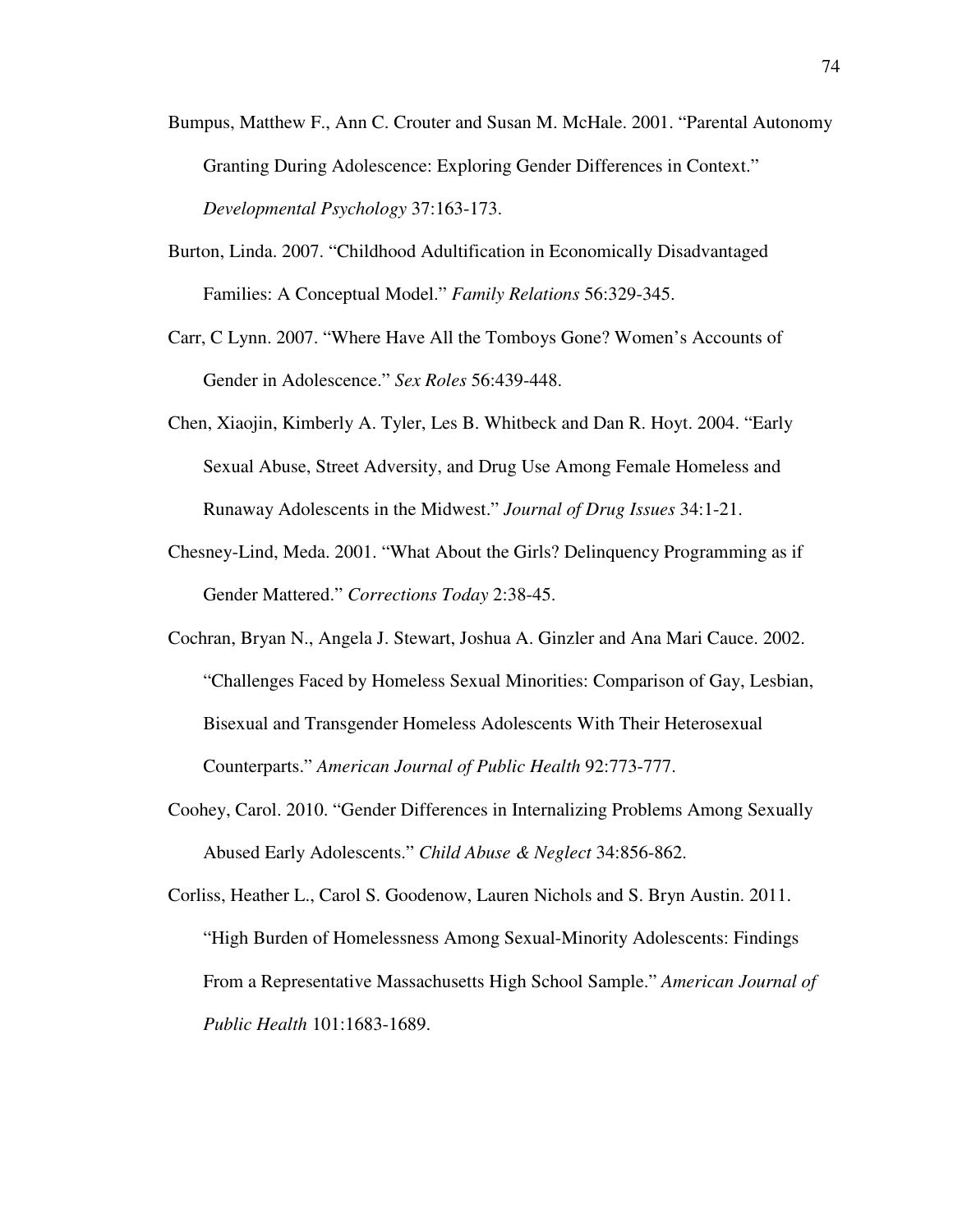- Correll, Shelley J., Stephen Benard and In Paik. 2007. "Getting a Job: Is There a Motherhood Penalty?" Pp. 365-377 in *The Inequality Reader: Contemporary and Foundational Readings in Race, Class, and Gender*, edited by D.B. Grusky and S. Szelényi. Boulder, CO: Westview Press.
- Creswell, John W. and Vicki L. Plano Clark. 2011. *Designing and Conducting Mixed Methods Research*. Thousand Oaks, CA: Sage.
- Crouter, Ann C., Beth A. Manke and Susan M. McHale. 1995. "The Family Context of Gender Intensification in Early Adolescence." *Child Development* 55:317-329.
- Cullerton-Sen, Crystal, Adam R. Cassidy, Dianna Murray-Close, Dante Cicchettie, Nicki R. Crick and Fred A. Rogosch. 2008. "Childhood Maltreatment and the Development of Relational and Physical Aggression: The Importance of a Gender-Informed Approach." *Child Development* 79:1736-1751.
- Edin, Kathryn and Maria Kefalas. 2005. *Promises I Can Keep: Why Poor Women Put Motherhood Before Marriage*. Berkeley, CA: University of California Press.
- Elder, Glen H., Jr. 1998. "The Life Course as Developmental Theory." *Child Development* 68:1-12.
- Elder, Glen H., Jr. 1974. *Children of the Great Depression: Social Change in Life Experience*. Chicago: University of Chicago Press.
- Ensign, Josephine and Aileen Panke. 2002. "Barriers and Bridges to Care: Voices of Homeless Female Adolescent Youth in Seattle, Washington, USA." *Journal of Advanced Nursing* 37:166-172.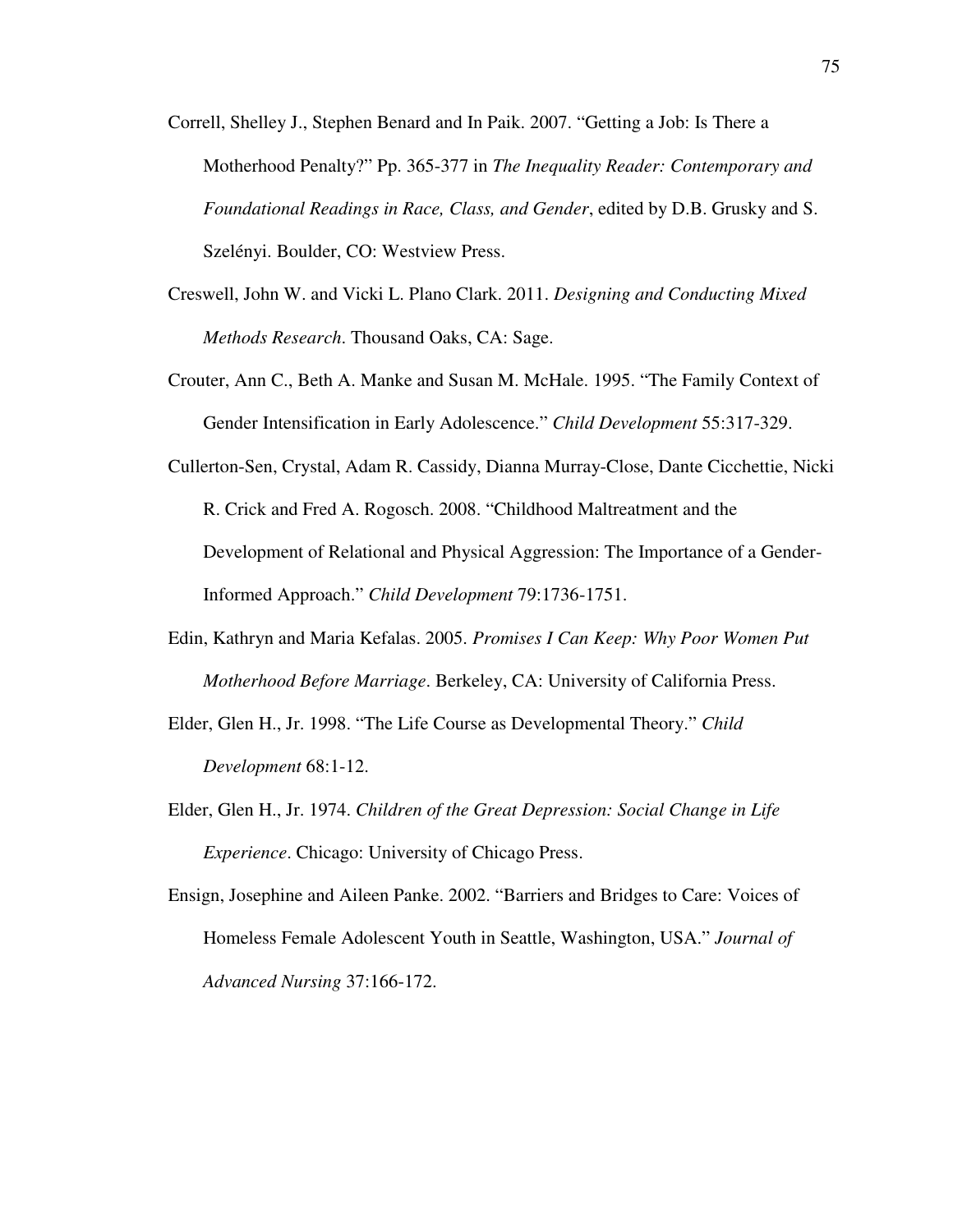- Epstein, Marina and L. Monique Ward. 2011. "Exploring Parent-Adolescent Communication About Gender: Results from Adolescent and Emerging Adult Samples." *Sex Roles* 65:108-118.
- Fergus, Stevenson and Marc A. Zimmerman. 2005. "Adolescent Resilience: A Framework for Understanding Health Development in the Face of Risk." *Annual Review of Public Health* 26:399-419.
- Ferguson, Kristin M., Kimberly Bender, Sanna J. Thompson, Elaine M. Maccio and David Pollio. 2012. "Employment Status and Income Generation Among Homeless Young Adults: Results From a Five-City, Mixed Methods Study." *Youth & Society* 44:385-407.
- Ferguson, Kristin M. 2009. "Exploring Family Environment Characteristics and Multiple Abuse Experiences Among Homeless Youth." *Journal of Interpersonal Violence* 24:1875-1891.
- Finkelstein, Marni. 2005. *With No Direction Home: Homeless Youth on the Road and in the Streets*. Belmont, CA: Thomson Wadsworth.
- Foster, Holly, John Hagan and Jeanne Brooks-Gunn. 2008. "Growing up Fast: Stress Exposure and Subjective 'Weathering' in Emerging Adulthood." *Journal of Health and Social Behavior* 49:162-177.
- Franzosi, Roberto. 1998. "Narrative Analysis Or Why (And How) Sociologists Should be Interested in Narrative." *Annual Review of Sociology* 24:517-54.
- Galambos, Nancy L., David M. Almeida and Anne C. Petersen. 1990. "Masculinity, Femininity, and Sex Role Attitudes in Early Adolescence: Exploring Gender Intensification." *Child Development* 61:1905-1914.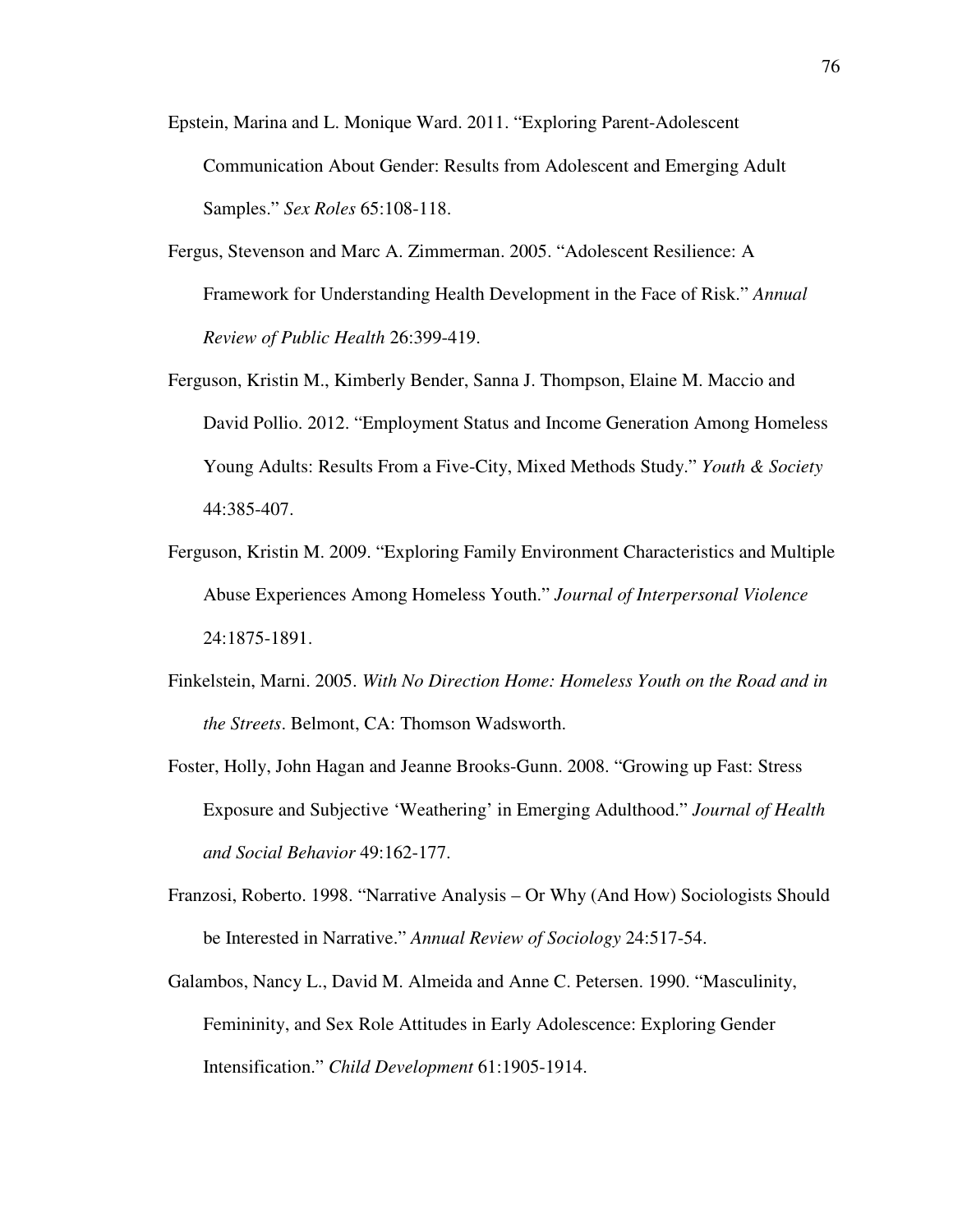- Greene, Jody M., Susan T. Ennett and Christopher L. Ringwalt. 1997. "Substance Use Among Runaway and Homeless Youth in Three National Samples." *American Journal of Public Health* 87:229-235.
- Gwadz, Marya Viorst. David Nish, Noelle R. Leonard and Shiela M. Strauss. 2007. "Gender Differences in Traumatic Events and Rates of Post-Traumatic Stress Disorder Among Homeless Youth." *Journal of Adolescence* 30:117-129.
- Hagan, John and Bill McCarthy. 1997. *Mean Streets: Youth Crime and Homelessness*. Melbourne, Australia: Cambridge University Press.
- Halcón, Linda L. and Alan R. Lifson. 2004. "Prevalence and Predictors of Sexual Risks Among Homeless Youth." *Journal of Youth and Adolescence* 33:71-80.

Hardt, Jochen and Michael Rutter. 2004. "Validity of Adult Retrospective Reports of Adverse Childhood Experiences: Review of the Evidence." *Journal of Child Psychology and Psychiatry* 25:260-273.

- Hays, Sharon. 2003. *Flat Broke with Children: Women in the Age of Welfare Reform*. New York: Oxford.
- Hendy, Helen M., Kristen Weiner, John Bakerofskie, Doreen Eggen, Cheryl Gustitus and Kelli C. McLeod. 2003. "Comparison of Six Models for Violent Romantic Relationships in College Men and Women." *Journal of Interpersonal Violence* 18:645-665.
- Hill, J.P. and Mary Ellen Lynch. 1983. "The Intensification of Gender-related Role Expectations during Early Adolescence." Pp. 201-228 in *Girls at Puberty: Biological and Pyschosocial Perspectives*, edited by J. Brooks-Gunn and A.C. Petersen. New York: Plenum.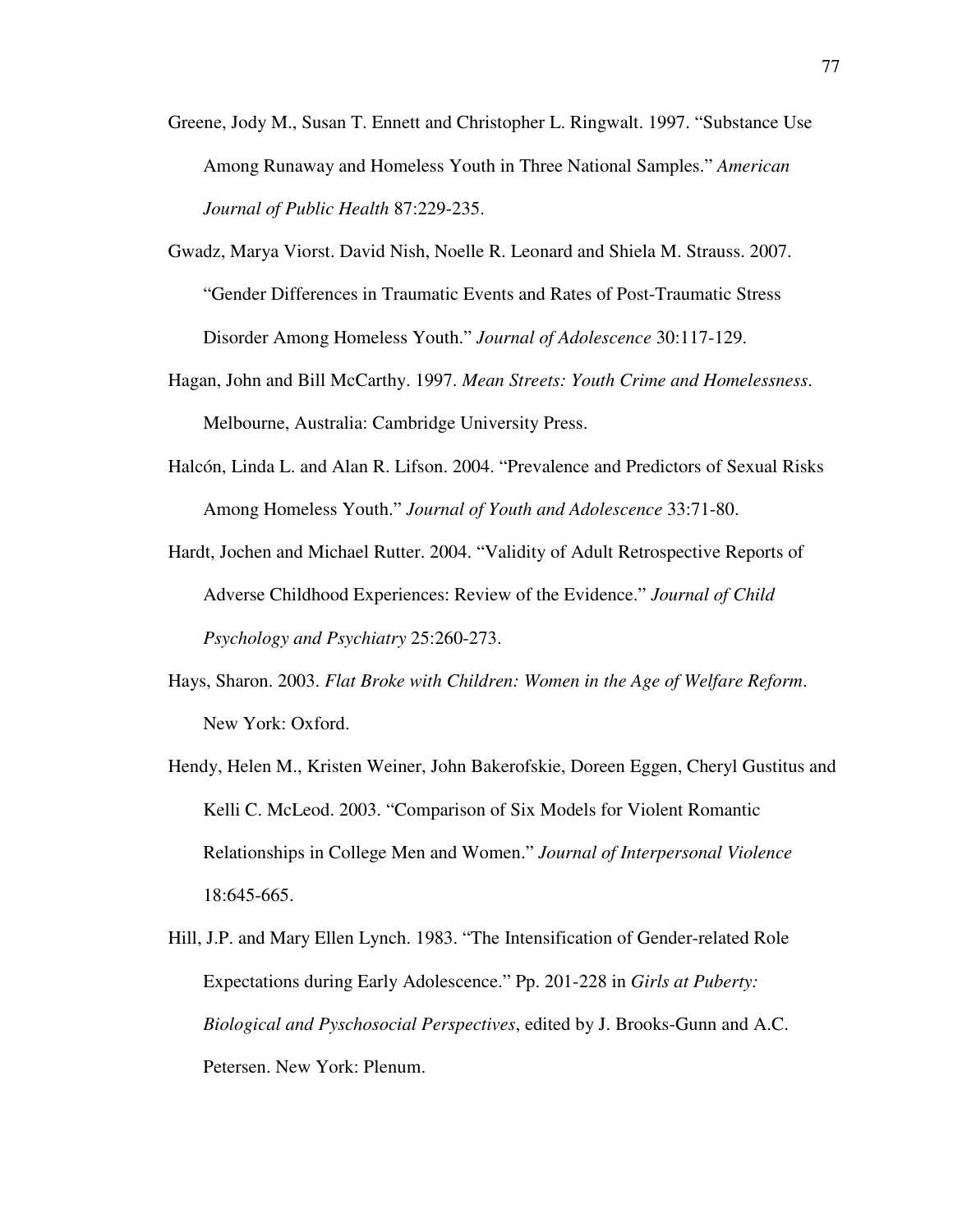- Hoyt, Dan R., Kimberly D. Ryan and Ana Mari Cauce. 1999. "Personal Victimization in a High-Risk Environment: Homeless and Runaway Adolescents." *Journal of Research in Crime and Delinquency* 36:371-392.
- Hyde, Justeen. 2005. "From Home to Street: Understanding Young People's Transitions into Homelessness." *Journal of Adolescence* 28:171-183.

Jenson, Jeffrey M. and Mark W. Fraser. 2011. "A Risk and Resilience Framework for Child, Youth, and Family Policy." Pp. 5-24 in *Social Policy for Children and Families: A Risk and Resilience Perspective*, edited by J.M. Jenson and M.W. Fraser. Thousand Oaks, CA: Sage.

- Johnson, Monica Kirkpatrick and Stefanie Mollborn. 2009. "Growing up Faster, Feeling Older: Hardship in Childhood and Adolescence." *Social Psychology Quarterly* 72:39-60.
- Johnson, Kurt D., Les B. Whitbeck and Dan R. Hoyt. 2005. "Substance Abuse Disorders Among Homeless and Runaway Adolescents." *Journal of Drug Issues* 35:799-816.
- Johnson, Regina Jones, Lynn Rew and R. Weylin Sternglanz. 2006. "The Relationship Between Childhood Sexual Abuse and Sexual Health Practices of Homeless Adolescents." *Adolescence* 41:221-234.
- Karabanow, Jeff, Jean Hughes, Jann Ticknor, Sean Kidd and Dorothy Patterson. 2010. "The Economics of Being Young and Poor: How Homeless Youth Survive in Neoliberal Times." Journal of Sociology & Social Welfare 37:39-63.
- Kempf-Leonard, Kimberly and Pernilla Johansson. 2007. "Gender and Runaways: Risk Factors, Delinquency, and Juvenile Justice Experiences." *Youth Violence and Juvenile Justice* 5:308-327.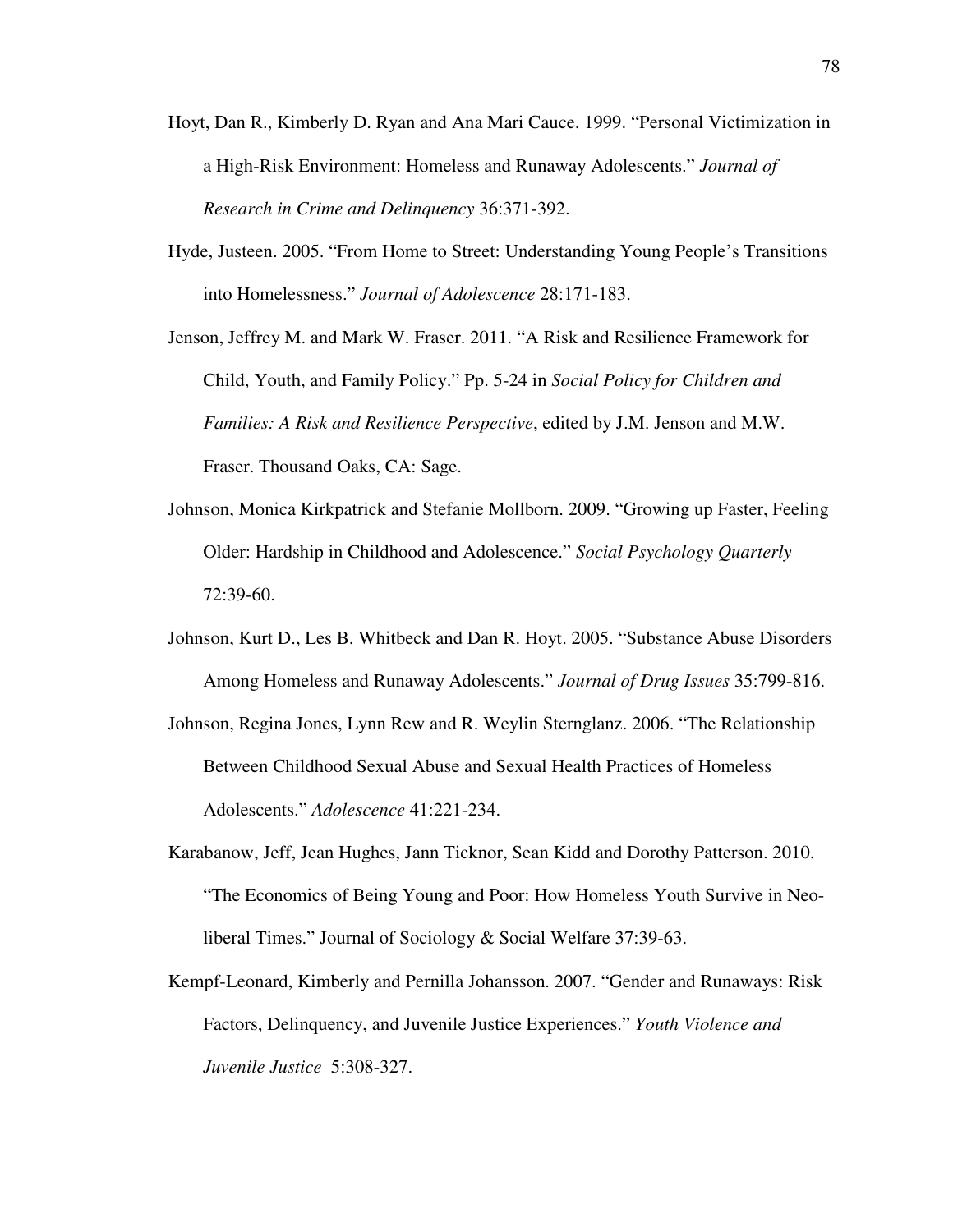- Kennedy, Angie C., DeBrenna LaFa Agbenyiga, Natalie Kasiborski and Jessica Gladden. 2010. "Risk Chains over the Life Course Among Homeless Urban Adolescent Mothers: Altering Their Trajectories Through Formal Support." *Children and Youth Services Review* 32:1740-1749.
- Kidd, Sean A. and Larry Davidson. 2007. "'You Have to Adapt Because You Have No Other Choice': The Stories of Strength and Resilience of 208 Homeless Youth in New York City and Toronto." *Journal of Community Psychology* 35:219-238.
- Kidd, Sean A. 2003. "Street Youth: Coping and Interventions." *Child and Adolescent Social Work* 20:235-261.
- Kilmartin, Christopher. 2010. *The Masculine Self*. Cornwall-on-Hudson, NY: Sloan Publishing.
- Lee, Barrett A., Kimberly A. Tyler and James D. Wright. 2010. "The New Homelessness Revisited." *Annual Review of Sociology* 36:501-521.
- Letendre, Joan. 2007. "'Sugar and Spice But Not Always Nice': Gender Socialization and its Impact on Development and Maintenance of Aggression in Adolescent Girls." *Child and Adolescent Social Work Journal* 24:353-368.
- Levanon, Asaf, Paula England and Paul Allison. 2009. "Occupational Feminization and Pay: Assessing Causal Dynamics Using 1950-2000 U.S. Census Data." *Social Forces* 88:865-892.
- Levendosky, Alytia A., Alissa C. Huth-Bocks, Deborah L. Shapiro and Michael A. Semel. 2003. "The Impact of Domestic Violence on the Maternal-Child Relationship and Preschool-Age Children's Functioning." *Journal of Family Psychology* 17:275- 287.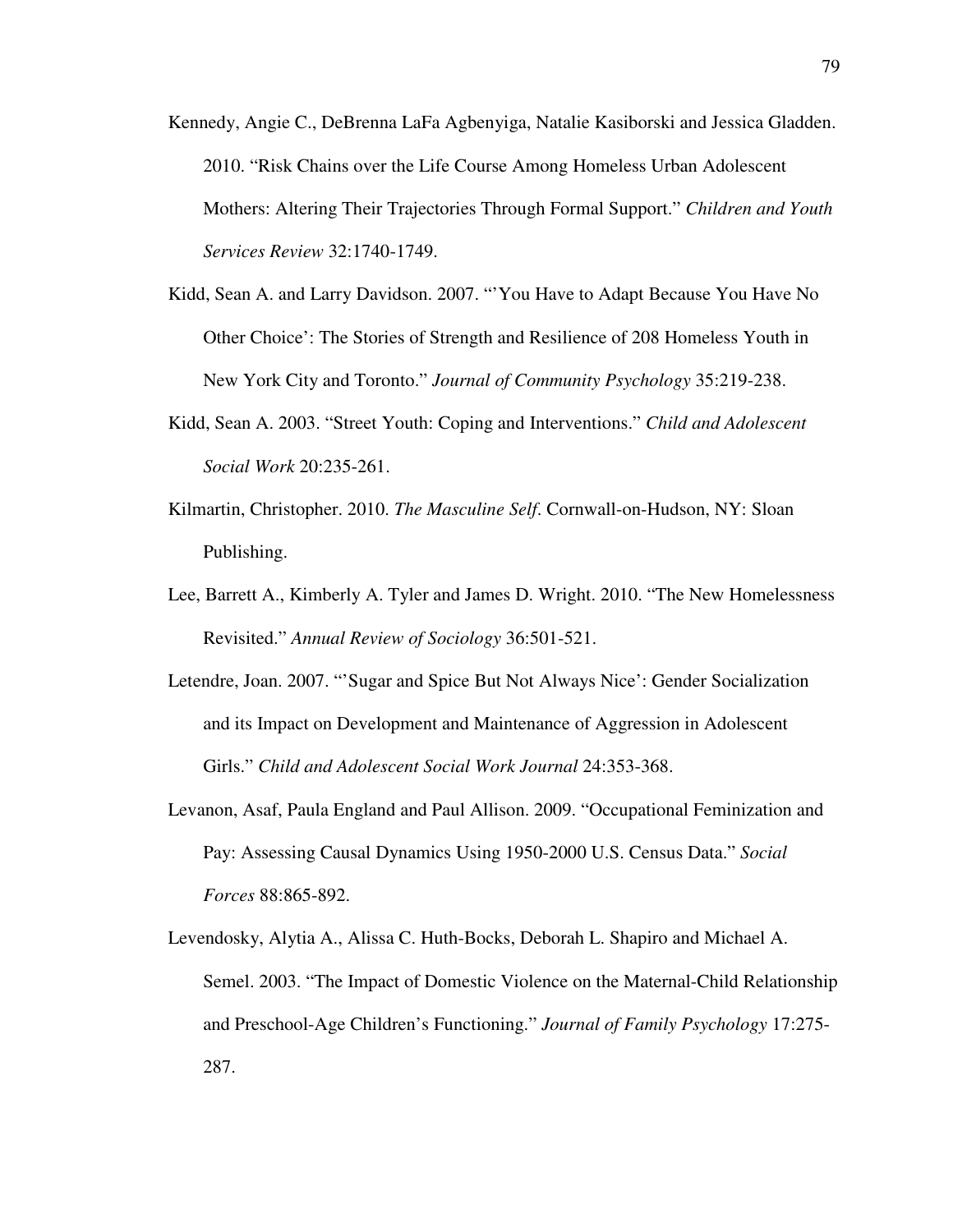- Lytton, Hugh and David M. Romney. 1991. "Parents' Differential Socialization of Boys and Girls: A Meta-Analysis." *Psychological Bulletin* 109:267-296.
- Maccio, Elaine M. and Jamie T. Schuler. 2012. "Substance Use, Self-Esteem and Self-Efficacy Among Homeless and Runaway Youth in New Orleans." *Child of Adolescent Social Work* 29:123-136.

MacLean, Michael G., Lara E. Embry and Ana Mari Cauce. 1999. "Homeless Adolescents' Paths to Separation from Family: Comparison of Family Characteristics, Psychological Adjustment and Victimization." *Journal of Community Psychology* 27:179-187.

- MacMillan, Harriet L., Jan E. Fleming, David L. Streiner, Elizabeth Lin, Michael H. Boyle, Ellen Jamieson, Erik K. Duku, Christine A. Walsh, Maria Y.-Y. Wong and William R. Beardslee. 2001. "Childhood Abuse and Lifetime Psychopathology in a Community Sample." *American Journal of Psychiatry* 158:1878-1883.
- Maikovich-Fong, Andrea Kohn and Sara R. Jaffee. 2010. "Sex Differences in Childhood Sexual Abuse Characteristics and Victims' Emotional and Behavioral Problems: Findings From a National Sample of Youth." *Child Abuse & Neglect* 34:429-437.
- Mallett, Shelley and Doreen Rosenthal. 2009. "Physically Violent Mothers Are a Reason for Young People's Leaving Home." *Journal of Interpersonal Violence* 24:1165- 1174.
- Mallett, Shelley, Doreen Rosenthal and Deborah Keys. 2005. "Young People, Drug Use and Family Conflict: Pathways into Homelessness." *Journal of Adolescence* 28:185- 199.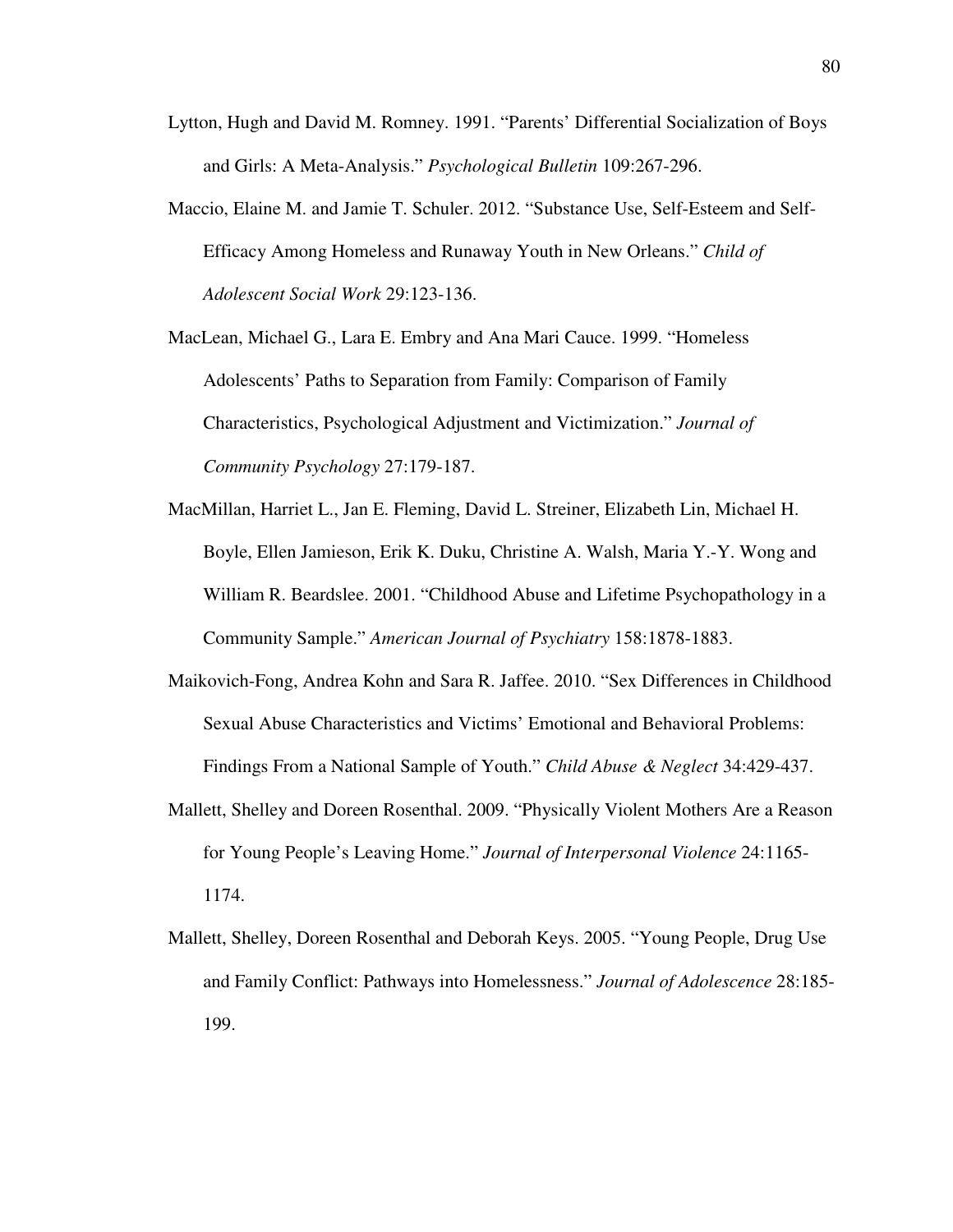- Martijn, Claudine and Louise Sharpe. 2006. "Pathways to Youth Homelessness." *Social Science and Medicine* 62:1-12.
- Martin, Karin A. 1998. "Becoming a Gendered Body: Practices of Preschools." *American Sociological Review* 63:494-511.
- McCarthy, Bill and John Hagan. 1992. "Mean Streets: The Theoretical Significance of Situational Delinquency Among Homeless Youths." *American Journal of Sociology* 3:597-627.
- McCarthy, Bill, John Hagan and Monica J. Martin. 2002. "In and Out of Harm's Way: Violent Victimization and the Social Capital of Fictive Street Families." *Criminology* 40:831-866.
- McHale, Susan M., Ann C. Crouter and Shaw D. Whiteman. 2003. "The Family Contexts of Gender Development in Childhood and Adolescence." *Social Development* 12:125-148.
- McMorris, Barbara J., Kimberly A. Tyler, Les B. Whitbeck and Dan R. Hoyt. 2002. "Familial and 'On-the-Street' Risk Factors Associated with Alcohol Use among Homeless and Runaway Adolescents." *Journal of Studies on Alcohol* 63:34-43.
- Meyerson, Lori A., Patricia J. Long, Robert Miranda Jr. and Brian P. Marx. 2002. "The Influence of Childhood Sexual Abuse, Physical Abuse, Family Environment and Gender on the Psychological Adjustment of Adolescents." *Child Abuse & Neglect* 26:387-405.
- Miles, Bart W. and Scott K. Okamoto. 2008. "The Social Construction of Deviant Behavior in Homeless and Runaway Youth: Implications for Practice." *Child and Adolescent Social Work* 25:425-441.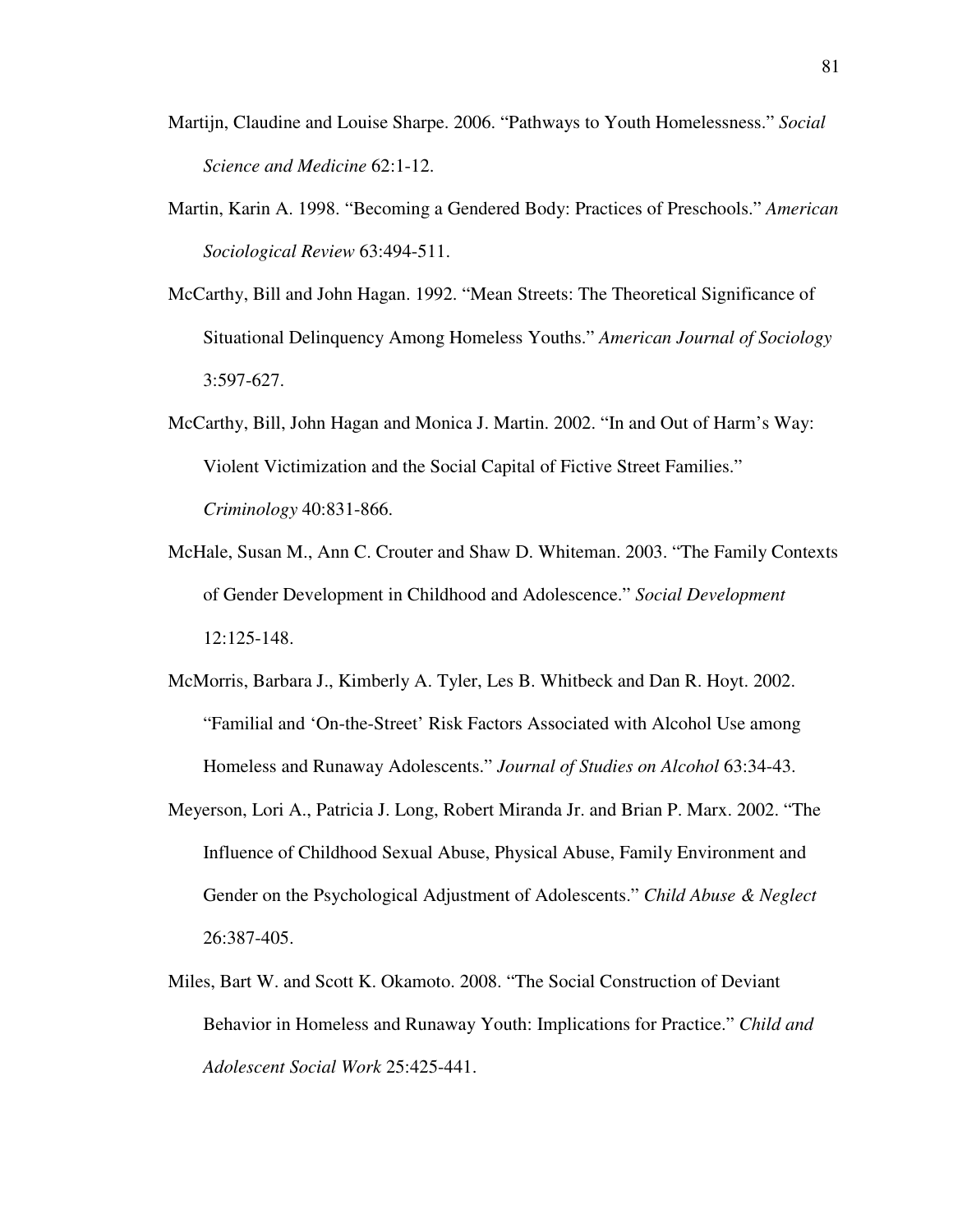- Molnar, Beth E., Stephen L. Buka and Ronald C. Kessler. 2001. "Child Sexual Abuse and Subsequent Psychopathology: Results From the National Comorbidity Survey." *American Journal of Public Health* 91:753-760.
- Moon, Martha W., William McFarland, Timothy Kellogg, Michael Baxter, Mitchell H. Katz, Duncan MacKellar and Linda A. Valleroy. 2000. "HIV Risk Behavior of Runaway Youth in San Francisco: Age of Onset and Relation to Sexual Orientation." *Youth & Society* 32:184-201.
- National Center on Family Homelessness, The. 2011. "The Characteristics and Needs of Families Experiencing Homelessness." Needham, MA: National Center on Family Homelessness. Retrieved March 22, 2012

(www.familyhomelessness.org/media/147.pdf).

- Neuman, W. Lawrence. 2011. *Social Research Methods: Qualitative and Quantitative Approaches*. Boston: Allyn & Bacon.
- Nyamathi, Adeline, Angela Hudson, Barbara Greengold and Barbara Leake. 2012. "Characteristics of Homeless Youth Who Use Cocaine and Methamphetamine." *The American Journal on Addictions* 21:243-249.
- Nyamathi, Adeline, Angela Hudson, Barbara Greengold, Alexandra Slagle, Mary Marfisee, Farinaz Khalilifard and Barbara Leake. 2010. "Correlates of Substance Use Severity Among Homeless Youth." *Journal of Child and Adolescent Psychiatric Nursing* 23:214-222.
- Obeidallah, Dawn A., Susan M. McHale and Rainer K. Silbereisen. 1996. "Gender Role Socialization and Adolescents' Reports of Depression: Why Some Girls and Not Others?" *Journal of Youth and Adolescence* 25:775-785.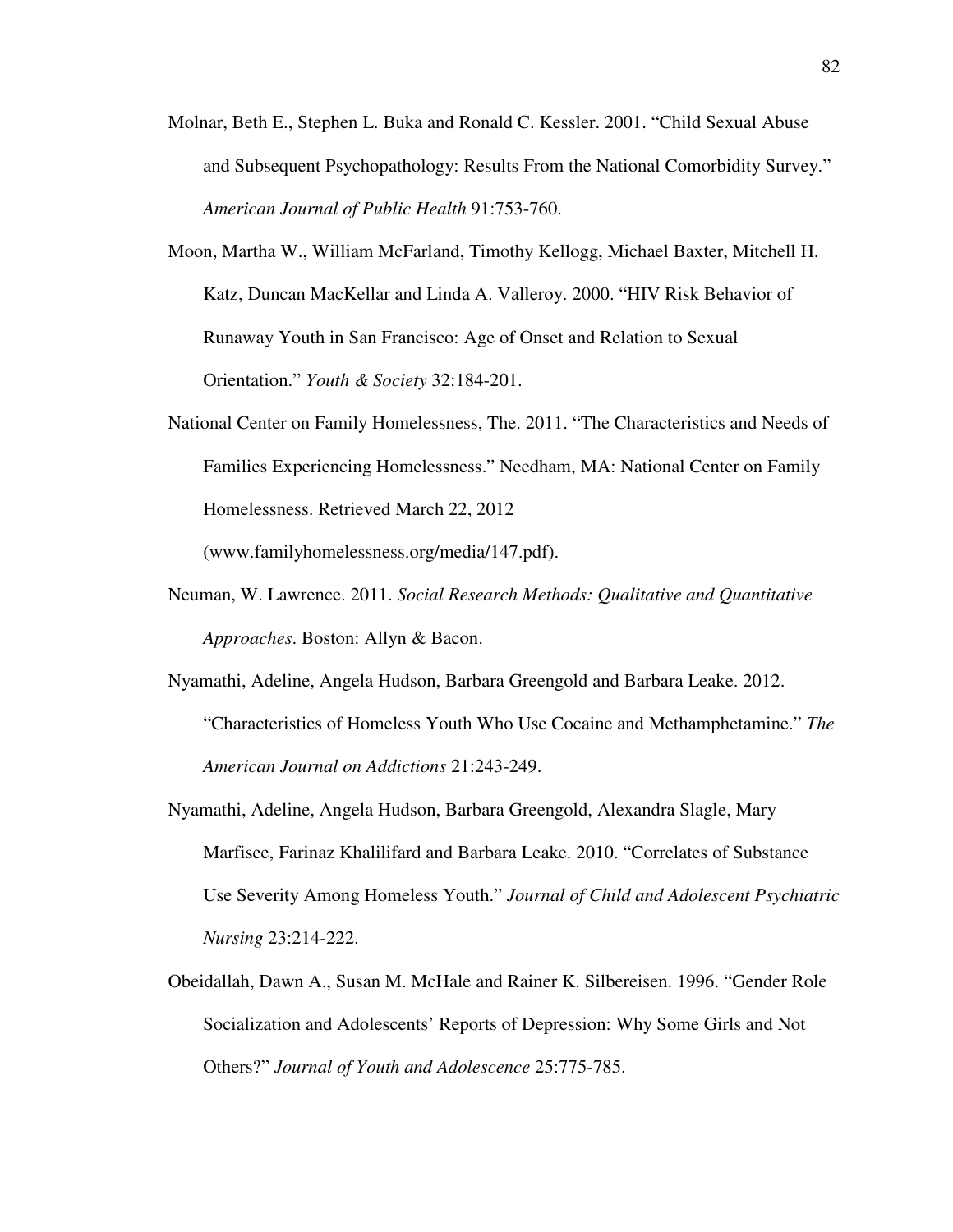- O'Grady, Bill and Stephen Gaetz. 2004. "Homelessness, Gender and Subsistence: The Case of Toronto Street Youth." *Journal of Youth Studies* 7:397-416.
- Oliver, Vanessa and Rebecca Cheff. 2012. "Sexual Health: The Role of Sexual Health Services Among Homeless Young Women Living in Toronto, Canada." *Health Promotion Practice* 13:370-377.
- Parke, Ross D. and Raymond Buriel. 1998. "Socialization in the Family: Ethnic and Ecological Perspectives." Pp. 463-552 in *Handbook of Child Psychology: Social, Emotional and Personality Development*, edited by W. Damon, R. M. Lerner and N. Eisenberg. New York: Wiley.
- Raley, Sara and Suzanne Bianchi. 2006. "Sons, Daughters, and Family Processes: Does Gender of Children Matter?" *Annual Review of Sociology* 32:401-21.
- Rew, Lynn, Matthew Grady, Tiffany A. Whittaker and Katherine Bowman. 2008. "Interaction of Duration of Homelessness and Gender on Adolescent Sexual Health Indicators." *Journal of Nursing Scholarship* 40:109-115.
- Ryan, Kimberly D., Ryan P. Kilmer, Ana Mari Cauce, Haruko Watanabe and Danny R. Hoyt. "Psychological Consequences of Child Maltreatment in Homeless Adolescents: Untangling the Unique Effects of Maltreatment and Family Environment." *Child Abuse & Neglect* 24:333-352.
- Salomonsen-Sautel, Stacy, James M. Van Leeuwen, Christine Gilroy, Susan Boyle, Danielle Malberg and Christian Hopfer. 2008. "Correlates of Substance Use Among Homeless Youths in Eight Cities." *The American Journal on Addictions* 17:224-234.
- Shields, Susanne A., Tom Wong, Janice Mann, Ann M. Jolly, David Haase, Suzanne Mahaffey, Stephen Moses, Manon Morin, David M. Patrick, Gerry Predy, Miriam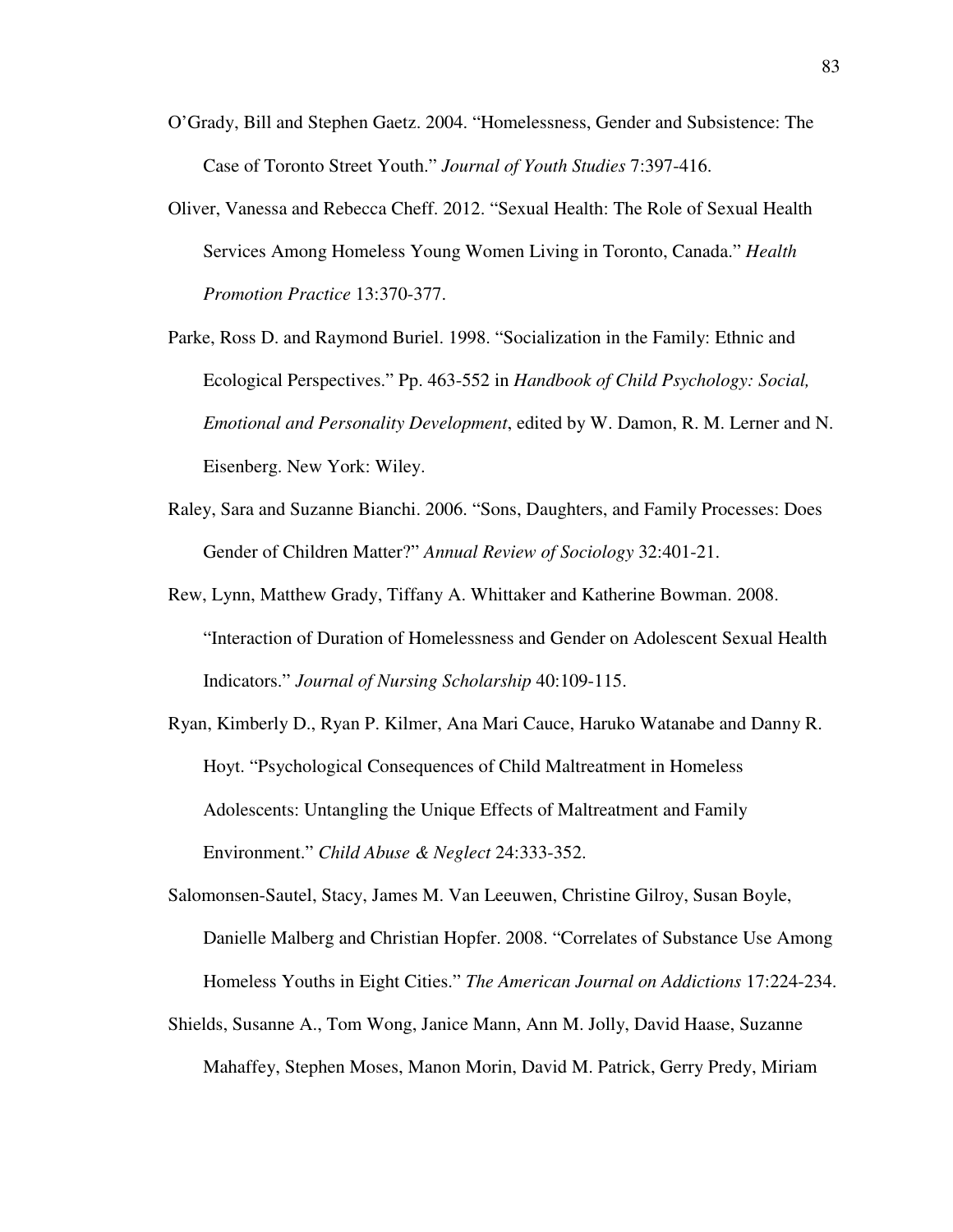Rossi and Donald Sutherland. 2004. "Prevalence and Correlates of Chlamydia Infection in Canadian Street Youth." *Journal of Adolescent Health* 34:384-390.

- Simmel, Cassandra. 2011. "Demographic Profiles of Children Reported to the Child Welfare System." *Journal of Public Child Welfare* 5:87-110.
- Smetana, Judith G. and Christopher Daddis. 2002. "Domain-Specific Antecedents of Parental Psychological Control and Monitoring: The Role of Parenting Beliefs and Practices." *Child Development* 73:563-580.
- Smith, Hilary. 2008. "Searching for Kinship: The Creation of Street Families Among Homeless Youth." *American Behavioral Scientist* 51:756-771.
- Solorio, M. Rosa, Doreen Rosenthal, Norweeta G. Milburn, Robert E. Weiss, Philip J. Batterham, Marla Gandara and Mary Jane Rotheram-Borus. 2008. "Predictors of Sexual Risk Behaviors Among Newly Homeless Youth: A Longitudinal Study." *Journal of Adolescent Health* 42:401-409.
- Solorio, M. Rosa, Norweeta G. Milburn, Robert E. Weiss and Philip J. Batterham. 2006. "Newly Homeless Youth STD Testing Patterns Over Time." *Journal of Adolescent Health* 39:443.e9-443.e16.
- Stablein, Timothy. 2011. "Helping Friends and the Homeless Milieu: Social Capital and the Utility of Street Peers." *Journal of Contemporary Ethnography* 40:290-317.

Stewart, Angela J., Mandy Steiman, Ana Mari Cauce, Bryan N. Cochran, Les B. Whitbeck and Dan R. Hoyt. 2004. "Victimization and Posttraumatic Stress Disorder Among Homeless Adolescents." *Journal of the American Academy of Child Adolescent Psychiatry* 43:325-331.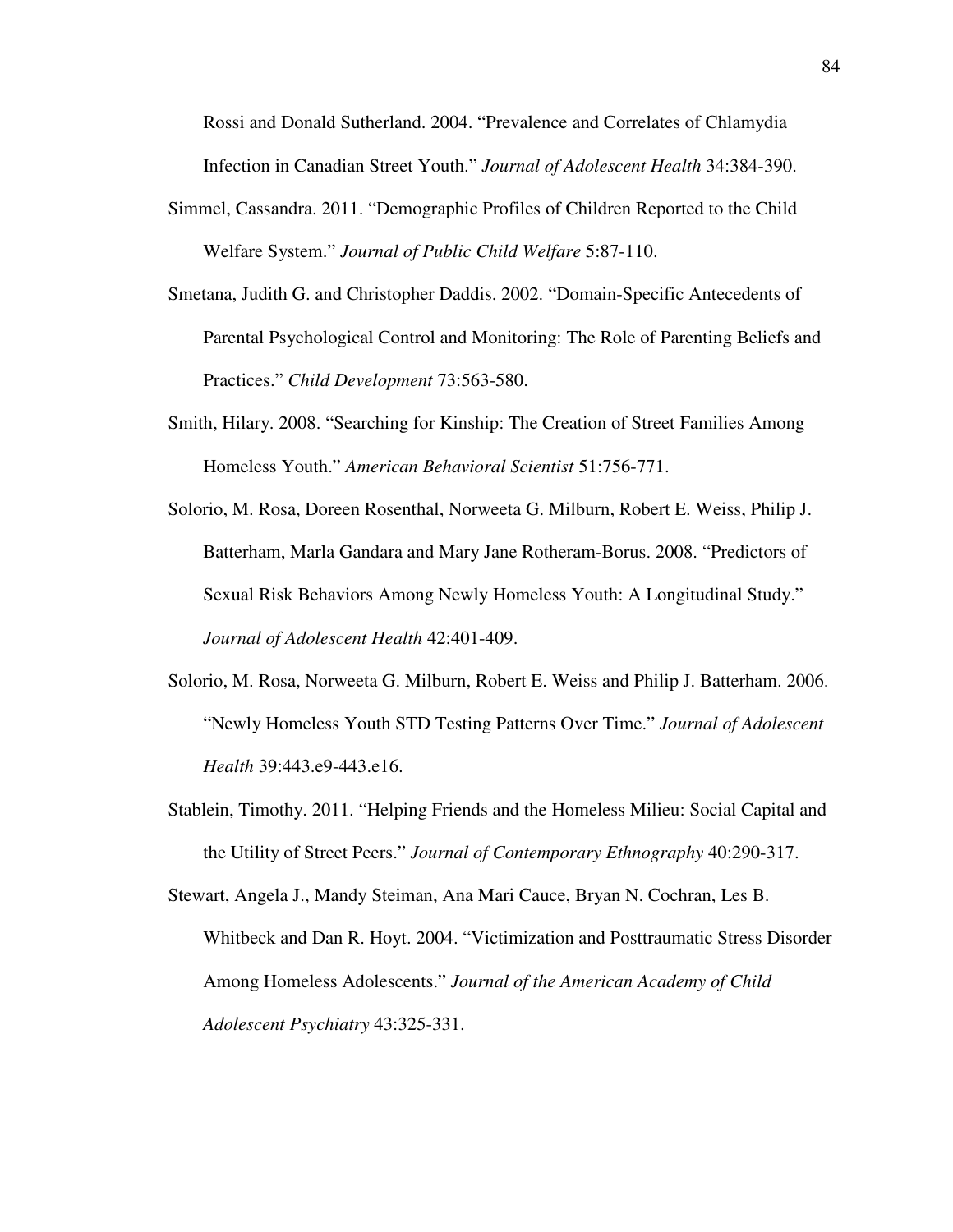- Stone, Pamela. 2009. "Getting to Equal: Progress, Pitfalls, and Policy Solutions on the Road to Gender Parity in the Workplace." Pp. 337-344 in *The Inequality Reader: Contemporary and Foundational Readings in Race, Class, and Gender,* edited by D.B. Grusky and S. Szelényi. Boulder, CO: Westview Press.
- Thompson, Martie P., J.B. Kingree and Sujata Desai. 2004. "Gender Differences in Long-Term Health Consequences of Physical Abuse of Children: Data From a Nationally Representative Survey." *American Journal of Public Health* 94:599-604.
- Thompson, Sanna J. 2005. "Factors Associated with Trauma Symptoms Among Runaway/Homeless Adolescents." *Stress, Trauma, and Crisis* 8:143-156.
- Thompson, Sanna J., Kimberly Bender and Jihye Kim. 2011. "Family Factors as Predictors of Depression Among Runaway Youth: Do Males and Females Differ?" *Child and Adolescent Social Work* 28:35-48.
- Thompson, Sanna J., Kimberly Bender, Liliane Windsor, Mary S. Cook and Travonne Williams. 2010. "Homeless Youth: Characteristics, Contributing Factors and Service Options." *Journal of Human Behavior in the Social Environment* 20:193-217.
- Thompson, Sanna J., Kimberly A. Bender, Carol M. Lewis and Rita Watkins. 2008. "Runaway and Pregnant: Risk Factors Associated with Pregnancy in a National Sample of Runaway/Homeless Female Adolescents." *Journal of Adolescent Health*  43:125-132.
- Thrane, Lisa E. and Xiaojin Chen. 2012. "Impact of Running Away on Girls' Pregnancy." *Journal of Adolescence* 35:443-449.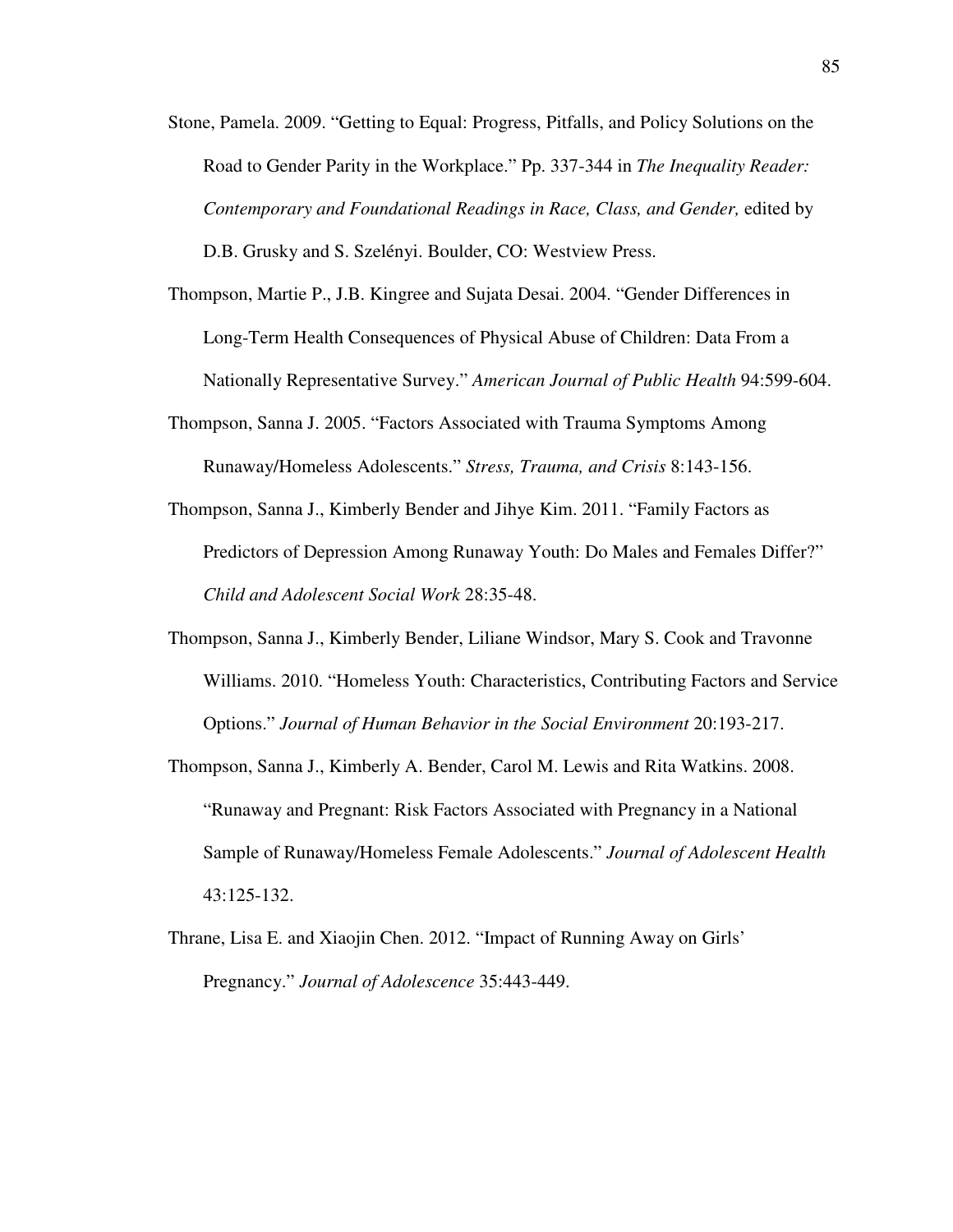- Thrane, Lisa E., Danny R. Hoyt, Les B. Whitbeck and Kevin A. Yoder. 2006. "Impact of Family Abuse on Running Away, Deviance and Street Victimization Among Homeless Rural and Urban Youth." *Child Abuse & Neglect* 30:1117-1128.
- Tucker, Joan S., Maria Orland Edelen, Phyllis L. Ellickson and David J. Klein. 2011. "Running Away From Home: A Longitudinal Study of Adolescent Risk Factors and Young Adult Outcomes." *Journal of Youth and Adolescence* 40:507-518.
- Tyler, Kimberly A. 2009. "Risk Factors for Trading Sex Among Homeless Young Adults." *Archives of Sexual Behavior* 38:290-297.
- Tyler, Kimberly A. 2006. "A Qualitative Study of Early Family Histories and Transitions of Homeless Youth." *Journal of Interpersonal Violence* 21:1385-1393.
- Tyler, Kimberly A. 2002. "Social and Emotional Outcomes of Childhood Sexual Abuse: A Review of Recent Research." *Aggression and Violent Behavior* 7:567-589.
- Tyler, Kimberly A., Kellie J. Hagewen and Lisa A. Melander. 2011. "Risk Factors for Running Away Among a General Population Sample of Males and Females." *Youth & Society* 43:583-608.
- Tyler, Kimberly A. and Lisa A. Melander. 2010a. "Foster Care Placement, Poor Parenting, and Negative Outcomes Among Homeless Young Adults." *Journal of Child & Family Studies* 19:787-794.

Tyler, Kimberly A. and Lisa A. Melander. 2010b. "The Effect of Drug and Sexual Risk Behaviors with Social Network and Non-Network Members on Homeless Youths' Sexually Transmissible Infections and HIV Testing." *Sexual Health* 7:434-440.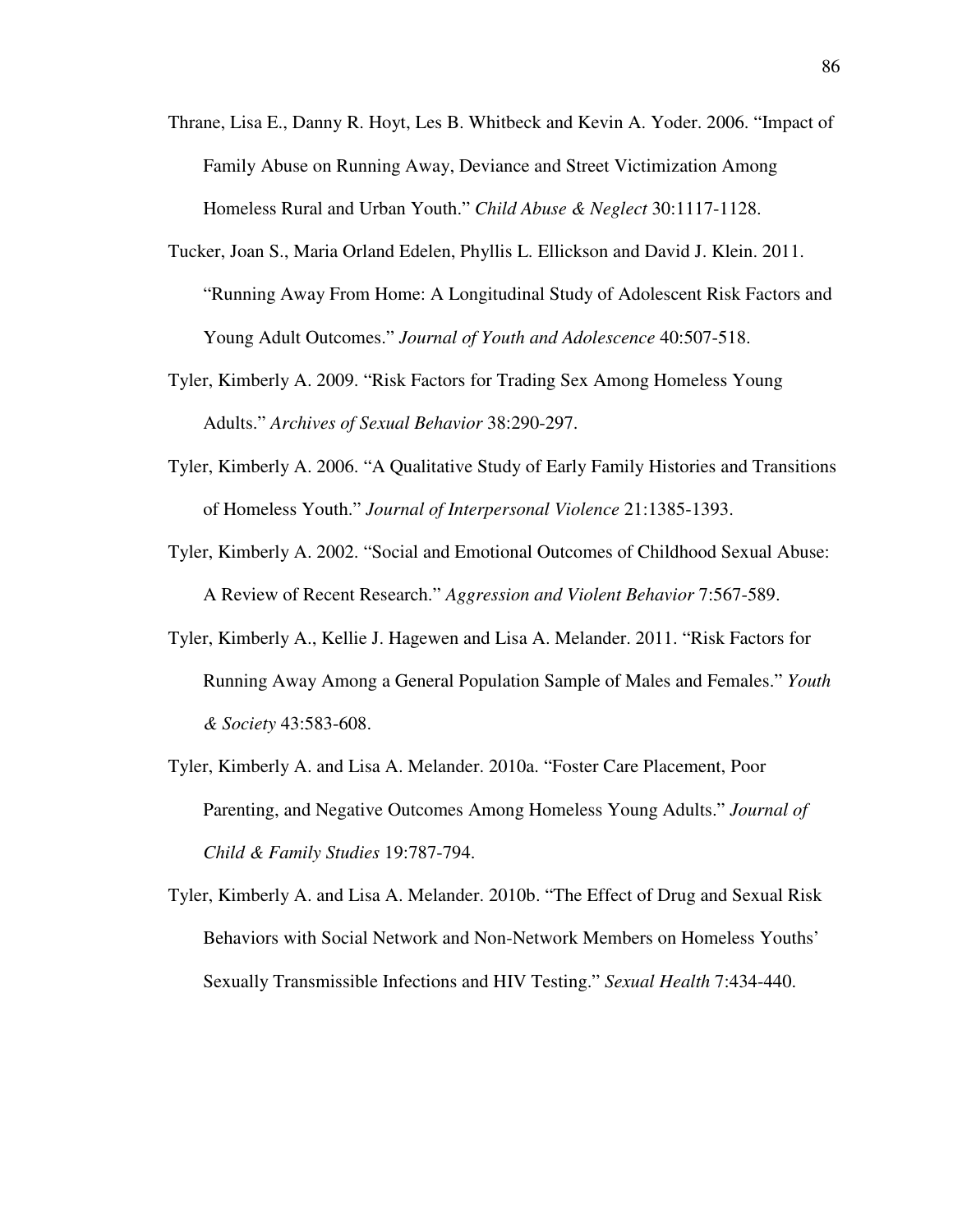- Tyler, Kimberly A. and Bianca E. Bersani. 2008. "A Longitudinal Study of Early Adolescent Precursors to Running Away." *Journal of Early Adolescence* 28:230- 251.
- Tyler, Kimberly A. and Katherine A. Johnson. 2006a. "Pathways In and Out of Substance Use Among Homeless-Emerging Adults." *Journal of Adolescent Research* 21:133- 157.
- Tyler, Kimberly A. and Katherine A. Johnson. 2006b. "Trading Sex: Voluntary or Coerced? The Experiences of Homeless Youth." *The Journal of Sex Research*  43:208-216.
- Tyler, Kimberly A. and Les B. Whitbeck. 2004. Lost Childhoods: Risk and Resiliency Among Runaway and Homeless Adolescents. Pp. 378-397 in *Intervention with Children & Adolescents: An Interdisciplinary Perspective*, edited by P. Allen-Meares & M. W. Fraser*.* Boston.
- Tyler, Kimberly A., Les B. Whitbeck, Dan R. Hoyt and Ana Mari Cauce. 2004. "Risk Factors for Sexual Victimization Among Male and Female Homeless and Runaway Youth." *Journal of Interpersonal Violence* 19:503-520.
- Tyler, Kimberly A. and Ana Mari Cauce. 2002. "Perpetrators of Early Physical and Sexual Abuse Among Homeless and Runaway Adolescents." *Child Abuse & Neglect* 26:1261-1274.
- Tyler, Kimberly A., Dan R. Hoyt, Les B. Whitbeck and Ana Mari Cauce. 2001a. "The Effects of a High-Risk Environment on the Sexual Victimization of Homeless and Runaway Youth." *Violence and Victims* 16:441-455.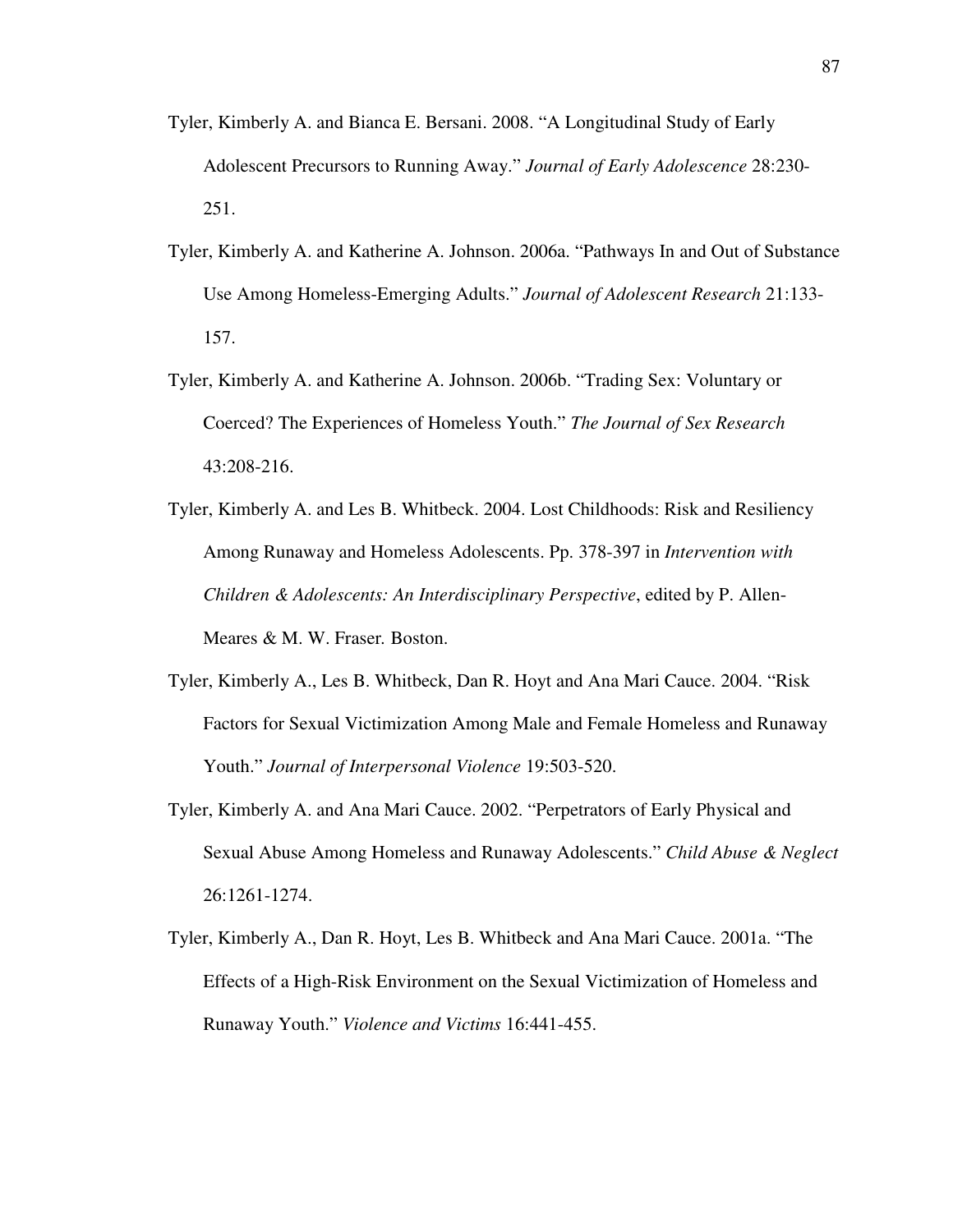- Tyler, Kimberly A., Dan R. Hoyt, Les B. Whitbeck and Ana Mari Cauce. 2001b. "The Impact of Childhood Sexual Abuse on Later Sexual Victimization Among Runaway Youth." *Journal of Research on Adolescence* 11:151-176.
- Tyler, Kimberly A., Les B. Whitbeck, Dan R. Hoyt and Kevin A. Yoder. 2000. "Predictors of Self-reported Sexually Transmitted Diseases Among Homeless and Runaway Adolescents." *The Journal of Sex Research* 37:369-377.
- United States Department of Health and Human Services. 2010. *Child Maltreatment 2010*. Washington, D.C.: U.S. Government Printing Office.
- Walker, J.L., P.D. Carey, D.J. Mohr and S. Seedat. 2004. "Gender Differences in the Prevalence of Childhood Sexual Abuse and in the Development of Pediatric PTSD." *Archives of Women's Mental Health* 7:111-121.
- Walls, N. Eugene and Stephanie Bell. 2011. "Correlates of Engaging in Survival Sex Among Homeless Youth and Young Adults." *Journal of Sex Research* 48:423-436.
- Watts, Randolph H., Jr. and L. Dianne Borders. 2005. "Boys' Perceptions of the Male Role: Understanding Gender Role Conflict in Adolescent Males." *The Journal of Men's Studies* 13:267-280.
- Whitbeck, Les B., Xiajin Chen, Dan R. Hoyt, Kimberly A. Tyler and Kurt D. Johnson. 2004. "Mental Disorder, Subsistence Strategies, and Victimization among Gay, Lesbian, and Bisexual Homeless and Runaway Adolescents." *Journal of Sex Research* 41:329-342.
- Whitbeck, Les B., Dan R. Hoyt, Kevin A. Yoder, Ana Marie Cauce and Matt Paradise. 2001. "Deviant Behavior and Victimization Among Homeless and Runaway Adolescents." *Journal of Interpersonal Violence* 16:1175-1204.